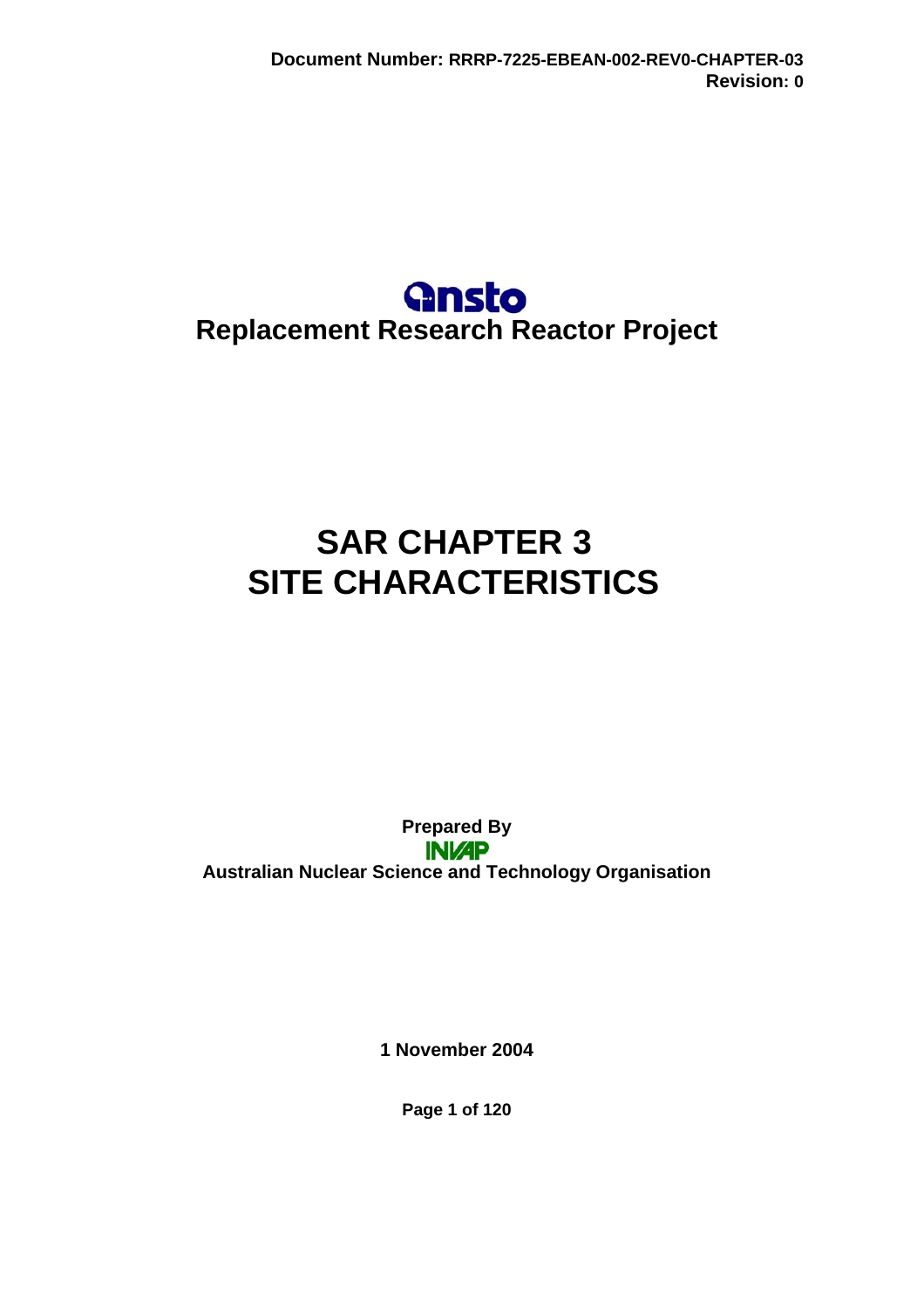| <b>ANSTO</b>                       |                                                                                      | Document N°: RRRP-7225-EBEAN-002-Rev0-<br><b>CHAPTER-03</b><br>Revision: 0 |                                      |          |
|------------------------------------|--------------------------------------------------------------------------------------|----------------------------------------------------------------------------|--------------------------------------|----------|
| <b>Replacement Reactor Project</b> |                                                                                      | Document Title: SAR - CHAPTER 3, Site<br>Characteristics                   |                                      |          |
| <b>REVISION SHEET</b>              |                                                                                      | Ref No:                                                                    |                                      |          |
|                                    |                                                                                      |                                                                            | Print name, date and sign or initial |          |
| Revision                           | <b>Description of Revision</b>                                                       | Prepared                                                                   | Checked/<br>Reviewed                 | Approved |
| $\mathbf 0$                        | Original issue for public release                                                    | <b>RD</b>                                                                  | <b>RM</b>                            | GW       |
|                                    |                                                                                      |                                                                            |                                      |          |
|                                    |                                                                                      |                                                                            |                                      |          |
|                                    |                                                                                      |                                                                            |                                      |          |
|                                    | Notes: 1. Revision must be verified in accordance with the Quality Plan for the job. |                                                                            |                                      |          |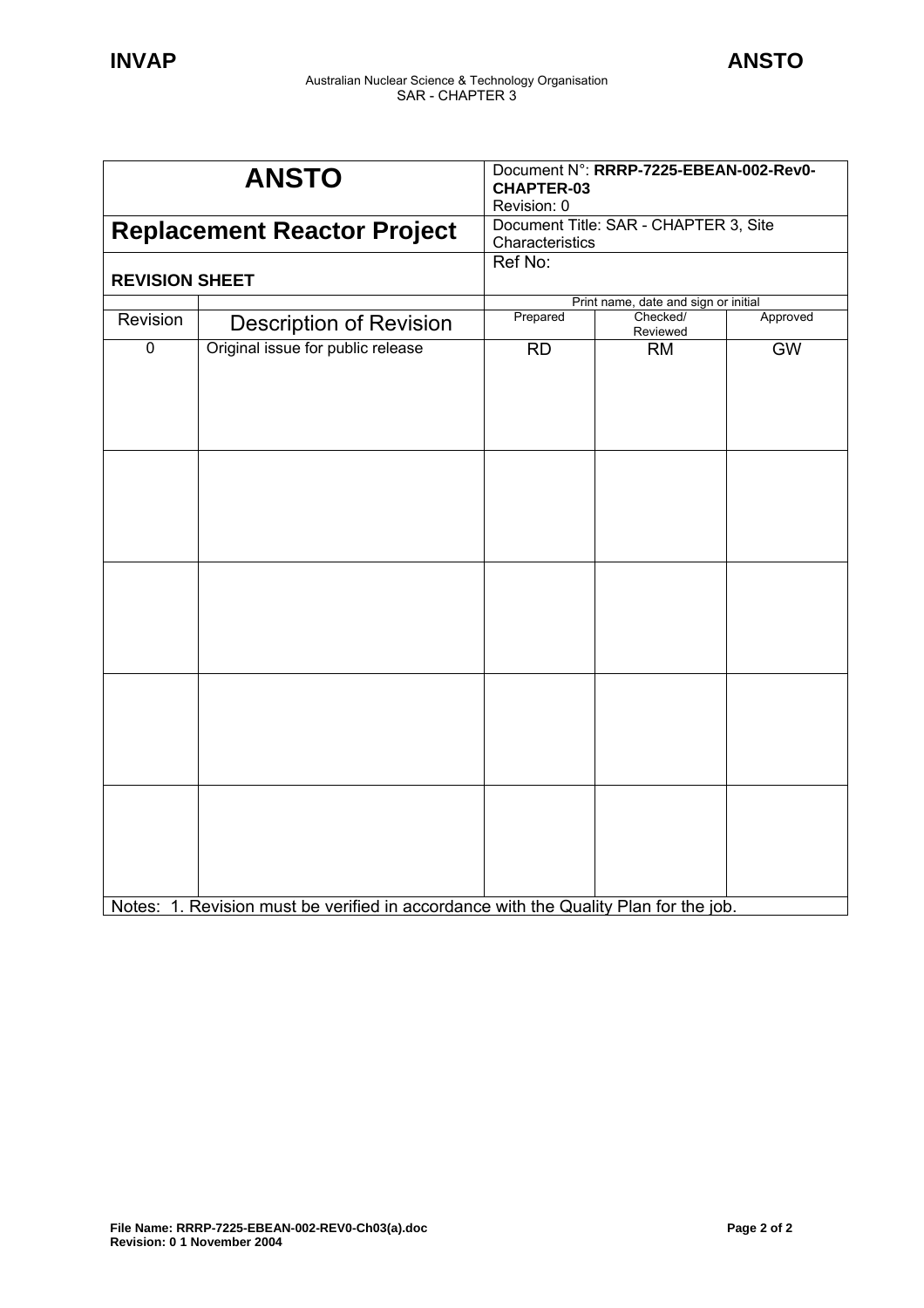## **TABLE OF CONTENTS**

**3 SITE CHARACTERISTICS**

#### **3.1 Introduction**

#### **3.2 Site Characteristics**

- 3.2.1 Geography
- 3.2.2 Demography
	- 3.2.2.1 Present and Projected Population Around the LHSTC
	- 3.2.2.2 LHSTC Site Population
- 3.2.3 Meteorology
	- 3.2.3.1 Winds
	- 3.2.3.2 Barometric Pressure Variations
	- 3.2.3.3 Rainfall and Evaporation
	- 3.2.3.4 Inversions and Atmospheric Mixing Layers
	- 3.2.3.5 Air Movement During Inversions
	- 3.2.3.6 Turbulence Climatology
	- 3.2.3.7 Bushfire Weather
	- 3.2.3.8 Atmospheric Dispersion from the LHSTC and the Woronora Valley
- 3.2.4 Surface Hydrology
	- 3.2.4.1 Dams and Near Surface Bores
	- 3.2.4.2 General Topographical Environment
- 3.2.5 Geology, Soils and Groundwater Hydrology
	- 3.2.5.1 Surface Geology and Soils
	- 3.2.5.2 Groundwater Hydrology
	- 3.2.5.3 Summary of Geotechnical Investigations Results
- 3.2.6 Seismology
	- 3.2.6.1 Background
	- 3.2.6.2 Igneous Dykes
	- 3.2.6.3 Geological structures
	- 3.2.6.4 Fault data in the Sydney region
	- 3.2.6.5 Near Field Study
	- 3.2.6.6 Observed Faults
	- 3.2.6.7 Site Study
	- 3.2.6.8 Seismic Hazard Analysis
	- 3.2.6.9 Design Basis Earthquakes for the Reactor Facility
- 3.2.7 Site Services
	- 3.2.7.1 Water Supply
	- 3.2.7.2 Wastewater
	- 3.2.7.3 Stormwater
	- 3.2.7.4 Electricity
	- 3.2.7.5 Other Infrastructure and Services
- 3.2.8 Nearby Facilities
	- 3.2.8.1 Facilities and Activities at the LHSTC Site
	- 3.2.8.2 Nearby Industrial Facilities
	- 3.2.8.3 Military Facilities
- 3.2.9 Transport Routes
	- 3.2.9.1 Air Transportation
	- 3.2.9.2 Road Transportation
	- 3.2.9.3 Rail Transportation
	- 3.2.9.4 Water Transportation
- 3.2.10 Baseline Environmental Radioactivity
	- 3.2.10.1 Current Environmental Monitoring
	- 3.2.10.2 Recent Changes in Environmental Monitoring

#### **3.3 Conclusions**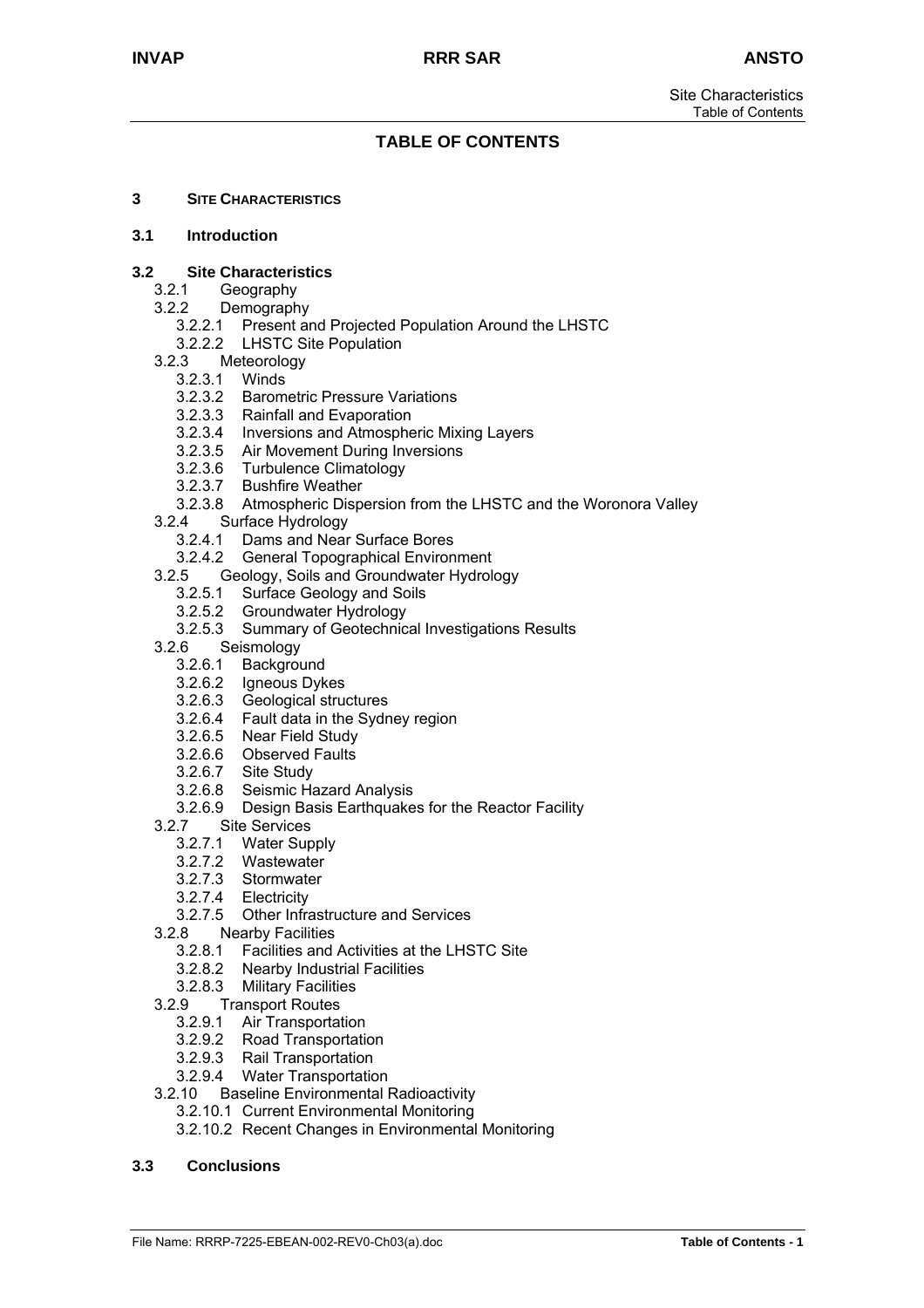#### **3.4 References**

*End of Table of Contents*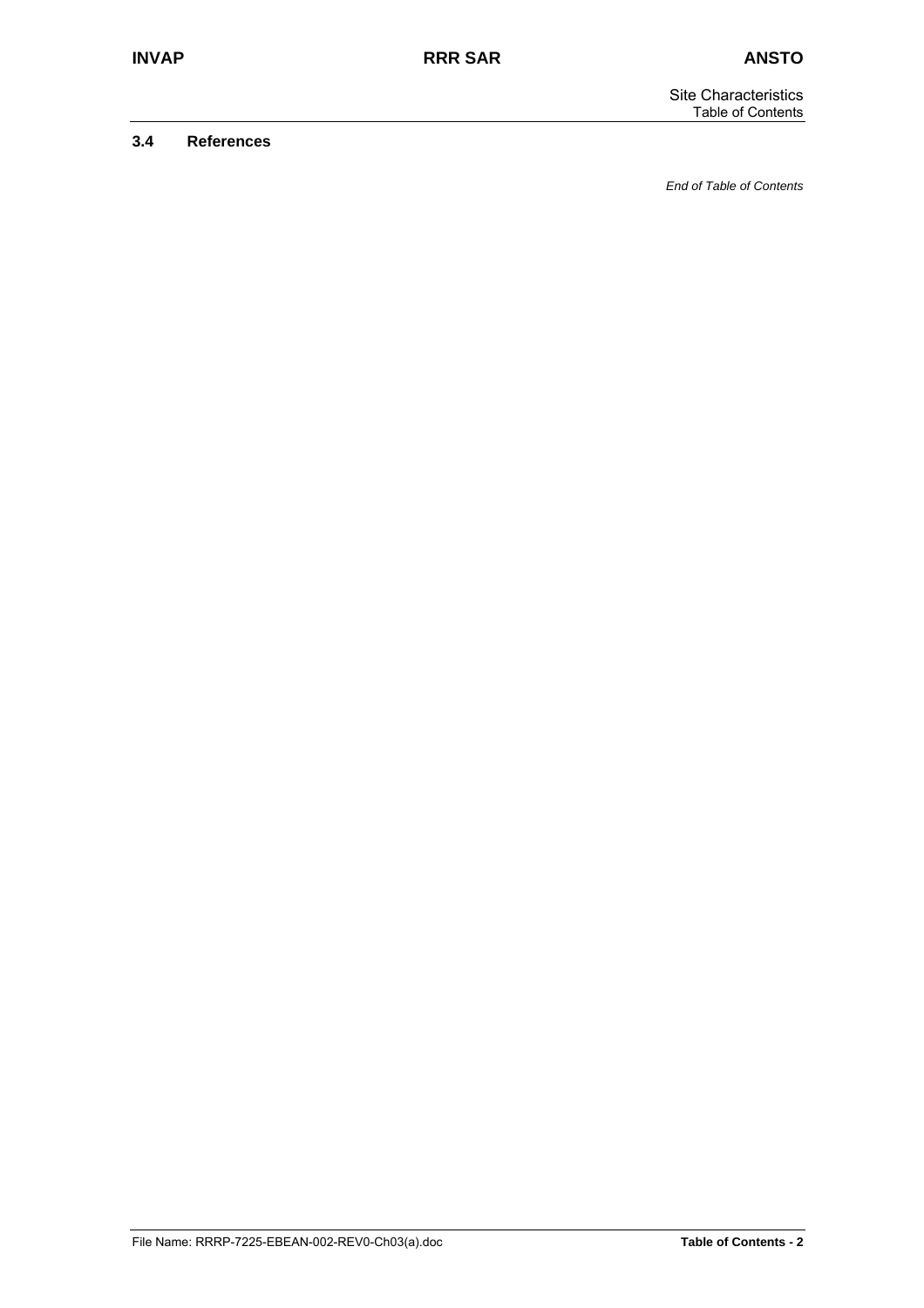## **3 SITE CHARACTERISTICS**

#### **3.1 INTRODUCTION**

The objectives of this chapter are:

- 1. To provide a comprehensive description of the site characteristics for use in both the justification of the design bases for the Replacement Research Reactor (hereafter Reactor Facility) (e.g. seismic level) and the analysis of the consequences of any accidents (e.g. population distribution).
- 2. To demonstrate that the assumptions presented in the EIS and earlier licence applications continue to be applicable to the actual Reactor Facility design and associated site layout.

This chapter provides information on the geological, seismological, hydrological, and meteorological characteristics of the site and the vicinity, together with the present and projected population distribution, land use, site activities, monitoring and planning control. It provides site information and related assessments relevant to the Safety Assessment of the Reactor Facility. Information included in this chapter covers the following aspects:

Site characteristics

Site related design bases

Compliance with regulatory assessment requirements

The Reactor Facility has been built on land owned by ANSTO at the western end of the Lucas Heights Science and Technology Centre (LHSTC) adjacent to the High Flux Australian Reactor (HIFAR). The site of the Reactor Facility is within the existing perimeter fence and covers an area of approximately four hectares. ANSTO maintains a buffer zone of 1.6 kilometres, centred on HIFAR, within which land use restrictions apply and all residential development is excluded.

The LHSTC has been the site of HIFAR since 1956. The siting, design, construction, operation and decommissioning of the Reactor Facility requires an updated description and assessment of site characteristics that influence the facility's safety and any potential health and safety impacts.

The design and operation of the Reactor Facility take into account site characteristics which may impact the safety of the facility. These site characteristics include:

- a) The site's population distribution and existing population centres, seismology, geology, topography, ecology, hydrology, and meteorology.
- b) Nearby facilities and land usage.
- c) Offsite and onsite services such as electricity, water, transportation, and communication systems.
- d) Other characteristics relevant to the feasibility of emergency response.

The information contained within this chapter is in compliance with the regulatory requirements of the Regulatory Assessment Principles (ARPANSA, 2001), and the siting guideline (ARPANSA, 1999). The structure and contents of the chapter are in accordance with the recommendations of the IAEA (IAEA, 1994) and have made use of the IAEA research reactor codes and guides. These include the Code on the Safety of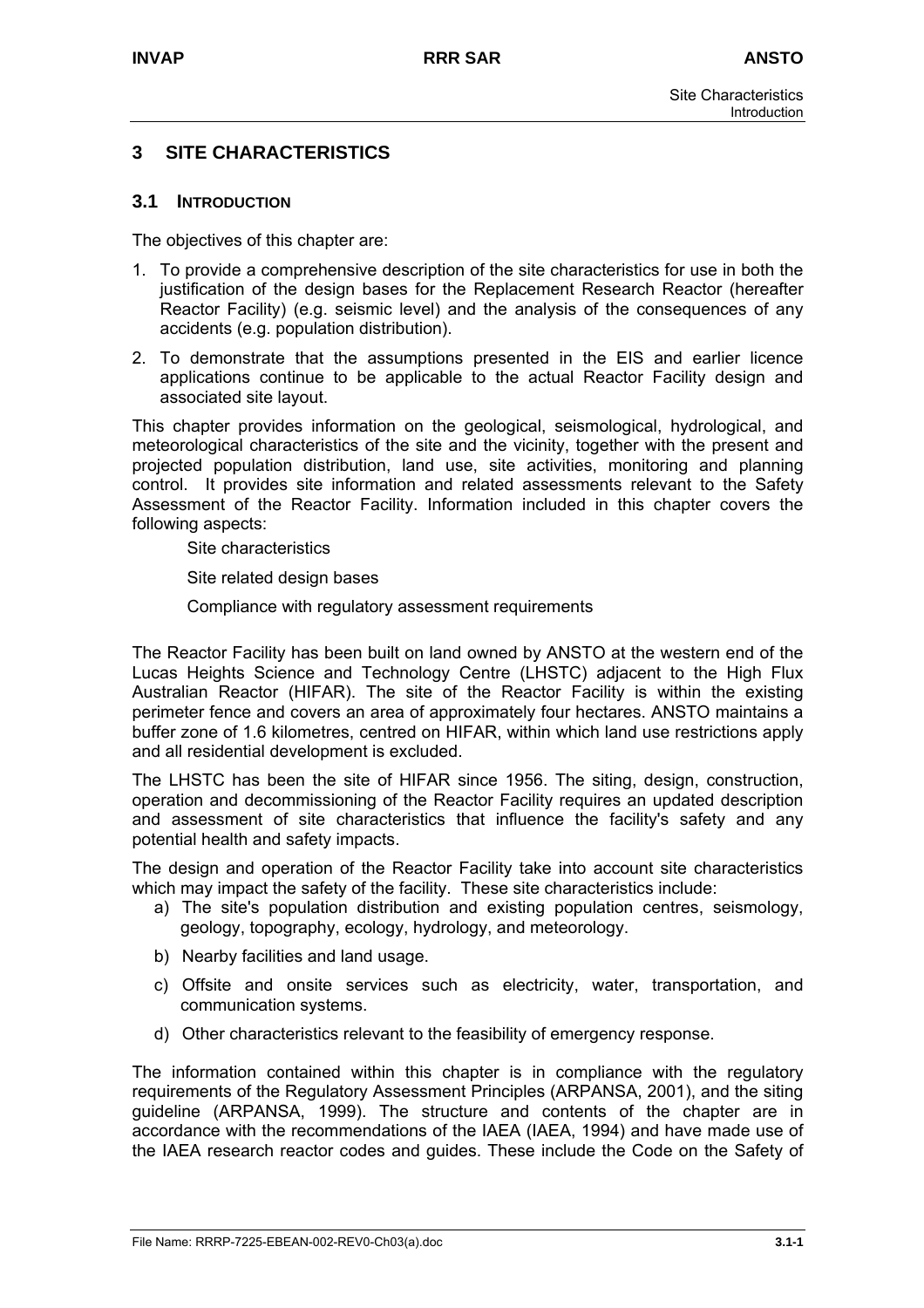Nuclear Research Reactors: Design (IAEA, 1992) and its revision (IAEA, 2001). In addition, the Technical Document on siting of research reactors (IAEA 1987) has been used together with relevant references cited in the aforementioned documents including power reactor siting guides (e.g. IAEA 1981, 1991 and 1996).

*End of Section*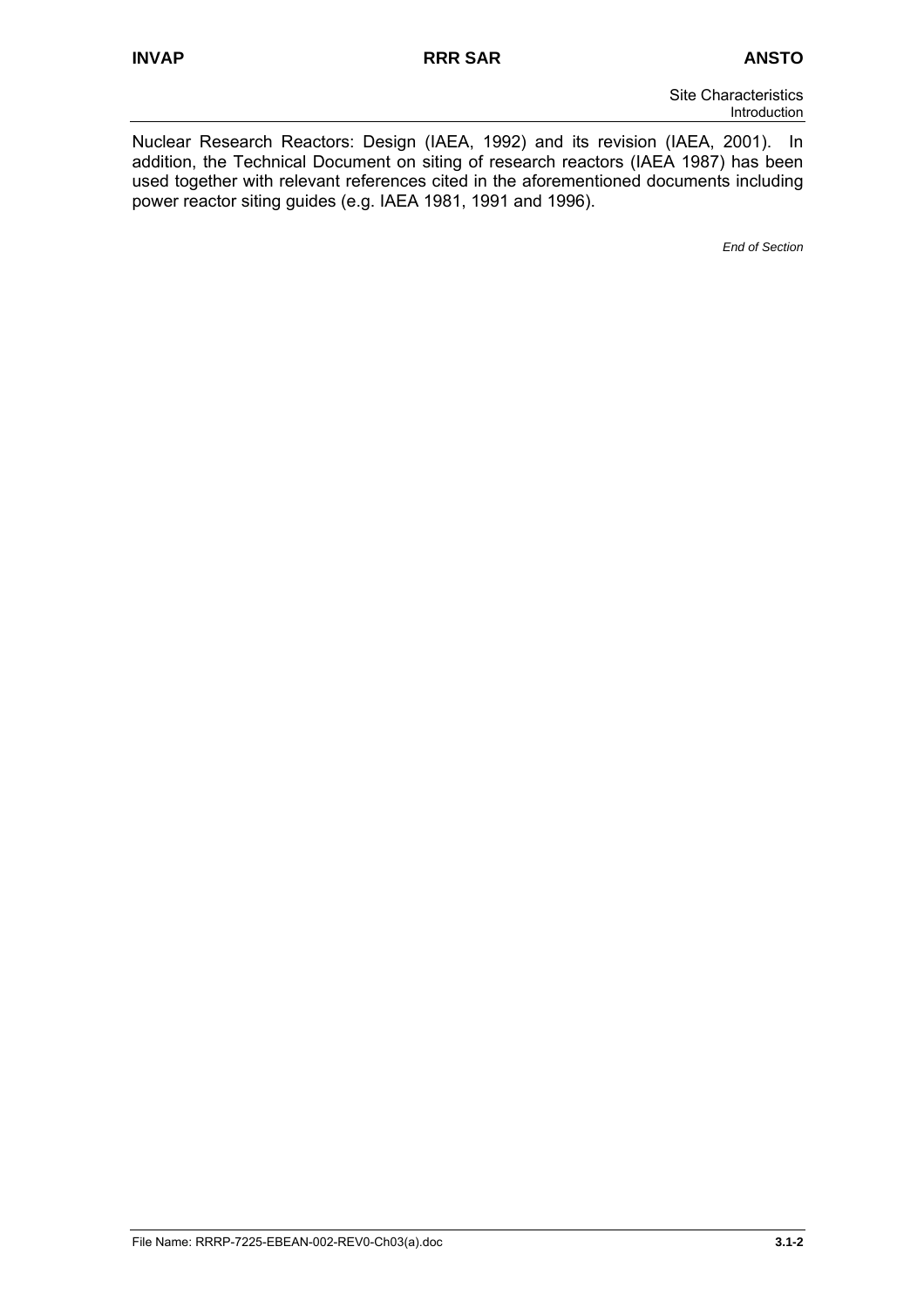## **3.2 SITE CHARACTERISTICS**

This Section provides the description of the site characteristics that affect safety considerations in the design of the Reactor Facility.

## **3.2.1 Geography**

The LHSTC is located some 35 km south-west of the Sydney Central Business District, in Sutherland Shire, New South Wales. The LHSTC is on the dissected Woronora Plateau at an elevation of about 150 m Australian Height Datum. The site is approximately 2 km west of the Woronora River and 8 km south of the Georges River and is surrounded by bushland extending for several kilometres with no significant habitation in the north-west, west and south-west quadrants. The laboratories of ANSTO and some divisions of the Commonwealth Scientific and Industrial Research Organisation (CSIRO), the operational HIFAR and shut-down Moata research reactors, are located within a 70 hectares fenced area which is surrounded by a 1.6 km radius buffer zone centred on HIFAR. No permanent residential development is permitted within the ANSTO buffer zone. The residential suburbs of Barden Ridge and Engadine are located in the north-east to south-east sectors adjacent to the ANSTO buffer zone boundary while the suburban area of Menai is located some 3 km further to the northeast.

The following maps of the LHSTC site and surrounding areas show the current land use characteristics and survey siting for the Reactor Facility:

| Figure 3.2/1 Map of the Lucas Heights Area                        |
|-------------------------------------------------------------------|
| Figure 3.2/2 Nearby Land Use Characteristics                      |
| Figure 3.2/3 Generalised Zoning Near the LHSTC site               |
| Figure 3.2/4 Land Use Within and Adjoining the Buffer Zone        |
| Figure 3.2/5 Survey Map for the Replacement Research Reactor Site |
|                                                                   |

All the area inside the ANSTO buffer zone, including a small extension around the Little Forest radioactive waste Burial Ground is owned by the Commonwealth or its agencies.

Under the Sutherland Local Environment Plan (SLEP, 2000), land within the ANSTO buffer zone is currently zoned 5(a) - Special Uses (Military) for that portion outside the fenced laboratories area and 5(a) - Special Uses (Research and Technology) for the fenced laboratories area. However, the zoning of that part of the ANSTO buffer zone currently leased out as part of a municipal waste depot is part Special Uses 5(f) and part 6(d) for Future Recreation, reflecting its use as a waste management site and possible future use for recreational purposes. Future development options for the land are outlined in the development control tables under SLEP 2000. Consultation with ANSTO would be required before any final uses of the land could be determined and such final uses must meet ANSTO's and NSW Emergency Service Organisations' safety criteria and directions.

Land within the buffer zone is owned and administered by ANSTO with the exception of an area of land within the buffer zone to the east of the Woronora River. Land to the west of Heathcote Road within the Holsworthy Military Area is owned by the Commonwealth and administered by the Department of Defence, while a small portion is controlled and managed by Australian Estate Management on behalf of the Department of Administrative Services. An area immediately to the north of the buffer zone that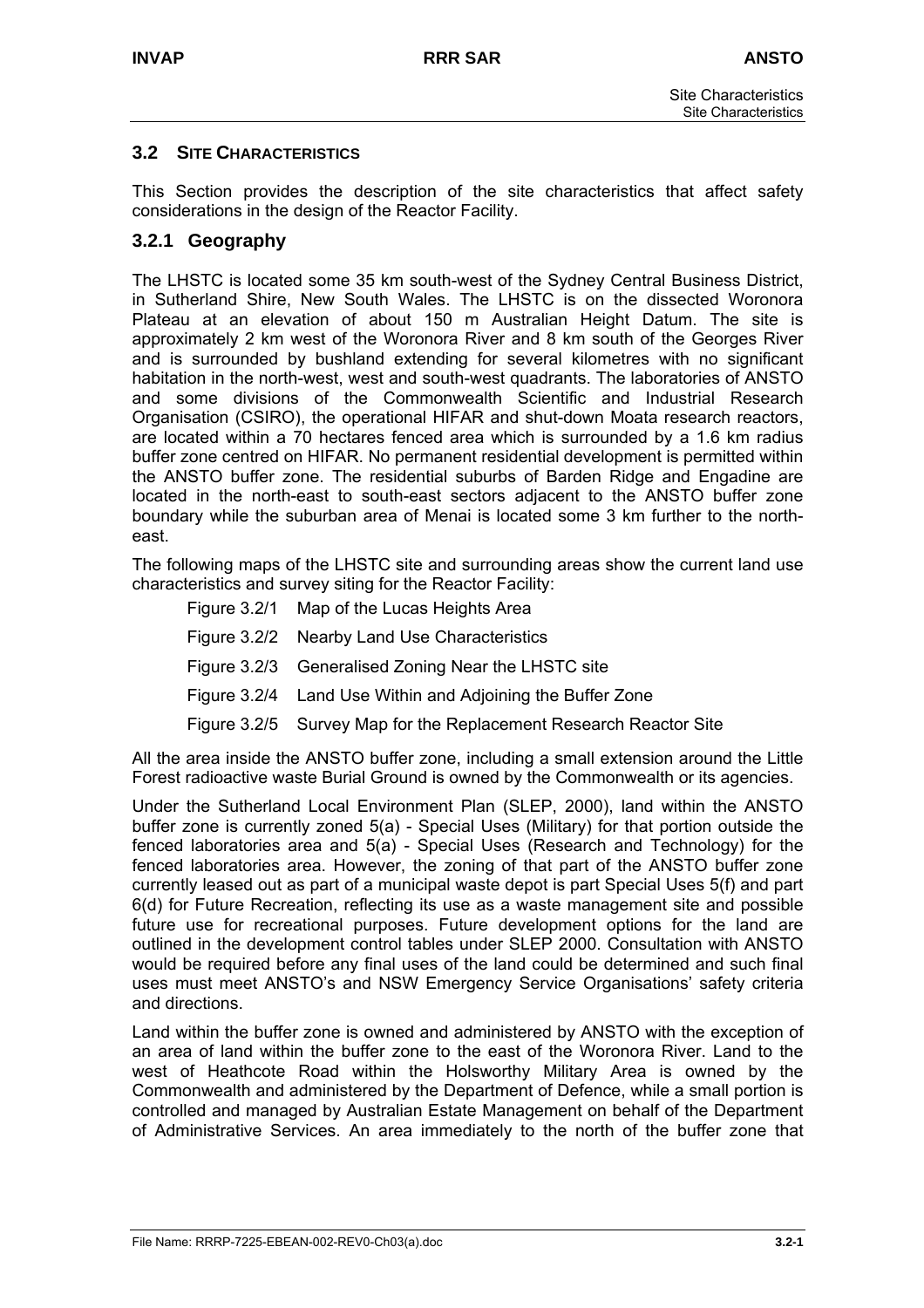contains Little Forest Burial Ground is also owned and administered by ANSTO. There are no Native Title claims on land controlled by ANSTO.

ANSTO leases 104 hectares of the western portion to Waste Service NSW, which operates the Lucas Heights Waste Management Centre. Other portions leased by ANSTO include:

- a) The site and building used by Vita Medical Ltd in the Business and Technology Park.
- b) Eleven hectares of land near the intersection of Little Forest and New Illawarra Roads, to Sutherland Police Community and Youth Club for its mini-bike track.
- c) Approximately one hectare immediately east of LHSTC, to the United Pistol Club.
- d) The site immediately to the west of the site of the Reactor Facility, leased to the Cooperative Research Centre (CRC) for Waste Management and Pollution Control as a Biowaste Research Facility.

Energy Developments Limited has entered into an agreement with Waste Service NSW to extract landfill gas (a mixture of methane and carbon dioxide) from the fill areas of the Waste Management Centre and convert the gas into electrical energy which will be fed into the local electricity grid via the substation located at LHSTC.

The ANSTO Business and Technology Park, covering an area of about 20 hectares, is located on the northern side of the main laboratories area in Lots 4 and 6 DP 23333. Vita Medical Ltd leases a purpose built building for the manufacture of the Technegas generator used in the diagnosis of lung disorders. Currently two other private companies ATA Scientific and Bilyara lease space in the Park's central building, the Woods Centre.

ANSTO leases about 11 hectares of land near the intersection of Little Forest and New Illawarra Roads to the Sutherland Police Community and Youth Club for use as an offroad mini-bike-training track. The track is used by the club on Sundays. Another area of about 1 hectare located in bushland to the east of the main laboratories area is leased to the United Pistol club. The two pistol ranges at the club are used by about 30 members on the weekends, although some ANSTO and Australian Protective Service club members also use the facility during weekday lunchtimes.

Land immediately to the north of the ANSTO buffer zone is mainly State, Crown or Defence Department land. Parts of the crown land area (west of Old Illawarra Rd) have been proposed for residential development by the NSW Department of Planning as part of the West Menai urban release and are currently zoned 2(a1) – Residential under the Sutherland Local Environmental Plan (2000).

Very little mixed farming is undertaken in the 5 km vicinity of the LHSTC, but there are a number of poultry farms, mostly of the battery type within 15 km of the site. The nearest dairy farms are located at Glenfield, some 15 km north-west of the LHSTC site. One is privately owned and produces approximately 1.3 x  $10<sup>5</sup>$  litres of milk annually; the other is the Veterinary Research station of the NSW Department of Agriculture with an annual output of 1 x  $10^5$  litres. Further information on food production and consumption, of relevance to radiological consequence modelling, is given in the EIS Vol. 2, Appendix G, section 4.4 and Annex 2.

The radiological consequences analyses for this document use the very conservative estimate of 25% of the consumed food being locally produced (ANSTO, 1999). In a new study, comprehensive data on food production for the Statistical Local Areas within a 50 km radius of ANSTO were obtained from the Australian Bureau of Statistics and other organisations. These data were interpreted and fully analysed and were used to assess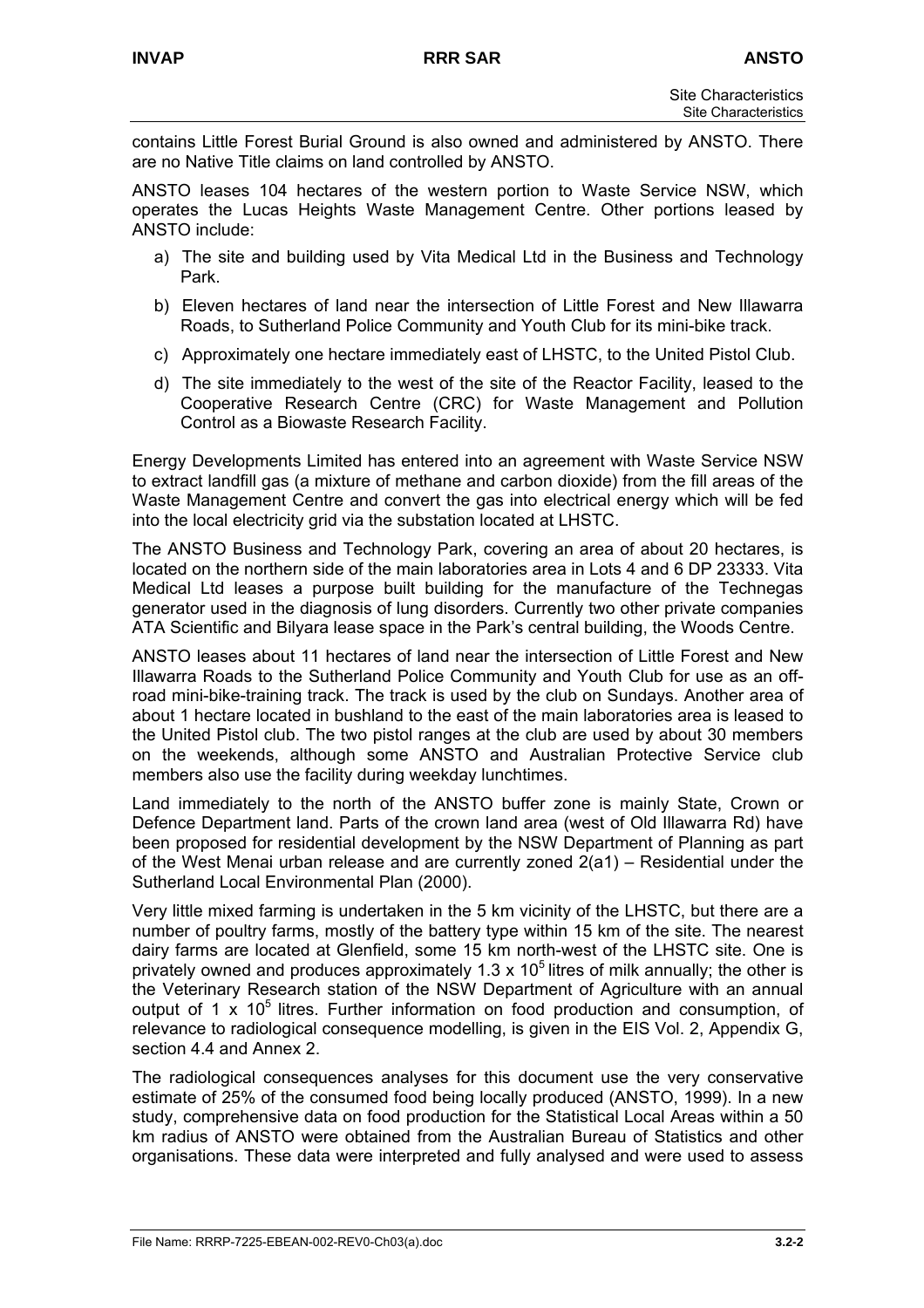the radiological consequences. A report (Domel, 2003) details the analyses and results obtained, and is summarised below. Agricultural production and consumption analyses for the Sydney basin region clearly highlight that the previous figure of 25% local consumption is an over estimation and highly conservative when considering the whole of the Sydney basin, but especially for the 15 km circumference around ANSTO. The percentage of food produced of the total consumed in the Sydney basin has a range for the fruit and vegetable groups grown in the Sydney region of 0 to 14%. Much of this production occurs in the Gosford, Hawkesbury and Blue Mountains foothills regions – more than 50 km from ANSTO.

The poultry and egg production and consumption figures for the Sydney basin, while higher (25 to 50%), would contribute a negligible dose in a consequence analysis scenario. Most production occurs at distances more than 20 km from ANSTO.

The topography and food production farming within 15 km, 25 km and 50 km around ANSTO was reviewed and analysed. The likely impact to doses from within the food chain pathway of radioactive discharges from the RRR is very low or negligible for all the areas analysed. Almost all food production farming for the Sydney basin is more than 20 km away from the site and constitutes 14% or less of that consumed by the total Sydney population. Even using the EIS and PSAR figure of 25% local consumption, calculations have shown that the contribution to dose from the food pathway for critical groups is very small to negligible.

## **3.2.2 Demography**

The following sections summarise the demographics of the LHSTC site and the surrounding areas.

## **3.2.2.1 Present and Projected Population Around the LHSTC**

The present population data and its geographic distribution beyond 1.6km from HIFAR is presented in Table 3.2/1 and graphically in Figure 3.2/7 for the population to 50 km, and enlarged in Figure 3.2/8 for the population to 4.8 km. These distributions are based on the Australian Bureau of Statistics 2001 Census data, with the analyses and results prepared by consultants (Domel, 2003). The population was grouped into 16 sectors of 22.5 °arc and 6 radial zones out to 50 km. The consultant's methodology was to assign Census Collection Districts to zones on the basis of population centroids. This presents an accurate placement of the current (census) population as it takes account of extensive non-urban areas such as bushland, river escarpments, and water bodies. Small overlaps of zone boundaries tend to balance out. The population projection factors for each sector are also listed in Table 3.2/1. Projection factors were calculated for 2006, 2011, 2016 and 2021.

The population for the 50 km around ANSTO represents close to 90% of the total Sydney Statistical District population. A small portion of the population number (northern part of the Illawarra SD) is additional to the Sydney SD population total. Population distribution estimates for the growing suburbs around ANSTO (Menai, Barden Ridge, Bangor, Illawong and Alfords Point) have been updated and confirmed. The population distribution in these regions constitutes normal suburban inhabitants.

## **3.2.2.2 LHSTC Site Population**

The typical population at the LHSTC site from Mondays to Fridays during normal working hours is presented in Table 3.2/2.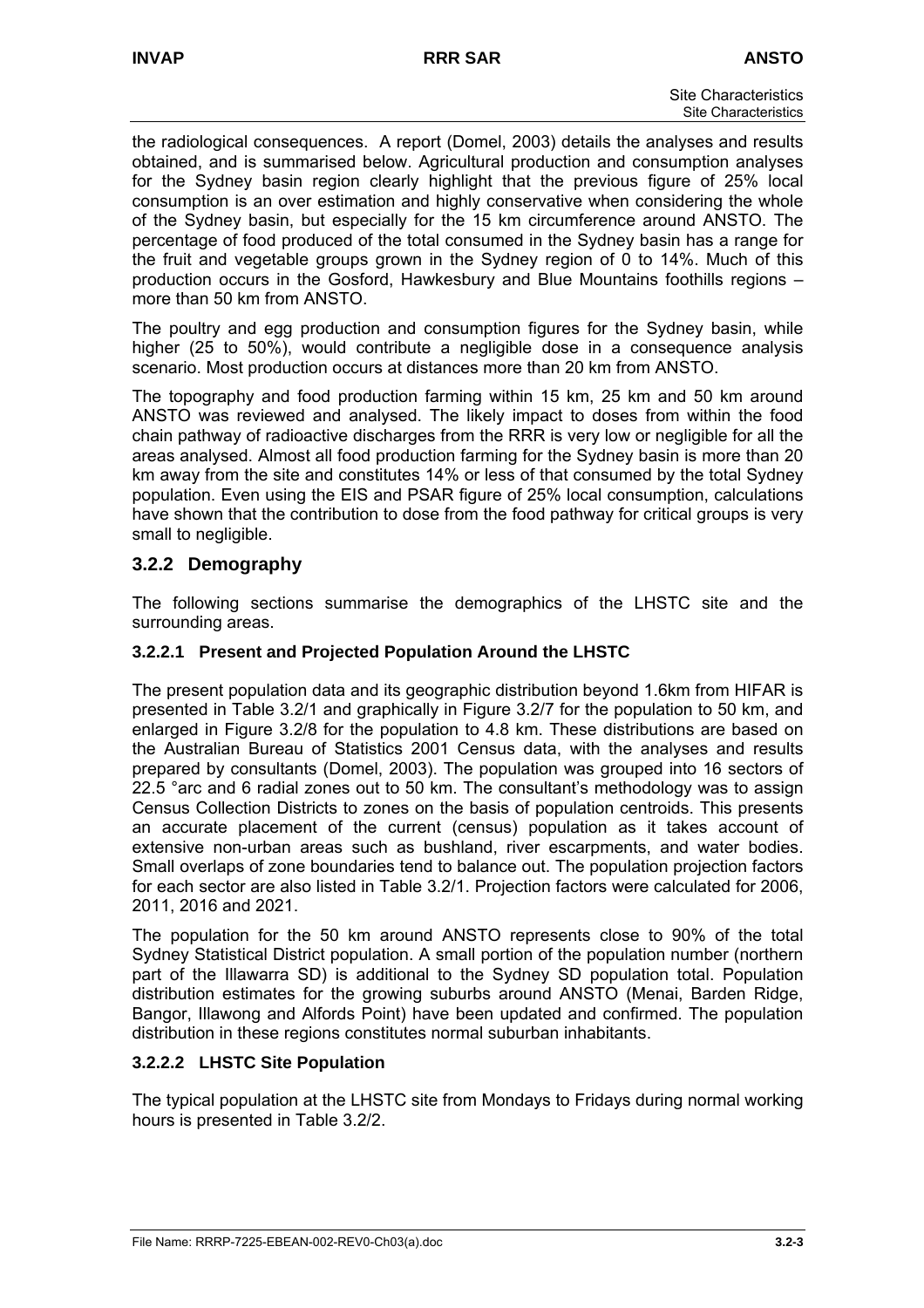## **3.2.3 Meteorology**

This Section describes the meteorology of the LHSTC site. The meteorological data presented has been recorded at the LHSTC meteorology laboratory (Building 44). Atmospheric mixing, wind patterns, rain fall, inversion layers and associated air movements are addressed in this section.

Such information may be used to model atmospheric transport and dispersion of airborne releases of radioactive materials in the surface layer of the atmosphere.

The 1991 to 2003 wind speed, direction, temperature and rainfall data are recorded digitally every 15 minutes. A description of the meteorological instrumentation, the calibration and digitisation methods are given in Clark (1997, 2003).

#### **3.2.3.1 Winds**

Frequencies of surface wind speeds and directions have been summarised by time of day and season in Clark (1997, 2003). During summer, daytime sea breezes occur from the north-east to east and south-east to south-south-east sectors with winds from the south predominant. Autumn and spring represent transition seasons between summer and winter with sea breezes observed later and nocturnal winds indicative of regional drainage of cool air from the west-south-west to south-south-west sectors with an overall predominance of south winds. In winter, winds from the west-south-west to south sectors predominate at night with the distribution extending through west to the north-west sector in the daytime. Table 3.2/3 shows the statistics for all seasons combined as a function of time of day and Table 3.2/4 shows the average statistics for all times combined as a function of season at 10 m height on the Lucas Heights meteorological tower.

#### Upper wind frequencies.

Median (50% probability) wind speed and direction distribution at 49m on the Lucas Height meteorological tower are presented in Table 3.2/5 and Table 3.2/6 (Clark, 2003). At 49m the wind directions are turned clockwise with respect to those at 10m, and wind speeds are higher, in particular at night when regional drainage winds free of surface influences are observed over the site.

#### Wind frequencies during precipitation.

Wet deposition or wash out of atmospheric aerosols and gases is dependent, among other things, on the local precipitation rates. In Table 3.2/7 taken from Clark, 2003, the 15 minute precipitation rates are compared with the prevailing wind directions. It is apparent that nearly 45% of rain events occur with winds from the south-east to south sectors with half of these of low intensity (0-1mm per hour).

#### Wind frequencies during inversions.

Frequencies of initial wind directions and average wind speeds during inversions, obtained from an hour by hour inspection of wind records during inversions, are presented separately for light to moderate inversions and for strong inversions in Table 3.2/8 and Table 3.2/9 (AAEC 1972). Light to moderate inversions correspond to inversions with a temperature gradient smaller than 7.5 ºC per 100 m and strong inversions are those with a temperature gradient exceeding 7.5 ºC per 100 m.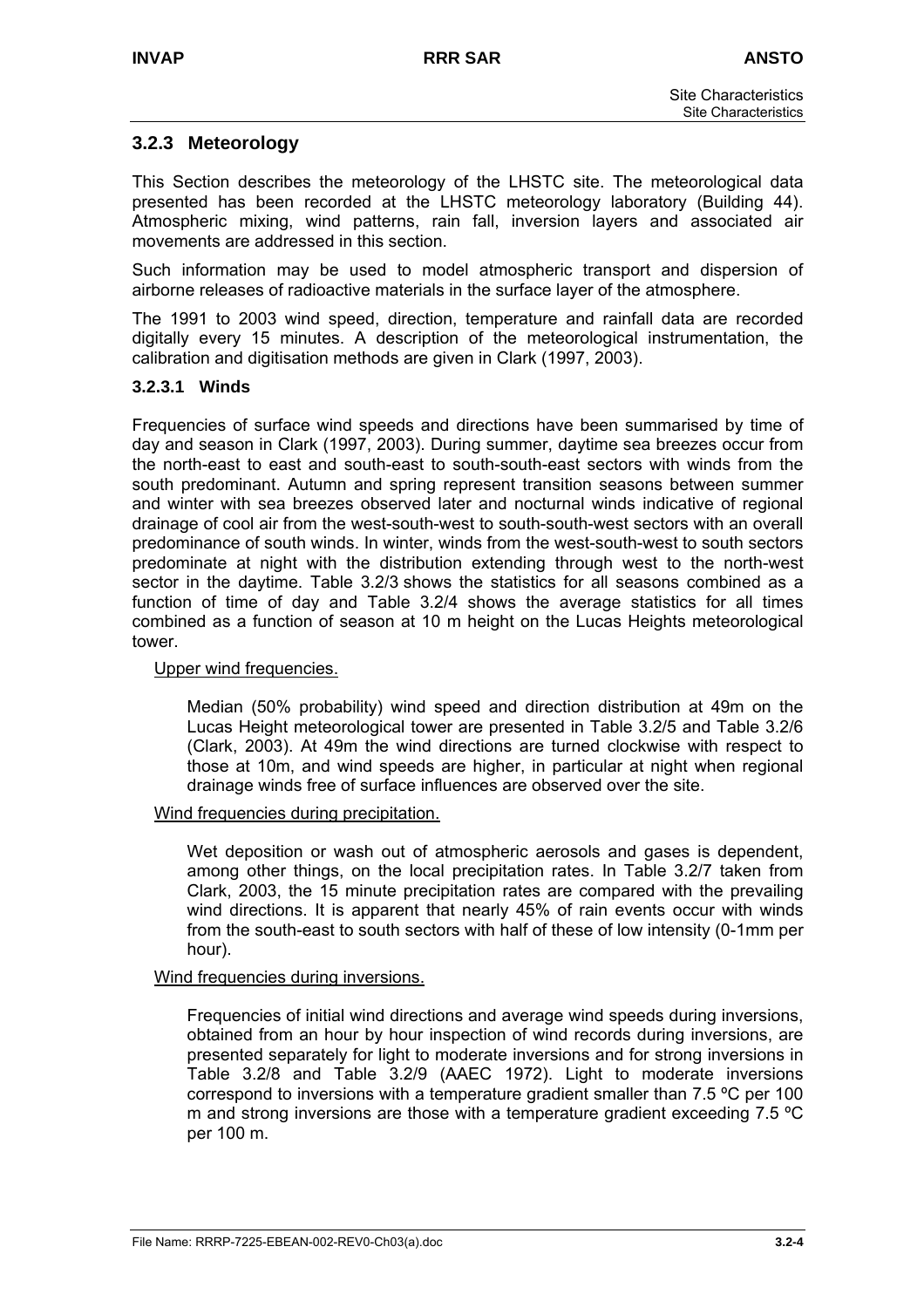#### Severe winds.

Data on severe winds at the LHSTC site is given in PLG (1998). An analysis of tornado data in NSW (PLG, 1998) considered 53 tornadoes of which 17 were strong and 36 were weak. Their wind speeds and strike frequency are presented in Table 3.2/10. The overall severe wind mean annual frequencies at designated ranges are presented in Table 3.2/11. These data are graphically presented in Figures 3.2/9 and 3.2/10.

#### **3.2.3.2 Barometric Pressure Variations**

Atmospheric pressures vary both during the day and seasonally. Atmospheric pressure data recorded every 15 minutes are summarised into three hour blocks in Table 3.2/12 (Clark, 2003). It is apparent that a shallow pressure minimum occurs between 0300 and 0600 with deeper minimum between 1500 and 1800 EST. Maximum pressures on the diurnal cycle occur between 0600 and 0900 and 2100 to 2400 EST. This cycle is linked to the solar radiation diurnal heating and cooling of the lower atmosphere. During the year maximum atmospheric pressures are observed during April and May with minimum pressures observed in summer. This corresponds to the latitudinal movement of largescale anti-cyclonic (high) and cyclonic (low), pressure systems. Large pressure changes at the rate of 1-2 hPa  $h^{-1}$  and lasting several hours are associated with the passage of cyclones and are therefore almost always accompanied by strong winds from southwesterly to north-westerly directions. Very large transient pressure changes at the rate of 5-10 hPa h<sup>-1</sup> generally last less than one hour and occur infrequently.

## **3.2.3.3 Rainfall and Evaporation**

Statistical data relating to rainfall and evaporation for the years 1981 to 2002 were taken from Clark (1997, 2003). These are presented in Tables 3.2/13, 3.2/14 and 13.2/15. The annual rainfall across this period may be noted to vary between 576 to 1482 mm, and the total annual evaporation to vary between 1087 to 1462 mm for the same period.

#### **3.2.3.4 Inversions and Atmospheric Mixing Layers**

The occurrence of stable temperature inversions and limited atmospheric mixing layers can lead to "worst case" conditions in terms of air pollution impact assessments. For near ground releases of air pollutants the low wind speed, temperature inversion conditions represent a worst case scenario, whereas for an elevated release a low vertical, atmospheric mixing layer might cause maximum impact of air pollutants at ground level. Statistical data (Charash, 1968) relating to inversions are presented in Figure 3.2/11 and Table 3.2/16. The average time of onset and end of inversions throughout the year is recorded, along with the average temperature difference.

All recorded occurrences of stable temperature inversions and limited atmospheric mixing layers are ground based nocturnal inversions. Because the instrumentation extended only to 50m above ground, the top of the ground based inversions and the occurrence of upper level inversions could not be ascertained. From the average time required for the elimination of nocturnal inversions by surface heating after sunrise, the top of inversions is inferred to be, on average, 120m above ground.

An acoustic sounder has been used to study the development of atmospheric mixing layers associated with the dissipation of the nocturnal surface temperature inversion and the onset of sea breezes (Clark, 1981, 1982). The acoustic sounder generally only starts to indicate a rising atmospheric mixing layer when it has reached about 220 m (Table 3.2/17). The final observed height is frequently determined by instrument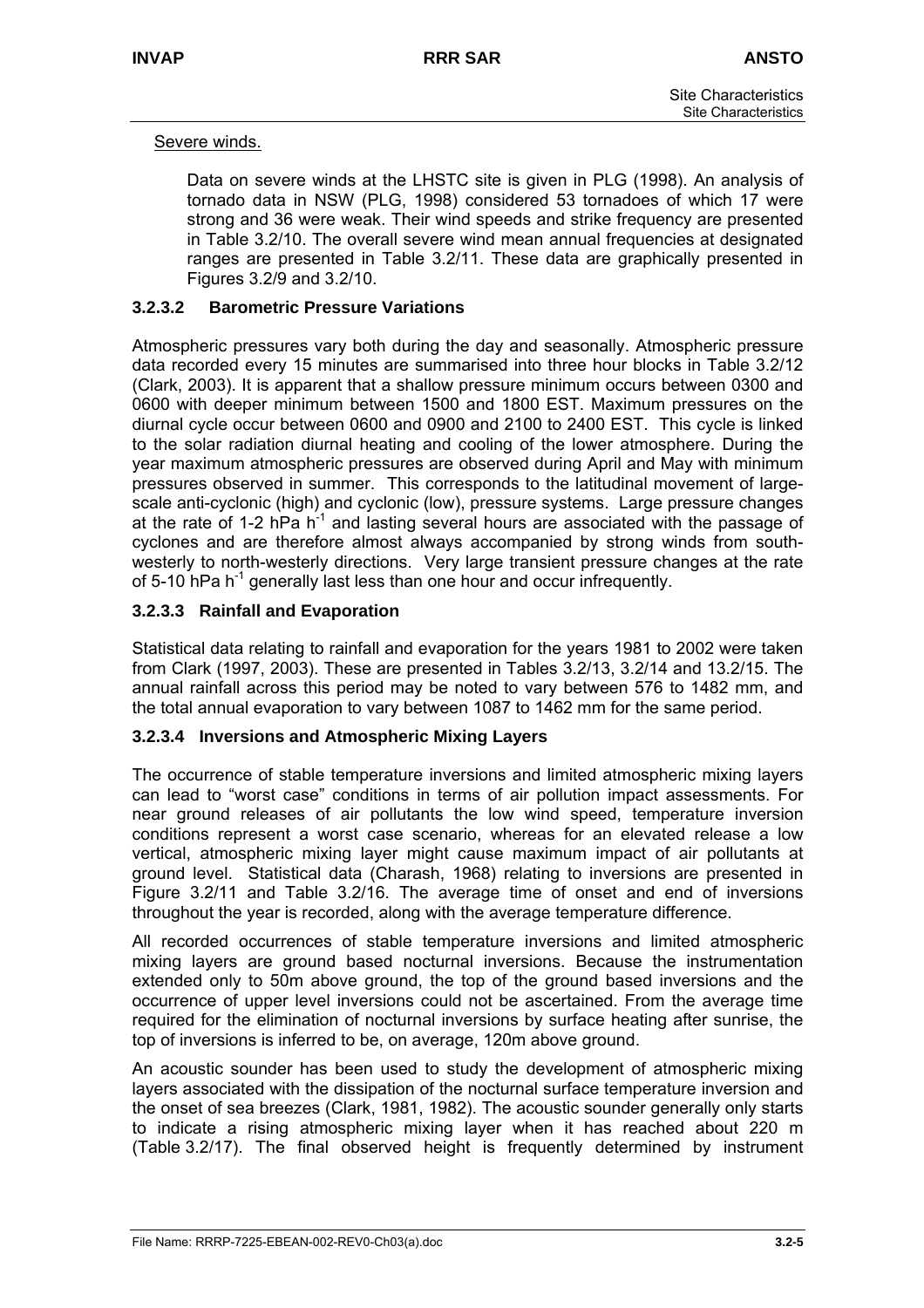sensitivity to the acoustic signal strength. Nevertheless, analyses did indicate more rapid rise rates of the mixing layer in summer under the influence of stronger solar heating than in winter when it is observed longer.

On a majority of occasions when sea breezes were observed at Lucas Heights, a limited atmospheric mixing layer was also observed using the acoustic sounder. The average heights of the sea breezes vary from 620m in summer to 730m in spring when they are observed less frequently. Light winds are generally associated with development of the sea breeze and frequently follow low morning atmospheric mixing layers. In these cases, there is an extended period of limited vertical atmospheric mixing which varies on average from 5 hours in winter (approximately 500 to 670 m) to 8.8 hours in summer (approximately 550 to 760 m).

## **3.2.3.5 Air Movement During Inversions**

By integrating wind speeds over the time of duration of an inversion, the theoretical range of air movement during an inversion is obtained. A uniform wind field over many hours and at distances greater than a few kilometres under inversion conditions has been assumed. Hence based on the initial observed wind direction, the results presented in Table 3.2/18 (AAEC, 1972) should be interpreted merely as a broad indication of the general area likely to be affected by emissions during inversions.

## **3.2.3.6 Turbulence Climatology**

ANSTO currently uses the US Environment Protection Authority (USEPA 1987) scheme for classifying atmospheric turbulence. This scheme uses the wind speed and fluctuation wind direction ( $\sigma_{\theta}$ ) data to determine the Pasquill atmospheric diffusion stability categories, A=most unstable (most dispersive) to F=most stable (least dispersive).

At night the winds at 49 m are stronger and more laminar than wind lower in the atmosphere. Using data collected from 1991 to 1998, the USEPA scheme has been applied to the 10 and 49 m data from the meteorological tower at the LHSTC as shown in Table 3.2/19. With the USEPA scheme, the stronger wind speeds lead to a lower frequency of occurrence of the most stable Pasquill category F at 49m (2.9% overall) in comparison to the 10 m data (8.0%) where the winds are lighter.

## **3.2.3.7 Bushfire Weather**

The risk of bushfire in the vicinity of the Reactor Facility increases during dry weather and peaks on days of high temperature, low humidity and strong winds. Use of appropriate fuel free and fuel reduced zones and fire fighting equipment minimise any hazard associated with bushfires.

## **3.2.3.8 Atmospheric Dispersion from the LHSTC and the Woronora Valley**

Under highly stable atmospheric conditions, studies by Clark (1990, 1997) indicate that wind flow patterns in the Woronora valley are de-coupled from the flow on the plateau above. Recent studies of atmospheric dispersion from HIFAR (Clark, 1998) using atmospheric tracers confirm this observation. Atmospheric tracer gas was transported across the valley without significant entrainment into the valley flow. Hence, models to predict atmospheric dispersion under highly stable or inversion conditions and for flat terrain, remain satisfactory for approximating the transport of airborne materials from the LHSTC.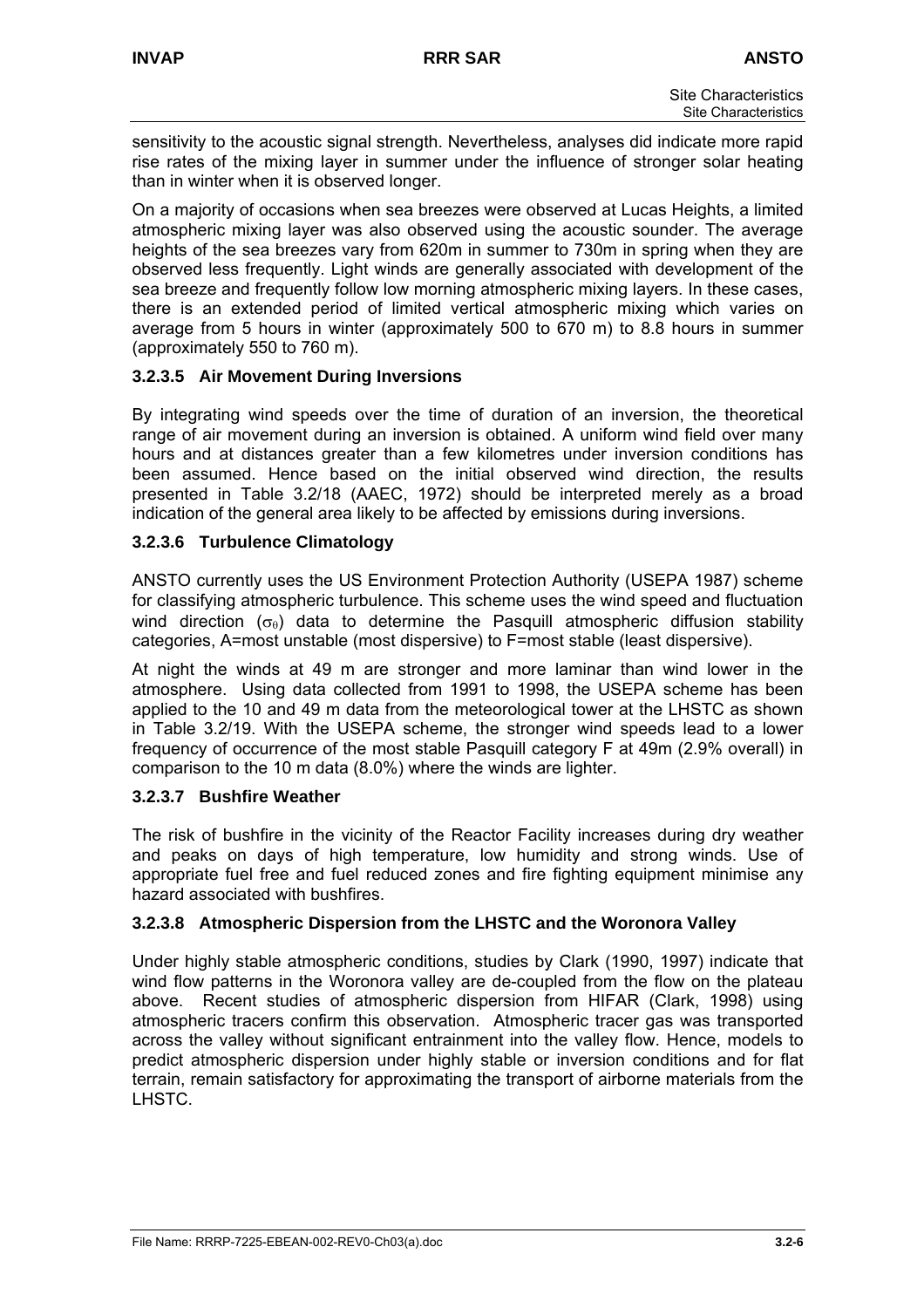## **3.2.4 Surface Hydrology**

The surface hydrology of the LHSTC is relevant to public safety because it forms a possible dispersion pathway of onsite material to drainage channels, creeks and rivers through surface runoff.

#### **3.2.4.1 Dams and Near Surface Bores**

There are no known private dams which could be fed by runoff from the area surrounding the LHSTC. The private dams and bores within a 10 km radius of LHSTC known to, and licensed by, the Department of Land and Water Conservation at August 1997 are listed below (Brodrick, 1997):

Dam adjacent to Railway line 1 km north of railway station at Heathcote (just east of line)

Small dam on tributary of Kangaroo Creek 2 km south of Heathcote railway station

Bore 7704, Portion 396, Parish Holsworthy (121.9 m deep)

Bore 7684, Portion 305, Parish Holsworthy (83.2 m deep)

Bore 10563, Portion 261, Parish Holsworthy (45.7 m deep)

Bore 16096, Portion 140, Parish Sutherland (76.5 m deep)

Bore 18433, Portion 99999, Parish Sutherland (198.1 m deep)

Bore 46782, Portion 124, Parish Holsworthy (30 m deep)

Because shallow bores did not have to be registered prior to 1955 there could be others in the area, which are not listed because the Department of Land and Water Conservation do not know them. The nearest major dam owned by a public utility is the Woronora Dam some 7 km south-east of the LHSTC. The public consumes water from the Woronora Dam.

In summary, neither of the two dams nor the groundwater bores listed is within a groundwater catchment that could be directly influenced by runoff from LHSTC and hence form a possible dispersion pathway.

## **3.2.4.2 General Topographical Environment**

The general topographic environment is such that no part of the LHSTC is far removed from a natural drainage channel in the adjacent terrain.

The principal surface stream immediately adjacent to the LHSTC is the Woronora River, which has incised deeply into the sandstone terrain. It flows in a generally north-easterly direction from near the Woronora Dam and passes within about 2 km of the east of the site eventually to meet the Georges River estuary. Even during unusually dry periods, the river flows at the rate of several hundred thousand litres of water per day, fed by groundwater except during exceptionally hot periods when stream flow ceases because of evaporation losses. The river is tidal in its lower reaches and on either bank there are a number of small tributaries that have steep gradients where they join the river.

Recent data on flow rates in the Woronora River are available from Australian Water Technologies Pty. Ltd. (AWT, 1997), a trading arm of Sydney Water Corporation. AWT have had a gauging station on the Woronora River since May 1992 at a locality known as the Needles, (Station No.213211) which is situated East of LHSTC at a distance of about 1 km outside the ANSTO buffer zone boundary and downstream of LHSTC. The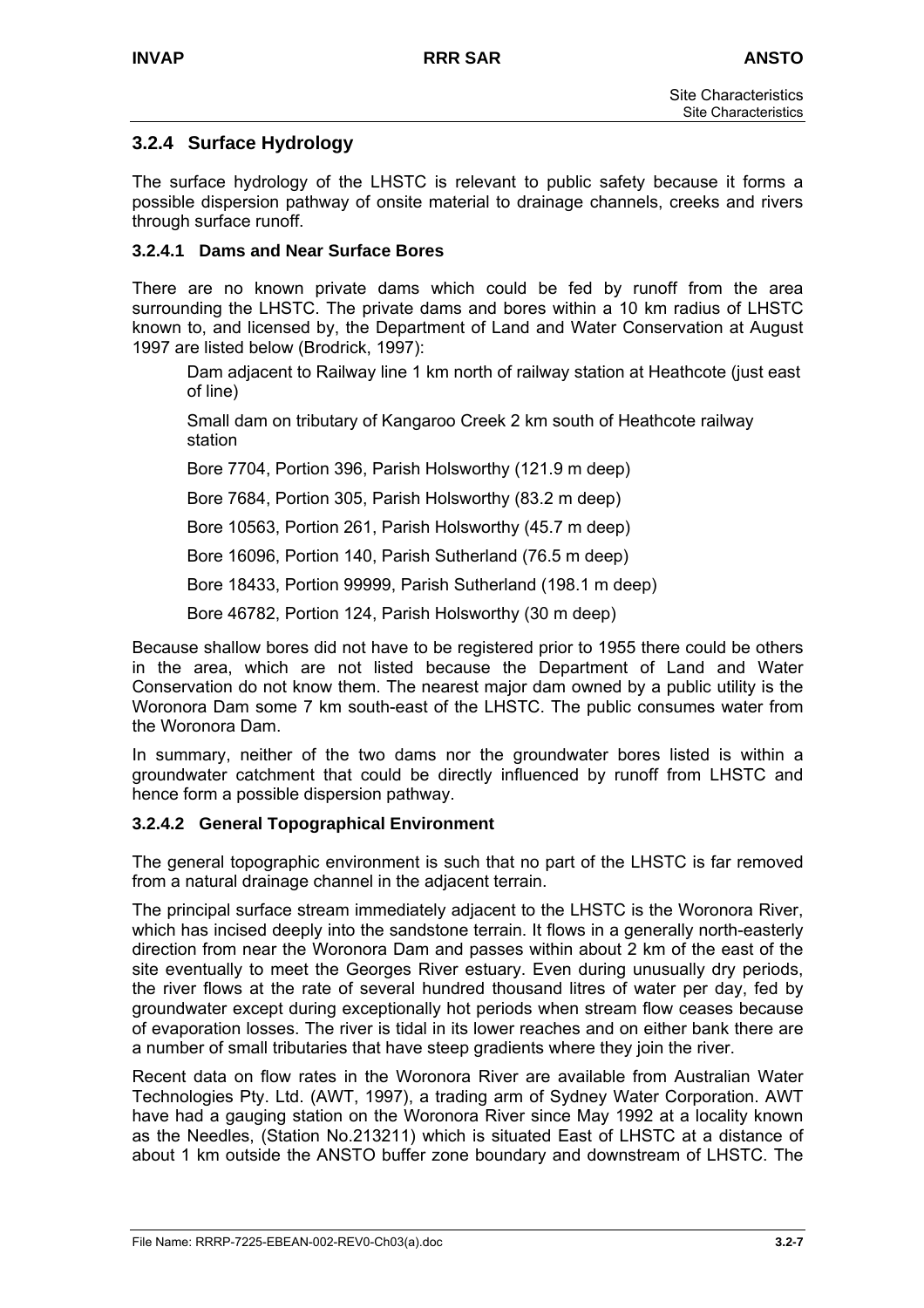AWT data (AWT, 1997) show a mean monthly discharge in megalitres per day for the period from mid 1992 to August 1997 in the range of 0.822 ML  $d<sup>-1</sup>$  to 458.113 ML  $d<sup>-1</sup>$  with an average discharge rate of 36.8 ML  $d^{-1}$ .

The northerly side of the LHSTC, located on a ridge, is drained by Mill and Bardens Creeks, which also empty into the Georges River estuary. The near-surface low-level waste disposal site, known as the Little Forest Burial Ground, which was operated by the then AAEC between 1960 and 1968, is located within the surface water catchment of Bardens Creek.

An examination of both Bardens and Mill Creeks shows that their stream courses have been actively eroded in recent times, exposing moderately unweathered rock in the creek beds, except near the surface water discharge point from the LHSTC, where kaolinitic sands are in evidence. The mean annual runoff draining from the Bardens and Mill Creek catchment into the Georges River estuary (which has en approximate area of 18.6 sq.km) is estimated at 7.7 x  $10^8$  litres (Mumme, 1972), which amounts to some 37% of the average annual precipitation falling on this catchment area.

Recent stream discharge data (Petrozzi, 1994) for Mill Creek, at the tidal limit point of the Georges River estuary, indicate a median discharge rate of 0.0216  $m^3s^{-1}$  (6.5 x 10<sup>8</sup> L y<sup>-1</sup>) with a range of 0.0061 - 0.9812 m<sup>3</sup> s<sup>-1</sup> (1.92 x 10<sup>8</sup> - 3.1 x 10<sup>10</sup> L y<sup>-1</sup>).

Due to the topography of the LHSTC and the surrounding area, flooding of the Reactor Facility site due to external areas is virtually impossible. The Reactor Facility is located on the top of a ridge with a far higher elevation than the surrounding regions. Local creek and river systems have not come anywhere near the site even under the highest historically recorded flooding. Arrangements are in place to control local storm water and maintain water quality.

## **3.2.5 Geology, Soils and Groundwater Hydrology**

This section discusses the surface geology and soil characteristics and ground water hydrology of the LHSTC site and its surrounds. It also provides a summary of the geotechnical investigations performed in 1998 and 2000.

The regional and local geology of the site of the Reactor Facility and the region is discussed in detail in geotechnical and geophysical studies undertaken by Coffey Partners International (Coffey, 1998b; 1998c). Information from these studies on the geology and soils of the site is summarised in the EIS Volume 3, Chapter 8. The following sections (from ANSTO, 1997 and 2000) describe the regional and LHSTC site geology.

## **3.2.5.1 Surface Geology and Soils**

The LHSTC is situated on the dissected Woronora Plateau, a physiographic unit effectively drained by numerous creeks and rivers, which extends south from Sydney in a ramp like structure, the dominant rock formation being the Triassic age Hawkesbury Sandstone. The region forms a part of the Sydney Basin whose physiographic development, tectonic history and broad structure are summarised elsewhere (Taylor, 1923; David, 1950; Mumme, 1966; JGSA, 1969). A 1:100,000 scale map of the geology of a southern portion of the Sydney Basin which includes the area around LHSTC can be found in Sherwin and Holmes (Sherwin, 1986).

The predominant rock formation outcropping at Lucas Heights is medium to coarse quartzose sandstone, although significant minor components of dark grey shale, siltstone and fine sandstone/siltstone laminate are also present and make up about 5% of the total thickness of the formation. These shales and silt stones occur mainly as thin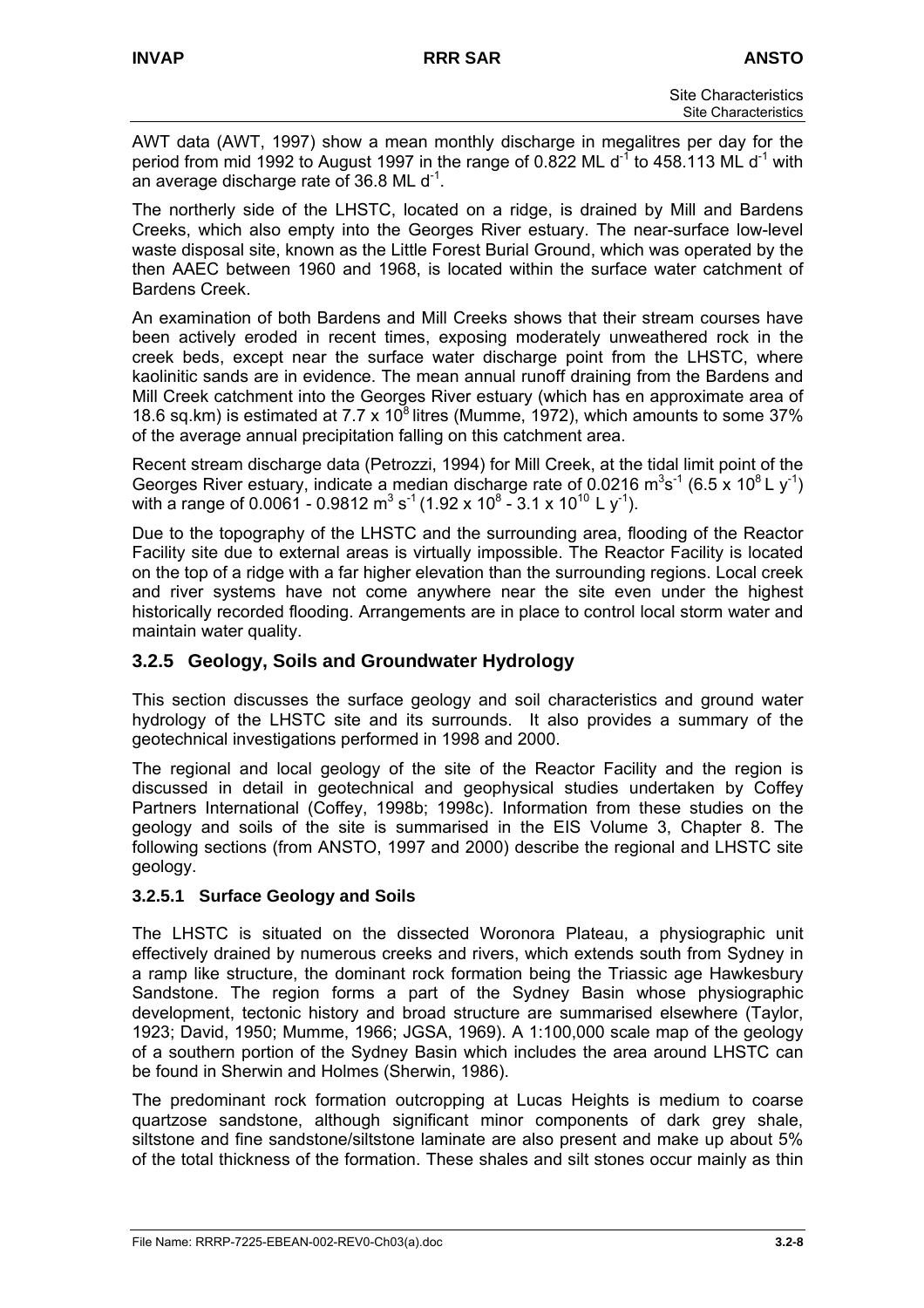units interbedded with the sandstone, however there are some thicker units present such as at the Little Forest area, located at the northern boundary of the ANSTO buffer zone, which have been quarried for brick and tile making. A near-surface low level waste disposal site used by the then AAEC between 1960 and 1968 is located in a 5-10 m thick clay/shale lens at Little Forest.

The sandstone units of the Hawkesbury Sandstone Formation are composed of mainly medium-coarse quartz grains bound by a secondary quartz-siderite cement with a clay matrix of variable proportion which can completely infill the intergranular pore space. Standard (1969) estimated an average clay matrix of 20% and considers that rock fragments made up about 2% of the sandstone based on a thorough study of the petrology of the Hawkesbury Sandstone throughout its outcrop area. Bowman (1974) has noted that much of the clay matrix within the sandstone is altered rock fragments (clay pellets, siltstone and claystone) which he estimated formed 30-40% of the sandstone in the lllawarra area. The degree of clay matrix infilling is such that the intergranular permeability of the sandstone is very low. Standard (1969) reported that the clays are approximately 70% kaolinite and 20% illite and 10% mixed layer clays. Bowman (1974) has considered that the matrix is about 70% illite and 30% kaolinite, the reverse of Standard's figures, for the southern Sydney Basin which he regards is closer to the source area.

Unconfined compression tests show that the compression strength of the sandstone is 1.7x10<sup>7</sup> Pa with an average value around  $2x10^7$  Pa. Both massive and strongly crossbedded units of individual thickness in the range of 1.5 to 3 m are a common feature of the formation and the low regional dip of the sandstone is believed to be of the order of 19 m per km in northerly direction. Crossbreeding, ripple marks and brecciated zones are all important structures in the sandstone of the area.

In the Lucas Heights region, the Hawkesbury Sandstone is approximately 192 m thick (see graphic log of DM Camden 86 bore in HSD Fig. 2.4-1). The drilling information shows that at the LHSTC the Hawkesbury Sandstone rests on the Gosford formation. Recently, detailed information on the geology, hydrogeology, geophysical parameters and groundwater chemistry of the Hawkesbury Sandstone in the northwest sector of the ANSTO buffer zone has been gathered as a result of a major hydrogeological investigation of land leased from ANSTO by The Waste Recycling and Processing Service for use as part of the Regional Waste Disposal Depot. The investigation included the drilling of 31 seismic refraction surveys, slug, packer and pump tests and geological groundwater analyses (see Douglas, 1992).

Several sets of high angle (near vertical) well developed joints are apparent in the area. These joint sets are parallel and perpendicular to the two main regional fold axes, and are thus probably tensional features resulting from stress release after folding (Sherwin, 1986). Locally these joint sets strike at 030º and 130º, 005º and 110º, true meridian. Joint spacing is variable, ranging up to 10 m, but is commonly 1-3 m. Lateral continuity of joints up to 100 m is common, but vertical continuity rarely exceeds 20 m (Douglas, 1992).

The Hawkesbury Sandstone has been subject to laterisation and the depth of weathering can be highly variable. Weathering effects vary from superficial colour changes due to the presence of siderite oxidation, with no measurable effects on rock strength or other physical properties to complete loss of strength and disaggregation to sand. The degree of weathering experienced at a particular location is controlled by a number of factors, including the degree of silicification of the original sandstone, unit thickness and joint development.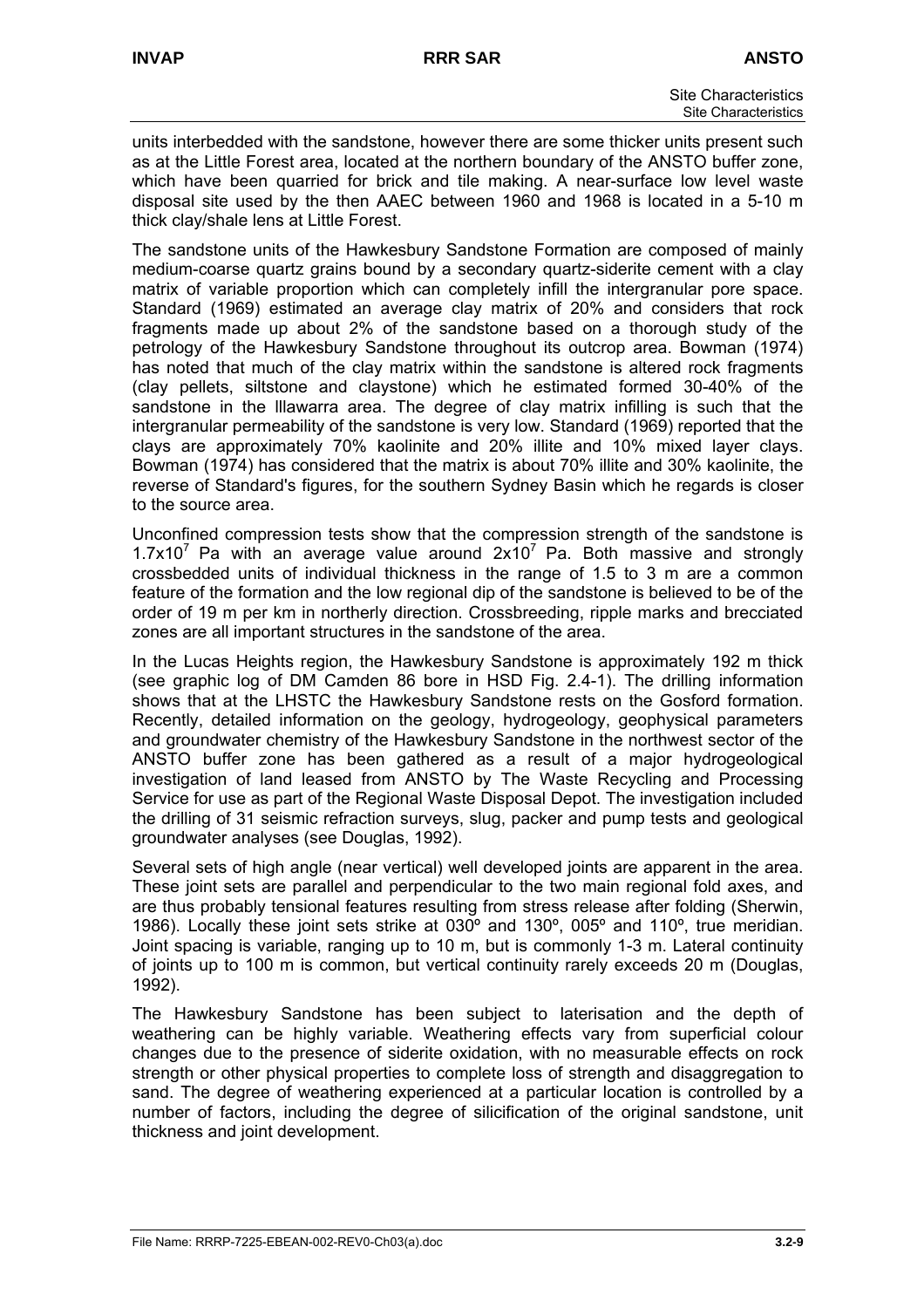Enhanced water access is provided by zones of closely spaced, well developed jointing, leading to deeper weathering. Weathering can extend to depths of up to 30 m and may take the form of pronounced "weathering troughs" (Douglas, 1992).

A narrow doleritic dyke some 4-5 km in length and with a strike of 20º (T), changing to 28º (T), is shown cropping out in the ANSTO buffer zone on the Wollongong – Port Hacking 1:100,000 scale geological sheet (Sherwin, 1986). The southern end of the dyke is shown located immediately west of the laboratory area while its northern extremity is shown just short of Mill Creek.

An extensive seepage zone adjacent to the surface water discharge point from the northern end of the LHSTC may represent a crush zone in the sandstone subsequently altered to seams and irregular masses of sandy clays by circulating waters and may, in fact, be related to the inferred fault zone located in the DM86 borehole. An alternative interpretation of the seepage zone is that local subsurface conditions are such that the downward percolation of meteoric water is hindered by a local retaining barrier of claystone/shale. Because the water is prevented from joining the main body of ground water, it spreads laterally, to escape at the surface as a spring which flows into Bardens Creek.

## **3.2.5.2 Groundwater Hydrology**

This section on ground water hydrology discusses Reactor Facility, LHSTC and the buffer zone hydrology, as well as detailing the groundwater monitoring regime and some of the chemical and radiological findings.

## **3.2.5.2.1 RRR Hydrogeology**

Geophysical and hydro-geological investigations of the RRR facility site were completed and the findings included in the EIS, Ch 8. The geophysical study was undertaken to provide information on the subsurface conditions and any structures that may influence groundwater in the region of the Reactor Facility site. The hydro-geological study comprised drilling at 5 locations on the site to a maximum depth of 45 metres, lithological logging, installation of deep and shallow piezometers, groundwater sampling, water analysis and single packer hydraulic parameter testing at three locations. The basic findings were that hydrogeological issues would not adversely affect the construction or operation of the Reactor Facility (Coffey, 1998a; 1998b).

In direct compliance with the Ministerial conditions arising from the EIS, ANSTO, through the consultant PPK Environment and Infrastructure, undertook an intensive baseline program of ground water monitoring which included both the Reactor Facility site and the surroundings of the rest of the LHSTC. This study included the drilling of shallow and deep piezometers (monitoring bores), down hole geophysical logs (gamma and conductivity) and resistivity imaging sections totalling 1220 m for 5 lines (PPK, 2000b). An initial ground water monitoring program was developed for the LHSTC site, including the Reactor Facility, based on a perimeter of seven shallow piezometers, six deep piezometers and two deep open boreholes for specialist down hole geophysics, permeability and groundwater flow velocity studies. The first phase of the program resulted in 15 new wells and use of 9 pre-existing wells on the site for the Reactor Facility. During 2001 – 2003 some of the monitoring wells on the RRR site had to be grouted and abandoned to make way for building construction. These RRR monitoring wells were replaced and additional monitoring wells were drilled on the LHSTC site to cover specific facilities. Details of this monitoring program upgrade are contained in the consolidated groundwater monitoring report compiled by Parsons Brinkerhoff (formerly PPK) and ANSTO (PB 2004, Fig 3.2/12).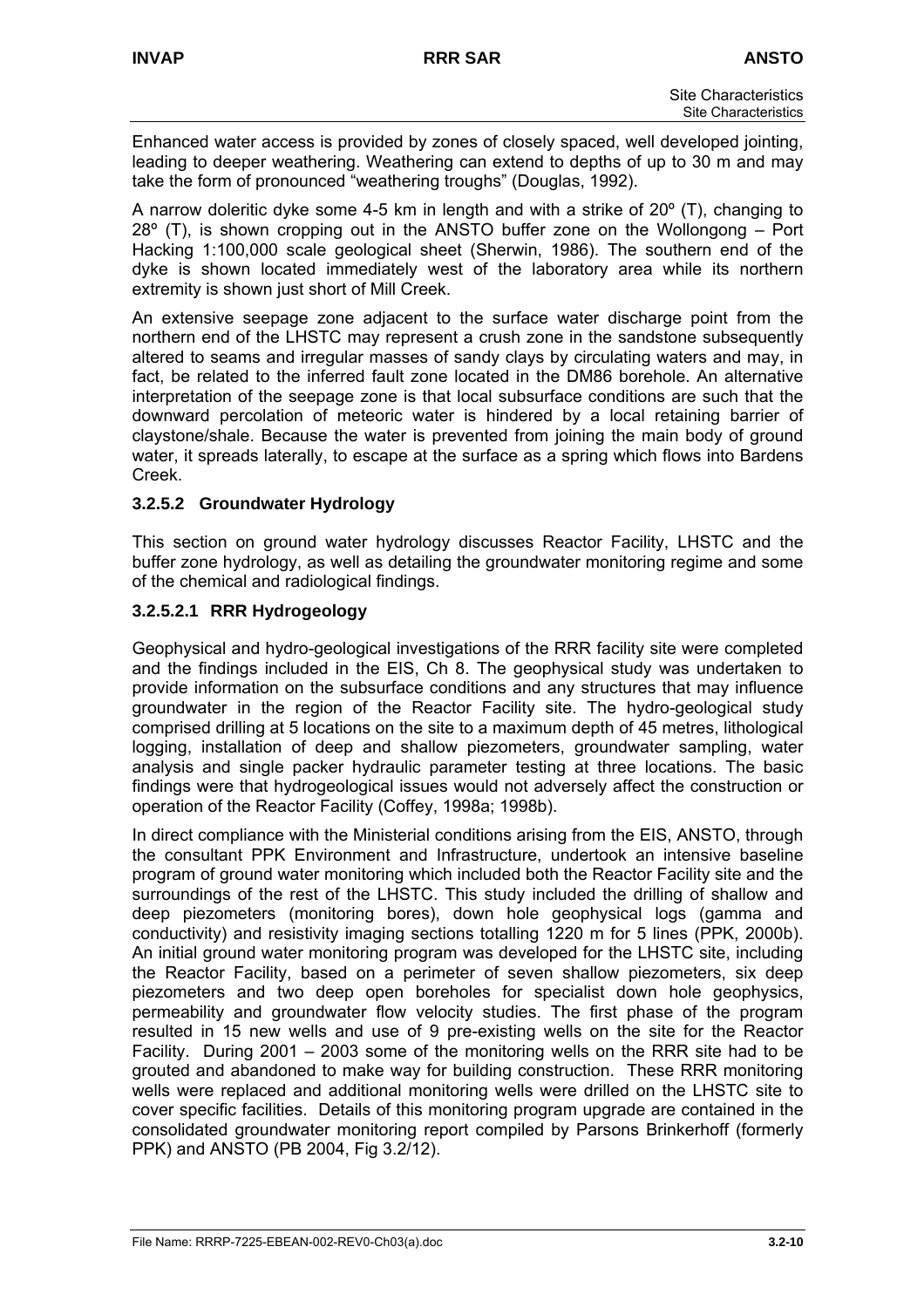Measurements made at the Reactor Facility site in June 1998 (Coffey, 1998a) reveal a shallow groundwater zone between 6 m and 10.7 m and a deeper regional zone between 12.4 m and 19.7 m below the surface. The shallow aquifer is transient (perched) and the result of heavy rain prior to water level measurement, with the flow probably toward the west and southwest to Melinga Molong creek. The deeper groundwater is assessed to flow in a north-westerly direction and eventually to the Georges River. The mean horizontal flow velocity is greater than 0.05 md<sup>-1</sup> in the shallow aquifer and 1.2  $10^{-3}$  md<sup>-1</sup> in the deeper aquifer. Figures 5 and 6 in Coffey 1998a give the groundwater contours at the site.

#### **3.2.5.2.2 Lucas Heights Science and Technology Centre Groundwater Flow Regime**

The principal water transmitting capability of the Hawkesbury Sandstone is dependent on the presence of secondary features such as joints and bedding planes. Depending upon local hydro-geological conditions, aquifers may be activated in apparently confined, unconfined or intermediate conditions, and water levels measured in boreholes may reflect local conditions and not give a true indication of regional hydraulic gradients.

Generally, the groundwater flow around the LHSTC is characterised by the local topography. LHSTC is situated on top of a gently north-sloping ridge. On the eastern side, several steep gullies drain into the Woronora River, and on the west are the shallow depressions forming the headwaters of Bardens and Mill creeks. A significant proportion of LHSTC has building and road cover, with the remainder covered by grass or sparse native vegetation. After heavy rain, the stormwater system accounts for surface flows from roads, buildings and surface drainage lines. Rain falling on the grassed and sparsely vegetated portion of LHSTC is absorbed into the soil. In the days following heavy rain, water seeps from the soil into the top of the gullies surrounding LHSTC. Discharge via the soil into the top of the gullies ceases after a few days. Discharge via a deeper groundwater path over a much slower time regime lower in the gullies ultimately forms the base-flow of the Woronora River. A rough comparison of the volumetric flow in the Woronora River a few days after rain compared to base-flow shows groundwater discharge to be dominated by discharge from the thin upper moist soil-regolith layer.

A basic three layer hydro-geological structure is suggested from the seismic refraction survey (Coffey, 1998a) consisting of:

- a) a near surface soil and regolith layer, typically <2 m;
- b) a weathered sandstone layer of variable thickness and degree of weathering, <1 m - <10m; and
- c) an unweathered sandstone, >10 m.

The seismic refraction survey shows the degree of variability for these three layers, both in their thickness and also in their degree of definition. In places there is no clear distinction between these layers and a continuum of increasing seismic velocity with depth to a maximum of ~2,500 m/s exists. A similar but even more exaggerated pattern is expected for the hydraulic conductivity, because both the seismic velocity and hydraulic conductivity are correlated with the degree of consolidation (mineral aggregation or cementation by authigenic mineral growth) for these layers.

Deeper standing water levels in the sandstone aquifers are measured near the centre of the ridgeline and plateau, with slightly shallower standing water levels around the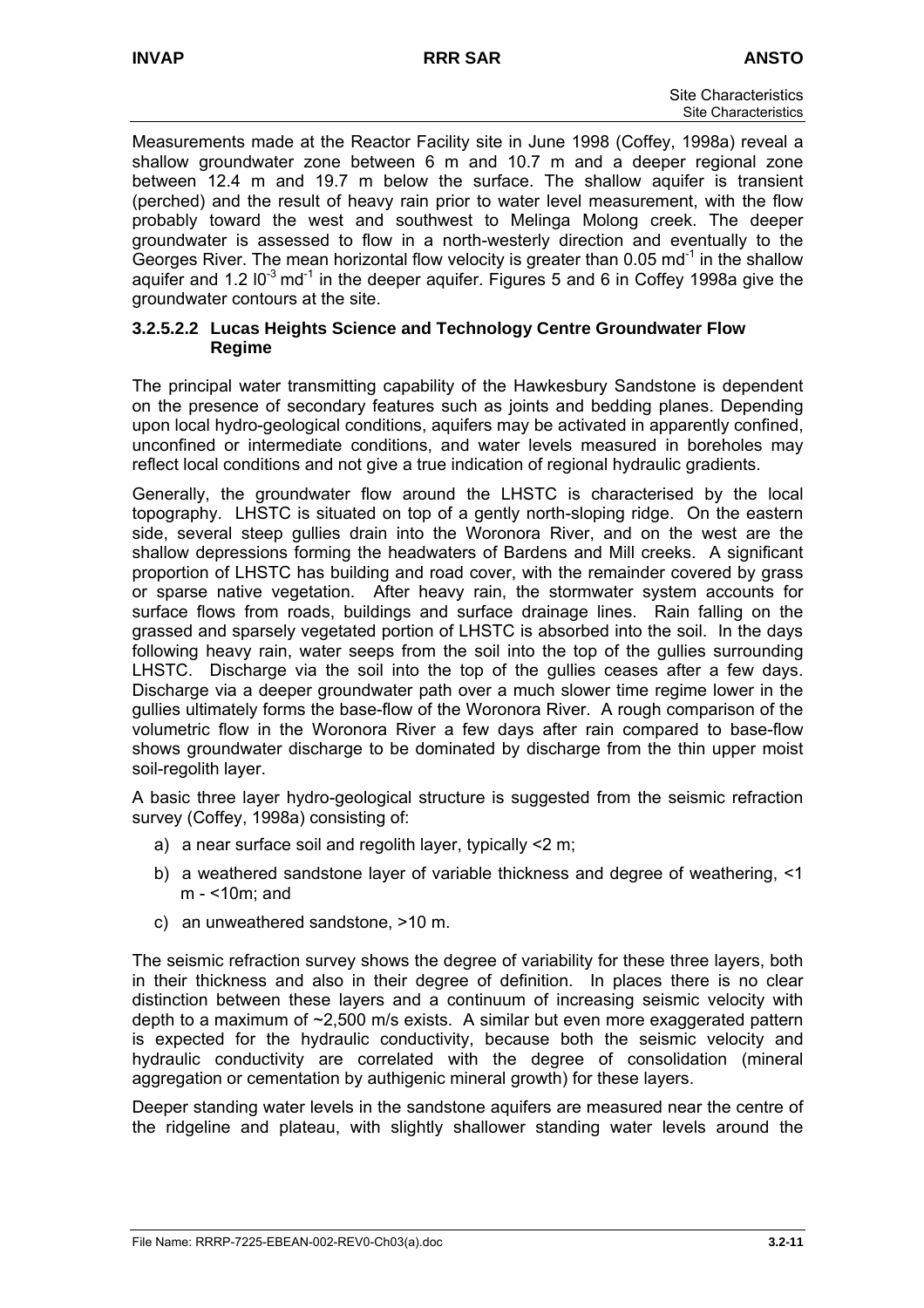perimeter of the LHSTC. Some differentiation between shallow and deep zones is expected.

Hydraulic conductivity has been measured for 3 pairs of shallow – deep piezometers from the initial Coffey study of the Reactor Facility site, and 6 pairs of shallow - deep piezometers from the PPK LHSTC investigation. In both studies the shallow piezometers (screens ~6-9 m) correspond with the upper variably weathered sandstone layer, and the deep piezometers (screens  $\sim$  20-25 m) correspond to the lower unweathered sandstone. For 8 of the 9 piezometer pairs, the shallow piezometer has a higher hydraulic conductivity than the deeper piezometer, by 1-2 orders of magnitude. No saturated hydraulic conductivity measurements of the soil layer were attempted because of the expected wide range of values for the soils on site, unsaturated flow for most soils and the difficulty in relating laboratory or field measurements of a single point to a wider representative area. However, textbook figures for saturated hydraulic conductivity in sandy soils show a likely range from 10<sup>-6</sup> to 10<sup>-9</sup> cm/sec and 10<sup>1</sup> to 10<sup>-1</sup> m/day. A comparative ranking of the hydraulic conductivity for the 3 layers is possible with some conversion of units to cm/sec:

Soil layer  $(10^{-6} - 10^{-9})$ ; Weathered Sandstone ( $10^{-9}$  -  $10^{-11}$ ); and

Deep Sandstone  $(10^{-10} - 10^{-12})$ .

Inferred true groundwater velocities range from 0.02 my<sup>-1</sup> to 7.36 my<sup>-1</sup> (PPK, 2000b).

A conceptual model of the LHSTC site hydro-geological structure is one in which a thin highly permeable soil layer absorbs rain. Most of this water then rapidly drains laterally to the topographic lows at the heads of the gullies. Rainwater cannot effectively flow downward into the sandstone groundwater system because of the low hydraulic conductivity. The contrast in hydraulic conductivity between these layers forms an effective barrier to vertical flow. A schematic diagram of the groundwater flow is shown in Figure 3.2/13. A map of groundwater flow gradients and directions is found in Figures 3.2/14 and 3.2/15.

The 3 layer structure of the sandstone <30 m beneath LHSTC is an undifferentiated stratigraphic portion of the Hawkesbury Sandstone, not a separate stratigraphic unit called the Ashfield Shale. No stratigraphic influence is suggested by the use of the word aquifer to designate groundwater flow in these layers. Drilling logs confirm the general absence of shale layers in the top 25 m of the Hawkesbury Sandstone beneath LHSTC (Coffey, 1998, PPK, 2000b). Preferential groundwater flow paths along fractures and joints, also occurs within the upper sandstone layers (PPK, 2000b). Resistivity imaging geophysics (PPK 2000b) has detected some sparse discontinuities in the rock – water conductivity structure, which probably relates to the presence of fresh water along these joints.

There is significant variability in the occurrence and connection between shallow zones and deeper aquifers. The relationship between groundwater flow in fractures and groundwater flow in the porous sections of the Hawkesbury Sandstone is uncertain (PPK, 2000b).

Ultimately all groundwater in the Hawkesbury Sandstone is thought to discharge to either the Woronora River or the Georges River.

## **3.2.5.2.3 Groundwater Monitoring**

The initial Coffey 1998 investigation of the RRR site constructed 5 pairs of shallow and deep monitoring wells, which were designated BH 1-5 for the shallow monitoring wells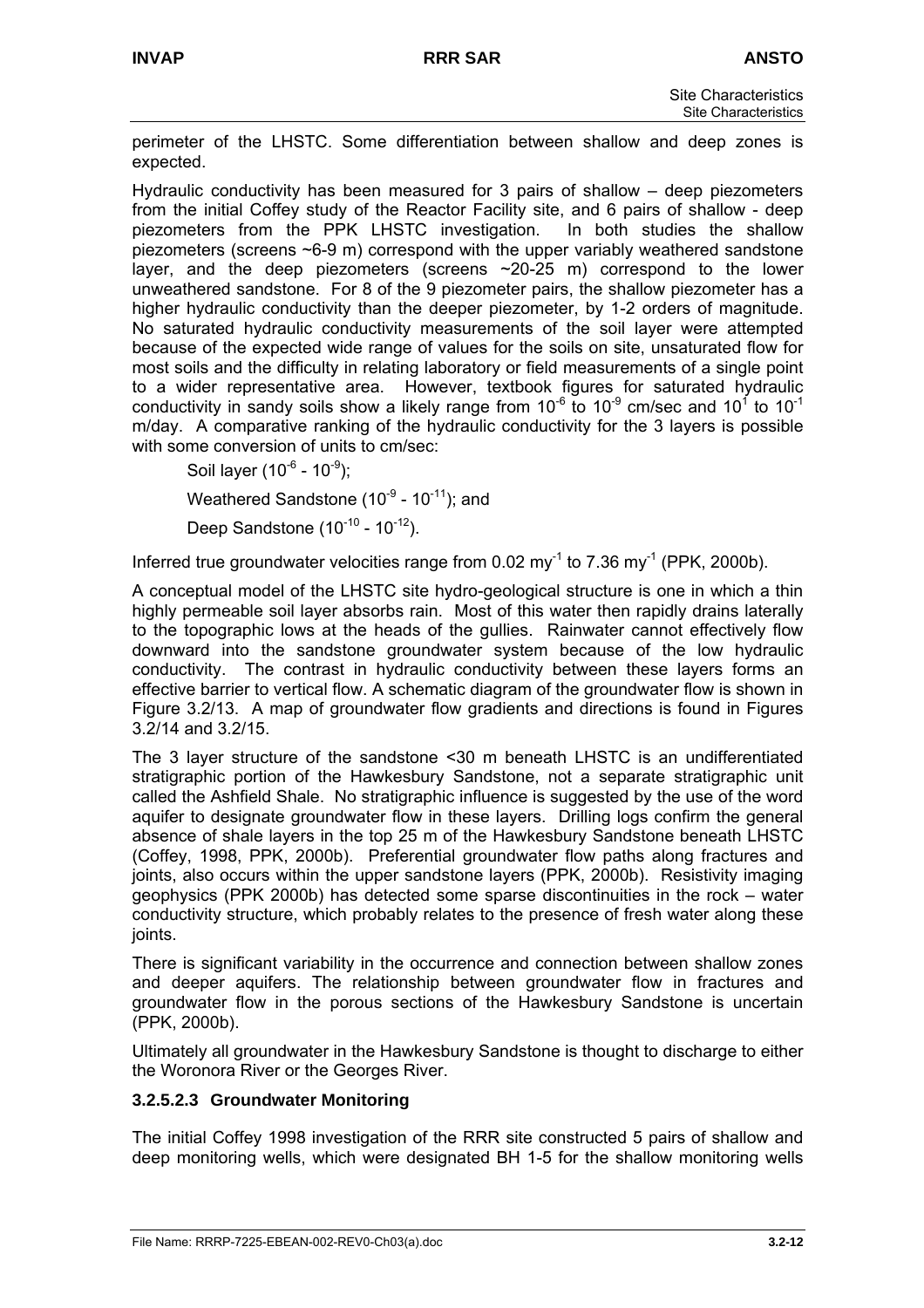and BH 1a- 5a for the deeper wells. All of these monitoring wells, as well as the 7 pairs of monitoring wells installed by PPK, were used for the initial groundwater sampling in November 2000 for a total of 22 monitoring wells.

PPK (2000b) has completed a detailed baseline groundwater investigation for ANSTO at LHSTC. The work involved drilling to establish piezometers at seven sites, borehole logging and resistivity imaging surveys to visualise the subsurface, permeability testing, surveying, and data analysis and interpretation. Figure 3.2/12 shows the topography and final piezometer location map. Previous work on the site and adjoining sites was briefly reviewed and referenced.

A groundwater sampling plan and monitoring protocols has been developed for the site and is presented by PPK (2000b). The groundwater monitoring network was designed and constructed to establish baseline groundwater conditions and to determine the nature of groundwater migrating from the site. This network is used for monitoring during the operation of the Reactor Facility and annual reporting requirements for the whole LHSTC site.

The outcomes of this study address the approval conditions set by Environment Australia in the determination of the EIS for the new research reactor. This initial program confirmed the conceptual groundwater flow model for the site and provided a visualisation of the site conditions in the weathered zone and upper Hawkesbury Sandstone sequence.

The following conclusions have been drawn from this study and initial monitoring performed as part of baseline studies:

- a) Groundwater occurs within a two aquifer system (an upper perched zone and lower aquifer), although deeper aquifers are also suspected.
- b) Connection or definition of the two aquifers is variable across the site.
- c) Groundwater flow within the shallow and deep aquifers beneath the LHSTC is a subdued reflection of the surface topography with groundwater flowing to the north, south and east away from the topographically high area. Figures 3.2/14 and 3.2/15 show the water table contours for the shallow perched zone and for the deeper aquifer respectively.
- d) At most individual locations (especially those on the southern and eastern boundaries of the LHSTC), the deeper aquifer levels are lower than the perched zone suggesting this lower zone is draining to springs lower in the valley, or deeper aquifers.
- e) There is potential for water in the shallow perched zone to percolate into the deeper sandstone profile in some cases (PPK, 2000b) on the northern boundary where the deeper water levels are higher than the perched water table.
- f) Permeability testing and groundwater flow analysis suggests that the weathered zone and rock permeabilities are very low and have associated low flows and velocities.
- g) The range of hydraulic conductivity values measured within the perched zone and deeper rock aquifer are similar, the mean values being 5.23 x 10-8 and 8.93 x 10- 8 ms-1 respectively.
- h) Inferred true groundwater velocities range from 0.02 m per year to 7.36 m per year. The groundwater movement rates do not respond significantly to heavy rainfall events.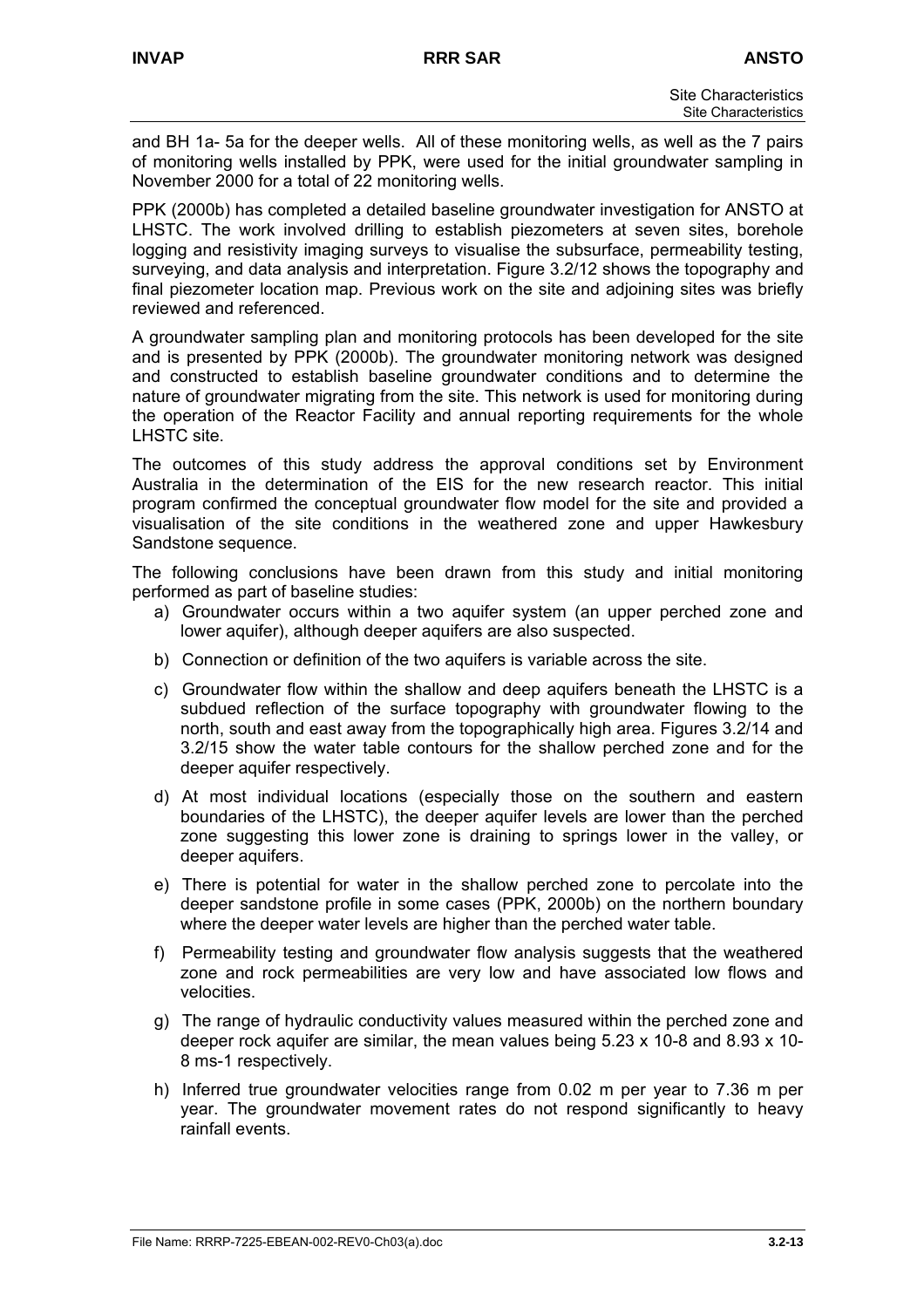- i) Baseline geological and hydrogeological conditions were confirmed by the downhole geophysics and a resistivity imaging survey (see Figure 3.2/16).
- j) High gamma counts recorded in a piezometer at 18 m and at 22-24.5 m were consistent with shale being recorded in the stratigraphic log. Large conductivity inflections measured in two piezometers, at 14.5 m and at 17.0 m (PPK, 2000b) suggest more saline groundwater perched on top of the shale lenses.
- k) A number of anomalies were detailed in the resistivity imaging survey that may indicate potential fracture zones.
- l) Four Dataflow pressure transducer and data logger assemblies were installed in four piezometers (PPK, 2000b), recording water levels on a two hourly basis to detect long and short term water table fluctuations in the shallow and deep aquifers. Data collected after the first 6 months operation show no change to the standing water levels, even after heavy rainfall periods.
- m) Groundwater in the vicinity of the Reactor Facility and other areas of the sandstone plateau is slightly acidic. This lowering of pH is consistent with groundwater in similar geological areas where some clearing of land has been undertaken as part of development or bushfire activity. It is due to natural oxidation of sulphur bearing minerals within the underlying rock strata.
- n) A groundwater monitoring plan was established (PPK, 2000b). Based on the findings of 12 months of baseline monitoring, the groundwater program, including monitoring and interpretation of the results, will continue throughout the operational life of the Reactor Facility.

Following release of the RRR building design, BH 4, 4a and 4b, and BH 5 and 5a were grouted and removed from the monitoring network, because they were within the building and facilities of the RRR along with BH 7, 8, 9, 10, and 11. The BH  $7 - 11$ series bores were not developed into monitoring wells for long term groundwater monitoring because of designed redundancy on the RRR building site. The existing geotechnical bores BH 102, 109 and 112 were developed into monitoring wells to maintain complete proximal spatial coverage around the RRR. An additional pair of monitoring wells, designated MW 8S and 8D, were installed on the northern side of B34 to compensate for the loss of MW 4S and 4D close to the swimming pool when the area was used for placement of fill from the RRR site. MW 8S and 8D are set amongst the trees away from large scale clearing and buildings, on a topographic high representing the undisturbed bush in the buffer zone. The total 23 monitoring wells were available for the August 2001 and December 2001 monitoring periods.

Further changes to the RRR building design in October 2001 necessitated abandonment of BH 1, 1a, 2, 2a, and BH 109 in December 2001. PPK has drilled additional bores and established monitoring wells adjacent to BH 102 for a complimentary shallow monitoring well, a new pair very close to the RRR sump MW15S & D, a shallow – deep pair approximately 30 m south of BH 1 and 1a (MW9S & D) as a replacement and a supplementary deep  $($   $\sim$  50 m) cored, open bore for detailed stratigraphic and geophysical logging (MW12).

In addition to completing the high density of monitoring wells on the RRR site, PPK have added additional monitoring wells immediately adjacent to B23 pond facility on the southern side of the building and close to the HIFAR foundation stone B40. These wells have added to the spatial coverage of existing facilities close to HIFAR. An additional monitoring well was installed on the ridge line in the centre of LHSTC at B21. The total number of monitoring wells available for monitoring at LHSTC was thus increased to 27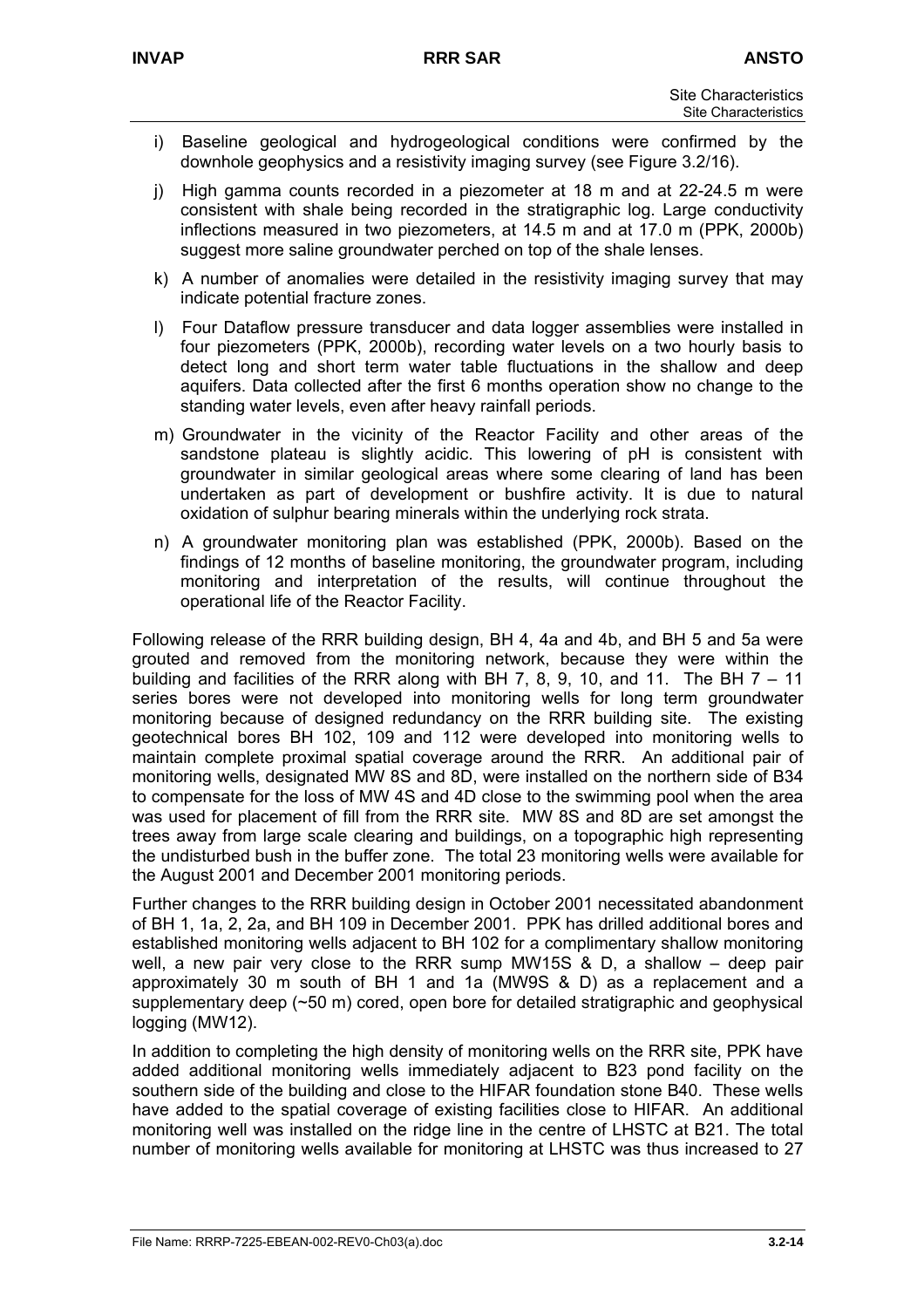with 3 additional open holes for petrophysical and geophysical measurement (MW1, MW6, MW12).

#### **3.2.5.2.4 Initial Groundwater Monitoring Chemical and Radiological Results**

The National Water Quality Guidelines 2000 issued in August 2001 do not provide trigger values for receipt of potential contaminants into groundwater.

Groundwater has been sampled and chemically analysed from each of the monitoring piezometers constructed by Coffey Partners International 1998, or PPK 2000b, during 3 separate sampling periods November 2000, August 2001 and December 2001. Full results for each available monitoring piezometer are presented in the annual E – Report to ARPANSA (Environmental and Effluent Monitoring at ANSTO Sites).

#### **3.2.5.2.4.1 Field Parameters**

A first pass examination of field parameters shows significant variation in pH and Eh (ORP) with generally moderate to low electrical conductivities typical for dilute groundwaters. Closer examination reveals a pattern of more acid ( $pH \sim 3.5-4.0$ ) and oxic water (Eh >250mV) in the deeper of the piezometer pairs. An interpretation is provided in the following section.

#### **3.2.5.2.4.2 Nutrients and Hydrocarbons**

No nutrient or hydrocarbon contamination from anthropogenic sources has been detected.

#### **3.2.5.2.4.3 Radiological Analysis**

The WHO reference level for tritium activity in drinking water is 7,800 Bq/L. Tritium concentration in LHSTC groundwater samples ranges between less than detection limit (without electrolysis) to a maximum of 251 Bq/L. Tritium concentrations found in the shallow piezometers are similar to or less than the LHSTC surface water background (MDP bund), with many of the deeper piezometers reporting levels less than detection limits without electrolytic concentration.

#### **3.2.5.2.4.3.1 Gross alpha levels**

All gross alpha levels are less than the NSW Clean Water Regulations value of 11.1 Bq/L. All but one of the samples (MW3D, 0.70 Bq/L) are below the WHO Drinking Water reference value for the most critical alpha emitter Ra-226 (0.5 Bq/L). The alpha emitting nuclides are derived from the natural uranium and thorium decay chains. Traces of uranium and thorium are found in most rocks, including the Hawkesbury Sandstone.

#### **3.2.5.2.4.3.2 Gross beta emitters**

All gross beta levels are less than the NSW Clean Water Regulations value of 11.1 Bq/L, and the WHO Drinking Water reference value for the nuclide Sr-90 (0.5 Bq/L).

The gamma spectrometry results for the filtered groundwater samples indicate statistically insignificant or very low levels of radioactivity at the limits of detection, with no evidence of anthropogenic radionuclides in any sample.

#### **3.2.5.2.4.4 Major Ions and Trace Metals**

No major ion or trace metal from an anthropogenic source has been detected.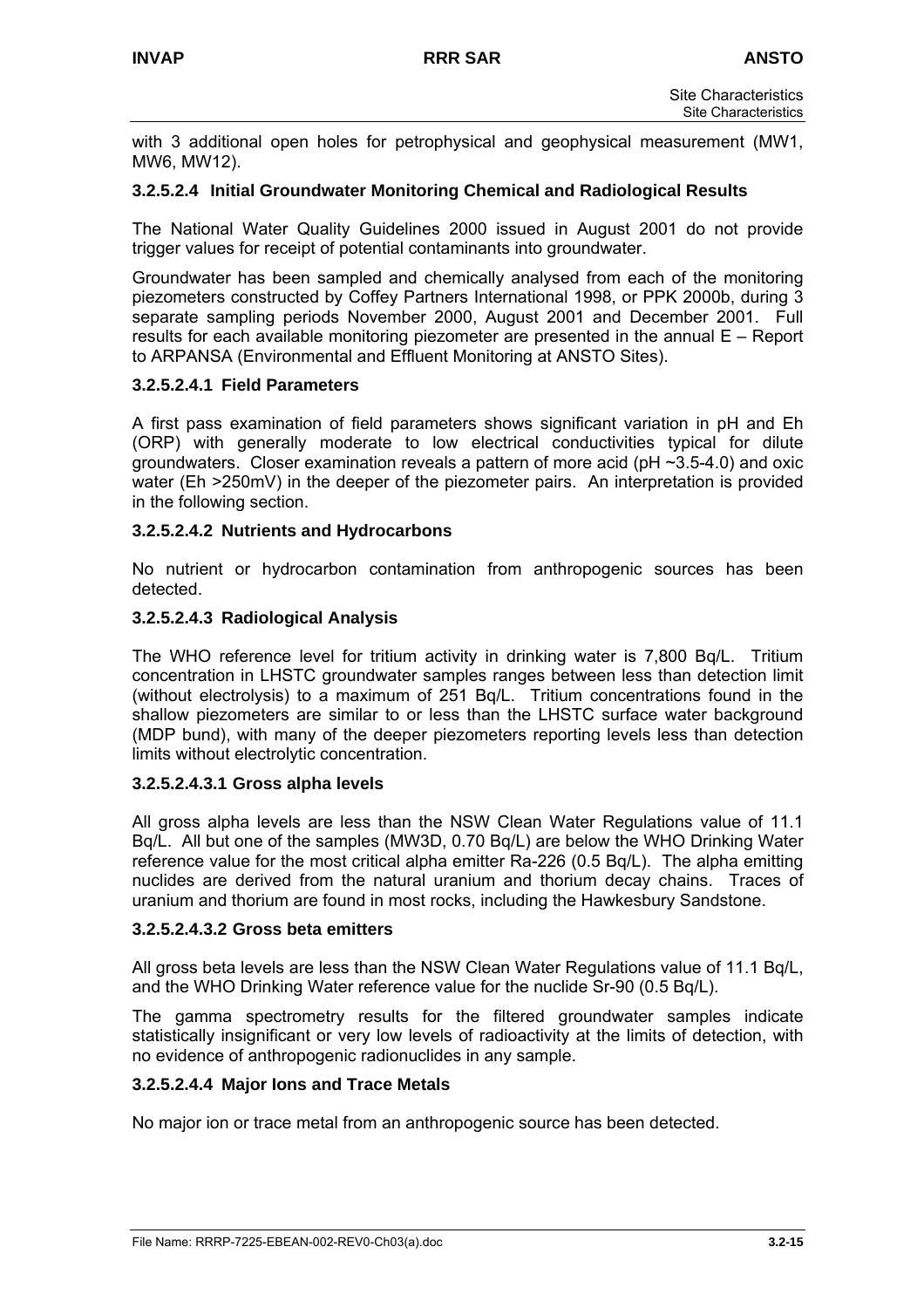#### **3.2.5.2.5 Interpretation**

A generalised interpretation of the groundwater chemistry needs to explain the unexpected finding of acid - oxic water in many of the deep piezometers, overlain by near neutral pH to more reducing Eh shallower groundwater. A likely scenario is that during construction of the major facilities at LHSTC, vegetation and soil was stripped from a large proportion of the site. This removal of much of the biological activity (plants, decaying humic material and soil bacteria) from the surface allowed oxygen to diffuse into the upper rock layers along with oxygenated rain - water under a changed recharge rate. The oxidising conditions caused trace pyrite in the sandstone to oxidise, resulting in acid sulphate water. Iron hydroxide may have precipitated in the pore spaces. After construction of the major buildings was complete and the reactor commissioned in 1958, a generally open grassed landscape was constructed between the buildings. The new landscape with either building cover or biological activity in the soil changed the groundwater chemistry back to a more reducing condition, with higher pH's. The acid – oxic groundwater now detected in the deeper piezometers has migrated less than 20m vertically in the intervening 45 years. Most of the deeper piezometers will draw water from anywhere beneath the bentonite seal, which is often between 15-18m beneath the surface.

Tritium from local rainwater in the vicinity of LHSTC since reactor commissioning has typically migrated only as far as the shallow piezometers - generally less than 10 m. The background tritium concentration in Sydney rainfall is approximately 3-4 TU (1TU = 0.119 Bq/L). Any LHSTC groundwater value greater than this value is assumed to be due to a local contribution from HIFAR. Values less than 0.3 Bq/L may include a variable mixture with water > 45 yrs old. An approximate maximum vertical flow rate of < 0.35 m/yr is estimated.

Further evidence for this subsurface flow regime dominated by lateral flow in the soil layer is provided by comparison of 2 existing surface water environmental monitoring points, MDP Bund and MDP +60m. The first of these monitoring points samples water collected in the MDP drainage bund close to waste management facilities and MW 6S and 6D groundwater piezometers, representing rainfall or soil water. The second monitoring point MDP +60 m is 60 m down a drainage line from MDP Bund. It samples water in a shallow pool below a rock ledge at the head of a steep gully. There is no apparent surface water flow between the two monitoring points, yet water can often be seen seeping from the rock ledge above the pool, and flowing after rainfall. An interpretation is MDP +60 m samples the water emerging from the rapid drainage of the soil layer into the head of a gully where the less permeable sandstone is exposed. There is no soil at MDP +60 m through which the water can flow. Comparison of monitoring results shows both sample points have virtually identical tritium levels, which vary significantly in synchrony with each other. Therefore, these sampling points are measuring the same parcels of water, with only a minimal time delay, possibly of less than a week. The tritium labelled water confirms the observed flow patterns of seepage into the heads of the gullies surrounding the LHSTC for several days after heavy rain.

Details of this monitoring program upgrade are contained in the consolidated groundwater monitoring report compiled by Parsons Brinkerhoff (formerly PPK) and ANSTO (PB 2004, Fig 3.2/12).

## **3.2.5.2.6 Buffer Zone Hydrogeology**

Historically, standing groundwater levels are known for the area north of the laboratories in the Lucas Heights Waste Depot area and at the Little Forest Burial Ground. Groundwater levels in the 31 boreholes located in the Waste Depot area range from less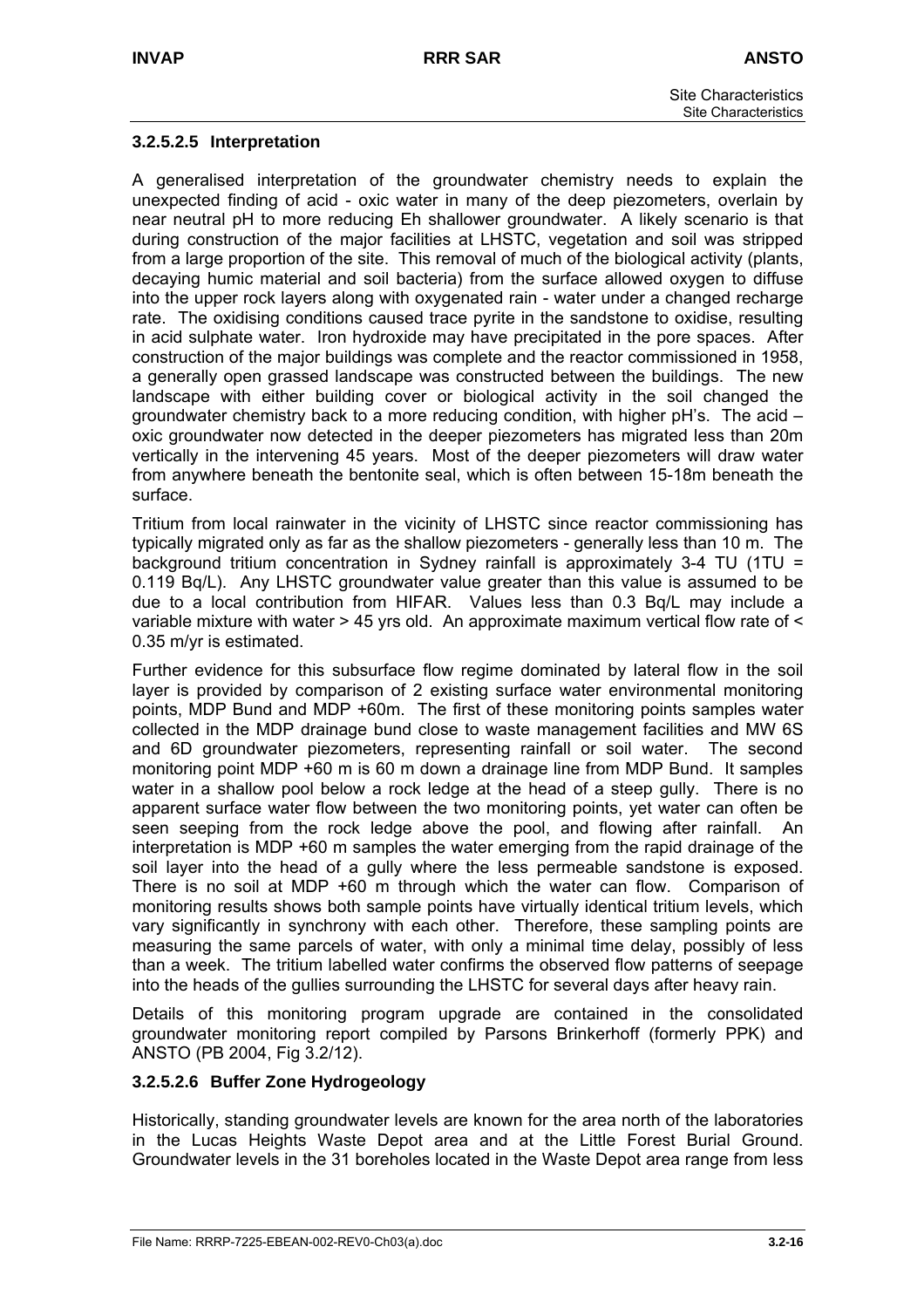than 1 m to 26 m below the ground surface (Douglas & Partners and Coffey Partners International, 1992). The overall hydraulic gradient is to the north, although locally the gradient is strongly influenced by structural and topographic features. The values of hydraulic conductivity and section transmissivity measured by packer tests, pumping tests and flow tests show considerable variability although a clear pattern was established. Values at the upper end of the packer test range (about 6  $m^2d^{-1}$ ) would appear appropriate to assess overall flow velocities for the fractured zone sandstone. Outside the Mill Creek fracture zone transmissivities are much lower, in the range 0.1 to 3  $m^2d^{-1}$  with most below 1  $m^2d^{-1}$ . Based on tritium isotope concentration testing it has been concluded that deep water in the aquifer, probably originated in rainfall prior to the 1950's i.e. before the testing of thermonuclear weapons in the early 1960's. Taking this residence time and possible flow paths it is calculated that flow velocities within the aquifer must be no greater than  $0.035 - 0.14$  md<sup>-1</sup> (Douglas & Partners and Coffey Partners International, 1992).

Standing water levels at the Little Forest Burial Ground vary directly with rainfall and generally range from less than 1 m to about 4 m below the surface, where a perched water-table occurs on top of a grey shale lens. In-situ hydraulic conductivity measurements carried out on the clay/shales have a range of 0.001 to 0.13 md<sup>-1</sup> (Isaacs & Mears, 1977)

Close to the Woronora River, the ground water level will fluctuate sympathetically with the level of water in the river. This sympathetic variation probably extends some 30 m from the centre of the river into the jointed sandstone. Further away from the river, the ground water level should only show a small response to the effects of rainfall. As scattered claystone and shale bands occur in the Hawkesbury Sandstone formation, there are probably a number of local sub-surface conditions where a portion of the downward percolating ground water is held back by these low permeability barriers.

## **3.2.5.3 Summary of Geotechnical Investigations Results**

This section presents the results of a geotechnical investigation carried out by Coffey Partners International Pty (Coffey) for ANSTO in June, 1998 and some related results of the investigation carried out by PPK in August, 2000. Details are provided in Coffey (1998c) and PPK (2000b).

## **3.2.5.3.1 Field Work**

## **3.2.5.3.1.1 Drilling and Sampling**

Field work comprised the drilling of six boreholes (BH6 to BH11). Boreholes BH1 to BH5 were drilled for a separate hydrogeological study. The materials encountered in the boreholes were logged and the rock core was boxed on site. In addition to the six boreholes, geotechnical logging of boreholes BH1 and BH5 form the hydrogeological study was also carried out. The engineering logs of the cored boreholes, sheets giving the descriptive terms and symbols used in their preparation, and colour photographs of the recovered core are presented in Appendix A of Coffey, 1998c.

Borehole depths and collar elevations are listed in Table 3.2/22. Borehole locations were determined by tape measurements from existing features, as shown in Figure 3.2/17.

## **3.2.5.3.1.2 Vertical Seismic Shear Wave Testing**

In addition to the work done as indicated in the previous section, four boreholes BH6, 8, 10, and 11 were enlarged with a down hole rock hammer to a diameter of about 11 mm for Vertical Seismic Shear Wave Profiling to be carried out.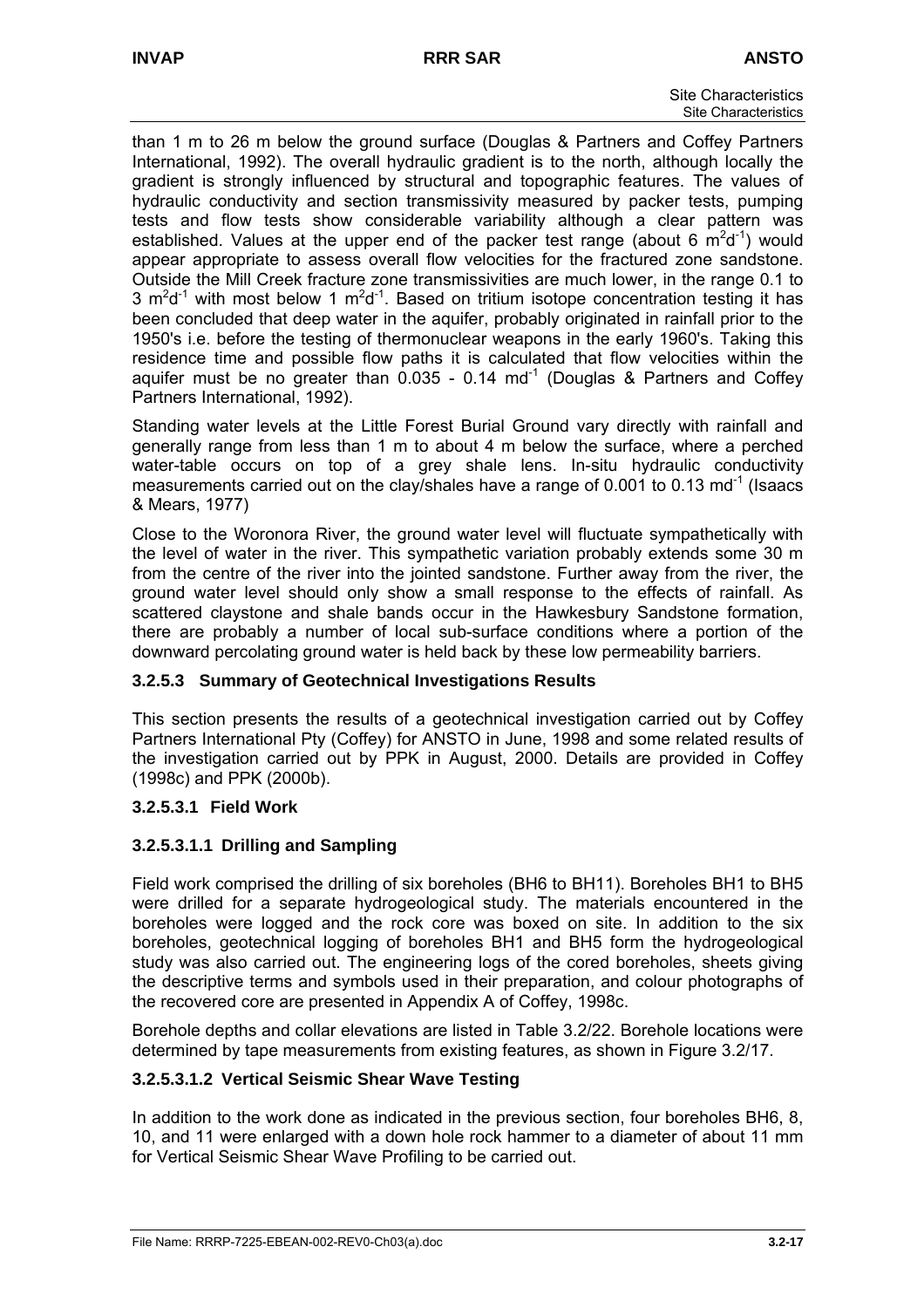#### **3.2.5.3.2 Site Conditions**

#### **3.2.5.3.2.1 Subsurface Conditions Encountered**

The subsurface conditions encountered in the boreholes indicate the site is generally characterised by a layer of residual soil (except BH6), which overlies weathered sandstone bedrock. BH6 had been topped by fill.

#### **3.2.5.3.2.2 Groundwater Levels**

Groundwater was not encountered within the depth of auger drilling, and was not observed at greater depths during drilling due to the use of water as a drilling fluid, which masks the presence of any natural inflows.

The water levels measured in the six cored boreholes a day after completion of each borehole were as indicated in Table 3.2/23.

#### **3.2.5.3.3 Discussions and Recommendations**

#### **3.2.5.3.3.1 Geotechnical Model**

Based on the conditions encountered during the field work, a geotechnical model has been developed, and is presented in Table 3.2/24. Figures 3.2/18, 3.2/19 and 3.2/20 present inferred cross-sections through the site (see Figure 3.2/17) showing the relationship between the units of the geotechnical model (the two first cross sections by Coffey and the third one by PPK).

The subsurface profile across the site can be generalised as follows:

- a) Topsoil: All boreholes, except borehole BH6, intercepted a layer of topsoil of 0.15 to 0.30 m thick. The topsoil comprises clayey sand with root fibres, roots with a trace of organic odour.
- b) Fill: A 1.0 m thick layer of clayey sand fill was encountered in borehole BH6. The fill comprises ripped sandstone fragments, broken tile pieces, roots and root fibres and leaves. The distribution of this nature of fill suggests some cut to fill operations may have been carried out adjacent to the existing higher concrete slab.
- c) Residual Soil: Residual soil represents the weathering product of the underlying sandstone and was encountered in boreholes BH7 to BH11. The thickness of the residual soil varied from 0.50 m in BH6 to 1.05 in BH7, and can be described as Clayey Sand in a medium dense condition.
- d) Weathered Bedrock: Underlying the fill in BH6, and residual soil in other boreholes is a weathered sandstone profile. Extremely weathered sandstone, generally medium grained, was encountered at depths ranging from 0.5 m in BH1 to 1.5 m in BH9, and was logged as Clayey Sand/Sandy Clay due to its exhibition of soil properties. The extremely weathered sandstone is underlain by highly weathered to slightly weathered sandstone, medium grained, with rock strength ranging from low to high strength, and characterised with numerous weathered and clay seams. The thickness of this sandstone layer appears to be about 0.0 m to 2.5 m. At depths below about 2 m to 5.5 m the sandstone grades to moderately weathered to slightly weathered, medium to high strength, fractured to slightly fractured, medium to coarse grained. Some minor bands of weaker rock, however, do exist, as well as the presence of high strength ironstone bands.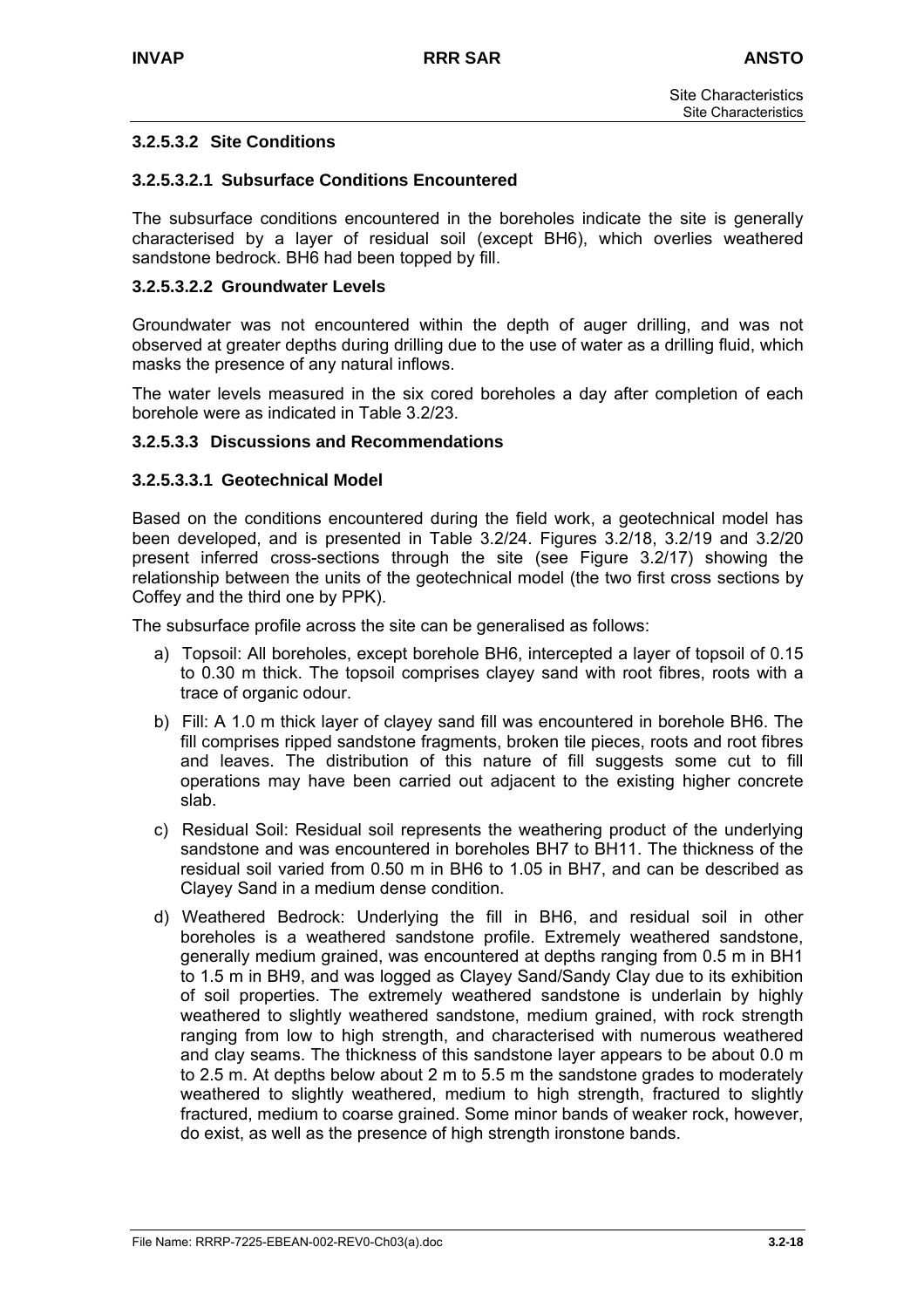#### **3.2.5.3.3.2 Rock Classification**

Cored boreholes have been classified using the Sydney rock mass classification system described in Pells, 1978. This classification system is based in the following parameters:

Rock strength

Degree of fracturing

Proportion of defects, including low strength seams, crushed zones, or extremely weathered bands

The resulting classification of the sandstone into two discrete units is summarised in Table 3.2/25.

#### **3.2.5.3.3.3 Results and Interpretation of Vertical Seismic Shear Wave Profile Study**

A vertical Seismic Shear Wave Study was carried out at the site. The objectives of this study were to provide soil parameters for Compressional (P) and horizontally polarised Shear (S) wave seismic velocities and the location of elastic interfaces to assist the assessment of foundation conditions at the site.

The objective of the vertical seismic shear profiling was to provide dynamic shear modulus values to assist in the assessment of foundation design.

The vertical seismic shear profiling was completed in all 4 holes over the depth interval 3 m to 14 m.

The arrival times of the P and S waves to each downhole detector position were accurately measured from computer displays of individual seismic traces. For the Swaves, the two records used were obtained from impacting both ends of the plant resulting in S-waves of opposite polarisation.

After correction for the source-offset distances, the times measured were used to compute average seismic velocities over various intervals. The vertical seismic (P and S waves) profiles obtained at borehole BH8, which is located at the reactor position, are shown in Figure 3.2/21.

These velocities allowed the dynamic shear modulus, Young's modulus and Poisson's ratio to be computed assuming a material density of 22 to 24 kNm<sup>-3</sup> which is believed appropriate for the materials present. These results are listed in Table 3.2/26.

Three layers have been identified from the vertical seismic profiling. The upper layers (0 – 3 m depth) was determined using the travel time to the detectors at 3 m depth.

#### **3.2.5.3.3.4 Rock Properties**

1. Unconfined Compressive Strength and Point Load Strength

The strength of the rock encountered has been assessed from the available point load test data, which are summarised on the borehole logs. Figure 3.2/22 shows the borehole log for BH8. It has been found in Pells, 1985 that the unconfined compressive strength of the Hawkesbury Sandstone is typically about 15 to 30 times the point load strength index  $(I_{s(50)}),$ 

In addition, six direct measurements of unconfined compressive strength were conducted on core samples from BH6 to BH11. The results are compared against axial point load strength in Appendix B of Coffey 1998c, and confirm the approximate correlation of between 15 and 30 times  $I<sub>s(50)</sub>$ . In general, the point load strength index and unconfined compressive strength test results indicate the UNIT

File Name: RRRP-7225-EBEAN-002-REV0-Ch03(a).doc **3.2-19**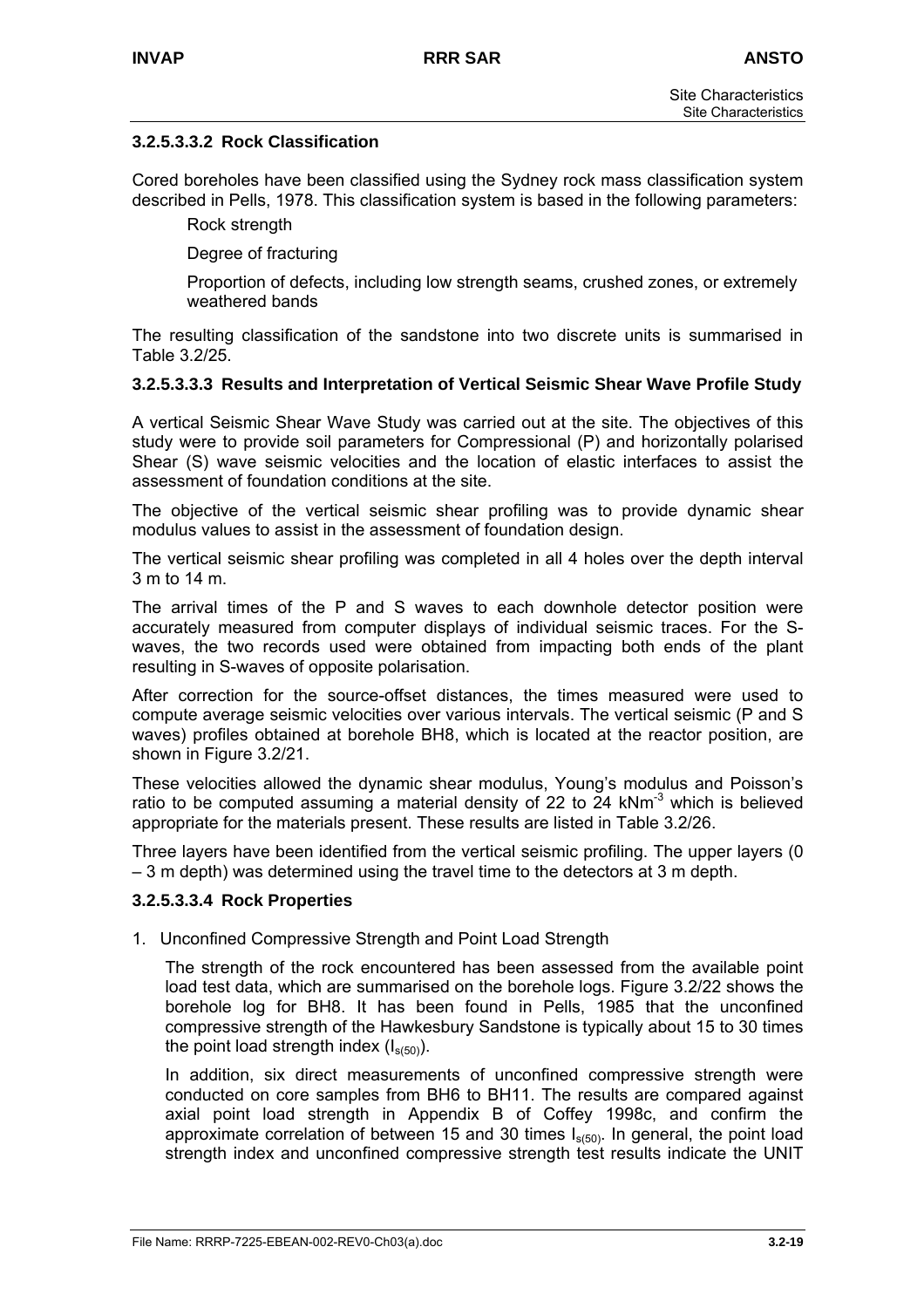4A (Table 3.2/24) sandstone to be of low to medium strength with local very low strength bands, while UNIT 4B (Table 3.2/24) is generally medium to high strength.

Of the six unconfined compressive strength tests carried out, three gave a range of 8.7 to 13.3 MPa and three gave a range of 30.2 to 45.5 MPa.

2. Defect Spacing and Weathering

UNIT 4A (Table 3.2/24) generally comprises sandstone of highly to moderately weathered. Various clay seams are also present within this unit with the predominant spacing between 0.03 and 0.1 m.

UNIT 4B (Table 3.2/24) is generally moderately to slightly weathered sandstone, with some fractured zone and/or weathered clay seams. Defect spacing for this unit varies from about 0.1 to 1.0 m.

It should be pointed out that the weathering of Hawkesbury Sandstone can often produce ironstone bands which have high to very high strength, even though it may be described as highly weathered due to chemical discoloration.

3. Dynamic Shear Modulus.

The results of Dynamic Shear Modulus derived from the vertical seismic shear profiling testing indicate the profile shown in Table 3.2/27.

The exception to the Table 3.2/27 generalised profile is borehole BH8, where the rock above and below 5 m was inferred to have a dynamic shear modulus of 320 MPa and greater than 3400 MPa respectively.

It should also be pointed out that the appropriate design dynamic shear modulus is strain level dependent. The values given in Table 3.2/27 are applicable for very low strain levels (i.e. less than 0.01%). Reduction of the design dynamic shear modulus in an alternative manner may be required depending on the resulting strain level in the dynamic analysis of foundations.

4. Seismic Velocity

Attempt has been made to compare the interpreted seismic section against some of the borehole information from the current site investigation.

The comparison shows UNIT 4A generally has a seismic velocity of 1200 to 1800 m/s with the higher strength, greater defect spacing UNIT 4B having a seismic velocity of 1950 to 2550 m/s.

#### **3.2.5.3.3.5 Rock Class Bearing Parameters**

The anticipated rock class and allowable bearing pressures for the various stratigraphic units discussed are given in Table 3.2/28 in accordance with Pells, 1978.

#### **3.2.5.3.3.6 Erosion Potential**

The Emerson laboratory tests consistently results in Class 3, 5 and 6 classification (Class 1 is highly dispersive, while Class 8 is non-dispersive).

#### **3.2.5.3.3.7 Site Factors Earthquake**

The Australian Standard on earthquake loads has been referred to when considering the site factors for earthquake for the different structures associated with the Reactor Facility.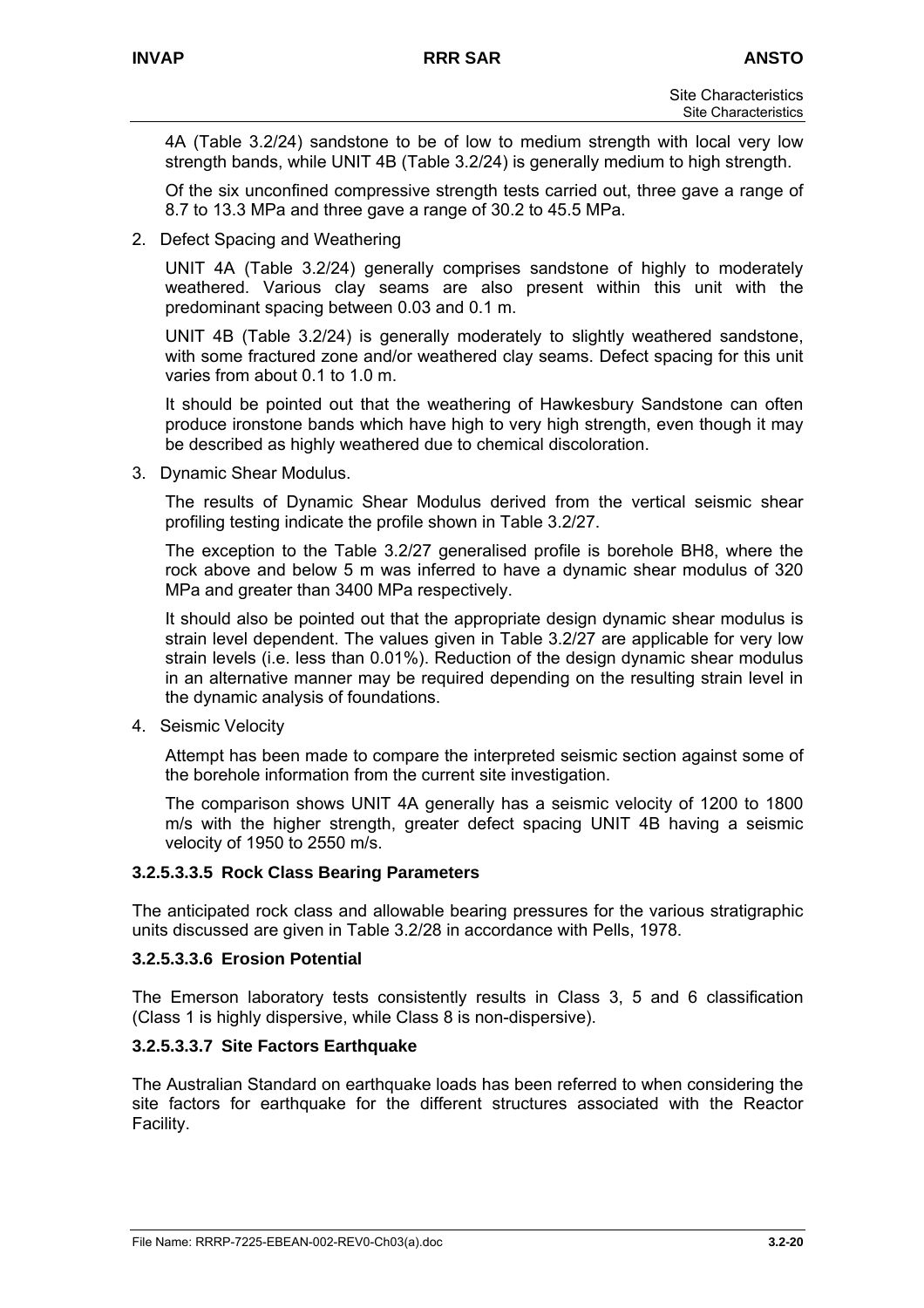The Reactor Facility is considered as a special structure which requires special consideration and is not covered by the Australian Standard. Those considerations and additional studies are given in the following Section.

## **3.2.6 Seismology**

This Section provides information on the seismological characteristics of the Reactor Facility site. This information is based on earlier work that was undertaken to characterise seismic hazard and on the reassessment of the seismic hazard curve applicable to the LHSTC site commissioned by the Department of Industry, Science and Resources (IGNS, 1999) and by ANSTO (2002).

#### **3.2.6.1 Background**

The LHSTC is located on a sandstone plateau in the Sydney Basin. Figure 3.2/23, the current earthquake hazard map of south-eastern Australia (SAA, 1993), shows the Sydney Basin to lie in a low intensity seismic zone. While there are a number of geological features in the Sydney Basin indicative of past earthquake activity, no seismically active geological structures have been identified, and there are no major faults within 35 km of LHSTC. From a global tectonics perspective Australia is regarded as an intraplate setting, thousands of kilometres from an active plate boundary.

The Reactor Facility site is characterised by a thin cover of weak, unconsolidated residual soil and colluvium overlying middle Triassic (c. 220 million years old), Hawkesbury sandstone, a strong, horizontally- or cross-bedded, quartzose sandstone. The seismic velocity of the weathered upper few metres is in the range 350-950 m/sec, and below this the rock has a seismic velocity that has been measured at 1950-2600 m/sec (Coffey Partners, 1998c). Thus, the site can be described as a rock site from an earthquake ground motion hazard perspective.

The Sydney basin contains up to 5 km thickness of Permian and Mesozoic, terrestrial and marine sedimentary rocks. These rocks rest uncomfortably on Paleozoic rocks that are much more deformed. At the western margin of the Sydney basin, which extends northward from Bateman's Bay (Figure 3.2/24), Permian coal measures lap onto the Paleozoic rocks of the Lachlan Fold Belt. The northeast margin of the Sydney basin is defined by the faulted contact of Sydney basin rocks against Paleozoic rocks of the New England fold belt along the Mooki-Hunter thrust fault (Figure 3.2/24). The Hunter Valley Dome belt, expressed in the early stage Permian rocks of the Sydney basin forms a zone along the southwest side of the Mooki-Hunter thrust fault, and it was probably on one of these structures that the Newcastle earthquake of 1989 occurred. Offshore, a Paleozoic basement ridge runs parallel to the coastline (Figure 3.2/25), across which there is a much thinner section of Sydney basin rocks. Landward dipping Triassic rocks along coastal sections may be evidence of some continued uplift of this basement high during and after deposition of the Mesozoic-age Sydney basin rocks.

Sydney Basin sedimentary rocks consist of non-marine coal measures grading up into Triassic and possibly early Jurassic terrestrial and estuarine sandstone and siltstone (Herbert, 1980). The absence of younger Mesozoic rocks is attributed by Ollier (1982) to erosion induced by uplift and doming as a precursor to the opening of the Tasman Sea about 83 to 53 million years ago (Sdrolias, 2001). Thin Tertiary-age rocks occur within the Sydney Basin, most notably in the Penrith Basin adjacent to the Lapstone Structural Complex (LSC) (Mauger, 1984) where several tens of metres of conglomerate, sand and clay represent ancient fluvial terrace and overbank flood deposits. Fan deposits are also locally significant along the LSC. In the coastal area, a significant thickness of estuarine and shallow marine deposits accumulated on the continental shelf during fluctuating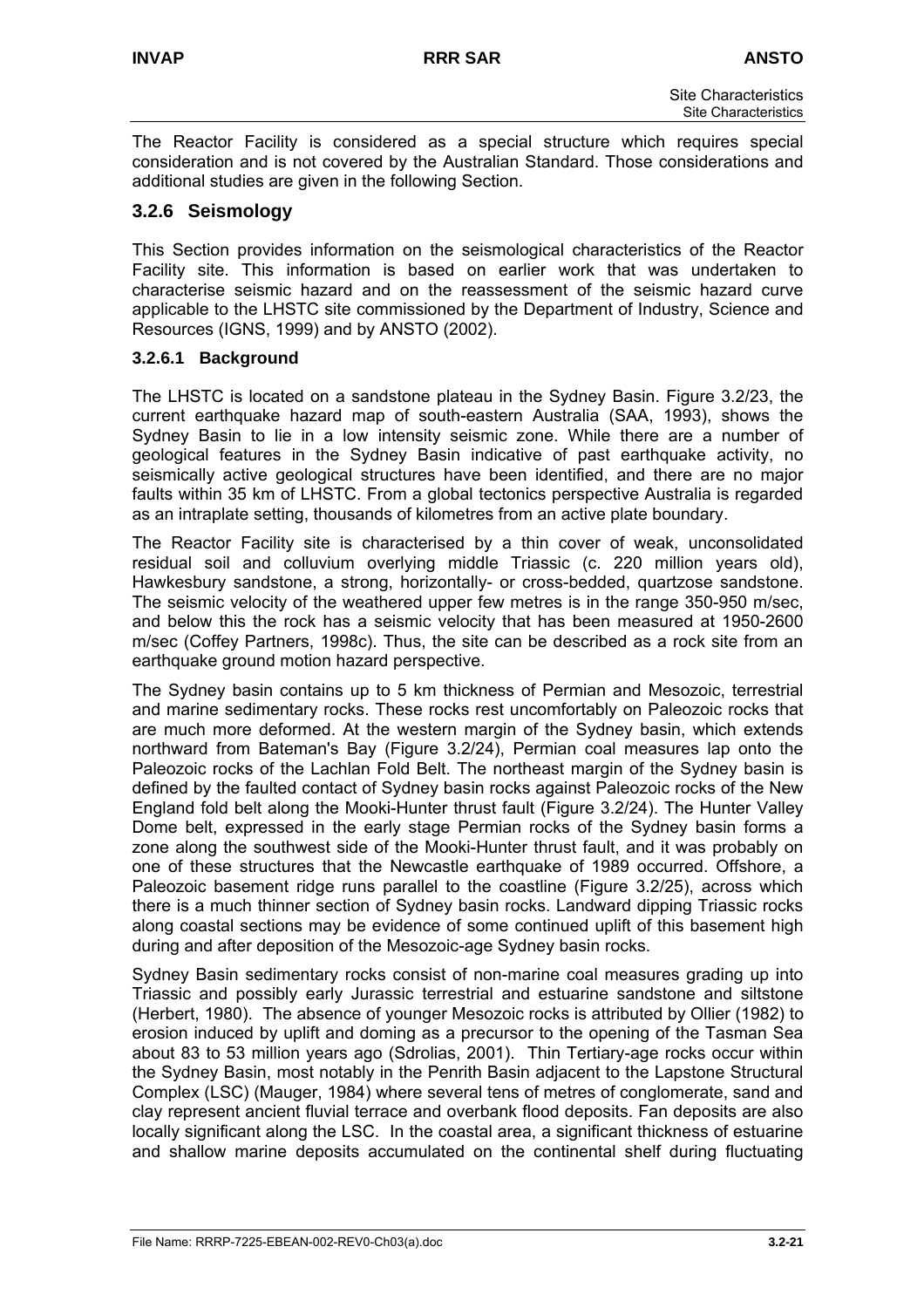Quaternary sea levels during the last c. 1.6 million years. At the coast, the height of Last Interglacial (c.125,000 years ago) marine deposits are about the same elevation above present sea level as at their time of formation, indicating vertical tectonic stability in coastal areas (Murray-Wallace & Belperio, 1991).

Basin rocks thin to the west from a maximum known thickness of 5000 to 6000 m at the edge of the continental shelf (Mayne et al., 1974). In the metropolitan Sydney region basin fill is typically 2200-3000 m thick. Data from a borehole sunk in 1965 near the main gate of the ANSTO facility at Lucas Heights indicates that the RRR site is underlain by 194 m of the Middle Triassic (c. 225 million years in age) Hawkesbury Sandstone formation, which overlies a further 458 m of interbedded sandstones and claystones of the Triassic Narrabeen Group. These Triassic sedimentary strata are in turn underlain by at least 884 m of Permian rocks. Data from the 1:100,000 Wollongong-Port Hacking Geological Sheet (Sherwin & Holmes, 1986) indicate that Permian rocks, which consist of coal, clastic and volcanic units, are approximately 1200-1500 m thick beneath the RRR site.

The main rock unit cropping out in the region of Lucas Heights is the Hawkesbury Sandstone formation (Sherwin & Holmes, 1986). The Hawkesbury Sandstone typically consists of medium to coarse-grained quartzose sandstone, with minor shale and laminated fine sandstone and mudstone beds. Sandstone beds are well indurated and commonly cross-bedded or horizontally bedded. This formation is interpreted to have been deposited in an extensive braided fluvial system (e.g., Herbert, 1980).

## **3.2.6.2 Igneous Dykes**

Igneous intrusive rocks are widespread in the greater Sydney region (Rickwood, 1985). Within the Sydney Basin basic dykes are common and typically strike northwestsoutheast. The dykes are commonly steeply dipping, range in thickness from a centimetre to six metres and are usually deeply weathered near the surface. The dykes recognised on the RRR site typically trend to the north-northeast. Dykes were intruded into Sydney Basin strata during two main periods at 207-163 and 58-26 million years before present (e.g., Rickwood, 1985) but some are as young as 18.8 million years.

## **3.2.6.3 Geological structures**

Rocks of the Sydney Basin have been weakly deformed by a series of tectonic events. Typical fault displacements are less than 15 m but occasional displacements of up to 100 m and bed dips of < 5° have been reported. On a regional scale this deformation is manifest as a number of plateaux separated by monoclines (Bembrick et al., 1980).

The Lapstone Structural Complex is a prominent tectonic and physiographic feature of the Sydney Basin. It consists of a number of related folds and faults, tending generally north-south, coincident with the eastern margin of the Blue Mountains. It is located about 60 km west of Sydney and 35 km west of Lucas Heights. The complex is more than 100km long and generally about 2 to 5 km wide. The complex incorporates a number of named structures, including the Nepean, Glenbrook, Kurrajong and Burralow faults. It is apparent that the Lapstone Structural Complex has had a long history with early deformation clearly influencing sedimentation within the Sydney Basin. It forms a boundary between two regions that have been subjected to a much lower level of tectonic activity.

The complex has been examined in some detail both by mapping and by seismic reflection surveys. Deformation has been by both folding and faulting, but different investigations have placed a range of interpretations on the relative contributions of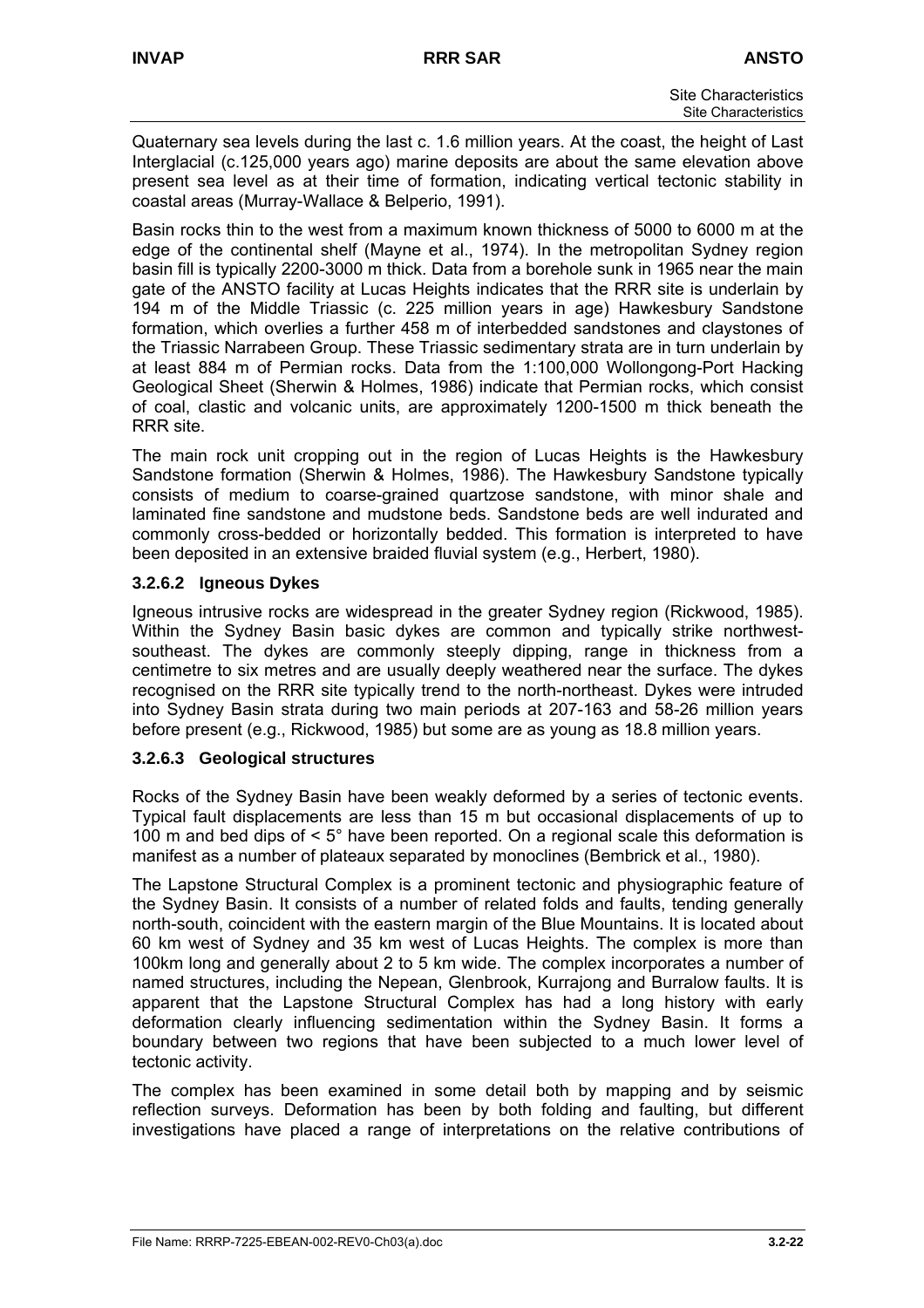folding and faulting (Herbert, 1988). It is often difficult to determine the throw of faults due to the absence of key horizons in the Hawkesbury Sandstone.

Analysis of seismic survey results over a 55 km long segment of the complex north of Picton by Herbert (1988) indicates a maximum displacement of 100 m in any individual fault plane, with displacements being generally less than 60 metres. Where the complex has been mapped in detail, these faults (and others located in the lower Blue Mountains such as the Oakdale Fault) appear to consist of relatively short parallel and sub-parallel segments. Displacement along each fault decreases rapidly towards each extremity.

There is a general consensus concerning the timing of major structural events in the Sydney Basin, although there is a degree of ongoing debate about the relative importance of these events in determining the current structure and ongoing tectonic activity. The main item of debate is whether the Triassic (250-205 million years) or Late Cretaceous (80-60 million years) periods of tectonic activity had the most impact. The consensus is that the earlier (Triassic) structures were the loci for later, larger deformations, which took place at the end of the Cretaceous with the opening of the Tasman Sea. Since that time, variable periods of extension and compression have been reflected in warping and episodic fault reactivation. Changes in the relative behaviour of the underlying basement and the Sydney Basin rocks to east-west compression have caused episodic fault reactivation. Offset by the Kurrajong fault of an early Miocene basalt dated at 18.8 million years (Wellman & McDougall, 1974) may indicate no more than a few tens of metres of displacement in this time. No Quaternary age fault scarps have been identified along the structure.

There has been a considerable amount of geological and geophysical investigation in the area between the Lapstone Structural Complex and the coast, related to coal and gas exploration. These investigations have found no evidence of similar zones to the Lapstone complex to the east towards Lucas Heights. These investigations indicate that Lucas Heights is located in a zone dominated by low amplitude folding and normal faults. Thus, the LSC is located in a different tectonic domain from the RRR site, which is in a domain in which structures mainly formed during opening of the Tasman Sea.

## **3.2.6.4 Fault data in the Sydney region**

Faults with throws of up to 100 m are observed throughout the Sydney Basin. These faults typically have steep dips (>60°) and typically strike to the northwest (c. 315°) and the north-northeast (c. 010°) (e.g., Bowman, 1974; Shepherd & Huntington, 1981; Norman & Creasey, 1985; Sherwin & Holmes, 1986; Lohe et al., 1992; Memarian & Fergusson, 1994; Creasey & Huntington, 1985). Fault sets that strike northeast (c. 040°), east (c. 090°) and west-northwest (c. 290°) are also present but in numerical terms are of secondary importance on a regional scale.

Detailed analysis of faults from the Southern Coalfield (south of the RRR site) and from tunnels excavated within Hawkesbury Sandstone (north of the RRR site) indicate predominantly net normal fault displacements on two main sets which strike approximately northwest and north to north-northeast. In addition, some northwest striking faults appear to have experienced late-stage strike slip movements. The northwest striking faults are regional structures with typical trace lengths of 5 to >10 km and maximum apparent throws of 25 to 90 m (Lohe et al., 1992). By contrast there is a tendency for faults striking north-northeast to have displacements of less than 15 m. Therefore, in displacement terms northwest striking faults form the dominant set.

The Southern Coalfield encompasses the southern section of the Sydney Basin south of Botany Bay. Fault data in this region were derived from coalmine plans on the top of the Bulli Seam. The Wollongong – Port Hacking 1:100,000 Geological Sheet, which includes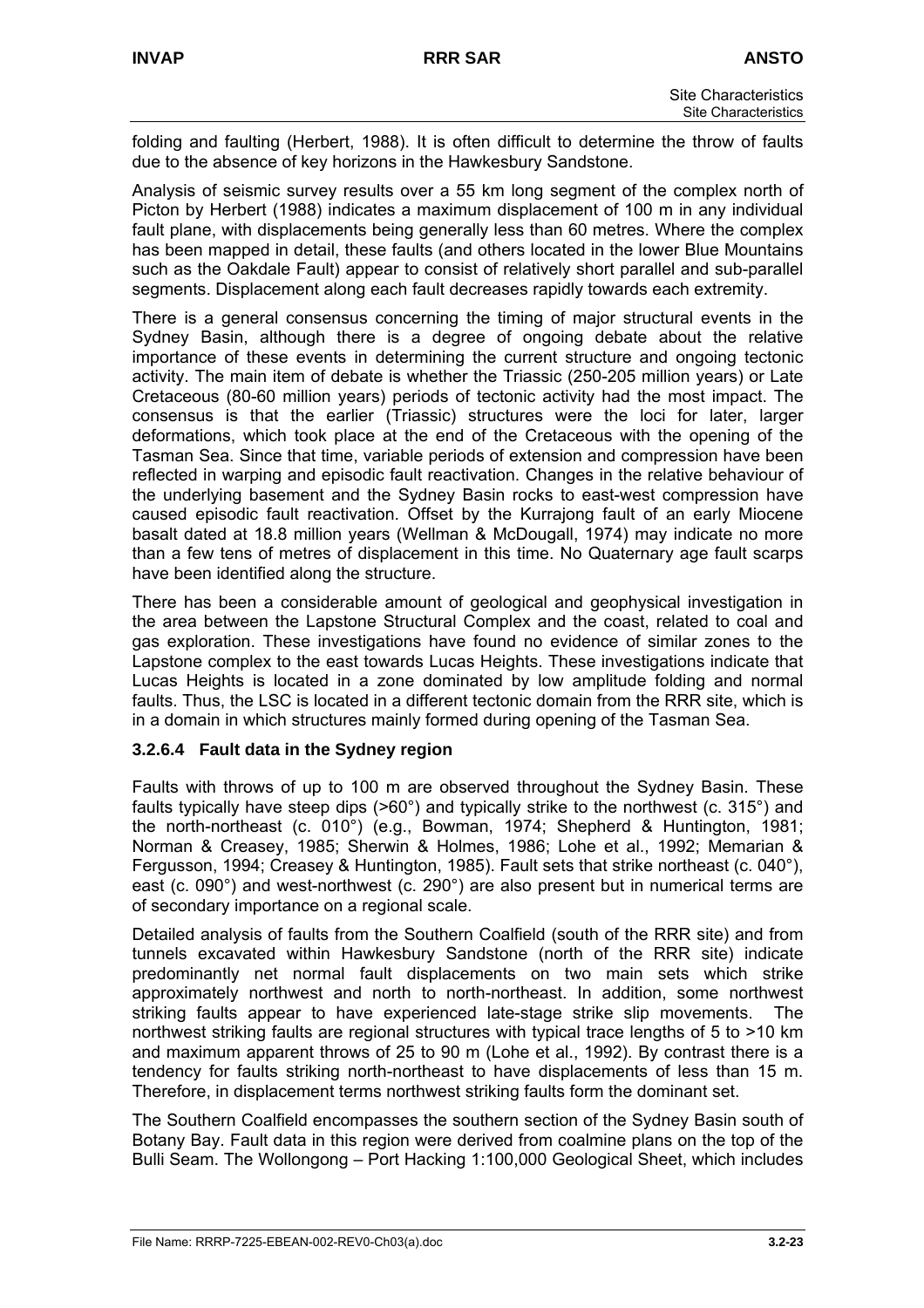the RRR site, shows that there is a tendency for faults striking north-northeast to have displacements of less than 15m, whereas faults striking west-northwest and northwest can locally reach 100 m in displacement (Sherwin, 1986). The northwest striking faults appear to have accommodated the highest displacements and can be regarded to be the dominant structures in the Southern Coalfield.

Some of the most complete fault data in the Sydney region are from tunnels that, on the scale of the basin, produce one-dimensional samples of the fault population. Data were examined from six tunnels located north of the RRR site and trending in east-west (five tunnels) and north-south (one tunnel) directions. A total of 133 faults were recorded in all tunnels with the main fault strikes being approximately north to northeast and northwest. Approximately 128 of the faults have net normal displacement and only 5 faults appear to have reverse displacement. Displacements range up to 9 m with most faults (n=110) having ≤1 m. From our treatment of clustered faults and using the spacing of faults independent of their strike we calculate an average normal fault spacing of c. 140 m. This value increases to 175 m if we consider only faults with a north to northeast strike and increases to 250 m for faults with northwest strike when the obliquity between the tunnel trend and fault strike is accounted for. These results appear to be independent of tunnel trend.

Within the coastal zone some faults appear to have experienced several phases of movement. In some cases fault-slip directions appear to have been reversed resulting in inversion of the net displacement direction. This inversion typically occurs where early normal faults experienced late-stage reverse faulting (Shepherd, 1981, Norman, 1985, Lohe, 1992, Shepherd, 2002). The timing of these episodes of faulting is poorly constrained. Many normal faults and dyke systems are inferred to have formed during extension associated with rifting of the Tasman Sea at 83-53 million years before present (Sdrolias, 2001). If this is the case then shortening and reverse faults, which typically post-date normal faulting, have been active in the past 53 million years. The upper part of the sedimentary section, presumed to be Tertiary in age is not significantly disrupted by faulting (Colwell, 1993) which suggests that the majority of faulting observed in Mesozoic strata predate formation of these Tertiary rocks. Reactivation of N-NE striking normal faults as reverse faults would be consistent with the subsequent eastwest contraction (Denham et al., 1981; Denham & Windsor, 1991).

## **3.2.6.5 Near Field Study**

Following a recommendation of the IAEA peer review and a request from ARPANSA, a near field study was undertaken to characterise the area out to 5 km (Nicol et al, 2002). Fault and lineament data, compiled from rock exposures (i.e. road cuttings, natural exposures along tributaries of the Woronora River, and quarry walls) were examined in the area up to 5 km from the RRR site. Existing data were compiled from Sherwin & Holmes (1986) and from available Coffey's reports. Fieldwork was carried out following completion of the desk study that included an aerial photographic interpretation of available colour aerial photographs.

The rock exposure, access to these rocks and topographic relief are variable. Despite sampling problems introduced by this variability, three faults were located. Occupying approximately one half of this area, and located to the west of Heathcote Road and the Woronora River, is the undeveloped natural bushland of the Holsworthy Army Reserve, approximately half of which is designated as a "No Go Area" due to the possible presence of unexploded ordnances. The topography of this area is characterised by deeply incised creeks, located between gently sloping ridge areas that are often accessible by four wheel drive tracks.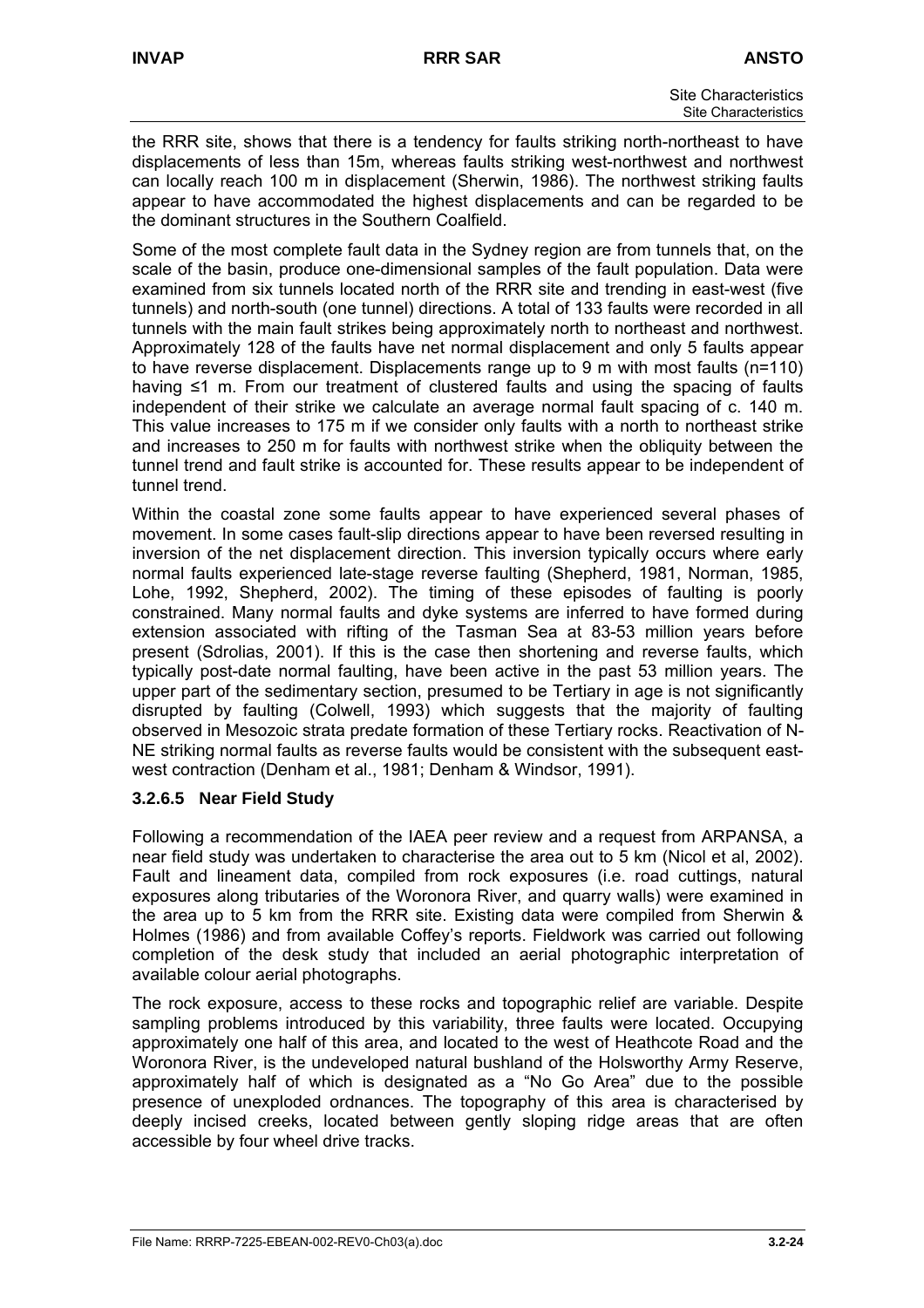The eastern approximate quarter of the study area, generally to the east of the Woronora River and west of the Illawarra Railway on more gently sloping land, has been extensively developed for residential purposes.

The remaining quarter of the study area, bounded by Heathcote Road to the west and New Illawarra Road to the east, consists of a number of former quarries, the extensive Lucas Heights Landfill site, and areas of both partially developed and undeveloped bushland.

Three igneous dykes are shown on the 1:100,000 Wollongong-Port Hacking Geological Sheet to the west and north of the RRR site, striking north-northeast. The dyke closest to the RRR site is approximately 200 m to the west of it and strikes 013 $^{\circ}$  with a trace length of 1.2 km. The location and existence of this dyke was confirmed by trenching up to 200 m west of the site. A second dyke is located 2.3 km to the north, strikes approximately  $025^\circ$  and extends over a length of 2.8 km. The third dyke is 2.5 km to the northwest of the site, strikes at 020° and has a trace length of approximately 1 km.

No faults are recorded on the 1:100,000 Wollongong-Port Hacking Geological Sheet within a 5 km radius of the RRR site. Geological investigations at the RRR site and immediately surrounding region clearly demonstrate, however, that faults with throws of at least 1 m exist but were not recorded on the map. These faults are too small to be routinely detected and mapped at a 1:100 000 scale.

#### **3.2.6.6 Observed Faults**

The field investigations of a number of identified areas did not reveal the presence of faults where surficial materials were preserved. Therefore, it was not possible to constrain the timing of the most-recent movement. Three minor faults in weathered rock, with vertical displacements of less than approximately 0.3m were observed at three locations within the study area.

During the fieldwork for this 5 km study, close attention was given to locating possible exposures of a dyke reported some 200 m west and to the north of the RRR site to examine the possibility that dyke emplacement may have occurred in the path of a previous fault. However, no exposures of the dyke were observed at that time. Later investigations found dykes on the reactor site, west of the footprint for the reactor building.

## **3.2.6.7 Site Study**

Following the commencement of Reactor Facility excavations, detailed geological mapping of the RRR site led to the identification, measurement and analysis of two main fault strands in bedrock exposures on the RRR site (Figure 3.2/26). These generally strike to the north-northeast (000-020°), dip steeply (mostly 65-80° east and west) and have dip separations of c. 1-1.3 m (the eastern strand) and c. 0.20-0.32 m (the western strand). Some smaller faults were found clustered around these dominant structures.

In net displacement terms, the eastern fault strand was an apparent normal fault and was the dominant fault trace observed at the RRR site. The fault extended for at least 140 m across the construction site in a north-northeast direction (mean strike 013°) and dipped steeply to the east (mean dip 67°). Within the area comprising the footprint for the Reactor Building, the fault had a constant dip separation of c. 1-1.3 m up through the rock sequence and across the excavation. The western fault strand was the second largest faulting trace observed at the construction site and had apparent displacement in an opposite direction to the normal fault. This fault trace extended for at least 120 m across the site in a north-northeast direction (mean strike 009°) and dipped steeply to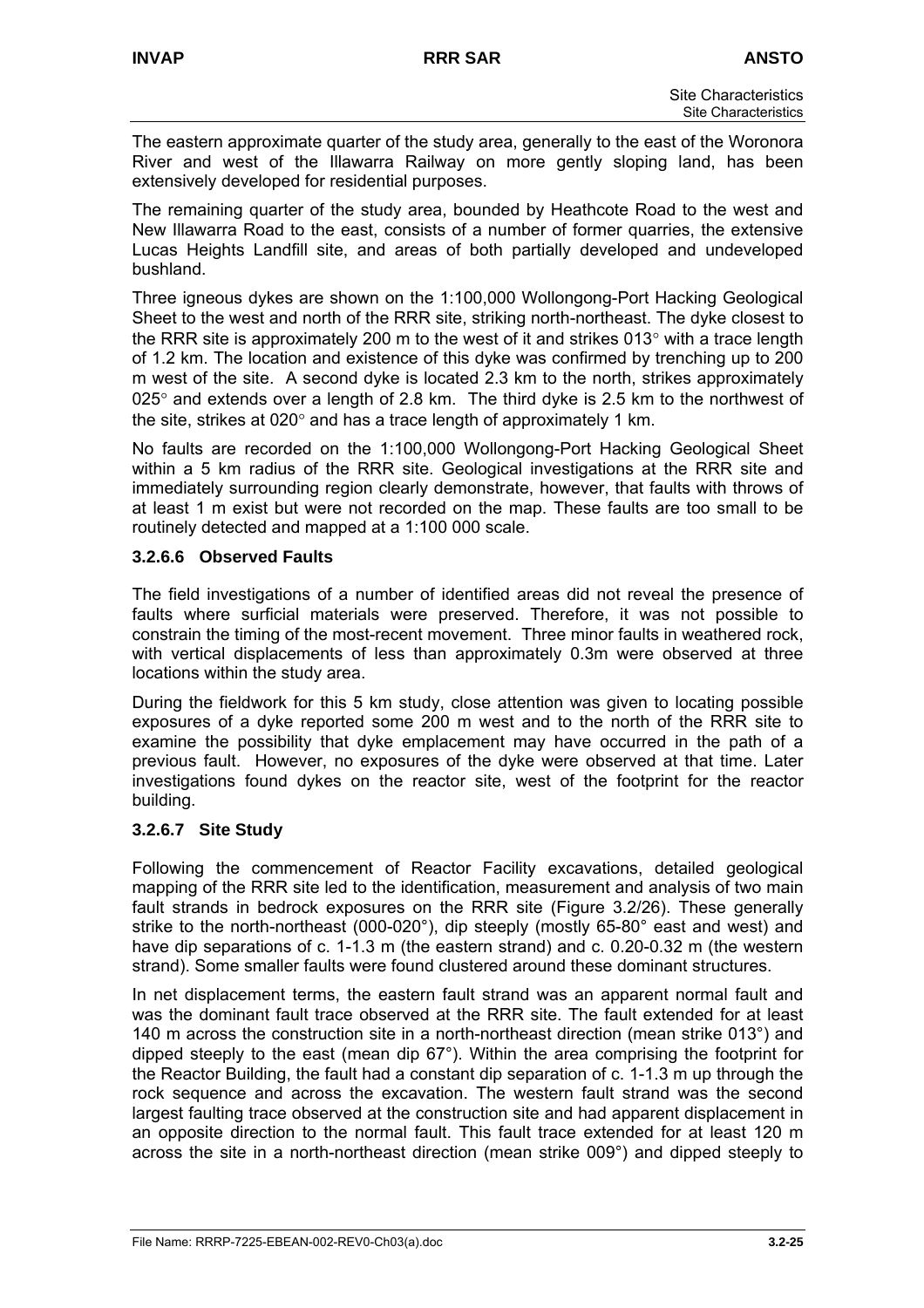the east. The two main fault strands converged in the northern part of the construction site to form a single fault zone.

Following detailed assessment by a number of world experts (ANSTO, 2002), the last movement on the western fault was determined as being at least 5-13 million years ago, consistent with the thermochronology results of 10-35 million years old, and possibly as old as the Tasman Sea opening of 53-83 million years old. Thus the faults are not potential seismic sources and do not pose a surface-fault rupture hazard.

#### **3.2.6.8 Seismic Hazard Analysis**

The seismic hazard existing at a particular place can be considered as being composed of two parts: the Peak Horizontal Ground Acceleration (PHGA) and the associated frequency spectrum. The PHGA is the maximum acceleration determined from an accelerogram. The frequency spectrum is the spectrum obtained from a Fourier transform of the accelerogram and describes accelerations as function of either excitation frequency or its inverse, spectral period.

Deterministic or probabilistic methods can be used to assess the seismic hazard. Deterministic methods tend to be used where good data exists regarding local seismogenic structures. Probabilistic methods tend to be used in order to provide an insight into the uncertainties with the prediction.

The assessment of the PHGA depends upon a number of factors including the earthquake magnitude relationship, the maximum earthquake magnitude considered credible, the attenuation characteristics of the ground and the depth of the focus.

#### **3.2.6.8.1 Previous Studies**

The seismic hazard at Lucas Heights has been assessed by various authors and organisations including Mumme (1976), the Bureau of Mineral Resources (1989, now the Australian Geological Survey Organisation or AGSO), and the Department of Transport and Construction (1982). In 1995, Corran reviewed and compiled much of this information into a single report and proposed a seismic hazard curve (best estimate and upper bound). The SL-2 or SSE for the HIFAR reactor had been previously determined in consultation with the then Nuclear Safety Bureau (now ARPANSA) as 0.20 g PHGA, although HIFAR Engineering have in recent times worked to a level of 0.23 g. This was consistent with the seismic hazard assessed by Corran as 0.17 g with an uncertainty of ±0.06 g. The response spectrum utilised was based on that for Carbon Canyon.

When PLG (PLG, 1998) undertook the PSA of HIFAR in 1998, they commented that the seismic hazard curve quoted in Corran (1995) had a low uncertainty band. As a result of this they recommended that ANSTO have the seismic hazard, and in particular, its associated uncertainty, reassessed. For the purpose of the HIFAR PSA, PLG broadened the standard deviation. This resulted in an increase in the mean value to about 0.24 g and the 85% value to 0.34 g.

Following this recommendation the Department of Industry, Science and Resources (DISR), contracted the Institute of Geological and Nuclear Sciences (IGNS) to perform a Probabilistic Seismic Hazard Analysis of the Lucas Heights site. The purpose of the Probabilistic Seismic Hazard Analysis was to determine the strength and recurrence of earthquake-induced ground shaking and its associated spectrum. This analysis included a review of the earthquake ground shaking hazard at Lucas Heights using best international practice as determined from a review of current US and international procedures (IGNS, 1999).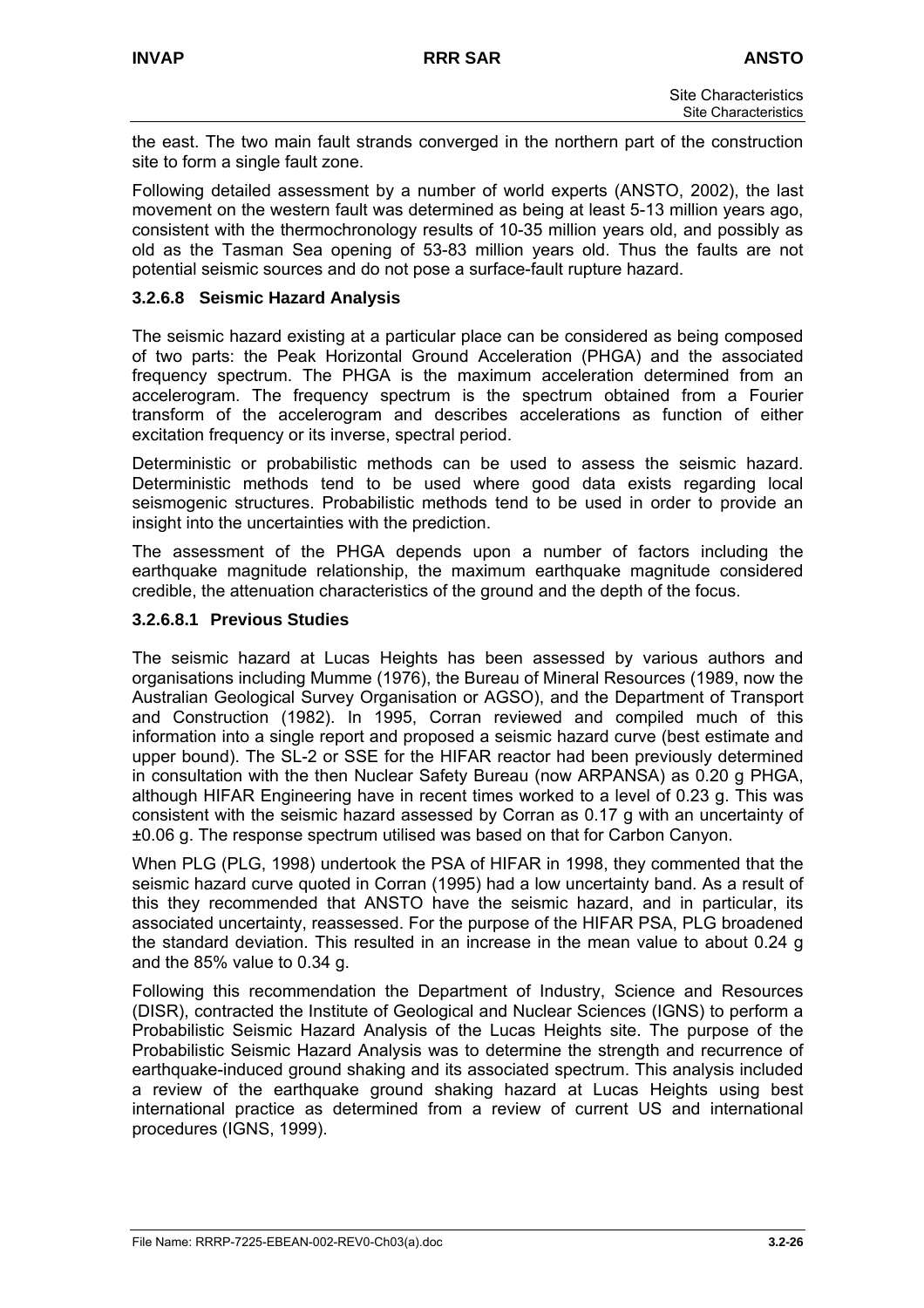The study utilised the most complete computer catalogue of New South Wales earthquakes; that is maintained by the Australian Seismological Centre. That catalogue was modified and extended for this study, particularly for earthquakes before 1900. The seismic source model used in this study was based on regional geology then modified considering distribution and rate of historical seismicity. Source zones corresponding to the Sydney Basin, the Lachlan Fold Belt and the New England Fold Belt were defined. These were then divided into five zones based on seismicity. The outcomes from the study were predicted mean peak ground accelerations and response spectral accelerations for a range of return periods. IGNS considered a response spectrum based on the Loma Prieta earthquake to be the most applicable.

An extension to that seismic hazard analysis was undertaken for ARPANSA by IGNS to address issues raised in local and international reviews of the IGNS (1999). The report on this additional work (Stirling, 2001) provided modified predicted mean peak ground accelerations and response spectral accelerations for a range of return periods. The study recommended a mean peak horizontal ground acceleration of 0.37 g for the 10,000 year return period earthquake with the response spectrum based on the Loma Prieta earthquake.

## **3.2.6.8.2 Controlling Earthquakes**

Controlling earthquakes are determined by dissaggregation of hazard curves. These show that a bimodal distribution of magnitude-distance combinations dominates the hazard at Lucas Heights. For all return times and spectral periods, a modal magnitude and distance group is observed at about M5.5-6.5 (the mode increases with increasing spectral period) and 10 km distance, and a second group is observed at large magnitudes (from M7 to 8.1) and distance of 30 to 50 km. These correspond to the East Sydney Basin source zone and the Lapstone Structural Complex. The latter has less impact at short distances and so the recommended controlling earthquake for design purposes is the M5.5-6.5 event at around 10 km. This is very similar to the Michael-Leiba M5.75-6.25 event at 15 km identified in previous studies.

#### **3.2.6.8.3 Site stability study**

A local site characterisation study was undertaken by Coffey, 1999. It involved the review of available published data from earlier investigations, re-interpretation of available aerial photographs and reconnaissance level field mapping along road cuts and creeks located adjacent to the site, Figure 3.2/27. The study did not identify any particular geological features that could affect the integrity of the bedrock at this site. In particular, the study did not identify any small-scale surface faulting of the form identified in some parts of the Sydney area, nor any features that may help explain the nature of the lower velocity layer located near the western boundary.

The most significant geological feature is the inferred presence of an igneous dyke located to the immediate west of the Replacement Research Reactor Site. Outcrops of this dyke were not observed during the study, where close attention was given to areas where the inferred dyke was assumed to pass across New Illawarra Road and Heathcote Road. This may indicate that the dyke, if present at these locations, is narrow, perhaps deeply weathered and obscured by surface soils.

The pattern of joining within the study area consists of orthogonal sets of steeply dipping joints, possessing strikes similar to those encountered over the majority of the Sydney Metropolitan Area. The joints are generally widely spaced, tight and iron stained, although at some locations clay infilled joints were observed. Lineaments observed to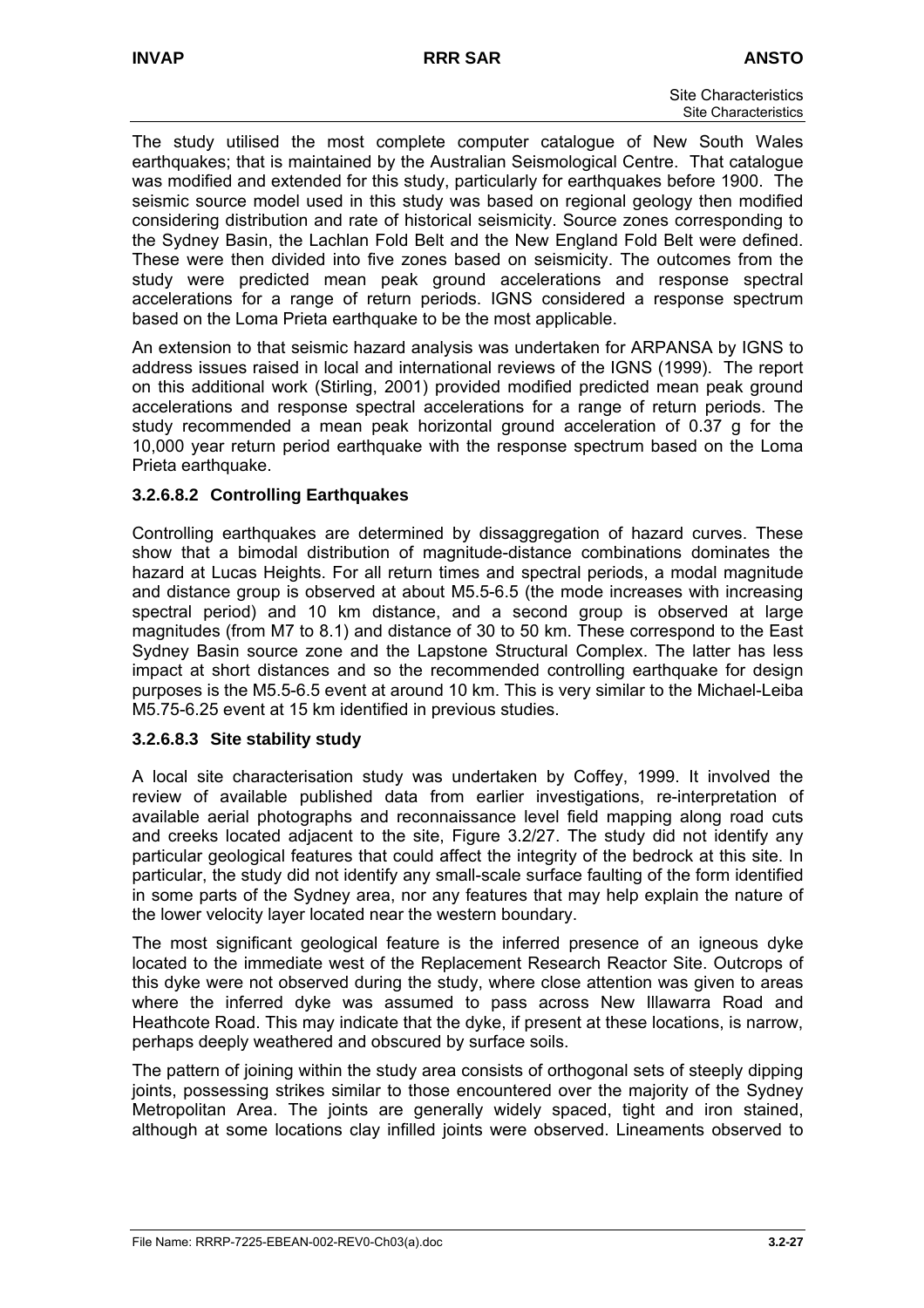the east of the Reactor site along the Woronora River are considered to reflect the orientation of jointing in the underlying Hawkesbury Sandstone.

In addition to the above features, a minor normal fault with a vertical displacement of up to 200 mm was observed in sandstone outcrops at Site E, (Figure 3.2/28) and a possible low angle shear plane was observed in an outcrop at Site B. The presence of these minor features indicated that similar geological structures may be expected to occur throughout the study area and likely within the Reactor Facility site itself. The site studies reported in Section 3.2.6.7 were consistent with this. Neither of the two studies identified issues that would invalidate the results of the work carried out by IGNS and Stirling.

## **3.2.6.9 Design Basis Earthquakes for the Reactor Facility**

The design basis earthquake for the Reactor Facility was originally set at 0.3 g PHGA. Following recommendation by the IAEA (2001) and discussions with ARPANSA, it was agreed that the design basis earthquake be set at 0.37 g.

Based on the experience of other Research Reactors in seismic areas, and documents issued with regard to the seismic input relevant to Reactor Facility buildings, the Response Spectrum adopted was in accordance to US Regulatory Guide 1.60 (USNRC, 1973) scaled to the PHGA of 0.37 g. The resulting design basis spectrum is shown in Table 3.2/29. Figure 3.2/29 provides a comparison between the adopted design basis earthquake spectrum and that recommended by Stirling and Berryman (2001). Note that the PGA, in accordance with international practice, is kept constant over the period from 0.0 to 0.03 s. As can be seen, the design basis earthquake bounds the Stirling and Berryman spectrum at all points.

#### **3.2.7 Site Services**

There are a number of physical services at the LHSTC site that are being extended to meet the requirements of the Reactor Facility. These physical services include:

- a) Potable water reliable supplies of potable water to support, for example fire fighting systems and cooling tower operation.
- b) Wastewater and stormwater collection and treatment infrastructure.
- c) Electricity reliable supplies of high voltage power for systems and equipment, including emergency control and management facilities.
- d) Communications/data services reliable telecommunication facilities with links to other on site facilities, including connection of all digital data services via fibre optic links.

#### **3.2.7.1 Water Supply**

The existing water reticulation system at the Lucas Heights Science and Technology Centre consists of supply pipelines, storage facilities, pump systems and site distribution systems. Water is supplied from the 230 ML Lucas Heights Reservoir, located approximately 2.1 km north-east of the Lucas Heights Science and Technology Centre, via a 300 millimetre diameter gravity-fed pipeline. On reaching the Lucas Heights Science and Technology Centre, water is received into two balance tanks before being pumped to a water tower near Einstein Avenue. It is then gravity fed throughout the system by ring mains around each sector of the Centre. The multiple pump system is controlled with valves and the water tower can be bypassed by a pump direct from a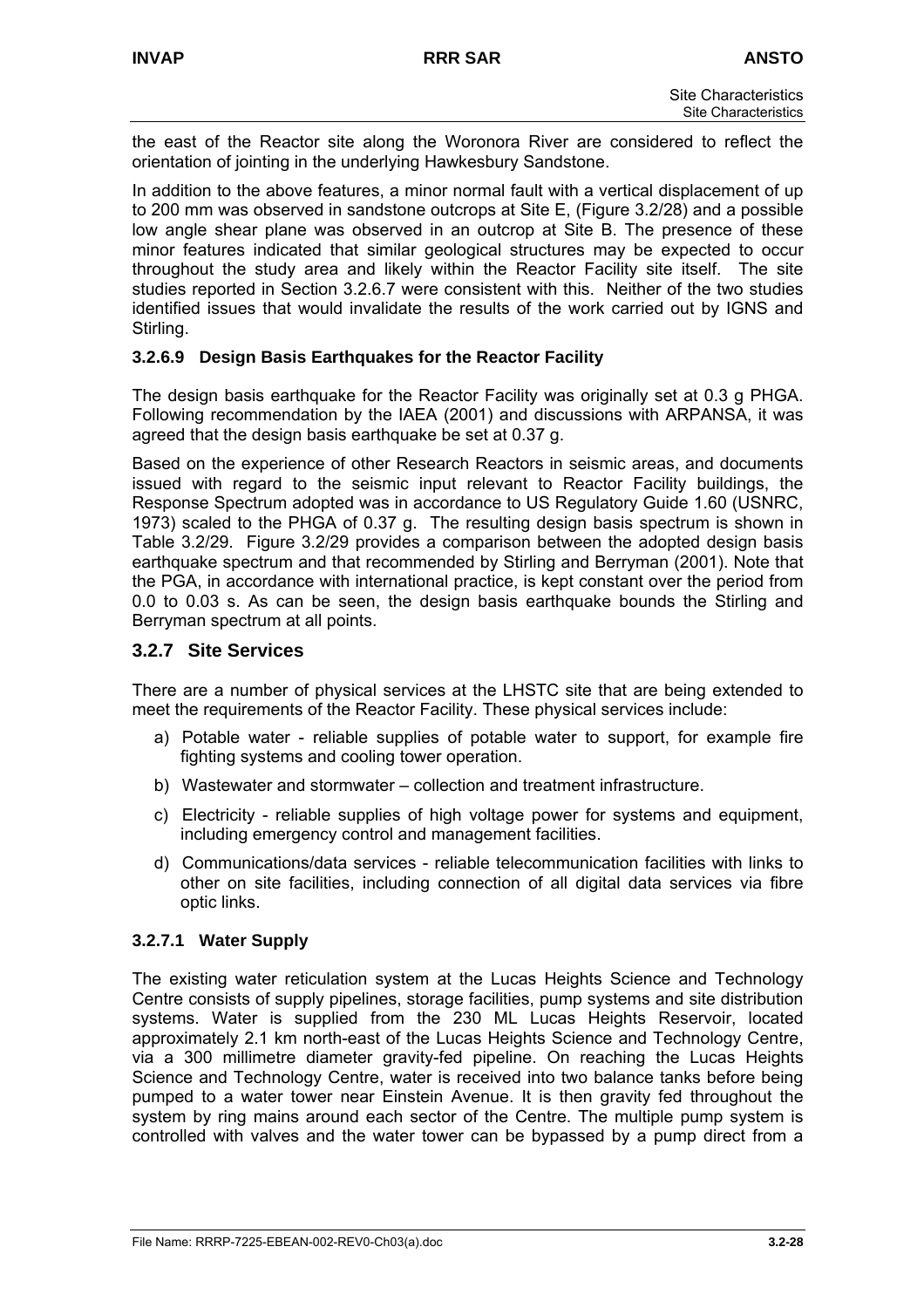balance tank into the ring main so as to increase the general site pressure. The total water storage capacity at the Centre is 1.5 ML.

The capacity of the existing water supply system, both to the Lucas Heights Science and Technology Centre and within the Centre, is sufficient to meet the operational requirements of the Reactor Facility. Water supply to the reactor has been achieved by supplementing the existing site distribution system near the site of the Reactor Facility. A new reticulation main has been installed to provide additional capacity and the fire hydrant system has been extended further out from the site to provide additional depth of coverage by hoses.

Water requirements during operation of the Reactor Facility depend on the design of the reactor's cooling system. The water usage by ANSTO is expected to be approximately 47 ML per month.

#### **3.2.7.2 Wastewater**

Infrastructure is currently in place at the LHSTC for the treatment and discharge of low level liquid wastes ('B' line wastewater), trade wastes ('C' line waste-waters), and nonradioactive sewage. This infrastructure includes delay tanks for collection from buildings with pipe-work to the low level liquid and trade waste treatment facilities, a sewage treatment plant and a liquid waste disposal pipeline, most of which are located in the south-east corner of the LHSTC. While the existing wastewater infrastructure is adequate to also service the Reactor Facility, ANSTO has nevertheless upgraded the system.

Additional collection pipelines, effluent treatment plant upgrades, recycling proposals for treated effluents and renegotiations of the trade waste agreement have been arranged in conjunction with the Reactor Facility development to complement the existing system.

#### **3.2.7.3 Stormwater**

Storm-water runoff from the Lucas Heights Science and Technology Centre drains to three main discharge points and a number of small stormwater drain outlets.

The main discharge points include:

MDP Creek, which flows into the Woronora River.

Strassman Creek, which also flows into the Woronora River.

Bardens Creek, which flows into Georges River via Mill Creek.

Small capacity concrete retention bunds exist at two of the above discharge points. Any, accidental spills or releases of contaminated liquid which enter the LHSTC site stormwater system can be contained and pumped back to the wastewater treatment system. Following inspection of the contents, the bunds are discharged daily in normal weather conditions in order to maintain capacity for potential spills and during rain periods the storm-water overflows are allowed to function. Accumulated sediments are removed from the dams annually. The quality of storm-water discharged from the Lucas Heights Science and Technology Centre is discussed in the EIS, Vol. 3 Chapter 8 and incidents involving unintentional emissions are discussed in EIS Vol. 3 Chapter 10.6.

The site of the Reactor Facility is on a watershed between Bardens Creek and Melinga Molong Gully catchments and consequently surface waters flow either north or south from the Lucas Heights Science and Technology Centre. North-flowing storm-water is conducted through short lengths of storm-water piping underneath Old Illawarra Road and through a culvert under New Illawarra Road. It is then directed into a retention weir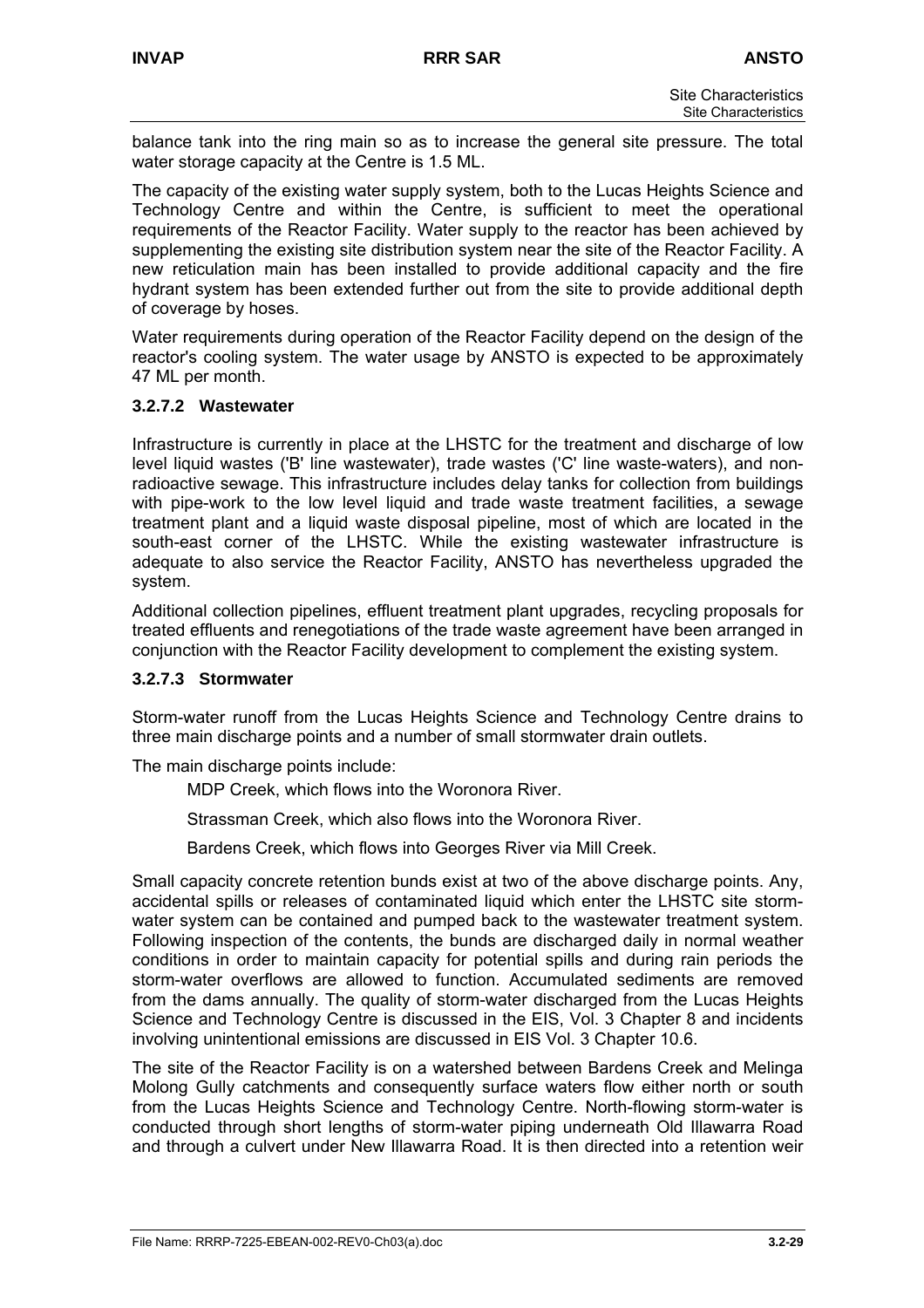(Bardens Creek weir) on the northern side of the road and then into a tributary of Bardens Creek. South-flowing storm-water flows through a number of outlets, via Strassman Creek, into Melinga Molong Gully and the Woronora River.

#### **3.2.7.3.1 Stormwater Requirements During Operation**

A new storm-water system comprising a retention bund has been constructed on the southern side of the site of the Reactor Facility. The bund is located within the proposed bush fire fuel-reduced zone and existing fire trails. Furthermore, additional storm-water control for both existing drainage catchments (with consideration of contouring bunds, detention ponds and rubbish collection) has been constructed. The systems have been designed to current best practice and in accordance with NSW Environment Protection Authority guidelines and monitoring requirements and ANSTO land management constraints.

#### **3.2.7.4 Electricity**

The existing electricity supply to the Lucas Heights Science and Technology Centre consists of two independent 33 kV feeders which converge on an Energy Australia main substation, located at the northern boundary. The power is then converted by two transformers to 11 kV, and distributed from ANSTO's main 11 kV switchboard to other ANSTO substations. The capacity of the main electrical substation has been increased and the distribution system of the LHSTC augmented to allow it to service the Reactor Facility. All aspects of the electrical power supply for the Reactor Facility are discussed in Chapter 9. The effects of a complete loss of off-site electric power is considered in Chapter 16.

#### **3.2.7.5 Other Infrastructure and Services**

This section provides a summary of the existing LHSTC infrastructure and services that have been integrated with the Reactor Facility. Reactor Facility infrastructure is described in detail in Chapter 10.

a) Public Address System

The public address system at ANSTO, which is used for major broadcasts to staff, covers the whole of the Lucas Heights Science and Technology Centre, and is divided into zones, which can be selected to control the required range of coverage. Loudspeakers from both systems are located in all occupied buildings as well as throughout the outdoor areas of the Centre. Broadcasts may be made from either of the two Site Control Centres. The existing public address system has been extended to the Reactor Facility.

b) Safety and Plant Alarm System

The alarm system, which consists of a network of alarm sensors, detects events such as changes in the status of safety and plant systems. The network covers the whole of the Lucas Heights Science and Technology Centre. The existing alarm system has been extended into the site of the Reactor Facility.

c) Telephone and Related Communications

The ANSTO telephone system provides general, on site (internal extension to extension) and off site (external, STD and IDD) voice communications for normal ANSTO operations.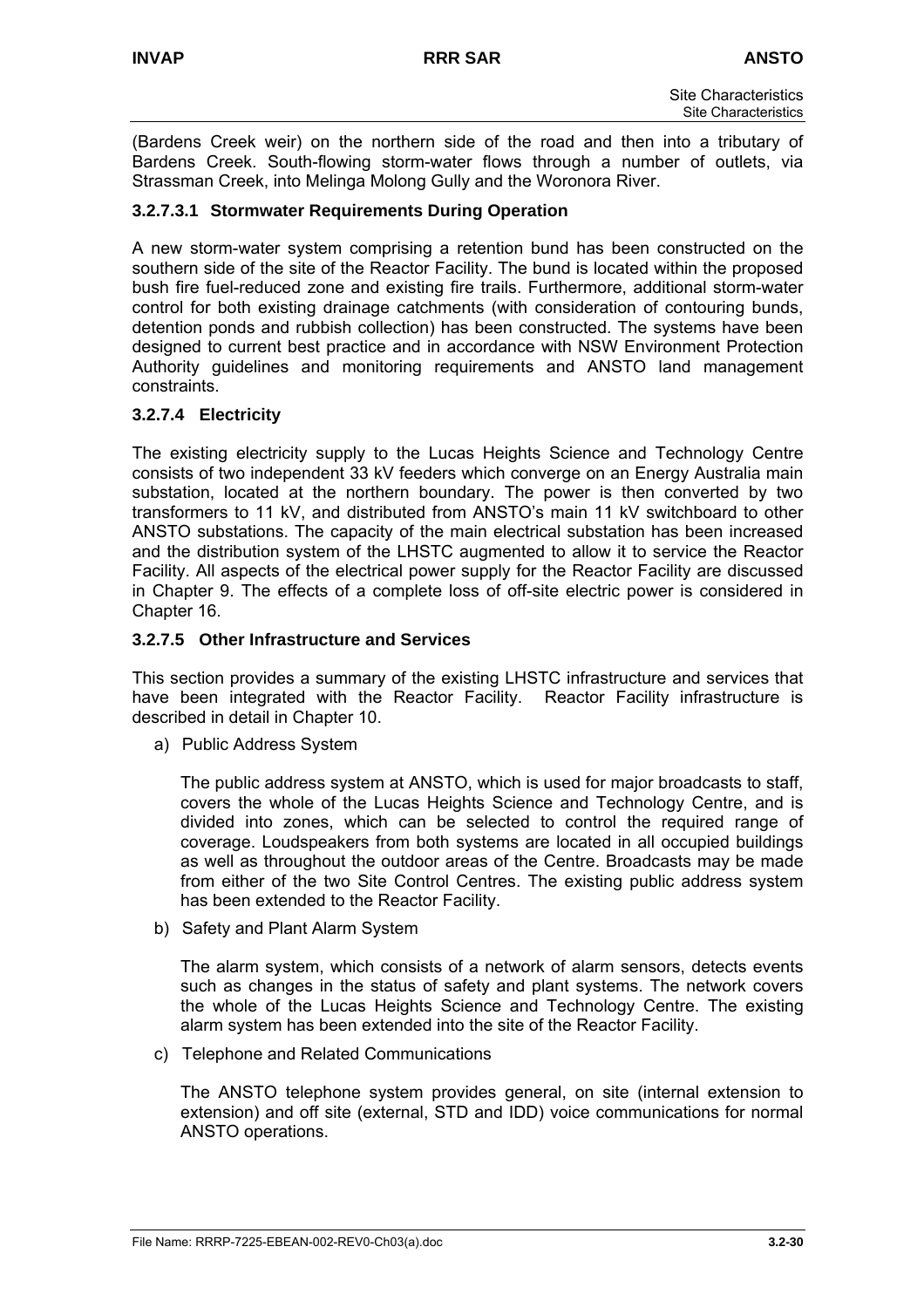d) High Speed Computer Network and Related Data Communications

The ANSTO computer communication system provides general, on site (Intranet) and off site (Internet) data communications for normal ANSTO operations.

e) Security Access Control System

The security access control system provides for the physical access protection of on site facilities in accordance with national and international obligations. The network covers the whole of the Lucas Heights Science and Technology Centre, and is divided into zones each with a level of local intelligence.

f) Security Alarm System

The security alarm system provides for the physical protection of nuclear materials and facilities in accordance with national and international obligations. The network covers specific locations at the Lucas Heights Science and Technology Centre, and is divided into zones each with a level of local intelligence.

g) Miscellaneous Services

The LHSTC also contains other services, such as non-flammable gases, bulk liquid nitrogen, gaseous nitrogen, compressed air reticulation, distributed compressed air system, landscaping, garden sprinklers, cooling water systems, chemical stores and solvent stores. Pneumatic transfer lines in underground shielded ducts have been installed to allow the safe delivery of irradiation target cans from the Reactor Facility building to the radioisotope production facilities.

Gaseous nitrogen is reticulated from the existing site system vessels near Building 23 and linked to a new bulk storage facility at the Reactor Facility. These storage vessels provide a supply of liquid nitrogen for use in the Neutron Guide Hall.

## **3.2.8 Nearby Facilities**

The Reactor Facility is remote from other major industrial plants and is 340 m from the New Illawarra Road, and 600 m from the facilities immediately adjacent to the site in the Business and Technology Park, the nearest privately operated building. Other nearby facilities include the Lucas Heights Waste Management Centre, the Energy Developments Limited landfill gas electricity generating plant and associated pipeline, and the CRC for Waste Management and Pollution Control research building and a proposed bio-waste processing facility. Adjacent to the site boundary at the south-east over Heathcote Road is the Holsworthy Military Training Area operated by the Australian Army.

## **3.2.8.1 Facilities and Activities at the LHSTC Site**

A wide range of activities take place on the LHSTC site typical of a small industrial facility or university campus. Some of these activities are potentially capable of releasing minor quantities of hazardous materials. Such releases could necessitate temporary evacuation of local areas on site and could lead to temporary shut down of the Reactor Facility. The safety of activities at the LHSTC is ensured by the ANSTO Safety Management System. The characterisation and management of LHSTC chemical hazards, including bulk chemical and other hazardous materials storage facilities, is described by Pegler (1998).

Operations involving conventional industrial activity are subject to the Commonwealth Occupational Health and Safety Act and Regulations and, where no specific Commonwealth legislation exists, to the NSW Workcover Occupational Health and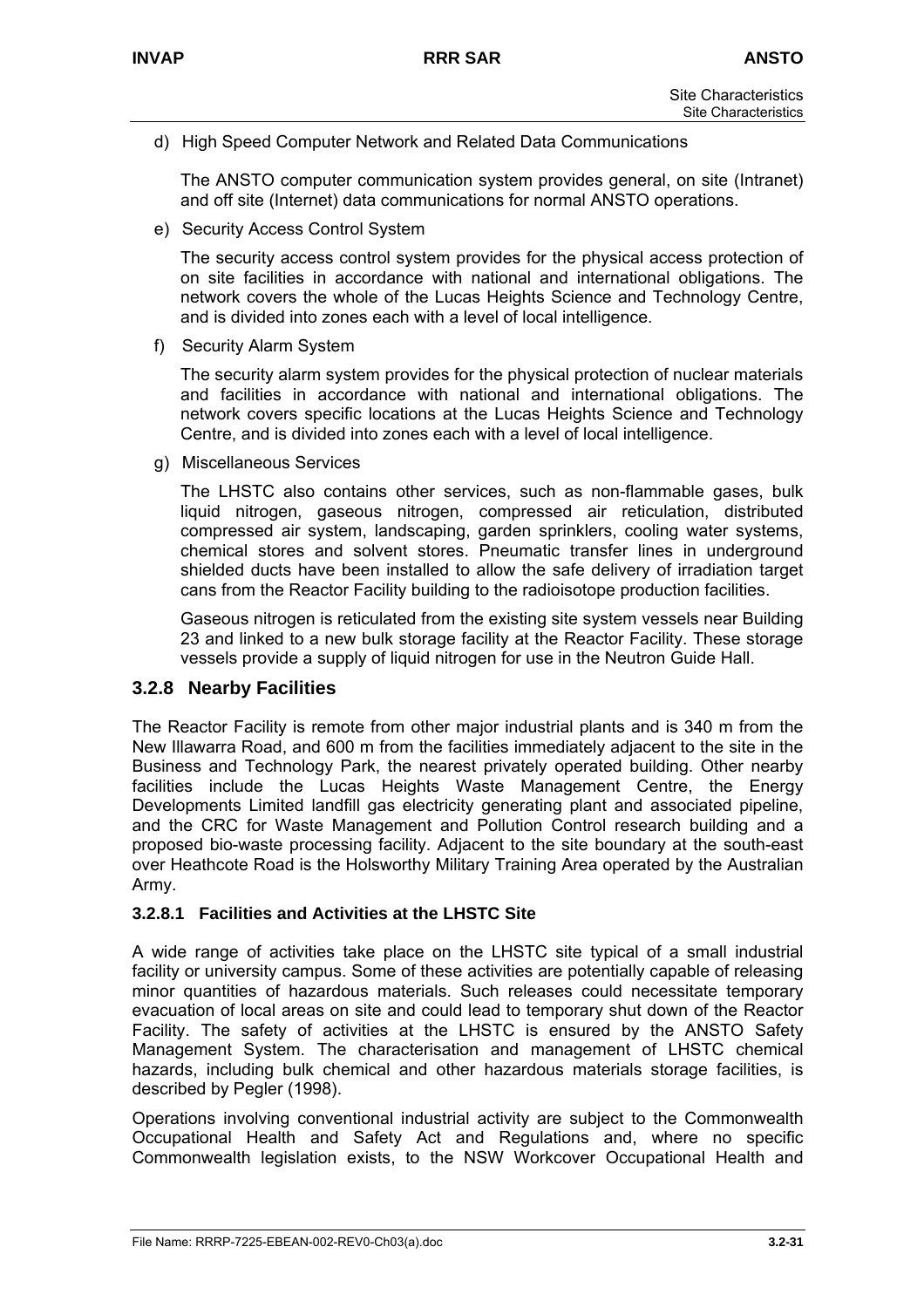Safety requirements in order to minimise industrial accidents. An industrial accident occurring at the LHSTC site, outside the Reactor Facility, that could significantly damage the reactor or its safety systems is extremely unlikely. No operations on site have sufficient stored energy to penetrate the Containment; none have the energy and proximity to cause an accident at the Reactor Facility.

## **3.2.8.2 Nearby Industrial Facilities**

The following describes the types of facilities and activities undertaken in the vicinity of the LHSTC site.

The ANSTO Business and Technology Park is located on the northern side of the main LHSTC area, some 600 m to the north-east of the Reactor Facility site. The companies that lease the buildings in the Park are the Vita Medical Ltd., ATA Scientific, and Bilyara and Whitesmith Australia Pty. Ltd.

The Lucas Heights Waste Management Centre covers some 185 hectares, of which 115 ha is in the buffer zone. Its nearest boundary to the Reactor Facility site is approximately 300 m to the north. The centre is a general waste disposal site taking in municipal and industrial solid waste from the south of Sydney. In order to utilise the methane gas generated by the Waste Management Centre, Energy Developments Limited operate two electricity generating plants. The nearest plant, currently rated at 12 MWe, is located some 450 m northwest of the Reactor Facility site and a second smaller plant, less than 4 MWe, located 3 km northeast. There is an underground 4 km long and 250 mm diameter gas pipeline between the two plants as part of the energy development for the facility. The effect of these plants and pipeline on the LHSTC was considered and the conclusion was that 'the total mass of methane is very small and the effects of an explosion or fire would be negligible at the 450 m distance between the plant and the replacement Reactor Facility site. Also, the effects of the burning of released methane gas are bounded by the effects of the aircraft crash (PLG, 1998).

There are no major commercial pipelines transporting gas within 10 km of the Reactor Facility site (PLG, 1998). A review of the list of sites for storage of dangerous goods licensed under the Dangerous Goods Acts 1975 within an 8 km radius of Lucas Heights (referenced in PLG 1998) reveals that there are no oil refineries, chemical plants, plastic manufacturing plants, or any industrial complexes that handle large quantities of hazardous materials. A paint manufacturing plant is located within 8 km of the Reactor Facility site.

## **3.2.8.3 Military Facilities**

The Holsworthy Training Area is run by the Australian Army and includes an artillery range. It lies to the north, west and south of Lucas Heights, the boundary following the Heathcote Road and the Woronora River. The nearest point of the military training area is approximately 300 m from the Reactor Facility site (PLG, 1998). Artillery practices are controlled by the Commander, Liverpool Area, whose standing orders invoke standard instructions for practice artillery training (PLG, 1998).

The Army ensures that all practices using live ammunition at the Holsworthy Military Training Area are carried out safely; whilst there are two known cases of shells falling outside a practice impact area, the procedures were subsequently reviewed and updated (PLG, 1998). Administrative measures include:

a) Prior to a practice the unit submits to Headquarters Eastern Command a "range detail" (a plan for the practice). The plan is scrutinised and if acceptable and safe, it is approved.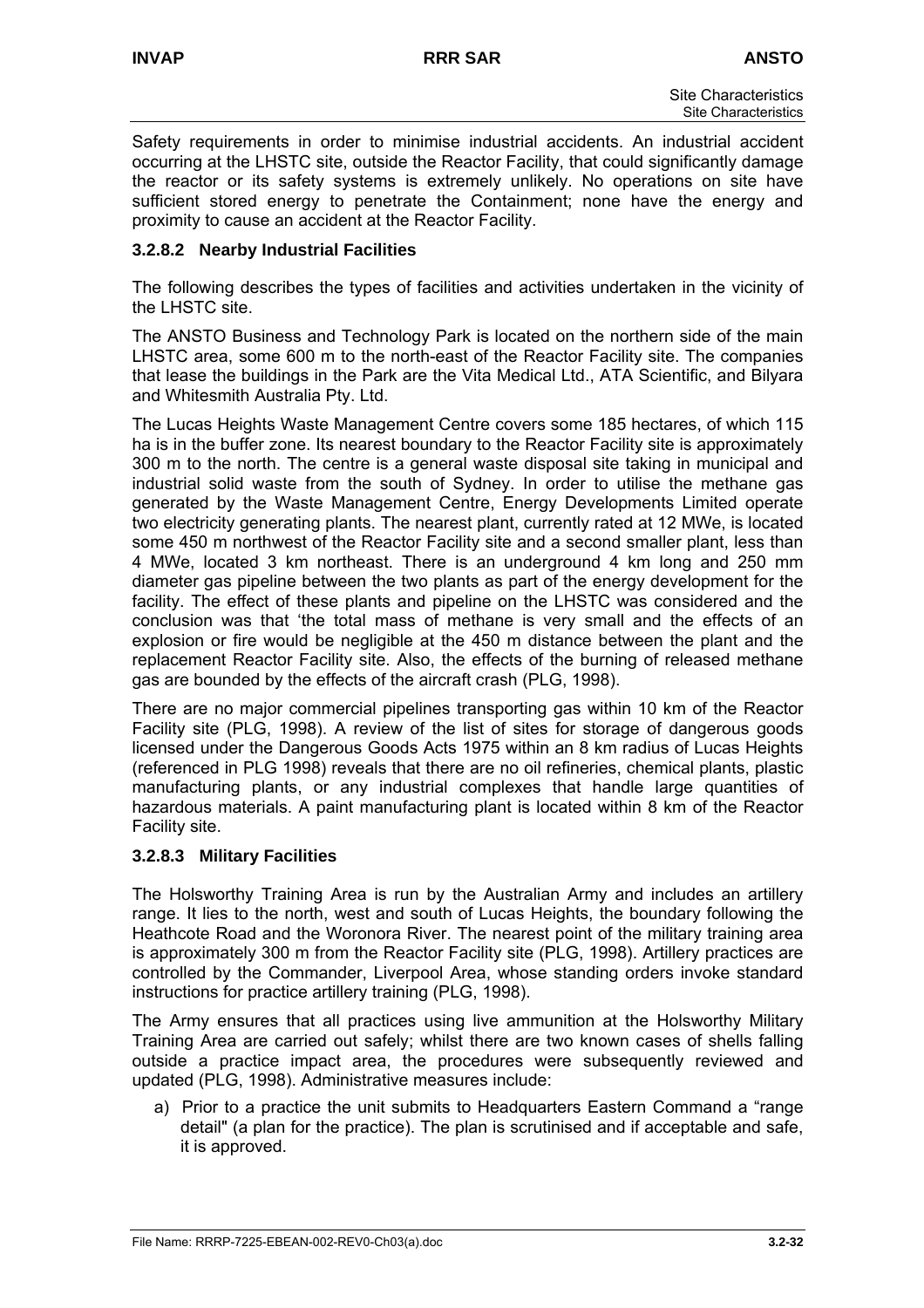b) During practice, the unit is accompanied by a "Safety Officer" (appointed by Headquarters Eastern Command), who carries out an independent check of all aspects of the practice and has authority to stop it at any time. He is assisted by an Assistant Safety Officer attached to each gun crew.

Material measures include the delineation of:

- (i) A safe target area (within which all shells should land) to allow for scatter of fall of shot
- (ii) An impact area surrounding the safe target area to allow for ricochets, splinter travel etc
- (iii) The perimeter of the impact area, which is never less than 1,000 metres from the range boundary

Firing is prohibited when any part of the trajectory is outside the range boundary. Missiles or rockets are not normally fired in the training area but are subjected to the same general rules, which make damage outside the range boundary virtually impossible.

Military aircraft are subject to the restrictions dictated by the Civil Aviation Authority in relation to the restricted zone R521 (PLG, 1998).

## **3.2.9 Transport Routes**

Nearby transport accidents may have the potential to affect the Reactor Facility through overpressure following explosions, fires, generation of missiles, release of toxic material. The following section describes the local and regional transport characteristics involving air, road, rail and water.

## **3.2.9.1 Air Transportation**

There are two airports in the vicinity of the LHSTC site: Sydney (Kingsford Smith) at Mascot, and Bankstown. Sydney Airport is 19 km NE of the site and takes all aircraft types including helicopters. Bankstown Airport is some 13 km N of the site and is used by light aircraft and helicopters only. Military aircraft also occasionally operate in the vicinity of the site owing to its proximity to the Holsworthy Army Training Area. The LHSTC site lies within an air traffic lane in and out of Kingsford Smith Airport.

LHSTC is on the boundary of the Sydney control area where the lower limit of the controlled air space rises from 500 to 2000 feet above sea level. All civil and military aircraft are prohibited from entering the restricted airspace above LHSTC unless a prior air traffic clearance has been obtained by the pilot from the Civil Aviation Authority (CAA, formerly the Department of Civil Aviation, or DCA). CAA regulations prohibit aircraft from flying lower than 2000 feet above sea level within a radius of one nautical mile (1.85 km) from HIFAR unless a CAA Air Traffic Control Clearance has been obtained by the pilot (PLG, 1998). This restricted region is known as R521. ANSTO requires that a formal written request for permission for limited use of the designated airspace be obtained.

The HIFAR restricted area R521 is significantly overlapped by another restricted area over the Holsworthy Army training Area. This second region (called R555, previously R505) prohibits aircraft from flying lower than 3000 feet above sea level (PLG, 1998).

The aircraft crash risk information has been provided in PLG (1998) and Chapter 16 of this document (section 16.17).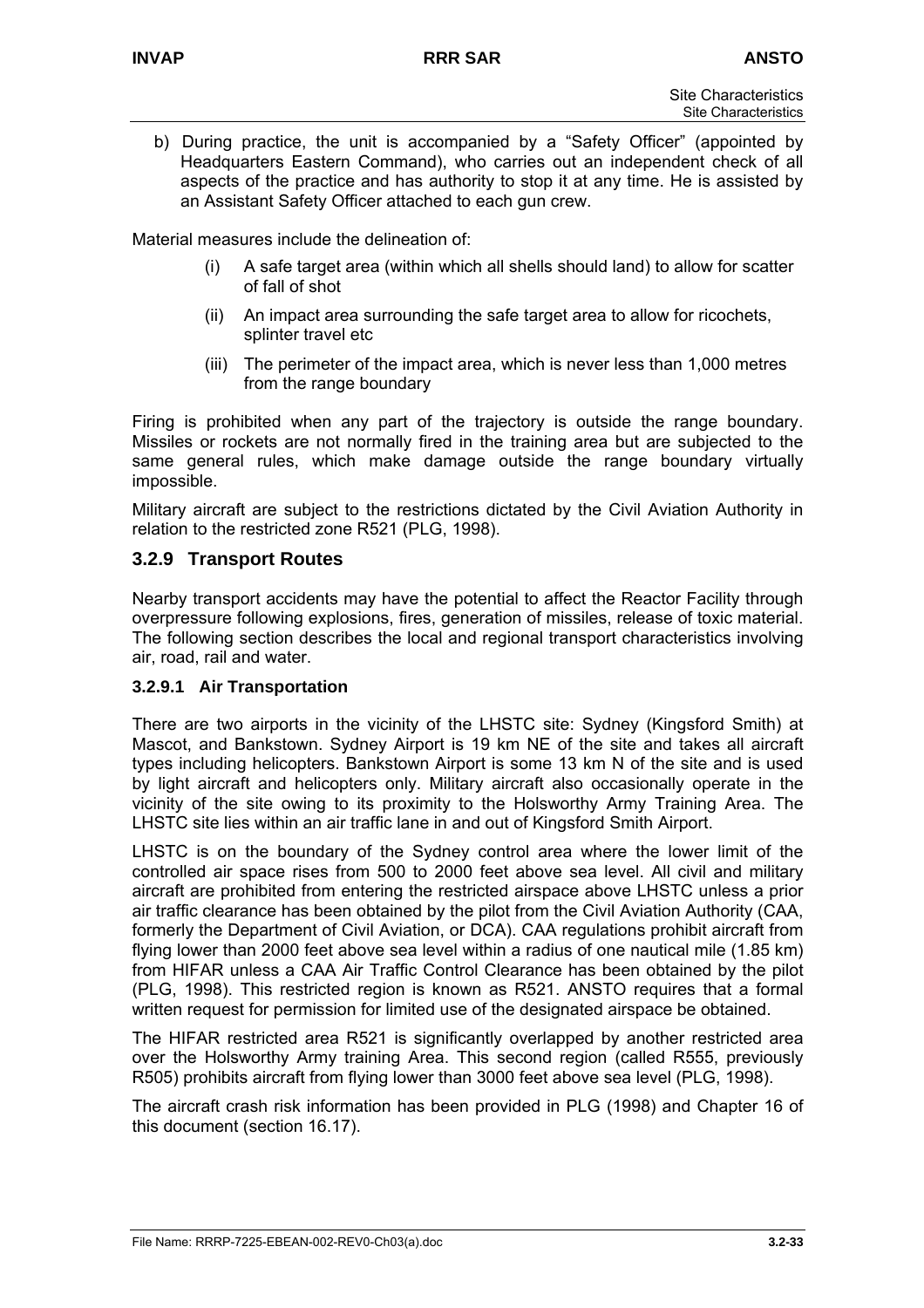#### **3.2.9.2 Road Transportation**

The main road near the Reactor Facility along which hazardous chemical may be transported is Heathcote Road. The Heathcote Road and the New Illawarra Road are used by suppliers of certain hazardous materials for local demands, such as those of ANSTO and the Holsworthy military base, as well as a route to other destinations. The hazardous materials for local demands are primarily petrol and diesel. ANSTO receives petrol delivery about once every 3 months, and it also gets modest shipments of bulk carbon dioxide, nitrogen, argon, and LPG. A major supplier of petrol and diesel, AMPOL oil refinery, uses the Heathcote Road about once every 3 weeks for a maxi tanker, which holds 40,000 litres petrol or 36,000 litres diesel. Mobil Oil uses the Heathcote Road at a rate of six petrol trucks (average capacity of 40,000 litres) per day, for 6 days a week for delivery of the fuel from the company site at Silverwater to Wollongong.

Explosives for the Holsworthy military base are delivered from the Orchard Hills Ammo depot approximately 3 to 4 times a year. About 10 tonnes of the explosives are shipped each time in an explosive qualified vehicle or truck. The shipment of the explosives, however, does not pass through the Heathcote road but instead through Liverpool to the north.

#### **3.2.9.3 Rail Transportation**

The Illawarra railway line passing through Engadine and Heathcote is approximately 3 km from the HIFAR site. The railway companies that use this line are the City Rail, Freight Rail, and the National Rail. The City Rail is a commuter rail and does not carry hazardous materials. National Rail cargo can include steel, coal, explosives, and sodium cyanide pellets on the Illawarra line through Engadine. Ammonia and chlorine may be transported via this line only if there is a problem in using the normal route, which is the Sydney-to-Melbourne line. Using the Illawarra line to transport chlorine and ammonia by the National Rail is, therefore, an infrequent event.

One hazardous material transported on the Illawarra railway line is sodium cyanide with 0.5-2% of caustic soda added. The cyanide is transported in pellet form stored in containers, each of which is 6.1 m in length and weighs about 15 to 20 tonnes. The cyanide compound when released from the containers in the event of an accident does not react with air but dissolves in water. Sodium cyanide does react with acid to form the hazardous hydrogen cyanide gas. The cyanide compound in pellet form, when transported by rail is kept at least 250 m away from any acid on the train. In addition, when the railway transports the cyanide pellets, it does not transport any fuels or liquids on the same train. This practice will preclude the railway accident scenario in which burning fuel (spilled and then ignited during the accident) comes into contact with the cyanide pellets spilled from their containers.

Explosives carried on the Illawarra line are the types used for mining. About 15 to 40 tonnes of explosives are transported once a week through this railway line.

#### **3.2.9.4 Water Transportation**

The Woronora River, approximately 2 km to the east of HIFAR, is not a navigable waterway.

## **3.2.10 Baseline Environmental Radioactivity**

Information from environmental baseline surveys, or pre-operational, radioactivity in soils, water, and biota is identified and summarised in this section. The purpose of this information is to enable comparisons with future environmental radioactivity surveys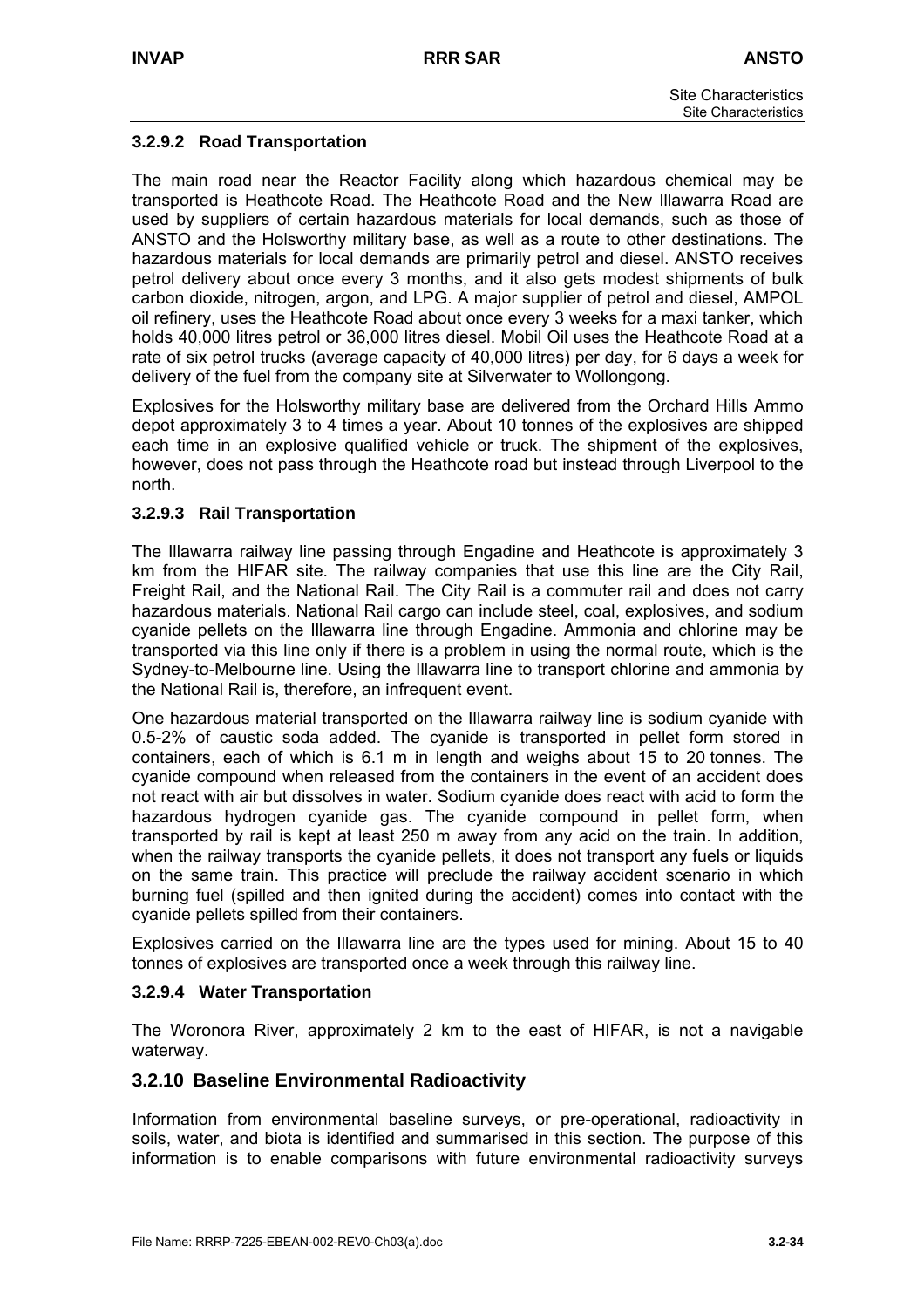during the life of the Reactor Facility, and also to establish a baseline level for eventual decommissioning. The categories of information comprise ANSTO environmental surveys, additional material in the EIS, and specific studies of the Reactor Facility site.

Information on measured environmental radiation at the LHSTC site and its vicinity is reported in the ANSTO annual environmental surveys. The first of such surveys covering the period 1960-64 was published in 1966 (Giles, 1966), and the most recent are given in Hoffman, 2001 and Hoffman et al 2003, . These surveys provide results of measured radioactivity and radiation levels for airborne emissions, low-level liquid effluent, and external radiation. All results are within the relevant discharge authorisations which also specify the standard or guideline (eg WHO Guidelines for Drinking Water Quality) against which compliance is assessed. The reports also detail the radioactivity in a range of environmental media including environmental water samples, airborne dust, soil and marine samples including macroalgae, barnacles and fish. ANSTO is committed to an ongoing monitoring programme for radioactivity in the environment and effluent discharges for the life of the Reactor Facility.

## **3.2.10.1 Current Environmental Monitoring**

The environmental monitoring at LHSTC involves measurements of the radioactivity in local environmental samples. The routine environmental surveys of the site and surrounding areas are performed by the Environmental Monitoring group, located in the ANSTO Environmental Radiochemistry Laboratory. The environmental sample collection and preparation schedule is shown in Table 3.2/30. Methods for gross alpha, gross beta and gamma determinations were updated in 1997. The purpose of this change was to bring the procedures into line with the relevant Australian Standard (AS) or International Standards Organisation (ISO) methods and to enable direct comparison between ANSTO and ARPANSA results. More detailed information on the collection, preparation and analysis of environmental samples is available in Appendix D of the Environmental and Effluent Monitoring at Lucas Heights Science and Technology Centre (Hoffman,1998).

#### **3.2.10.1.1 Types of Radioactivity Measured**

Samples of sediment, air, surface water and marine biota are collected at the sites shown in Figures 3.2/30, 3.2/31 and 3.2/32 and analysed for radioactivity. Sampling locations included the Woronora River, Mill Creek, Bardens Creek, Forbes Creek, Potter Point ocean outfall, LHSTC stormwater outlets, creeks draining LHSTC and the Little Forest Burial Ground. The on-site meteorological station collects data all year round and external gamma radiation levels at the perimeter of LHSTC have been measured since 1994. The following radioactivity and radionuclides are routinely analysed by ANSTO: gross alpha activity, gross beta activity, gamma activity which includes cobalt-60, caesium-137, iodine-131, as well as tritium, uranium and thorium series and potassium-40.

Tritium is widespread in the environment. It is a cosmogenic radionuclide which was also produced as a result of atmospheric nuclear weapons testing (by far the largest contribution), and in nuclear reactors (particularly in heavy water reactors such as HIFAR) by neutron activation of deuterium.

Tritium (as tritiated water) is chemically indistinguishable from normal water and may be taken up as such by living organisms. The effective or biological half-life is relatively short, typically of the order of days. When present, tritium is found more or less uniformly distributed throughout living species, not accumulated in any particular organ. Thus the concentration factor is ordinarily assumed to be equal to one. Tritium is therefore not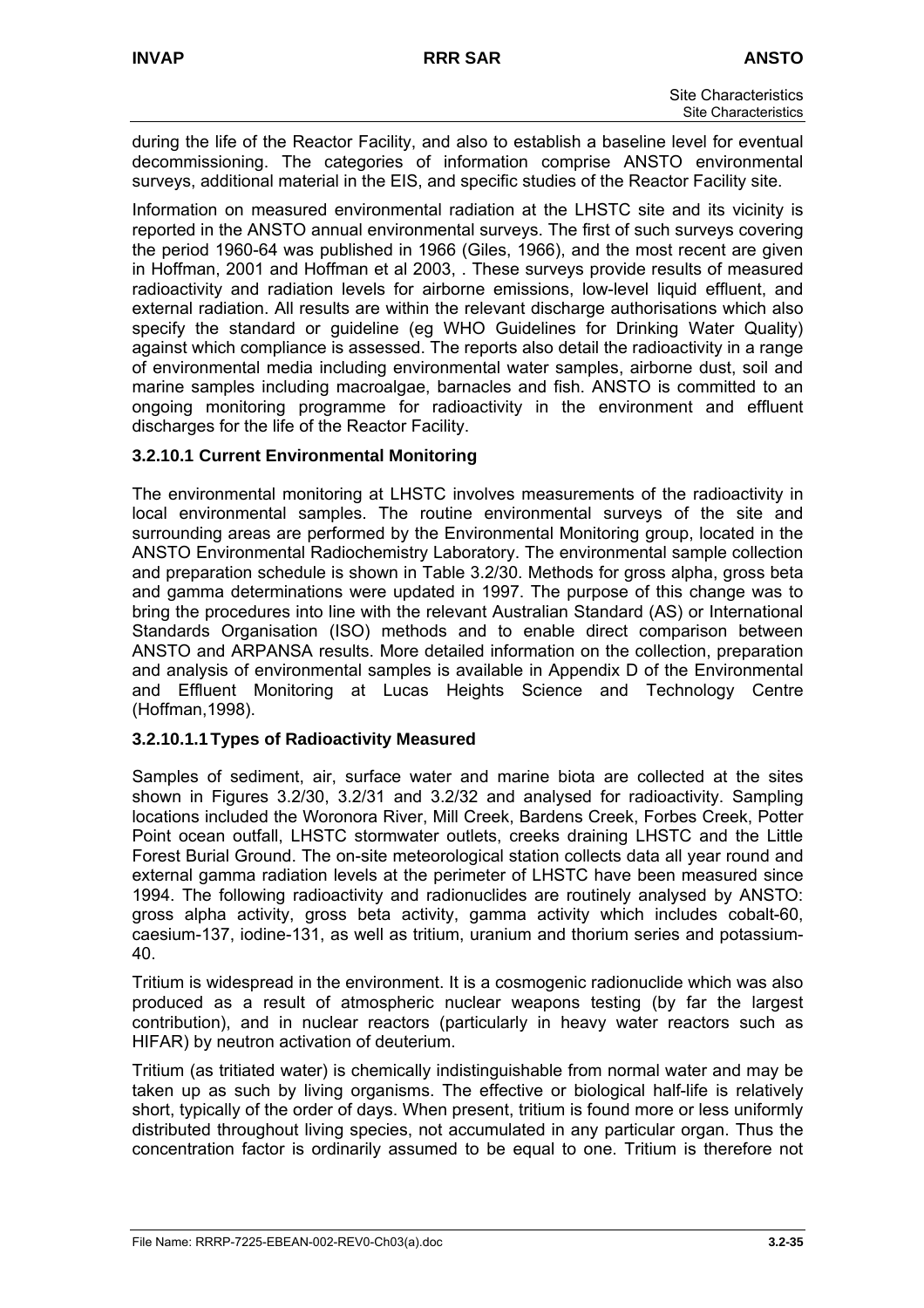considered to accumulate in aquatic organisms above the concentration found in the surrounding water. Tritiated water does not undergo geochemical processes such as ion exchange, adsorption or precipitation during transport through geologic media.

The gross alpha and gross beta activities are interpreted in terms of the most restrictive isotope. If daughters of the uranium-238 and thorium-232 decay series are detected during gamma spectroscopy of samples, their presence is reported in the relevant tables simply as "U & Th series". Typical activities of uranium and thorium and each of their 24 radioactive daughters range from 0.001 to 0.520  $Bqq^{-1}$  in different soil types (UNSCEAR, 1993).

Potassium-40 (half-life 1.28 x 10 $^9$  years) is a primordial radioisotope of potassium, found in essentially all rocks, natural waters and material of plant and animal origin. Potassium-40 occurs naturally in a fixed ratio to stable potassium, and decays by beta/gamma emission with a specific activity of 27.6  $Bqq^{-1}$  of potassium (NHMRC, 1987). Potassium-40 does not accumulate in the body but is maintained at a constant level. The average concentration of potassium in an adult male is about 2  $qkq^{-1}$  of body weight, and includes about 60 Bq of potassium-40 per kg of body weight.

## **3.2.10.1.2 Air, Water and Biological Sampling Locations**

The air, water and biological sampling is described below:

1. Woronora River

Routine water samples are collected monthly from the Woronora River at the boat ramp in Jannali Reserve and analysed for tritium.

2. Forbes Creek

Water from Forbes Creek, a tributary of the Woronora River, is sampled monthly (after rain, if possible) and analysed for tritium. The sample is taken at the point where the Sydney Water supply pipeline crosses the creek, shown on Figure 3.2/30.

Sampling at Forbes Creek was initiated in response to the concerns of some local residents, that occasional overflows from the upstream sewer mains during periods of heavy rainfall may contain radioactivity of LHSTC origin. Tritium is the radionuclide most likely to be detectable under such circumstances.

3. Potter Point Biological Monitoring

The biological monitoring program at Potter Point commenced in 1995. Specimens of fish, algae and barnacles are collected very close to the outfall. This is to maximise the chance of detecting radionuclides in the marine environment across a range of trophic levels in the food chain. A similar background coastal sampling site was selected for comparison purposes at The Royal National Park, approximately 6½ km south of Potter Point. The sampling locations at Potter Point and the Royal National Park are shown on Figure 3.2/31.

The species collected at Potter Point and The Royal National Park are listed below:

| <b>Common Name</b>    | <b>Scientific Name</b>              |
|-----------------------|-------------------------------------|
| <b>Blackfish</b>      | Girella sp.                         |
| Green algae (seaweed) | Enteromorpha sp. and Cladophora sp. |
| Surf barnacles        | Tesseropera rosea                   |

Blackfish are caught using a fishing line baited with seaweed, while the green algae and barnacles are scraped off the rocks. Fish are filleted, the algae and barnacle samples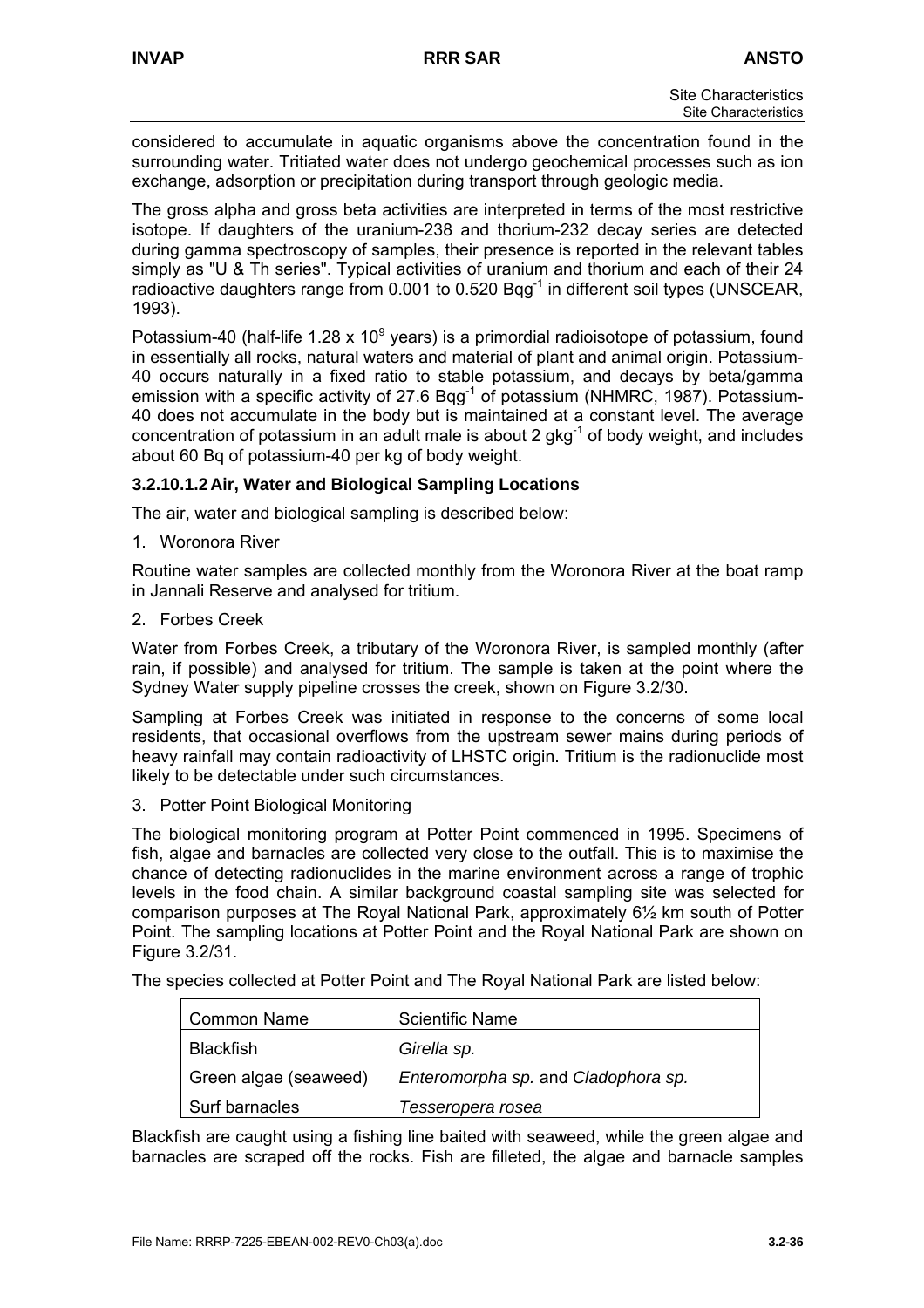are left whole. Samples are dried, ground and analysed for gamma-emitting radioisotopes.

4. NSW Environment Protection Authority Sampling Points

Stormwater from the LHSTC flows into three small local streams, which are classified as class 'C', waters under the NSW Clean Waters Regulations (NSWCWA, 1972). In 1975, the State Pollution Control Commission (now the NSW Environmental Protection Authority) required that the stormwater be sampled periodically at selected locations, in order to demonstrate compliance with the activity limits specified in the NSW Clean Waters Regulations (NSWCWA, 1972). Sampling points on Strassman Creek, Bardens Creek and MDP Creek (Figure 3.2/32) were sampled and analysed for gross alpha and gross beta activity.

Gross alpha and gross beta analyses are performed using ISO methods 9696 & 9697 (ISO, 1992a, 1992b). The gross beta results include the contribution of natural potassium-40 activity. Samples of water are also collected from the sampling weir on Bardens Creek at weekly intervals for tritium analysis. Water from Bardens Creek is not part of any known drinking water supply.

5. MDP+60 m

Stormwater and groundwater from the south-east corner of the site drain into MDP creek (Figure 3.2/32). Historically, the water from this area has been sampled weekly from a small pool about 60 m below the actual stormwater outlet itself, known as MDP+60 m. Some of the weekly MDP+60 m sample was combined each month to make a composite sample for gross alpha, gross beta and gamma spectrometry analyses. Each weekly sample was analysed for tritium.

6. Effluent Discharge Pipeline

The ANSTO liquid effluent disposal pipeline, runs above ground for much of its length, from the LHSTC to the sewer main, as shown on Figure 3.2/32. Surveys of the dose rates along this pipeline are carried out annually. These surveys are performed as part of the regular program of inspection and maintenance of the pipeline in order to detect past or present leaks.

7. Ambient Iodine-131 in Air

Four (4) continuous air sampling stations are situated along the eastern fence boundary of the site (where suburban residences are closest) to monitor concentrations of ambient iodine-131 and other volatile radionuclides in air. The locations of these samplers are shown on Figure 3.2/32. Iodine-131 is measured since it could potentially be incorporated into the food chain. Noble gases emissions cannot be detected by this method as they are inert and very short-lived.

At each station the air is sampled by means of a vacuum pump drawing air through a pair of Maypacks (activated charcoal filter cartridges), so that duplicate samples are available. Air is sampled at a rate of approximately 35  $m<sup>3</sup>$  per day. Filters are replaced and analysed weekly, with air flow rates through the filters being checked at the same time. Calculations of iodine-131 activity give maximum levels of activity using a conservative set of assumptions. Analysis is via gamma spectrometry of the Maypacks in the low background whole body counter.

## **3.2.10.2 Recent Changes in Environmental Monitoring**

The current radiological baseline information, reported in the annual environment reports and the EIS, covers forty years of radiological monitoring. As part of the approval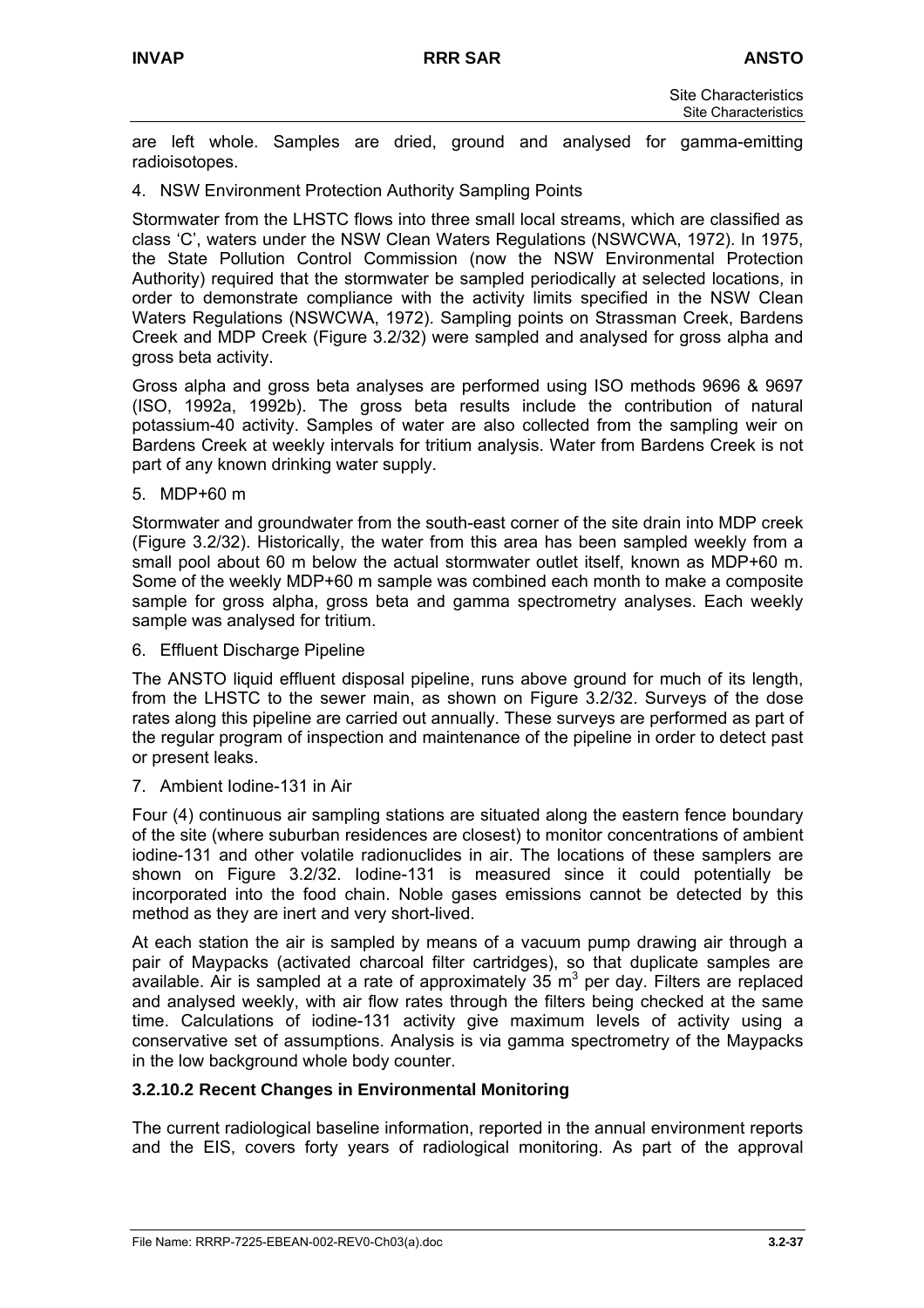conditions arising from the EIS, ANSTO undertook a range of new initiatives to characterise the radiological "footprint" at the site of the Reactor Facility. A high sensitivity environmental gamma monitoring system was used, capable of measuring the background radiation characteristics of the site and isolating the comparatively very small component arising from ANSTO's operations. A mobile high sensitivity gamma detector combined with a global positioning system was used to map the variation in radioactivity over the Reactor Facility site to define the pre-existing radiological baseline (Clark, 2003).

A ground water monitoring program was developed and became operational in 2000. Similarly, a series of new surface water monitoring points were developed specifically to monitor run-off from areas influenced by the Reactor Facility. These programs provide not only baseline radiological information but also allowed examination of the nonradiological impacts associated with the construction of the Reactor Facility.

One of the specific tasks undertaken was the radiological characterisation of the LHSTC. This determined the radiological "footprint" of all past activities. The characterisation included the development of a detailed gamma radiation "map" of the areas of the site with the potential to have been influenced by ANSTO's (and its predecessors') activities. The gamma map utilised sensitive instruments capable of extracting any comparatively small indicators of ANSTO's activities from the far larger natural background radiation. The system was linked to a global positioning system. The characterisation of the radiological "footprint" of the Reactor Facility site and surrounding areas was based on the forty years of environmental monitoring combined with new monitoring initiatives using state of the art monitoring techniques. This work has been reported in detail in Clark (2003).

*End of Section*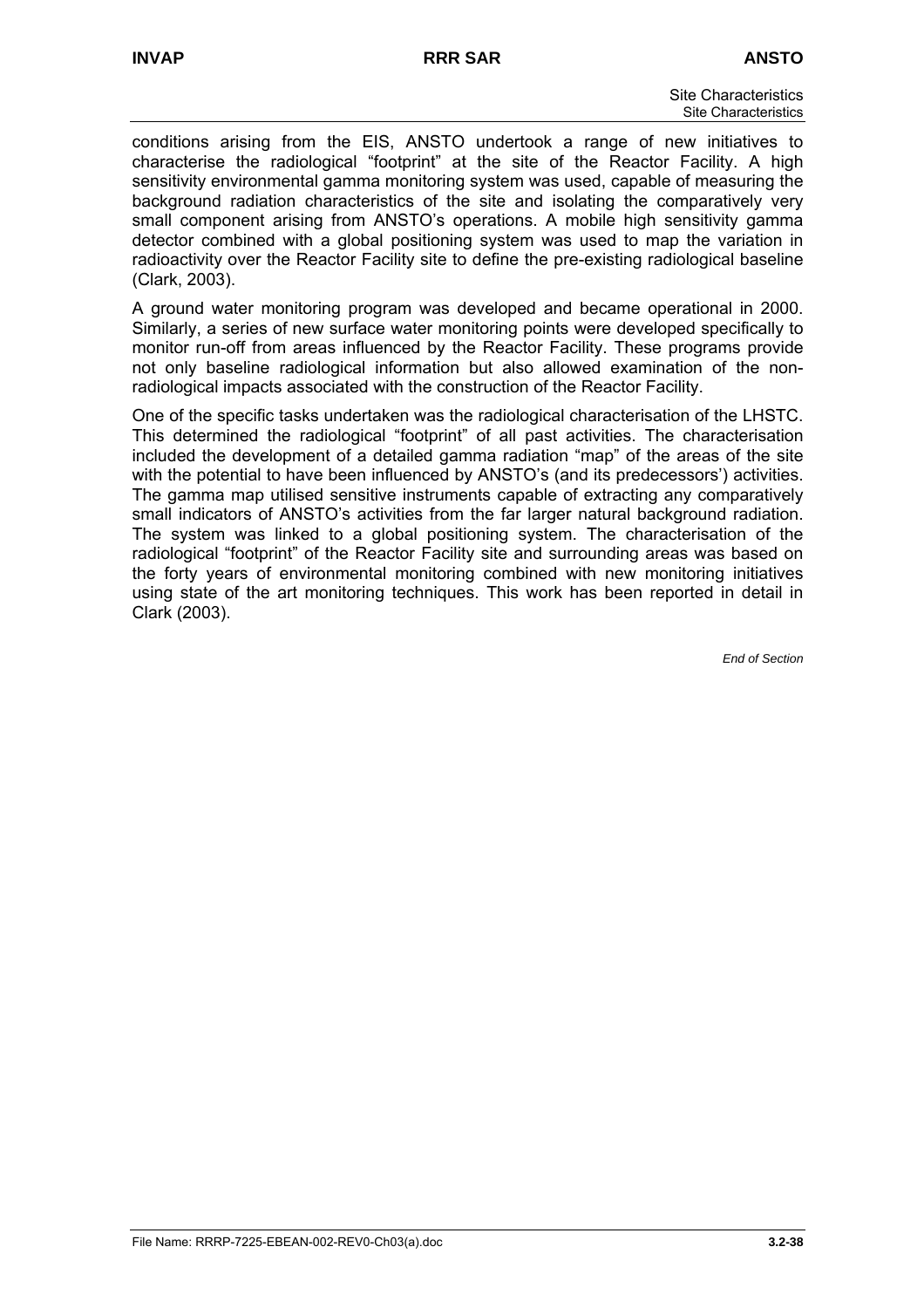|                                                                         |                 |              |              | North in the middle of sector 1 (Domel, 2003) |           |           |           |              |           |           |              |         |
|-------------------------------------------------------------------------|-----------------|--------------|--------------|-----------------------------------------------|-----------|-----------|-----------|--------------|-----------|-----------|--------------|---------|
| Zone:                                                                   | A               | B            | C            | D                                             | E         | F         | G         | H            |           |           | Κ            |         |
| distance from<br>ANSTO, km                                              | $1.6 - 3.2$     | $3.2 - 4.8$  | $4.8 - 10$   | $10 - 15$                                     | $15 - 20$ | $20 - 25$ | $25 - 30$ | $30 - 35$    | $35 - 40$ | $40 - 45$ | $45 - 50$    | Totals  |
|                                                                         | 0               | $\mathbf{0}$ | 4100         | 23830                                         | 71128     | 102181    | 130945    | 125615       | 86257     | 14252     | 9075         | 567383  |
| 2                                                                       | 0               | 1699         | 12807        | 60596                                         | 108685    | 110434    | 101886    | 137689       | 107851    | 57822     | 14816        | 714285  |
| 3                                                                       | 0               | 5442         | 23001        | 71783                                         | 135629    | 155971    | 228556    | 204818       | 72205     | 76888     | 30264        | 1004557 |
| 4                                                                       | $\Omega$        | 3283         | 29709        | 38464                                         | 33184     | 17204     | 115239    | 26268        | 0         | 1278      | 0            | 264629  |
| 5                                                                       | 2707            | 5511         | 17259        | 46175                                         | 17632     | 815       | 0         | 0            | 0         | 0         | $\mathbf{0}$ | 90099   |
| 6                                                                       | 2347            | 3408         | $\Omega$     | 519                                           | 2091      | 0         | 0         | $\Omega$     | 0         | $\Omega$  | $\mathbf{0}$ | 8365    |
| 7                                                                       | 1236            | 2223         | 1407         | 39                                            | $\Omega$  | 0         | 0         | 0            | 0         | $\Omega$  | $\mathbf{0}$ | 4905    |
| 8                                                                       | 913             | 1868         | 849          | $\Omega$                                      | 279       | $\Omega$  | $\Omega$  | $\mathbf{0}$ | 0         | $\Omega$  | $\Omega$     | 3909    |
| 9                                                                       | $\mathbf{0}$    | 0            | 426          | 2316                                          | 5144      | 540       | 6326      | 8173         | 12341     | 9374      | 8994         | 53634   |
| 10                                                                      | $\overline{15}$ | $\mathbf{0}$ | $\mathbf{0}$ | $\Omega$                                      | $\Omega$  | $\Omega$  | 1748      | 9878         | 20733     | 34163     | 30567        | 97104   |
| 11                                                                      | 0               | 0            | 0            | 319                                           | $\Omega$  | 1781      | 0         | 1231         | 506       | 1913      | 2554         | 8304    |
| 12                                                                      | 0               | 0            | $\Omega$     | 6290                                          | 31875     | 867       | 1622      | 1371         | 4400      | 7338      | 1978         | 55741   |
| 13                                                                      | 0               | 0            | 433          | 28335                                         | 27516     | 20231     | 11213     | 926          | 2363      | 2033      | 0            | 93050   |
| 14                                                                      | $\mathbf 0$     | 0            | 1056         | 28802                                         | 10040     | 2516      | 2217      | 1463         | 6369      | $\Omega$  | $\Omega$     | 52463   |
| 15                                                                      | $\mathbf 0$     | $\mathbf{0}$ | 4260         | 22456                                         | 32313     | 7035      | 2804      | 6668         | 19427     | 68197     | 22786        | 185946  |
| 16                                                                      | $\Omega$        | 0            | 326          | 39957                                         | 105947    | 81308     | 9697      | 98014        | 120759    | 23056     | 18903        | 497967  |
| <b>Total</b>                                                            | 7218            | 23434        | 95633        | 369881                                        | 581463    | 500883    | 612253    | 622114       | 453211    | 296314    | 139937       | 3702341 |
|                                                                         |                 |              |              |                                               |           |           |           |              |           |           |              |         |
| <b>Projection factors</b><br>from 2001 for each<br>of the above sectors |                 |              |              |                                               |           |           |           |              |           |           |              |         |
| 2006                                                                    | 1.10            | 1.10         | 1.10         | 1.10                                          | 1.10      | 1.10      | 1.10      | 1.01         | 1.01      | 1.01      | 1.01         | 1.06    |
| 2011                                                                    | 1.16            | 1.16         | 1.16         | 1.16                                          | 1.16      | 1.16      | 1.16      | 1.05         | 1.05      | 1.05      | 1.05         | 1.11    |
| 2016                                                                    | 1.21            | 1.21         | 1.21         | 1.21                                          | 1.21      | 1.21      | 1.21      | 1.08         | 1.08      | 1.08      | 1.08         | 1.16    |
| 2021                                                                    | 1.26            | 1.26         | 1.26         | 1.26                                          | 1.26      | 1.26      | 1.26      | 1.12         | 1.12      | 1.12      | 1.12         | 1.20    |
|                                                                         |                 |              |              |                                               |           |           |           |              |           |           |              |         |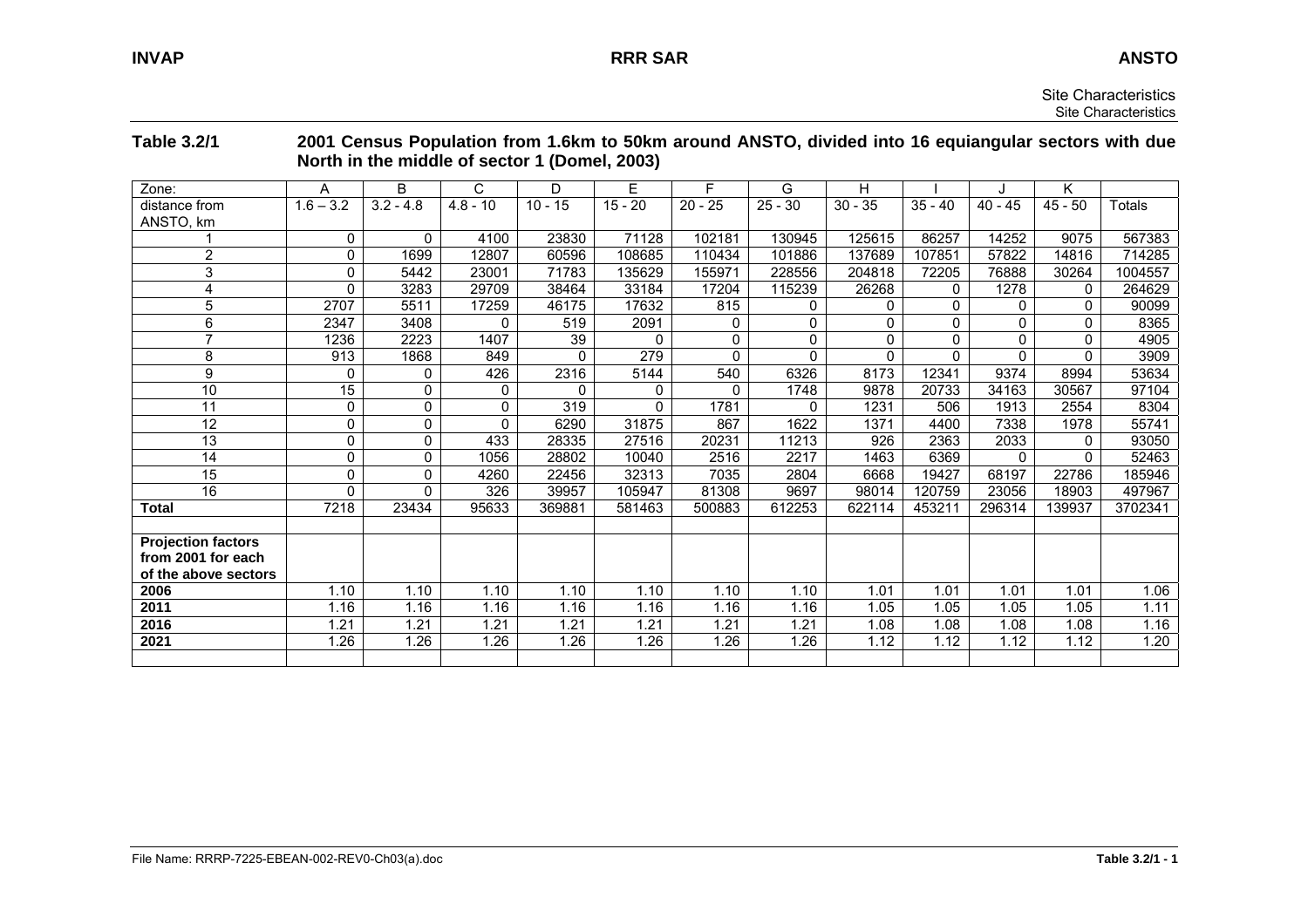| Table 3.2/2 | <b>LHSTC Site Population on a Typical Day</b> |  |  |
|-------------|-----------------------------------------------|--|--|
|             |                                               |  |  |

| Organisation                                                                                    | Number of People |
|-------------------------------------------------------------------------------------------------|------------------|
| <b>ANSTO</b>                                                                                    | 780              |
| Commonwealth Scientific and Industrial Research Organisation                                    | 95               |
| The Australian Institute of Nuclear Science and Engineering                                     | 6                |
| Catering                                                                                        | 6                |
| AINSE grant recipients accessing ANSTO facilities ANSTO<br>facilities (maximum at any one time) | 200              |
| Students (Nov-Feb each year)                                                                    | 30               |
| <b>ANSTO Business and Technology Park</b>                                                       | 65               |
| ANSTO Training courses of 1 day to 3 weeks duration; maximum<br>number                          | 50               |
| Site visitors, contractors, sales service personnel (nominal figure)                            | 20               |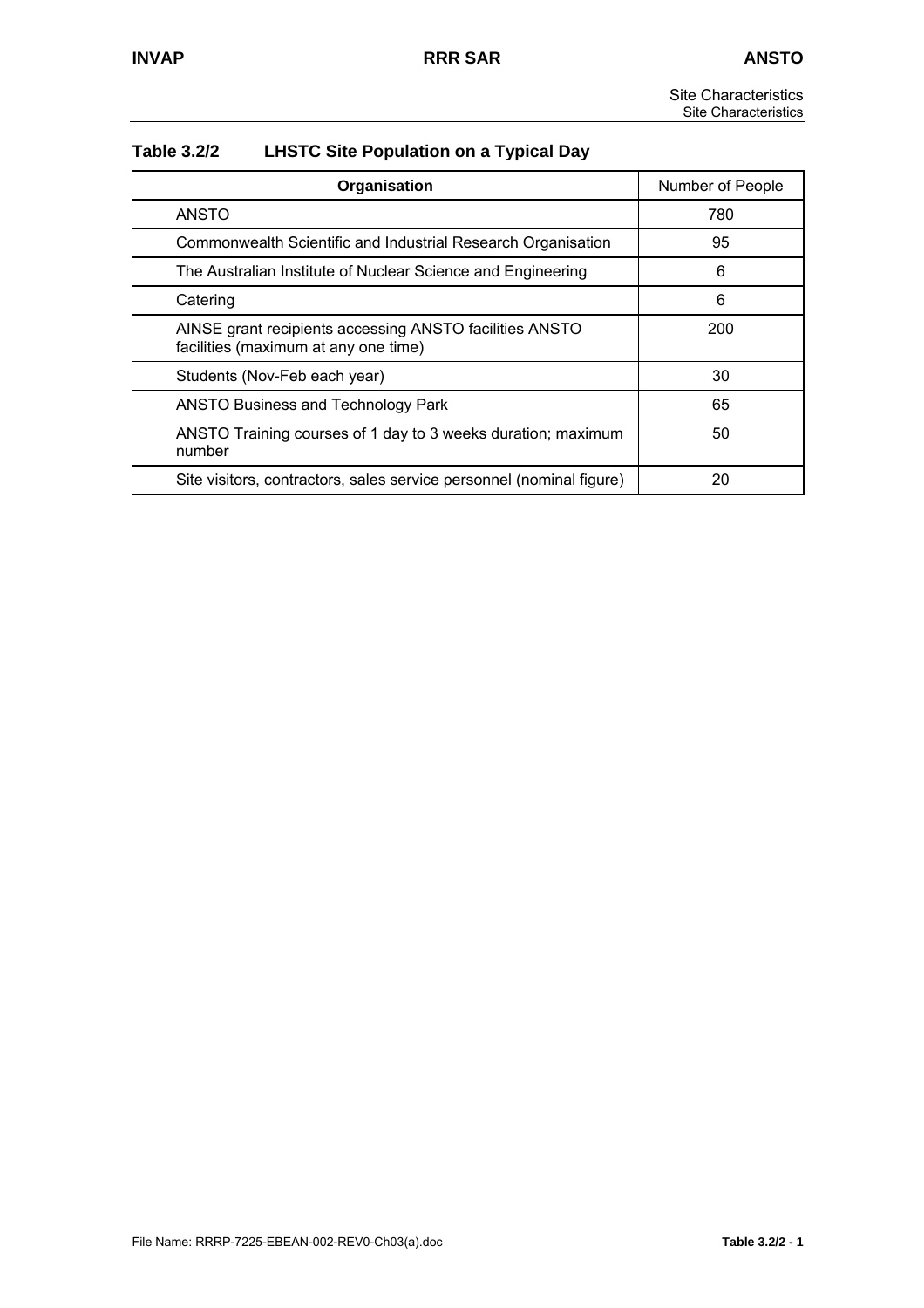| Table 3.2/3 | Summary of diurnal wind variations in (10 m) meteorological data |
|-------------|------------------------------------------------------------------|
|             | at Lucas Heights - all seasons combined                          |

| <b>TIME</b><br>(EST) | <b>STATS</b>    |     |            |              |              |              |              |              |              | <b>DIRECTION</b> |              |             |              |     |            |             |                |
|----------------------|-----------------|-----|------------|--------------|--------------|--------------|--------------|--------------|--------------|------------------|--------------|-------------|--------------|-----|------------|-------------|----------------|
|                      |                 | N   | <b>NNE</b> | <b>NE</b>    | <b>ENE</b>   | E            | <b>ESE</b>   | <b>SE</b>    | <b>SSE</b>   | S                | SSW          | SW          | <b>WSW</b>   | W   | <b>WNW</b> | <b>NW</b>   | <b>NNW</b>     |
| 0000-<br>0300        | <b>PROB (%)</b> | 2.0 | 2.9        | 3.4          | 1.8          | 1.5          | 1.5          | 2.8          | 6.8          | 20.1             | 13.1         | 11.8        | 10.3         | 6.8 | 4.5        | 6.2         | 4.7            |
|                      | U50%            | 0.9 | 0.6        | 1.0          | 0.9          | 0.8          | 1.0          | 1.4          | 1.3          | 1.4              | 1.2          | 1.6         | 1.9          | 1.7 | 1.3        | 1.2         | 0.9            |
|                      | USEPA50%        | Е   | E          | D            | D            | D            | D            | D            | D            | D                | D            | D           | D            | D   | D          | D           | D              |
| 0300-<br>0600        | PROB (%)        | 1.9 | 2.3        | 2.4          | 1.3          | 1.1          | 1.3          | 2.2          | 6.2          | 20.5             | 13.2         | 13.5        | 11.6         | 7.1 | 4.9        | 6.3         | 4.2            |
|                      | U50%            | 0.9 | 0.6        | 0.9          | 0.9          | 0.9          | 1.0          | 1.3          | $1.3$        | $1.4$            | 1.2          | 1.5         | 1.9          | 1.6 | 1.4        | 1.2         | 0.9            |
|                      | USEPA50%        | E   | E          | D            | D            | D            | D            | D            | D            | D                | D            | D           | D            | D   | D          | D           | D              |
| 0600-<br>0900        | PROB (%)        | 2.9 | 3.1        | 3.0          | 2.0          | 1.4          | 1.4          | 2.8          | 6.5          | 16.2             | 9.6          | 10.2        | 10.8         | 8.4 | 5.6        | 10.1        | 6.0            |
|                      | U50%            | 1.1 | 1.2        | 1.4          | 1.3          | 1.2          | 1.5          | 2.0          | 2.0          | 1.9              | 1.4          | 1.7         | 2.1          | 1.8 | 1.7        | 1.6         | 1.2            |
|                      | USEPA50%        | Α   | B          | B            | C            | C            | C            | C            | C            | C                | $\mathsf{C}$ | D           | D            | C   | C          | C           | B              |
| 0900-<br>1200        | PROB (%)        | 4.2 | 4.7        | 6.0          | 4.6          | 2.7          | 2.8          | 5.5          | 9.7          | 11.0             | 4.4          | 3.4         | 6.6          | 8.4 | 6.9        | 12.4        | 6.7            |
|                      | U50%            | 1.7 | 1.8        | 2.0          | 2.2          | 2.0          | 2.1          | 2.6          | 2.9          | 3.3              | 3.2          | 2.5         | 3.0          | 2.6 | 2.1        | $2.0\,$     | 1.8            |
|                      | USEPA50%        | Α   | A          | B            | $\mathsf{C}$ | $\mathsf C$  | B            | $\mathsf{C}$ | C            | $\mathbf C$      | $\mathbf C$  | $\mathbf C$ | $\mathsf{C}$ | C   | B          | B           | $\overline{A}$ |
| 1200-<br>1500        | <b>PROB (%)</b> | 3.1 | 3.4        | 6.5          | 13.8         | 4.9          | 4.7          | 8.8          | 11.2         | 9.9              | 3.0          | 1.9         | 4.6          | 6.8 | 5.1        | 7.9         | 4.5            |
|                      | U50%            | 1.6 | 1.7        | 2.4          | 3.1          | 2.5          | 2.7          | 3.1          | 3.3          | 3.8              | 3.7          | 2.6         | 3.3          | 3.6 | 2.7        | 2.2         | 1.7            |
|                      | USEPA50%        | A   | A          | $\mathsf{C}$ | $\mathsf{C}$ | $\mathsf{C}$ | $\mathsf{C}$ | $\mathsf{C}$ | $\mathbf C$  | C                | $\mathsf{C}$ | C           | C            | C   | B          | B           | Α              |
| 1500-<br>1800        | PROB (%)        | 1.7 | 1.9        | 9.2          | 16.8         | 6.4          | 5.7          | 10.6         | 12.1         | 10.6             | 3.3          | 2.3         | 4.1          | 5.8 | 3.0        | 3.9         | 2.6            |
|                      | U50%            | 1.0 | 1.0        | 2.6          | 2.7          | 2.2          | 2.4          | 2.7          | 2.9          | 3.2              | 2.9          | 2.2         | 3.1          | 3.4 | 3.4        | 2.2         | 1.1            |
|                      | USEPA50%        | C   | C          | D            | D            | C            | C            | $\mathsf{C}$ | $\mathsf{C}$ | D                | D            | D           | D            | D   | C          | $\mathsf C$ | $\mathsf C$    |
| 1800-<br>2100        | PROB (%)        | 1.0 | 3.2        | 14.0         | 7.5          | 4.2          | 3.7          | 7.3          | 11.6         | 16.7             | 6.7          | 4.9         | 5.3          | 5.4 | 3.1        | 3.4         | 2.0            |
|                      | U50%            | 0.8 | 1.0        | 1.7          | 1.3          | 1.1          | 1.2          | 1.6          | 1.6          | 1.8              | 1.7          | 2.0         | 2.2          | 2.2 | 2.0        | 1.7         | 1.1            |
|                      | USEPA50%        | E   | D          | D            | D            | D            | D            | D            | D            | D                | D            | D           | D            | D   | D          | D           | D              |
| 2100-<br>2400        | PROB (%)        | 2.7 | 4.9        | 6.5          | 3.1          | 2.1          | 1.8          | 3.9          | 8.2          | 18.5             | 10.9         | 9.3         | 8.5          | 6.2 | 3.8        | 5.0         | 4.5            |
|                      | U50%            | 1.0 | 0.7        | 1.1          | 1.0          | 0.9          | 1.0          | 1.4          | 1.4          | 1.4              | 1.3          | 1.5         | 1.9          | 1.8 | 1.5        | 1.3         | 0.9            |
|                      | USEPA50%        | E   | E          | D            | D            | D            | D            | D            | D            | D                | D            | D           | D            | D   | D          | D           | $\mathsf E$    |

Notes Beginning date: 05 April 1991; End date: 30 June 2003

PROB (%) is the frequency of occurrence of a wind direction in the time period.

U50% is the median wind speed in m  $s^{-1}$  (Clark 2003)

USEPA50% is the median value of the Pasquil stability category (USEPA, 1987) [ Pasquill stability categories A through F : Category A = most unstable/diffusive through  $D =$  $neutrial$  to  $F = most stable/least diffusive$ ]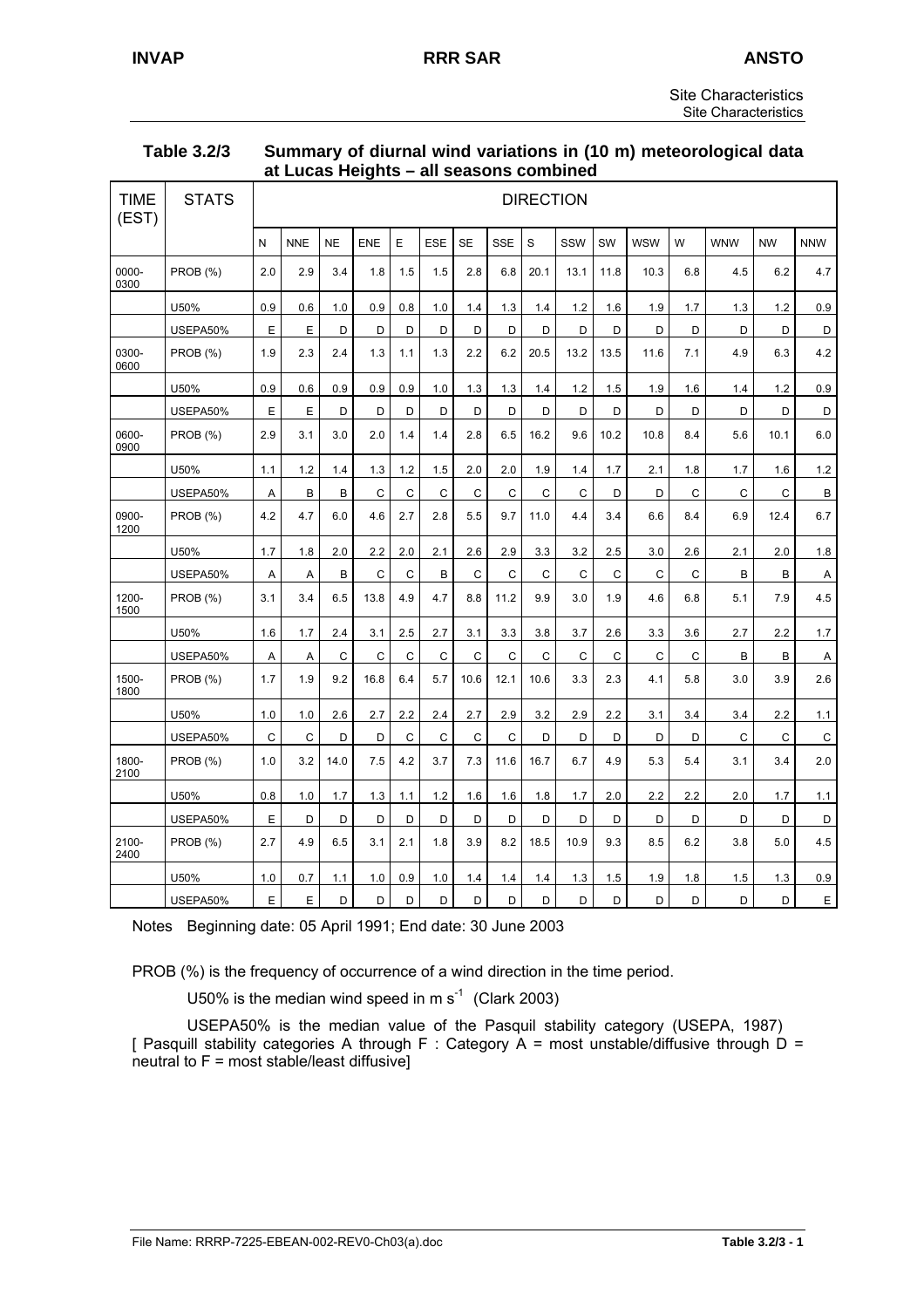.

#### **Table 3.2/4 Summary of seasonal wind variations in (10 m) meteorological data at Lucas Heights – all times combined.**

| <b>TIME</b><br>(EST) | <b>STATS</b>         |              |              |                |            |                |            |              | <b>DIRECTION</b> |                |      |                |            |                |                |              |             |
|----------------------|----------------------|--------------|--------------|----------------|------------|----------------|------------|--------------|------------------|----------------|------|----------------|------------|----------------|----------------|--------------|-------------|
|                      |                      | N            | <b>NNE</b>   | <b>NE</b>      | <b>ENE</b> | E              | <b>ESE</b> | <b>SE</b>    | <b>SSE</b>       | S              | SSW  | SW             | <b>WSW</b> | W              | <b>WNW</b>     | <b>NW</b>    | <b>NNW</b>  |
| <b>SUMMER</b>        | PROB(%)              | 2.5          | 4.5          | 10.4           | 11.8       | 5.1            | 4.4        | 8.2          | 12.8             | 17             | 5.3  | 3              | 2.7        | 2.6            | 2.1            | 4            | 3.5         |
|                      | U50%                 | 1.1          | 1.1          | $\overline{2}$ | 2.7        | $\overline{2}$ | 2.1        | 2.6          | 2.5              | 2.5            | 1.4  | 1.3            | 1.8        | $\overline{2}$ | 1.8            | 1.6          | $1.2$       |
|                      | USEPA50%             | B            | $\mathsf{C}$ | D              | C          | C              | C          | $\mathsf{C}$ | C                | D              | D    | D              | D          | D              | $\mathsf{C}$   | C            | C           |
| <b>AUTUMN</b>        | $PROB(\% )$          | 2.4          | 2.8          | 5              | 4.9        | 2.6            | 2.8        | 5.8          | 9.6              | 19.6           | 10.6 | 7.7            | 7.4        | 5.8            | 3.6            | 5.5          | 4.1         |
|                      | U50%                 | 1            | $\mathbf{1}$ | 1.5            | 1.8        | 1.4            | 1.8        | 2.2          | 2.1              | 1.9            | 1.5  | 1.5            | 1.9        | 1.8            | 1.5            | 1.4          | 1.1         |
|                      | USEPA50%             | B            | C            | D              | D          | C              | C          | $\mathsf{C}$ | D                | D              | D    | D              | D          | D              | $\mathsf{C}$   | C            | C           |
| <b>WINTER</b>        | PROB( <sub>%</sub> ) | 2.2          | 2.1          | 2.3            | 1.9        | 1.2            | 1.2        | 2.1          | 4.8              | 12.6           | 10   | 11.9           | 13.3<br>1  | 1.6            | $\overline{7}$ | 10.2         | 5.5         |
|                      | U50%                 | 1            | 1            | 1.2            | 1.3        | 1.1            | 1.3        | 1.6          | 1.5              | 1.5            | 1.6  | $\overline{2}$ | 2.4        | 2.3            | 1.9            | 1.8          | $1.2\,$     |
|                      | USEPA50%             | $\mathsf{C}$ | D            | D              | D          | D              | D          | D            | D                | D              | D    | D              | D          | D              | D              | $\mathsf{C}$ | $\mathsf C$ |
| <b>SPRING</b>        | PROB( <sub>%</sub> ) | 2.7          | 3.7          | 7.8            | 6.9        | 3.2            | 3          | 5.8          | 9                | 12.5           | 6.2  | 6              | 7.6        | 7.4            | 5.7            | 8            | 4.5         |
|                      | U50%                 | 1.1          | 1.2          | 1.9            | 2.4        | 1.9            | 2.1        | 2.4          | 2.5              | $\overline{2}$ | 1.4  | 1.7            | 2.3        | 2.4            | 2.1            | 1.8          | 1.2         |
|                      | USEPA50%             | B            | $\mathsf{C}$ | D              | D          | C              | C          | $\mathsf{C}$ | C                | D              | D    | D              | D          | D              | $\mathsf{C}$   | $\mathsf{C}$ | $\mathsf C$ |
| <b>COMBINED</b>      | PROB( <sub>%</sub> ) | 2.4          | 3.3          | 6.3            | 6.3        | 3              | 2.8        | 5.5          | 9                | 15.5           | 8.1  | 7.2            | 7.8        | 6.9            | 4.6            | 6.9          | 4.4         |
|                      | U50%                 | 1.1          | 1.1          | 1.8            | 2.3        | 1.7            | 1.9        | 2.3          | 2.2              | $\overline{2}$ | 1.5  | 1.7            | 2.2        | 2.2            | 1.9            | 1.7          | $1.2$       |
|                      | USEPA50%             | B            | C            | D              | D          | C              | C          | $\mathsf C$  | C                | D              | D    | D              | D          | D              | $\mathsf{C}$   | C            | $\mathbf C$ |

Notes Beginning date: 05 April 1991; End date: 30 June 2003

PROB (%) is the frequency of occurrence of a wind direction in the time period.

U50% is the median wind speed in m  $s^{-1}$  (Clark 2003)

USEPA50% is the median value of the Pasquil stability category (USEPA, 1987) [ Pasquill stability categories A through F : Category A = most unstable/diffusive through D = neutral to  $F =$  most stable/least diffusive]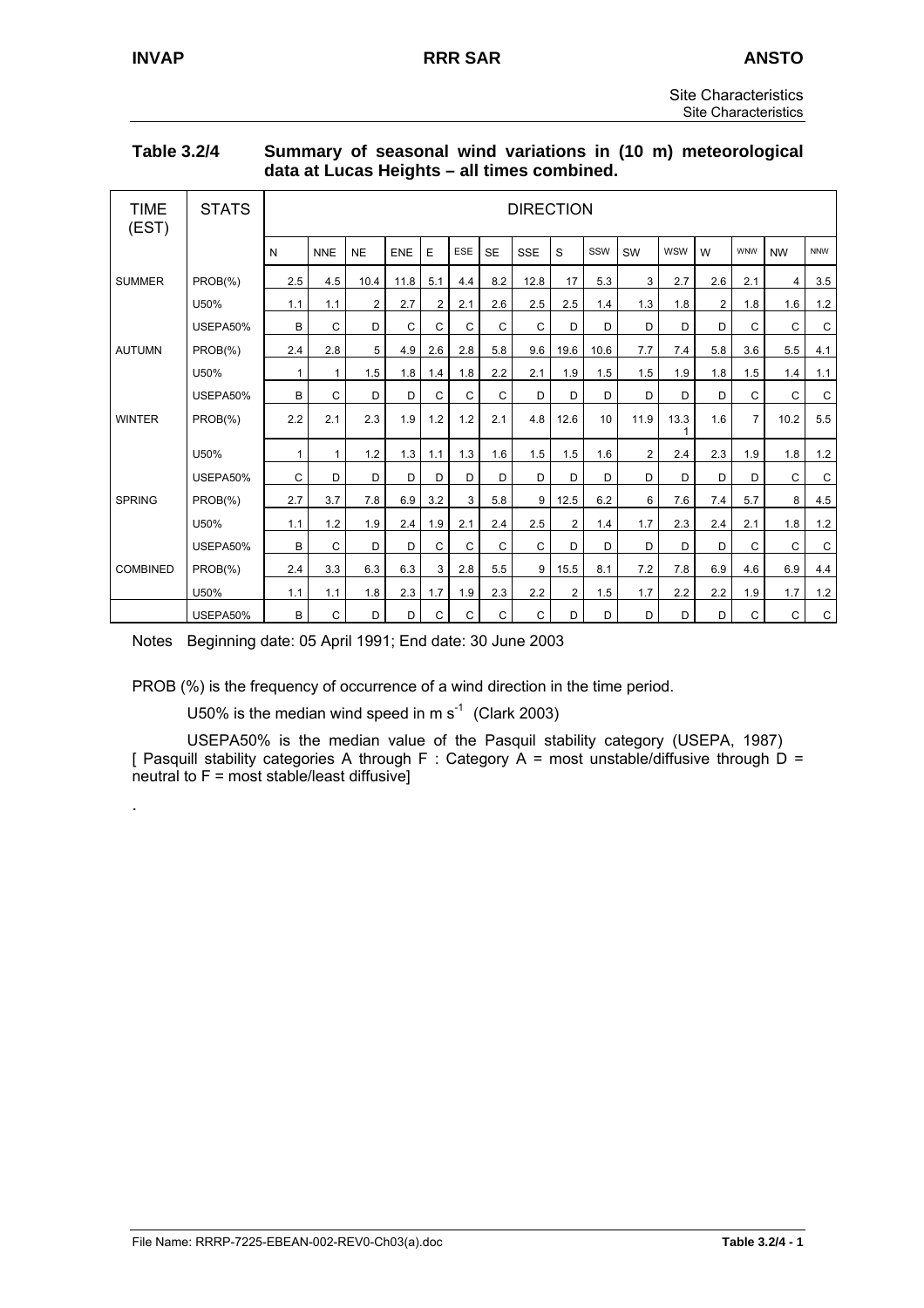| <b>Table 3.2/5</b> | Summary of diurnal wind variations in (49 m) meteorological data |
|--------------------|------------------------------------------------------------------|
|                    | at Lucas Heights – all seasons combined                          |

| <b>TIME</b><br>(EST) | <b>STATS</b>    |              | <b>DIRECTION</b> |           |      |     |            |              |              |      |     |      |            |                |              |                |              |
|----------------------|-----------------|--------------|------------------|-----------|------|-----|------------|--------------|--------------|------|-----|------|------------|----------------|--------------|----------------|--------------|
|                      |                 | N            | <b>NNE</b>       | <b>NE</b> | ENE  | E   | <b>ESE</b> | <b>SE</b>    | <b>SSE</b>   | S    | SSW | SW   | <b>WSW</b> | W              | <b>WNW</b>   | <b>NW</b>      | <b>NNW</b>   |
| 0000-0300            | <b>PROB (%)</b> | 3.5          | 4.2              | 3.6       | 2.6  | 2.1 | 2.7        | 3.6          | 7.6          | 11.8 | 9.4 | 9.2  | 10.7       | 8.1            | 6.8          | $\overline{7}$ | 6.9          |
|                      | U50%            | 2.6          | 2.7              | 2.6       | 2.3  | 2.1 | 2.6        | 3.2          | 3.6          | 4.1  | 3.8 | 4.2  | 5.2        | $\overline{4}$ | 3.2          | 3.1            | 3.2          |
|                      | USEPA50%        | D            | D                | D         | D    | D   | D          | D            | D            | D    | D   | D    | D          | D              | D            | D              | D            |
| 0300-0600            | <b>PROB</b> (%) | 3.0          | 3.3              | 2.4       | 1.8  | 1.7 | 2.3        | 3.0          | 7.2          | 12.5 | 9.6 | 10.7 | 12.7       | 8.9            | 7.7          | 7.3            | 6.1          |
|                      | U50%            | 2.4          | 2.6              | 2.4       | 2.3  | 2.1 | 2.8        | 3.1          | 3.6          | 4.0  | 3.8 | 4.2  | 5.0        | 3.8            | 3.1          | 3.1            | 3.0          |
|                      | USEPA50%        | D            | D                | D         | D    | D   | D          | D            | D            | D    | D   | D    | D          | D              | D            | D              | D            |
| 0600-0900            | <b>PROB</b> (%) | 3.1          | 3.5              | 2.1       | 2.0  | 1.6 | 1.8        | 3.3          | 8.1          | 11.8 | 7.9 | 8.5  | 11.9       | 9.5            | 8.0          | 9.6            | 7.2          |
|                      | U50%            | 2.6          | 2.7              | 2.2       | 2.2  | 2.2 | 3.0        | 3.3          | 3.7          | 4.1  | 3.6 | 3.9  | 4.6        | 3.8            | 3.0          | 2.8            | 2.9          |
|                      | USEPA50%        | B            | B                | C         | C    | C   | C          | $\mathsf{C}$ | C            | C    | D   | D    | D          | D              | C            | $\mathsf{C}$   | $\mathsf C$  |
| 0900-1200            | <b>PROB</b> (%) | 4.6          | 5.1              | 3.8       | 4.5  | 3.0 | 3.2        | 5.8          | 10.4         | 9.7  | 4.0 | 3.1  | 6.6        | 8.9            | 8.5          | 10.6           | 8.3          |
|                      | U50%            | 3.1          | 3.1              | 3.0       | 3.4  | 3.1 | 3.4        | 4.0          | 4.8          | 5.3  | 5.1 | 4.2  | 5.0        | 4.5            | 3.1          | 3.0            | 3.1          |
|                      | USEPA50%        | B            | B                | B         | C    | C   | C          | $\mathsf{C}$ | $\mathsf{C}$ | C    | C   | C    | C          | C              | $\mathsf{C}$ | $\mathsf{C}$   | B            |
| 1200-1500            | PROB (%)        | 3.5          | 3.7              | 4.1       | 13.8 | 5.5 | 5.5        | 9.1          | 11.9         | 8.4  | 2.6 | 1.6  | 4.3        | 7.2            | 6.0          | 7.0            | 5.5          |
|                      | U50%            | 3.0          | 2.9              | 3.6       | 4.9  | 4.1 | 4.1        | 4.8          | 5.5          | 6.2  | 6.1 | 4.5  | 5.9        | 6.3            | 4.2          | 3.5            | 3.2          |
|                      | USEPA50%        | B            | B                | C         | C    | C   | C          | C            | $\mathsf{C}$ | C    | C   | C    | C          | C              | C            | $\mathsf{C}$   | $\, {\sf B}$ |
| 1500-1800            | PROB (%)        | 2.1          | 2.3              | 6.6       | 17.7 | 7.2 | 7.1        | 10.7         | 12.8         | 8.2  | 3.1 | 1.7  | 4.2        | 5.9            | 3.6          | 3.5            | 3.2          |
|                      | U50%            | 2.8          | 3.0              | 4.5       | 4.6  | 3.9 | 4.1        | 4.7          | 5.3          | 5.6  | 5.3 | 4.7  | 6.1        | 6.8            | 6.5          | 5.0            | 3.3          |
|                      | USEPA50%        | $\mathsf{C}$ | C                | D         | D    | C   | C          | D            | D            | D    | D   | D    | D          | D              | C            | $\mathsf{C}$   | $\mathsf C$  |
| 1800-2100            | PROB (%)        | 1.6          | 5.4              | 12.<br>8  | 9.2  | 5.3 | 6.0        | 8.0          | 12.2         | 10.3 | 5.2 | 3.6  | 5.2        | 5.8            | 3.8          | 3.0            | 2.6          |
|                      | U50%            | 3.3          | 3.4              | 3.7       | 3.2  | 2.7 | 3.0        | 3.5          | 4.0          | 4.4  | 4.3 | 4.8  | 5.5        | 5.5            | 5.1          | 4.8            | 4.5          |
|                      | USEPA50%        | D            | D                | D         | D    | D   | D          | D            | D            | D    | D   | D    | D          | D              | D            | D              | D            |
| 2100-2400            | PROB (%)        | 4.3          | 7.6              | 6.2       | 4.2  | 3.1 | 3.7        | 4.9          | 8.9          | 11.1 | 7.9 | 7.0  | 8.4        | 6.6            | 5.0          | 5.3            | 6.0          |
|                      | U50%            | 2.8          | 3.0              | 2.8       | 2.4  | 2.2 | 2.5        | 3.0          | 3.7          | 4.1  | 3.9 | 4.2  | 5.2        | 4.8            | 3.8          | 3.5            | 3.4          |
|                      | USEPA50%        | D            | D                | D         | D    | D   | D          | D            | D            | D    | D   | D    | D          | D              | D            | D              | D            |

Notes Beginning date: 05 April 1991; End date: 30 June 2003

PROB (%) is the frequency of occurrence of a wind direction in the time period.

U50% is the median wind speed in m  $s^{-1}$  (Clark 2003)

USEPA50% is the median value of the Pasquil stability category (USEPA, 1987) [ Pasquill stability categories A through F : Category  $A = \text{most unstable/diff}$  is through  $D =$  $neutrial$  to  $F = most stable/least diffusive$ ]

.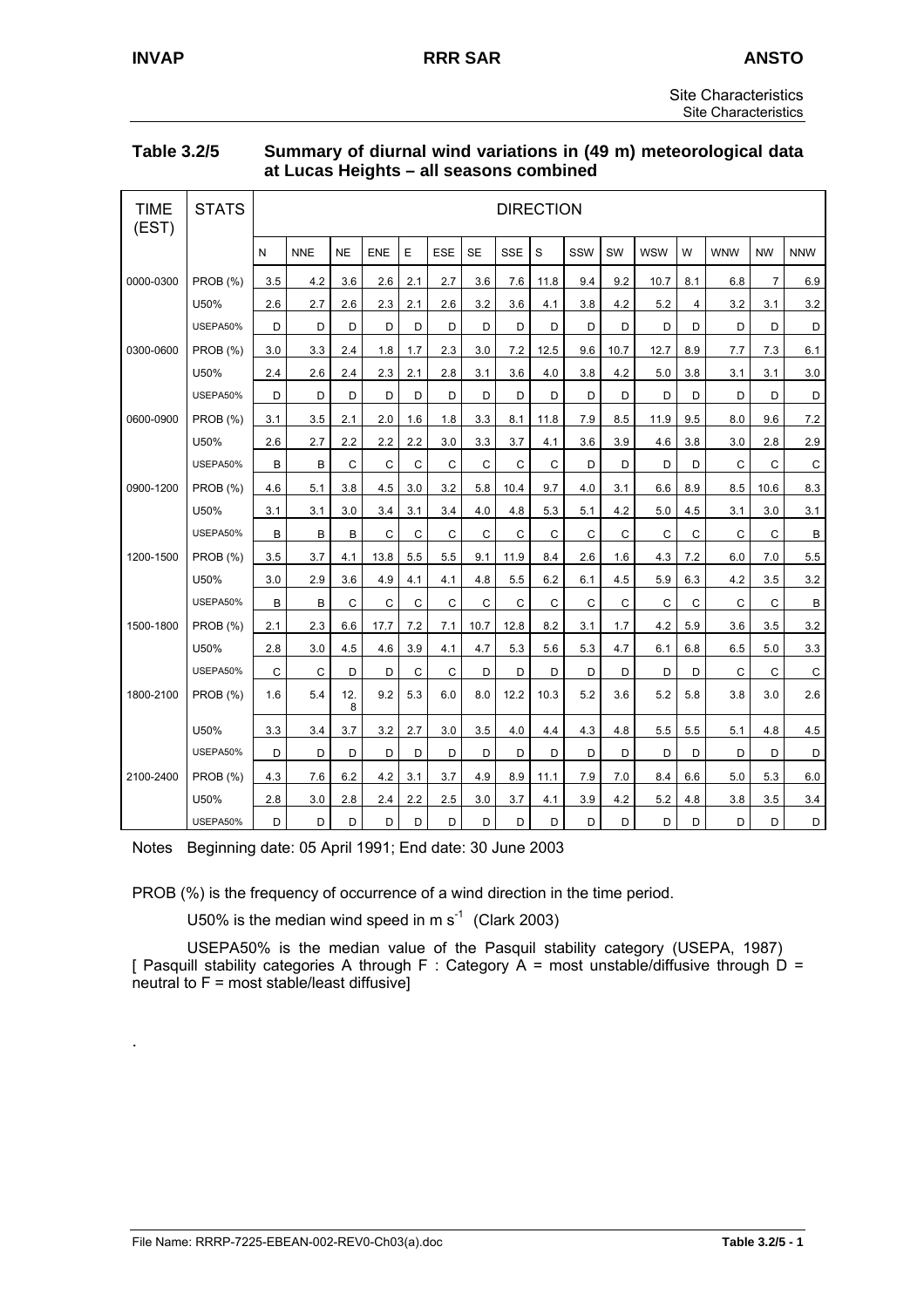| Table 3.2/6 | Summary of seasonal wind variations in (49 m) meteorological |
|-------------|--------------------------------------------------------------|
|             | data at Lucas Heights - all times combined.                  |

| <b>SEASON</b>   | <b>STATS</b> |              |            |           |            |     |            |           |            | <b>DIRECTION</b> |     |     |            |     |            |           |             |
|-----------------|--------------|--------------|------------|-----------|------------|-----|------------|-----------|------------|------------------|-----|-----|------------|-----|------------|-----------|-------------|
|                 |              | N            | <b>NNE</b> | <b>NE</b> | <b>ENE</b> | E   | <b>ESE</b> | <b>SE</b> | <b>SSE</b> | S                | SSW | SW  | <b>WSW</b> | W   | <b>WNW</b> | <b>NW</b> | <b>NNW</b>  |
| <b>SUMMER</b>   | $PROB(\% )$  | 3.0          | 5.8        | 8.6       | 12.9       | 6.1 | 6.0        | 8.8       | 14.4       | 11.6             | 3.8 | 2.2 | 2.5        | 2.8 | 3.1        | 4.1       | 4.4         |
|                 | U50%         | 2.6          | 3.0        | 3.4       | 4.5        | 3.5 | 3.6        | 4.4       | 4.9        | 5.0              | 3.4 | 3.2 | 4.0        | 4.3 | 3.2        | 2.8       | 2.9         |
|                 | USEPA50%     | C            | D          | D         | D          | C   | D          | D         | D          | D                | D   | D   | D          | D   | D          | C         | C           |
| <b>AUTUMN</b>   | PROB(%)      | 3.2          | 3.8        | 4.2       | 5.4        | 3.4 | 4.4        | 7.0       | 11.0       | 13.0             | 7.9 | 6.0 | 7.9        | 6.8 | 5.2        | 5.8       | 4.9         |
|                 | U50%         | 2.6          | 2.8        | 3.2       | 3.4        | 2.7 | 3.2        | 3.8       | 4.1        | 4.4              | 4.1 | 4.1 | 4.7        | 3.8 | 2.7        | 2.7       | 2.8         |
|                 | USEPA50%     | C            | D          | D         | D          | D   | D          | D         | D          | D                | D   | D   | D          | D   | D          | D         | C           |
| <b>WINTER</b>   | $PROB(\% )$  | 3.1          | 2.8        | 1.9       | 2.0        | 1.4 | 1.8        | 2.6       | 5.2        | 8.7              | 8.5 | 9.9 | 14.01      | 2.6 | 9.4        | 9.0       | 7.1         |
|                 | U50%         | 3.1          | 2.8        | 2.9       | 2.9        | 2.4 | 2.8        | 3.0       | 3.5        | 4.2              | 4.3 | 4.7 | 5.5        | 5.0 | 3.9        | 3.7       | 3.6         |
|                 | USEPA50%     | D            | D          | D         | D          | D   | D          | D         | D          | D                | D   | D   | D          | D   | D          | D         | D           |
| <b>SPRING</b>   | $PROB(\% )$  | 3.6          | 5.1        | 6.1       | 7.7        | 3.9 | 3.9        | 5.9       | 9.0        | 8.5              | 4.7 | 4.7 | 7.5        | 8.2 | 7.0        | 7.6       | 6.4         |
|                 | U50%         | 3.0          | 3.1        | 3.6       | 4.1        | 3.2 | 3.5        | 4.1       | 4.6        | 4.6              | 3.8 | 4.0 | 5.2        | 5.1 | 4.0        | 3.5       | 3.3         |
|                 | USEPA50%     | $\mathsf{C}$ | D          | D         | D          | D   | D          | D         | D          | D                | D   | D   | D          | D   | D          | C         | C           |
| <b>COMBINED</b> | $PROB(\% )$  | 3.2          | 4.4        | 5.2       | 7.0        | 3.7 | 4.0        | 6.0       | 9.9        | 10.5             | 6.3 | 5.7 | 8.0        | 7.6 | 6.2        | 6.7       | 5.7         |
|                 | U50%         | 2.8          | 2.9        | 3.4       | 3.9        | 3.1 | 3.3        | 3.9       | 4.3        | 4.5              | 4.0 | 4.2 | 5.1        | 4.7 | 3.5        | 3.2       | 3.2         |
|                 | USEPA50%     | $\mathsf{C}$ | D          | D         | D          | D   | D          | D         | D          | D                | D   | D   | D          | D   | D          | C         | $\mathsf C$ |

Notes Beginning date: 05 April 1991; End date: 30 June 2003

PROB (%) is the frequency of occurrence of a wind direction in the time period.

U50% is the median wind speed in m  $s^{-1}$  (Clark 2003)

USEPA50% is the median value of the Pasquil stability category (USEPA, 1987) [ Pasquill stability categories A through F : Category A = most unstable/diffusive through D =  $neutrial$  to  $F = most stable/least diffusive$ ]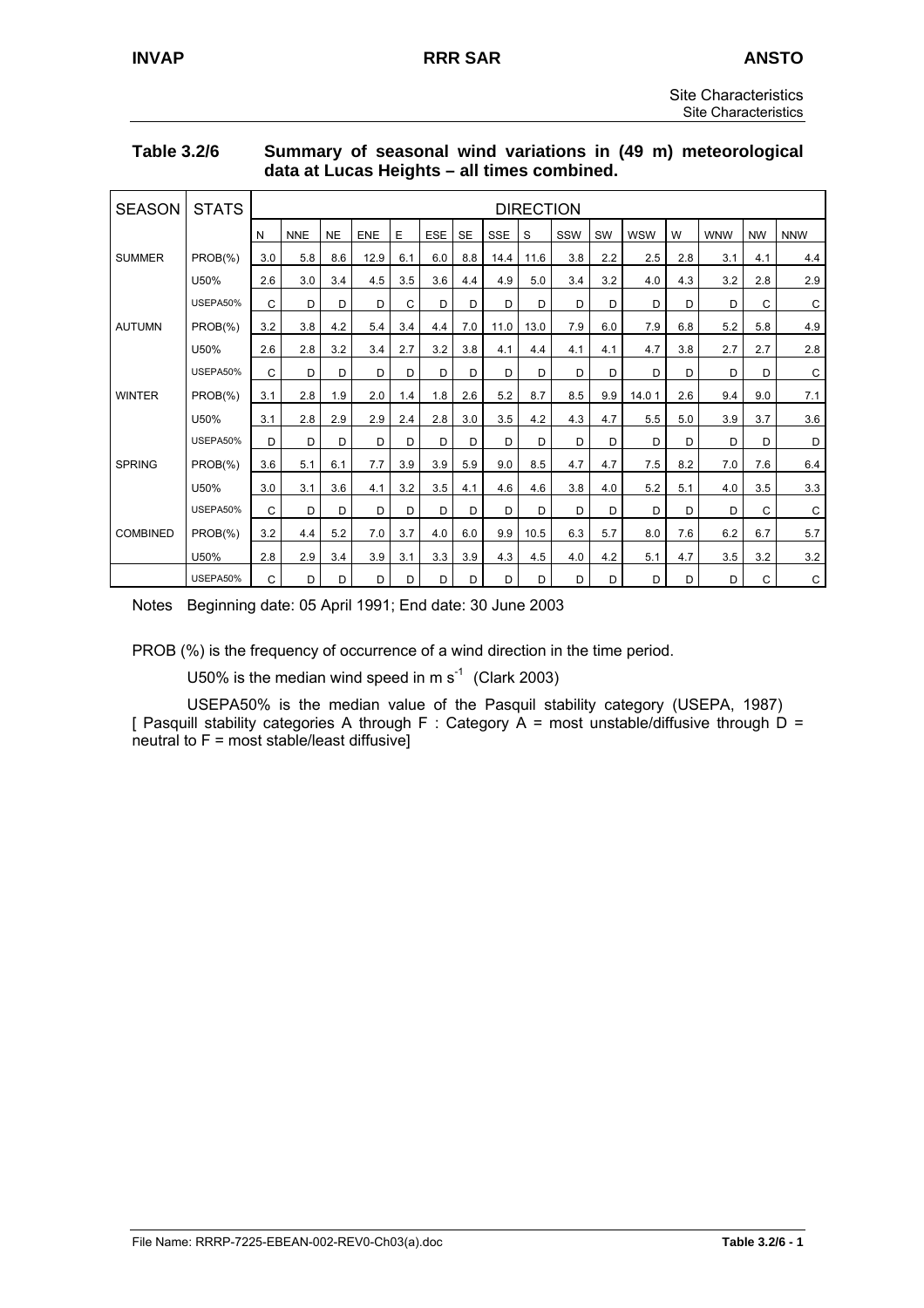|            |         | Rainfall Rates (mm/hr) |         |           |           |          |           |          |          |          |      |       |  |
|------------|---------|------------------------|---------|-----------|-----------|----------|-----------|----------|----------|----------|------|-------|--|
|            |         |                        |         |           |           |          |           |          |          |          |      |       |  |
| Direction  | $0.-1.$ | $1 - 2$ .              | $2.-3.$ | $3 - 4$ . | $4 - 5$ . | $5 - 6.$ | $6 - 7$ . | $7 - 8.$ | $8 - 9.$ | $9.-10.$ | >10. | Total |  |
| N          | 1.64    | 0.13                   | 0.38    | 0.21      | 0.09      | 0.11     | 0.02      | 0.04     | 0.00     | 0.00     | 0.09 | 2.67  |  |
| <b>NNE</b> | 1.80    | 0.17                   | 0.57    | 0.23      | 0.11      | 0.05     | 0.14      | 0.01     | 0.03     | 0.03     | 0.07 | 3.19  |  |
| <b>NE</b>  | 2.95    | 0.46                   | 0.94    | 0.48      | 0.34      | 0.20     | 0.09      | 0.12     | 0.10     | 0.06     | 0.24 | 5.91  |  |
| <b>ENE</b> | 2.51    | 0.28                   | 0.63    | 0.32      | 0.21      | 0.12     | 0.08      | 0.11     | 0.05     | 0.05     | 0.17 | 4.50  |  |
| E          | 1.75    | 0.10                   | 0.57    | 0.24      | 0.20      | 0.12     | 0.05      | 0.03     | 0.05     | 0.03     | 0.20 | 3.29  |  |
| <b>ESE</b> | 2.33    | 0.30                   | 0.71    | 0.52      | 0.25      | 0.22     | 0.11      | 0.13     | 0.07     | 0.09     | 0.35 | 5.01  |  |
| <b>SE</b>  | 3.76    | 0.52                   | 1.30    | 0.74      | 0.46      | 0.39     | 0.23      | 0.24     | 0.13     | 0.15     | 0.46 | 8.29  |  |
| <b>SSE</b> | 6.74    | 0.64                   | 2.08    | 1.05      | 0.75      | 0.52     | 0.30      | 0.27     | 0.25     | 0.13     | 0.71 | 13.27 |  |
| S          | 12.24   | 1.00                   | 3.42    | 1.78      | 1.09      | 0.72     | 0.59      | 0.37     | 0.15     | 0.24     | 0.85 | 22.32 |  |
| SSW        | 6.86    | 0.55                   | 1.65    | 0.77      | 0.38      | 0.32     | 0.21      | 0.14     | 0.16     | 0.06     | 0.33 | 11.37 |  |
| SW         | 3.08    | 0.20                   | 0.79    | 0.33      | 0.23      | 0.21     | 0.10      | 0.05     | 0.07     | 0.03     | 0.16 | 5.20  |  |
| <b>WSW</b> | 2.02    | 0.19                   | 0.66    | 0.32      | 0.27      | 0.12     | 0.11      | 0.11     | 0.03     | 0.05     | 0.11 | 3.97  |  |
| W          | 1.48    | 0.17                   | 0.32    | 0.24      | 0.16      | 0.09     | 0.10      | 0.04     | 0.06     | 0.03     | 0.16 | 2.78  |  |
| <b>WNW</b> | 0.96    | 0.09                   | 0.38    | 0.22      | 0.08      | 0.03     | 0.02      | 0.03     | 0.02     | 0.00     | 0.07 | 1.87  |  |
| <b>NW</b>  | 1.61    | 0.23                   | 0.49    | 0.24      | 0.16      | 0.13     | 0.06      | 0.02     | 0.02     | 0.03     | 0.06 | 3.03  |  |
| <b>NNW</b> | 1.90    | 0.17                   | 0.58    | 0.22      | 0.12      | 0.10     | 0.10      | 0.06     | 0.04     | 0.01     | 0.05 | 3.33  |  |
| Total      | 53.60   | 5.20                   | 15.50   | 7.90      | 4.90      | 3.40     | 2.30      | 1.80     | 1.20     | 1.00     | 3.30 |       |  |

#### **Table 3.2/7 Precipitation Rates v. Wind Directions for Lucas Heights Precipitation Rates**

Notes: Beginning date: 05 April 1991 End date: 30 June 2003.

Table frequencies are in %. (Clark 2003)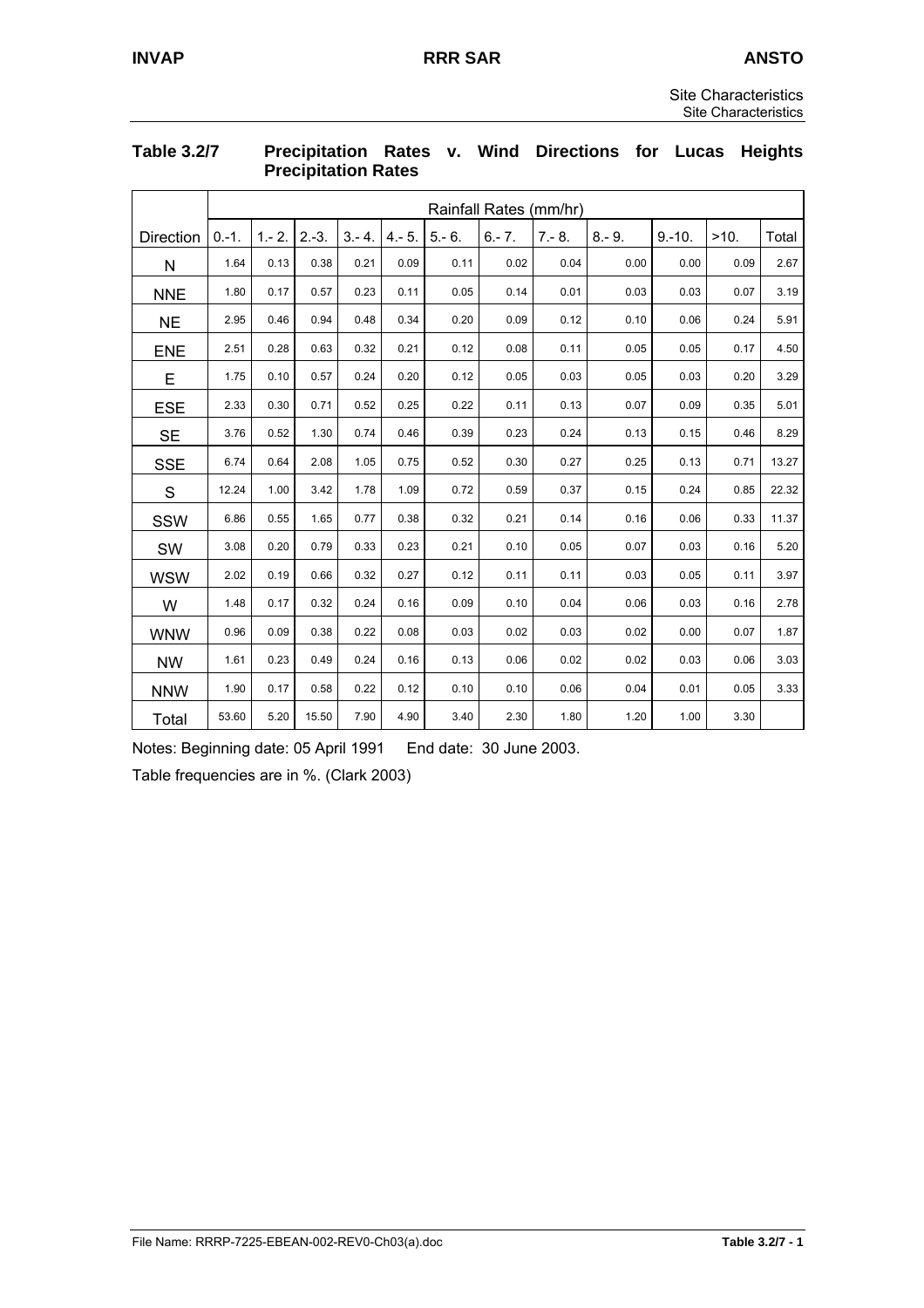| <b>Site Characteristics</b> |
|-----------------------------|
| Site Characteristics        |

|                |                 |       | Light to Moderate Inversion | Strong Inversion |                 |       |           |       |  |
|----------------|-----------------|-------|-----------------------------|------------------|-----------------|-------|-----------|-------|--|
| Direction      | 10 <sub>m</sub> | 49m   |                             |                  | 10 <sub>m</sub> |       | 49m       |       |  |
|                | Frequency       | Wind  | Frequency                   |                  | Frequency       | Wind  | Frequency | Wind  |  |
|                |                 | Speed |                             | Speed            |                 | Speed |           | Speed |  |
|                | (%)             | (m/s) | (%)                         | (m/s)            | (%)             | (m/s) | (%)       | (m/s) |  |
| N              | 1.85            | 1.0   | 3.88                        | 3.4              | 0.28            | 1.0   | 1.84      | 1.9   |  |
| <b>NNE</b>     | 4.04            | 1.2   | 6.47                        | 3.4              | 0.64            | 1.2   | 1.80      | 2.2   |  |
| N <sub>E</sub> | 3.81            | 1.3   | 3.93                        | 3.2              | 0.88            | 1.3   | 1.10      | 1.8   |  |
| <b>ENE</b>     | 1.85            | 1.2   | 2.59                        | 2.8              | 0.58            | 1.3   | 1.16      | 2.2   |  |
| E              | 1.38            | 1.1   | 2.05                        | 2.6              | 0.28            | 1.4   | 1.66      | 2.0   |  |
| <b>ESE</b>     | 1.26            | 1.2   | 2.79                        | 3.2              | 0.41            | 1.3   | 2.03      | 2.4   |  |
| <b>SE</b>      | 2.00            | 1.3   | 2.91                        | 3.3              | 0.43            | 1.2   | 2.90      | 2.4   |  |
| <b>SSE</b>     | 5.41            | 1.6   | 5.23                        | 3.8              | 5.21            | 1.4   | 4.82      | 2.7   |  |
| ${\mathsf S}$  | 14.86           | 1.7   | 7.09                        | 4.1              | 48.85           | 1.7   | 8.32      | 3.5   |  |
| SSW            | 10.06           | 1.6   | 6.39                        | 3.9              | 27.07           | 1.6   | 11.73     | 3.6   |  |
| SW             | 11.66           | 2.0   | 9.25                        | 4.8              | 11.14           | 1.7   | 16.62     | 3.4   |  |
| <b>WSW</b>     | 11.62           | 2.2   | 11.03                       | 5.2              | 1.78            | 1.7   | 17.57     | 3.2   |  |
| W              | 8.71            | 2.1   | 9.6                         | 4.5              | 0.90            | 1.8   | 12.89     | 2.7   |  |
| <b>WNW</b>     | 6.25            | 2.0   | 8.94                        | 4.1              | 0.51            | 1.7   | 7.06      | 2.3   |  |
| <b>NW</b>      | 9.87            | 2.0   | 9.62                        | 4.2              | 0.60            | 1.7   | 5.01      | 2.0   |  |
| <b>NNW</b>     | 5.36            | 1.4   | 8.23                        | 4.1              | 0.43            | 1.3   | 3.48      | 2.1   |  |
| Overall        | 100.00          | 1.8   | 100.00                      | 4.1              | 100.00          | 1.6   | 100.00    | 2.9   |  |

## **Table 3.2/8 Wind Direction and Average Wind Speed during Inversions**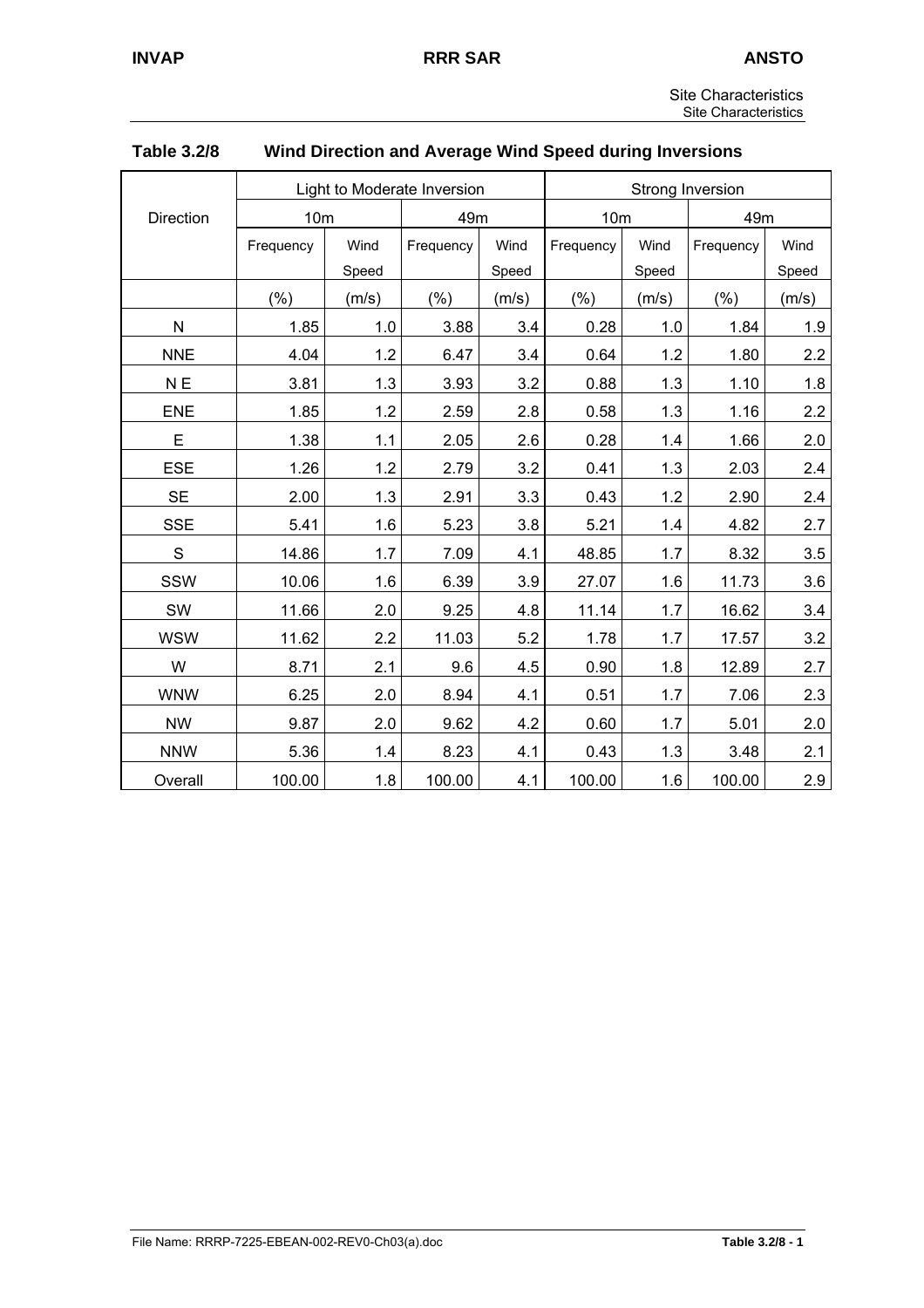| <b>Site Characteristics</b> |
|-----------------------------|
| Site Characteristics        |

| Table 3.2/9 | Frequencies (%) of Wind Speeds during Inversions |
|-------------|--------------------------------------------------|
|-------------|--------------------------------------------------|

| Height                      |         |         | $10 \text{ m}$ |       | 49 m    |         |       |       |
|-----------------------------|---------|---------|----------------|-------|---------|---------|-------|-------|
| Wind Speed Ranges (m/s)     | $0 - 2$ | $2 - 4$ | >4             | Total | $0 - 2$ | $2 - 4$ | >4    | Total |
| Light to Moderate Inversion | 66.24   | 31.48   | 2.28           | 100   | 9.68    | 42.19   | 48.13 | 100   |
| Strong Inversion            | 86.21   | 1219    | 1.60           | 100   | 2.85    | 51.69   | 24.46 | 100   |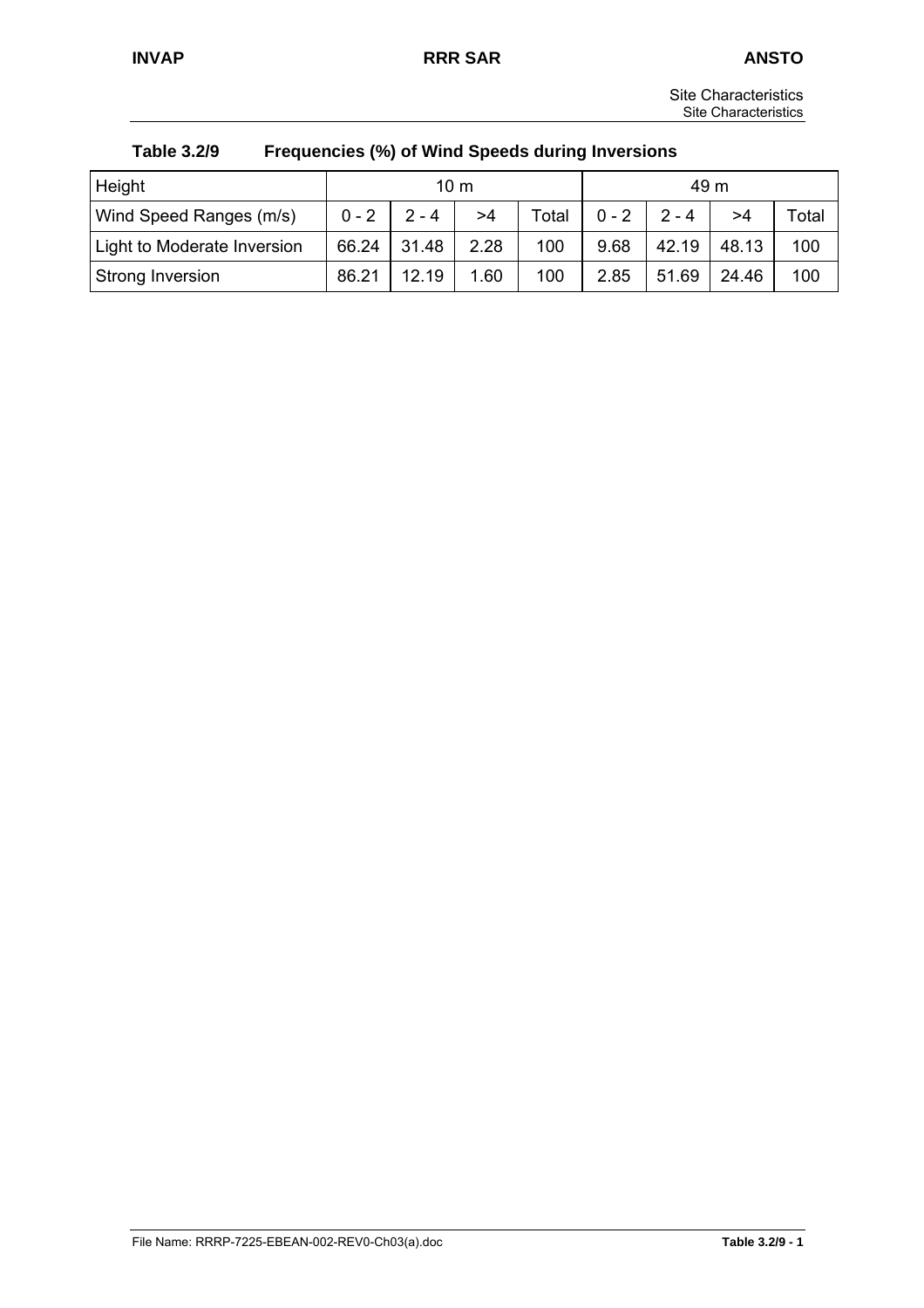| <b>Site Characteristics</b> |
|-----------------------------|
| Site Characteristics        |

| Table 3.2/10 | Hour)     |         | Tornado Strike Annual Frequency with Wind Speed (Miles Per |           |               |  |
|--------------|-----------|---------|------------------------------------------------------------|-----------|---------------|--|
| Tornado      |           |         | <b>Wind Speed (mph)</b>                                    |           |               |  |
| Category     | 50        | 100     | 150                                                        | 200       | 250           |  |
| Strong       | $2.6E-04$ | 4.4E-05 | $5.3E-06$                                                  | 5.0E-07   | 3.6E-08       |  |
| Weak         | $1.1E-04$ | 2.8E-06 | $4.2E-08$                                                  | $4.4E-10$ | $< 1.0E - 10$ |  |
| Total        | 3.7E-04   | 4.7E-05 | 5.4E-06                                                    | 5.0E-07   | 3.6E-08       |  |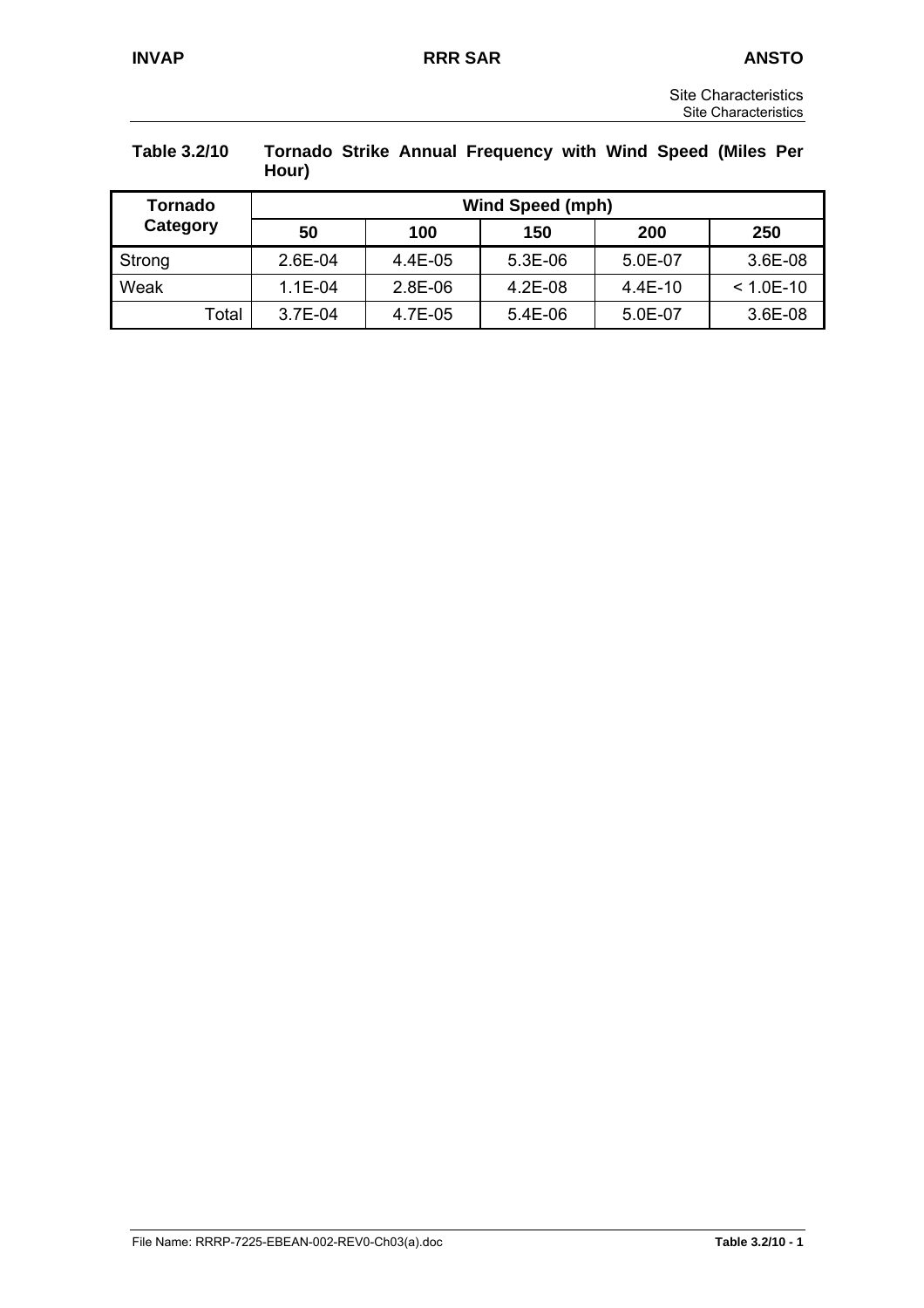# **Table 3.2/11 Mean Annual Frequencies at Designated Ranges in Wind Velocity**

| <b>Wind Velocity Range (mph)</b>   |                                                                 |          |              |          |              |  |  |
|------------------------------------|-----------------------------------------------------------------|----------|--------------|----------|--------------|--|--|
| 70 to 80                           | 80 to 90<br>90 to 120<br>120 to 150<br>150 to 180<br>180 to 200 |          |              |          |              |  |  |
|                                    | <b>Designated Wind Velocity (mph)</b>                           |          |              |          |              |  |  |
| <b>WIND1</b>                       | <b>WIND2</b>                                                    | WIND3    | <b>WIND4</b> | WIND5    | <b>WIND6</b> |  |  |
| 75                                 | 85                                                              | 105      | 135          | 165      | 190          |  |  |
| <b>Annual Exceedence Frequency</b> |                                                                 |          |              |          |              |  |  |
| 1.82E-02                           | 3.80E-03                                                        | 9.70E-04 | 2.47E-05     | 4.05E-06 | 9.21E-07     |  |  |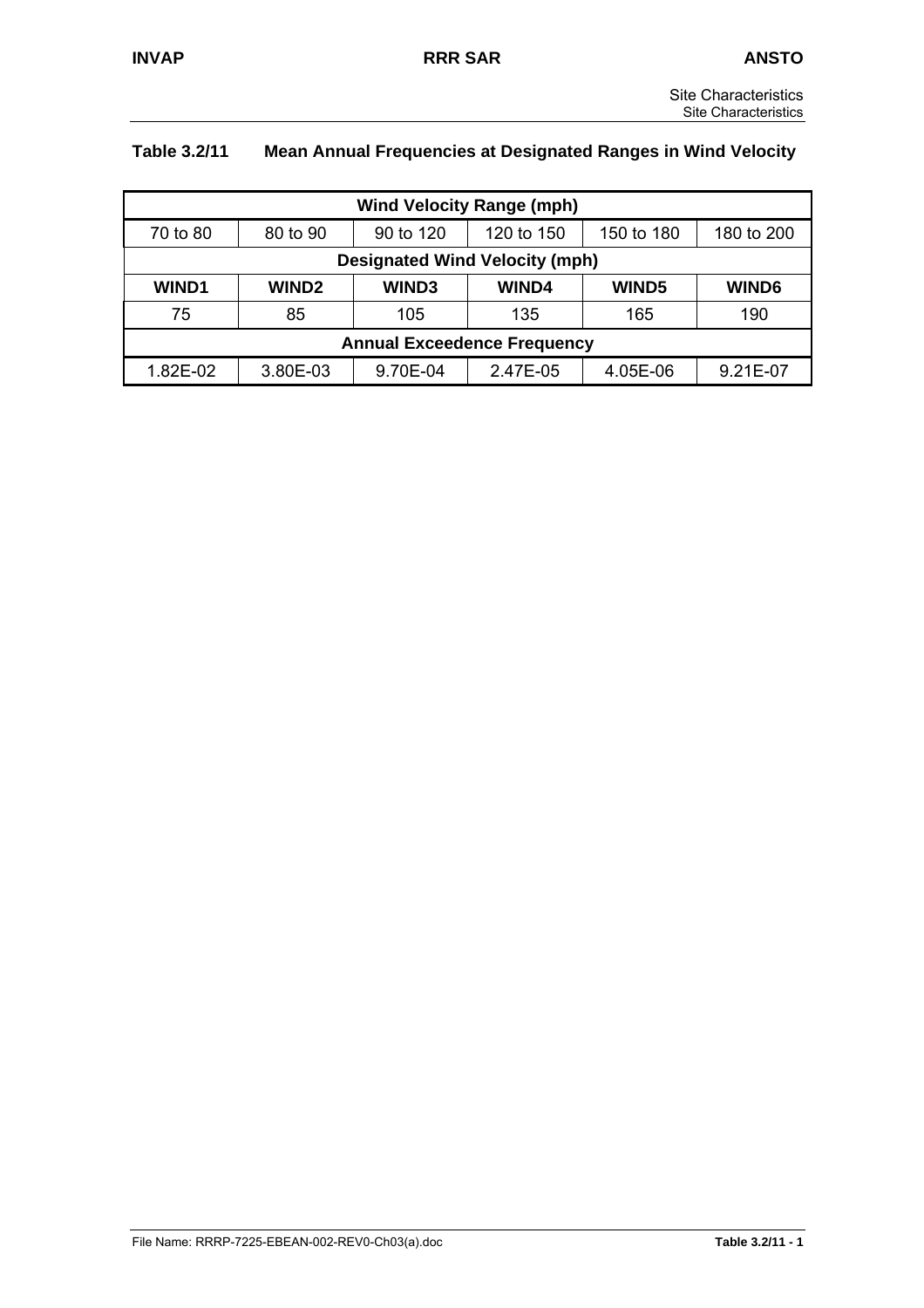#### **Table 3.2/12 Barometric Pressure (hPa) Variations as a Function of Time of Day and Month**

|           | Time (EST) |        |        |        |        |        |        |        |                        |                        |  |
|-----------|------------|--------|--------|--------|--------|--------|--------|--------|------------------------|------------------------|--|
|           | 0000       | 0300   | 0600   | 0900   | 1200   | 1500   | 1800   | 2100   |                        | Extreme                |  |
|           |            |        |        |        |        |        |        |        | Minimum                | Maximum                |  |
| January   | 995.6      | 995.8  | 996.8  | 996.3  | 994.8  | 994.2  | 995.9  | 996.8  | 975.8                  | 1006.5                 |  |
|           | 5.8        | 5.9    | 5.7    | 5.9    | 6.1    | 6.2    | 6.0    | 5.8    | Standard deviations    |                        |  |
|           | 744        | 744    | 744    | 744    | 744    | 744    | 744    | 744    | Number of observations |                        |  |
| February  | 996.4      | 996.2  | 997.3  | 997.0  | 995.7  | 995.1  | 996.3  | 996.9  | 977.3                  | 1008.3                 |  |
|           | 5.2        | 5.5    | 5.3    | 5.5    | 5.7    | 5.7    | 5.7    | 5.6    | Standard deviations    |                        |  |
|           | 672        | 672    | 672    | 672    | 672    | 672    | 672    | 672    | Number of observations |                        |  |
| March     | 998.0      | 997.7  | 998.9  | 998.9  | 997.3  | 996.9  | 998.4  | 999.1  | 979.4                  | 1008.7                 |  |
|           | 4.9        | 4.7    | 4.8    | 4.8    | 4.9    | 4.8    | 4.5    | 4.4    | Standard deviations    |                        |  |
|           | 744        | 744    | 744    | 744    | 744    | 744    | 744    | 744    | Number of observations |                        |  |
| April     | 1001.8     | 1001.6 | 1002.6 | 1002.5 | 1000.9 | 1000.7 | 1002.0 | 1002.4 | 988.0                  | 1013.6                 |  |
|           | 5.5        | 5.6    | 5.6    | 5.8    | 5.5    | 5.6    | 5.7    | 5.5    | Standard deviations    |                        |  |
|           | 720        | 720    | 720    | 720    | 720    | 720    | 720    | 720    | Number of observations |                        |  |
| May       | 1001.4     | 1001.2 | 1002.1 | 1002.0 | 1000.4 | 1000.5 | 1001.7 | 1001.9 | 980.5                  | 1016.5                 |  |
|           | 7.5        | 7.5    | 7.8    | 8.0    | 7.7    | 7.5    | 7.3    | 7.3    | Standard deviations    |                        |  |
|           | 744        | 744    | 744    | 744    | 744    | 744    | 744    | 744    | Number of observations |                        |  |
| June      | 999.6      | 999.3  | 1000.1 | 999.9  | 998.1  | 998.1  | 999.4  | 999.9  | 980.8                  | 1014.8                 |  |
|           | 7.4        | 7.8    | 7.8    | 8.0    | 7.8    | 7.7    | 7.5    | 7.5    | Standard deviations    |                        |  |
|           | 720        | 720    | 720    | 720    | 720    | 720    | 720    | 720    |                        | Number of observations |  |
| July      | 1000.6     | 1000.3 | 1001.3 | 1001.2 | 999.4  | 999.5  | 1000.6 | 1000.9 | 984.9                  | 1014.2                 |  |
|           | 5.6        | 5.7    | 5.8    | 5.8    | 5.8    | 5.6    | 5.7    | 5.7    | Standard deviations    |                        |  |
|           | 708        | 708    | 708    | 708    | 708    | 708    | 708    | 708    | Number of observations |                        |  |
| August    | 999.6      | 999.2  | 1000.2 | 1000.0 | 998.1  | 998.1  | 999.6  | 999.9  | 974.7                  | 1013.2                 |  |
|           | 7.8        | 7.8    | 8.2    | 8.2    | 8.0    | 7.8    | 7.5    | 7.5    | Standard deviations    |                        |  |
|           | 744        | 744    | 744    | 744    | 744    | 744    | 744    | 744    | Number of observations |                        |  |
| September | 998.7      | 998.6  | 999.7  | 999.2  | 997.2  | 997.1  | 998.9  | 999.5  | 981.7                  | 1012.4                 |  |
|           | 6.7        | 6.8    | 7.1    | 6.9    | 6.9    | 6.5    | 6.5    | 6.6    | Standard deviations    |                        |  |
|           | 720        | 720    | 720    | 720    | 720    | 720    | 720    | 720    | Number of observations |                        |  |
| October   | 995.2      | 995.1  | 996.1  | 995.2  | 993.4  | 993.1  | 995.0  | 995.7  | 971.0                  | 1011.1                 |  |
|           | 6.7        | 6.5    | 6.5    | 6.6    | 6.3    | 6.2    | 6.2    | 6.3    | Standard deviations    |                        |  |
|           | 744        | 744    | 744    | 744    | 744    | 744    | 744    | 744    |                        | Number of observations |  |
| November  | 997.8      | 997.8  | 998.7  | 998.1  | 996.5  | 996.2  | 997.9  | 998.6  | 977.6                  | 1011.0                 |  |
|           | 5.6        | 5.3    | 5.5    | 5.7    | 5.9    | 5.8    | 5.8    | 5.7    | Standard deviations    |                        |  |
|           | 720        | 720    | 720    | 720    | 720    | 720    | 720    | 720    |                        | Number of observations |  |
| December  | 994.2      | 994.3  | 995.1  | 994.2  | 992.7  | 992.3  | 994.0  | 994.9  | 977.6                  | 1007.2                 |  |
|           | 5.6        | 5.6    | 6.0    | 6.3    | 6.3    | 6.4    | 6.1    | 5.9    | Standard deviations    |                        |  |
|           | 744        | 744    | 744    | 744    | 744    | 744    | 744    | 744    |                        | Number of observations |  |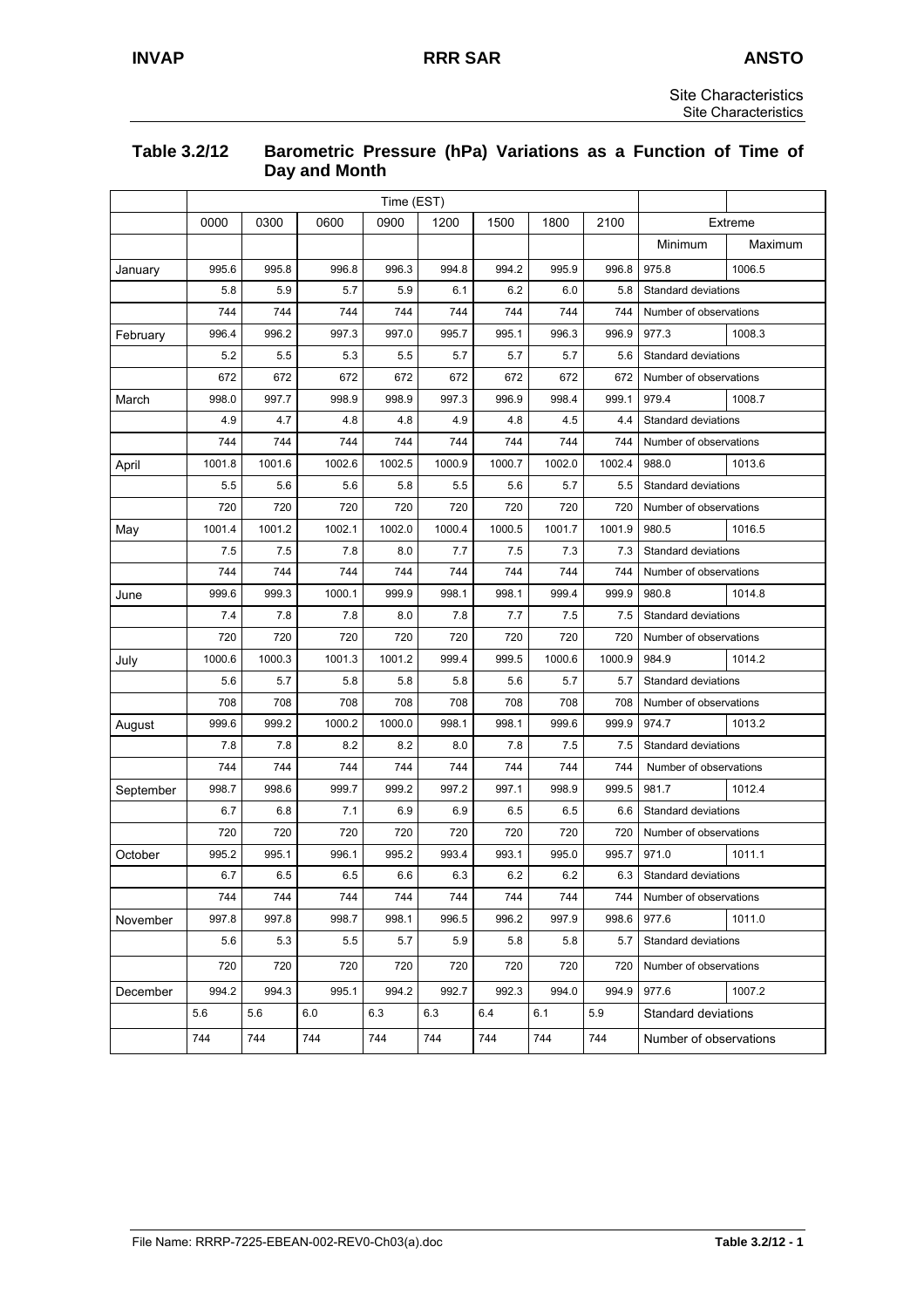| Table 3.2/13 | Monthly and Annual Statistics on Rainfall and Evaporation (mm) |
|--------------|----------------------------------------------------------------|
|              | at Lucas Heights, 1981 to 1989                                 |

|       |          | 1981  | 1982  | 1983  | 1984             | 1985  | 1986           | 1987           | 1988  | 1989             |
|-------|----------|-------|-------|-------|------------------|-------|----------------|----------------|-------|------------------|
| Jan   | R. Total | 52.0  | 39.2  | 24.1  | 148.7            | 7.1   | 179.6          | 44.4           | 83.7  | 104.5            |
|       | R Days   | 13    | 9     | 5     | 13               | 4.    | 14             | 7              | 10    | 18               |
|       | E Total  | 170.2 | 190.6 | 207.8 | 164.4            | 206.8 | 183.0          | 154.8          | 160.4 | 140.2            |
|       | E Max    | 9.5   | 12.0  | 14.1  | 8.8              | 11.6  | 10.4           | 8.8            | 8.1   | 8.8              |
| Feb.  | R Total  | 163.8 | 20.9  | 20.4  | 133.2            | 29.4  | 51.6           | 19.2           | 83.3  | 44.3             |
|       | R Days   | 14    | 6     | 11    | 14               | 9     | 11             | $\overline{7}$ | 11    | 10               |
|       | E Total  | 122.8 | 145.3 | 164.3 | 140.5            | 144.1 | 121.6          | 134.2          | 147.4 | 125.9            |
|       | E Max    | 8.0   | 9.9   | 10.4  | 8.8              | 10.1  | 8.7            | 7.9            | 7.4   | 6.5              |
| Mar.  | R Total  | 14.3  | 138.7 | 274.9 | 157.7            | 70.8  | 20.9           | 134.0          | 47.4  | 108.9            |
|       | R Days   | 3     | 18    | 8     | 10               | 13    | 5              | 10             | 15    | 18               |
|       | E Total  | 156.2 | 99.8  | 159.7 | 138.2            | 147.0 | 118.4          | 182.2          | 120.3 | 90.7             |
|       | E Max    | 8.2   | 8.0   | 12.5  | 7.4              | 9.5   | 6.2            | 11.1           | 8.4   | 5.6              |
| April | R Total  | 190.8 | 11.4  | 61.4  | 93.2             | 209.0 | 56.5           | 8.4            | 399.6 | 365.5            |
|       | R Days   | 8     | 3     | 12    | 10               | 16    | 8              | 7              | 22    | 21               |
|       | E Total  | 103.1 | 97.7  | 92.8  | 83.9             | 95.9  | 105.7          | 86.1           | 73.1  | 70.5             |
|       | E Max    | 6.0   | 5.0   | 6.8   | 6.4              | 5.7   | 8.0            | 4.6            | 4.9   | 6.3              |
| May   | R Total  | 91.6  | 4.1   | 127.6 | 75.2             | 153.9 | 22.2           | 78.8           | 114.2 | 96.1             |
|       | R Days   | 8     | 3     | 15    | 14               | 17    | 9              | 12             | 12    | 20               |
|       | E Total  | 67.2  | 88.5  | 64.6  | 54.5             | 71.9  | 57.1           | 61.4           | 56.6  | 42.1             |
|       | E Max    | 4.4   | 4.9   | 4.8   | 3.1              | 8.3   | 3.4            | 5.0            | 6.3   | 3.0              |
| June  | R Total  | 55.6  | 71.4  | 98.3  | 72.9             | 163.5 | 5.4            | 53.1           | 44.6  | 187.7            |
|       | R Days   | 6     | 12    | 10    | 4                | 8     | $\overline{c}$ | 11             | 9     | 20               |
|       | E Total  | 64.7  | 65.1  | 53.6  | 48.7             | 54.1  | 55.5           | 47.2           | 57.3  | 55.9             |
|       | E Max    | 3.4   | 3.2   | 2.9   | 3.1              | 3.5   | 2.9            | $3.0\,$        | 3.7   | $6.6\,$          |
| July  | R Total  | 39.8  | 69.8  | 21.2  | 141.1            | 111.4 | 24.0           | 93.6           | 135.8 | 17.9             |
|       | Days     | 7     | 12    | 8     | 14               | 10    | 9              | 11             | 8     | $\boldsymbol{9}$ |
|       | E Total  | 68.7  | 66.7  | 50.5  | 49.2             | 71.4  | 60.4           | 59.7           | 51.0  | 53.2             |
|       | E Max    | 4.0   | 3.5   | 2.6   | 3.6              | 5.9   | 3.9            | 4.0            | 4.0   | 2.8              |
| Aug.  | R Total  | 6.4   | $1.3$ | 25.8  | 13.1             | 25.2  | 403.8          | 360.2          | 27.3  | 36.8             |
|       | R Days   | 7     | 3     | 10    | $\boldsymbol{7}$ | 8     | $10$           | 16             | 11    | $\,6\,$          |
|       | E Total  | 97.1  | 88.8  | 66.7  | 85.8             | 74.0  | 63.4           | 65.7           | 12.5  | 72.3             |
|       | E Max    | 5.6   | 4.7   | 4.5   | 4.6              | 5.8   | 4.1            | 6.6            | 5.3   | 4.4              |
| Sept  | R Total  | 7.2   | 174.5 | 41.4  | 31.4             | 62.6  | 50.4           | 10.3           | 121.6 | 0.6              |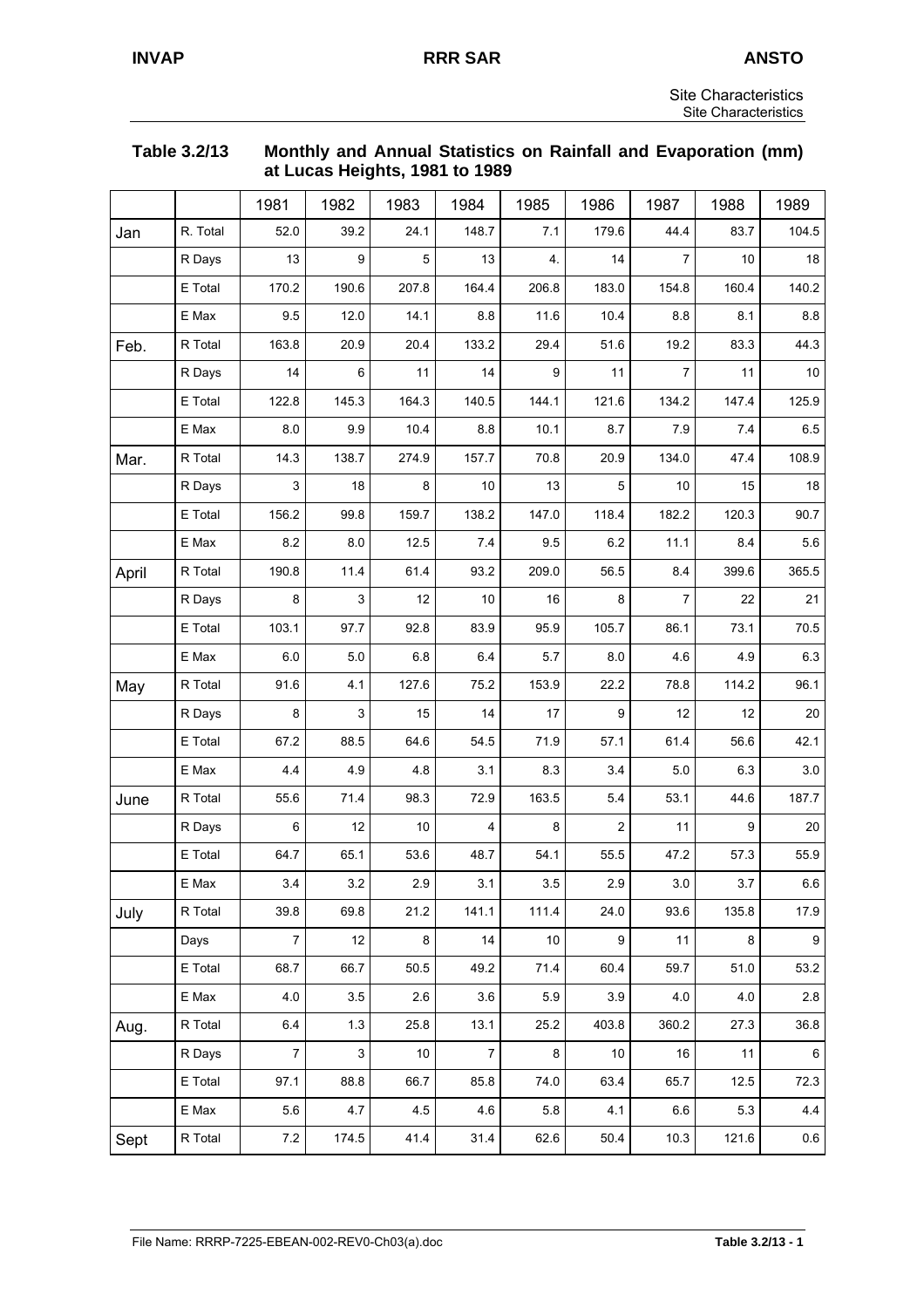| Site Characteristics |
|----------------------|
| Site Characteristics |

|        |         |        |                |                |        |        |        | טיוס טוומומטנטווטנוטט |        |                |  |
|--------|---------|--------|----------------|----------------|--------|--------|--------|-----------------------|--------|----------------|--|
|        |         | 1981   | 1982           | 1983           | 1984   | 1985   | 1986   | 1987                  | 1988   | 1989           |  |
|        | R Days  | 4      | 10             | 9              |        | 11     | 8      | 5                     | 10     | 1              |  |
|        | E Total | 117.4  | 122.3          | 115.6          | 96.9   | 88.6   | 100.8  | 109.8                 | 101.9  | 109.0          |  |
|        | E Max   | 8.0    | 8.7            | 7.2            | 5.1    | 5.4    | 6.2    | 6.3                   | 6.6    | 6.0            |  |
| Oct    | R Total | 137.2  | 43.6           | 154.0          | 26.3   | 213.6  | 56.2   | 191.4                 | 0      | 12.3           |  |
|        | R Days  | 11     | 9              | 14             | 9      | 17     | 8      | 14                    | 0      | $\overline{4}$ |  |
|        | E Total | 151.3  | 135.9          | 107.0          | 142.2  | 133.1  | 137.7  | 110.0                 | 178.4  | 159.1          |  |
|        | E Max   | 13.2   | 7.3            | 5.4            | 8.0    | 8.0    | 8.3    | 6.6                   | 9.1    | 9.1            |  |
| Nov.   | R Total | 152.6  | 9.8            | 57.8           | 312.3  | 104.4  | 127.6  | 98.4                  | 146.5  | 54.5           |  |
|        | R Days  | 13     | $\overline{c}$ | $\overline{7}$ | 16     | 14     | 15     | 8                     | 15     | 12             |  |
|        | E Total | 128.9  | 182.8          | 154.0          | 151.6  | 148.2  | 131.6  | 153.8                 | 131.9  | 140.4          |  |
|        | E Max   | 8.9    | 10.8           | 8.7            | 9.9    | 7.1    | 7.7    | 8.6                   | 10.1   | 7.2            |  |
| Dec    | R Total | 93.3   | 14.3           | 80.4           | 76.1   | 103.6  | 28.7   | 65.7                  | 112.9  | 72.5           |  |
|        | R Days  | 10     | 9              | 14             | 9      | 13     | 5      | 14                    | 17     | 10             |  |
|        | E Total | 169.5  | 172.5          | 171.4          | 214.1  | 179.4  | 166.3  | 154.9                 | 142.3  | 150.8          |  |
|        | E Max   | 10.1   | 8.6            | 10.2           | 11.2   | 9.5    | 11.2   | 8.0                   | 8.9    | 9.2            |  |
| Annual | R Total | 1004.6 | 599.0          | 987.4          | 1281.2 | 1255.0 | 1027.8 | 1157.5                | 1316.9 | 1101.6         |  |
|        | R Days  | 104    | 96             | 1123           | 129    | 140    | 104    | 122                   | 140    | 149            |  |
|        | E Total | 1417.1 | 1426.0         | 1408.0         | 1370.0 | 1412.5 | 1297.5 | 1319.8                | 1293.1 | 1210.1         |  |

R Total: Monthly total rainfall (mm)

R Days: Number of rain days in the month

E Total: Total Evaporation per month (mm)

E Max: Maximum 24 hour evaporation (mm)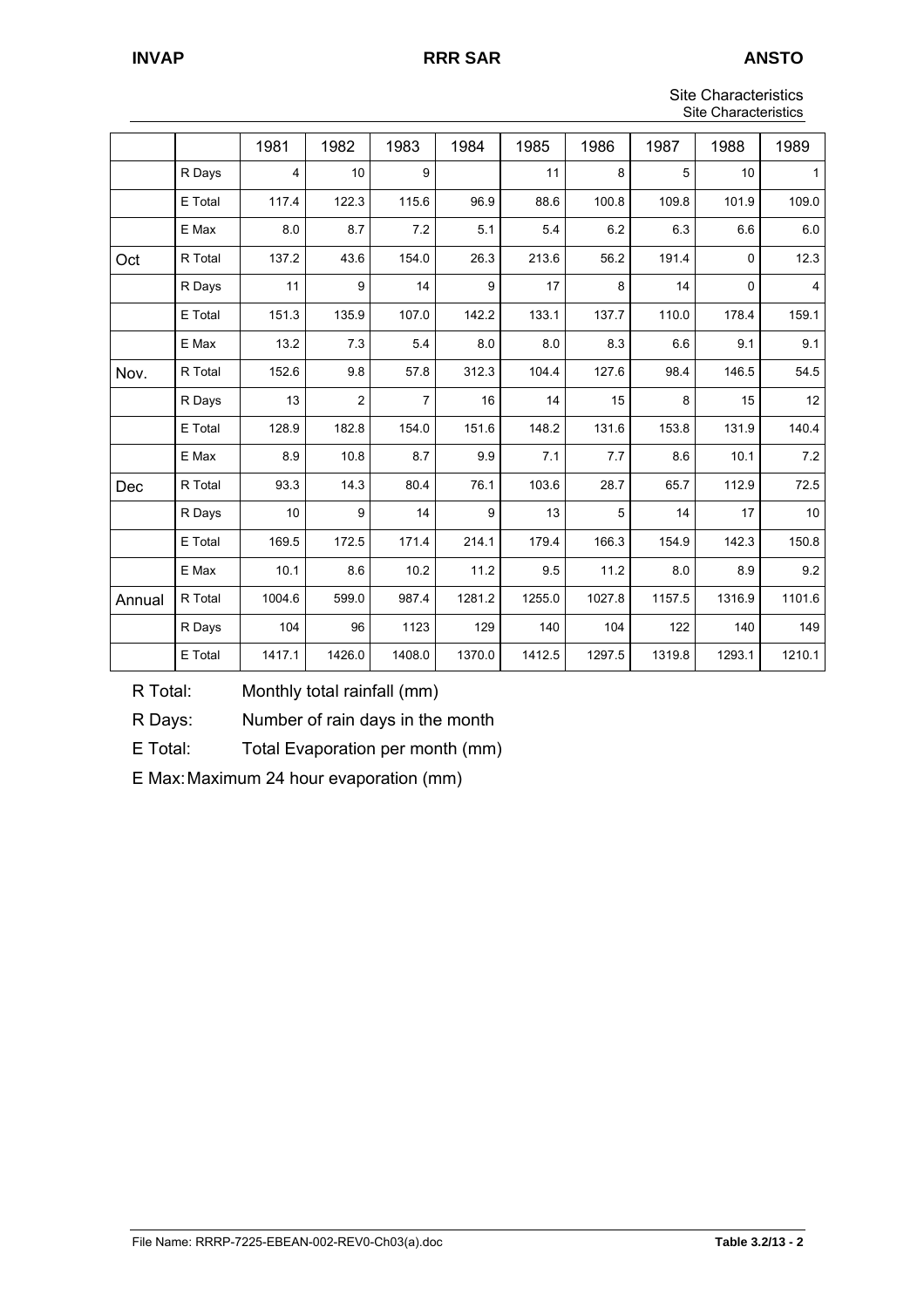#### **Table 3.2/14 Monthly and Annual Statistics on Rainfall and Evaporation at Lucas Heights, 1990 to 1998, and Monthly Averages for 1990 to 1998**

|       |          | 1990  | 1991  | 1992            | 1993   | 1994           | 1995           | 1996  | 1997    | 1998  | Average |
|-------|----------|-------|-------|-----------------|--------|----------------|----------------|-------|---------|-------|---------|
| Jan   | R. Total | 64.1  | 53.6  | 123.2           | 50.2   | 11.2           | 122.1          | 136.0 | 113.2   | 75.0  | 84.2    |
|       | R Days   | 12    | 15    | 12              | 10     | $\overline{7}$ | 12             | 13    | 1.1     | 1.1   |         |
|       | E Total  | 139.8 | 175.5 | 137.5           | 149.0  | 205.2          | 135.8          | 125.2 | 151.8   | 163.9 |         |
|       | E Max    | 8.0   | 9.8   | 7.1             | 9.1    | 12.6           | 7.9            | 7.6   | 78      | 10.1  |         |
| Feb.  | R Total  | 443.0 | 24.4  | 300.4           | 88.5   | 47.3           | 47.6           | 64.1  | 127.7   | 56.0  | 103.8   |
|       | R Days   | 19    | 9     | 12              | 1.1    | 8              | 12             | 15    | 10      | 8     |         |
|       | E Total  | 104.3 | 152.8 | 104.4?          | 133.4  | 147.6          | 122.9          | 137.5 | 118.5   | 154.7 |         |
|       | E Max    | 6.0   | 10.4  | 7.9             | 8.0    | 10.2           | 7.6            | 7.8   | 11.3    | 10.0  |         |
| Mar.  | R Total  | 90.3  | 27.8  | 80.2            | 144.6  | 151.7          | 205.4          | 33.7  | 61.2    | 15.5  | 104.6   |
|       | R Days   | 17    | 4     | 9               | 17     | 17             | 16             | 9     | 10      | 8     |         |
|       | E Total  | 114.9 | 148.3 | 99.0            | 117.0? | 118.3?         | 123.7          | 101.7 | 124.0   | 127.8 |         |
|       | E Max    | 7.1   | 8.6   | 6.1             | 10.4?  | 8.2?           | 8.4            | 6.1   | 6.2     | 7.7   |         |
| April | R Total  | 287.6 | 28.3  | 93.6            | 30.3   | 95.5           | 14.2           | 33.2  | 0.5     | 161.3 | 125.9   |
|       | R Days   | 20    | 7     | 13              | 7      | 8              | $\overline{2}$ | 6     | 1       | 10    |         |
|       | E Total  | 70.1  | 100.2 | 77.0            | 83.0   | 85.9           | 91.0           | 99.2  | 91.9    | 94.9  |         |
|       | E Max    | 4.0   | 5.6   | 4.7             | 4.5    | 5.8            | 5.5            | 6.4   | 7.0     | 8.1   |         |
| May   | R Total  | 146.2 | 48.0  | 37.8            | 15.8   | 25.5           | 199.9          | 143.5 | 96.5    | 203.7 | 98.9    |
|       | R Days   | 12    | 13    | 9               | 4      | 5              | 16             | 14    | 16      | 13    |         |
|       | E Total  | 65.2  | 58.3  | 47.2            | 55.3   | 82.0           | 67.7           | 60.1  | 64.7    | 61.8  |         |
|       | E Max    | 6.6   | 3.8   | 2.7             | 4.9    | 6.6            | 6.0.           | 3.9   | 4.7     | 4.9   |         |
| June  | R Total  | 21.4  | 409.5 | 70.5            | 34.3   | 39.5           | 40.4           | 51.8  | 51.0    | 45.5  | 89.2    |
|       | R Days   | 11    | 11    | 8               | 6      | 7              | 8              | 9     | 1,0     | 4.1   |         |
|       | E Total  | 50.9  | 46.9? | 48.7            | 53.3   | 51.1           | 44.1           | 58.9  | 54.7    | 86.8  |         |
|       | $E$ Max  | 2.6   | 2.6   | 3.2             | 3.4    | 3.5            | $3.3\,$        | 3.8   | $6.4\,$ | 12.0  |         |
| July  | R Total  | 45.1  | 91.6  | 11.2            | 64.8   | 7.4            | 1.0            | 78.4  | 48.2    | 50.1  | 61.9    |
|       | Days     | 8     | 13    | $5\phantom{.0}$ | 10     | 8              | 4              | 6     | 6       | 3.8   |         |
|       | E Total  | 55.9  | 64.6  | 59.0            | 42.1   | 56.7           | 52.7           | 60.0  | 52.7    | 316.3 |         |
|       | E Max    | 2.9   | 3.5   | 3.5             | 2.6    | 3.1            | 3.5            | 3.2   | 2.6     | 15.0  |         |
| Aug.  | R Total  | 218.4 | 9.8   | 19.2            | 69.0   | 8.4            | 0.0            | 129.9 | 18.7    | 51.0  | 83.8    |
|       | R Days   | 10    | 5     | 8               | 9      | $\overline{2}$ | 0              | 6     | 5       | 3.3   |         |
|       | E Total  | 69.8  | 105.5 | 76.3            | 76.6   | 85.5           | 86.1           | 76.0  | 82.4    | 37.7  |         |
|       | E Max    | 5.3   | 6.4   | 5.7             | 6.6    | 6.0            | 5.2            | 5.0   | 6.9     | 9.0   |         |
| Sept  | R Total  | 57.8  | 15.7  | 17.8            | 81.8   | 10.4           | 249.3          | 74.8  | 105.6   | 37.7  | 67.7    |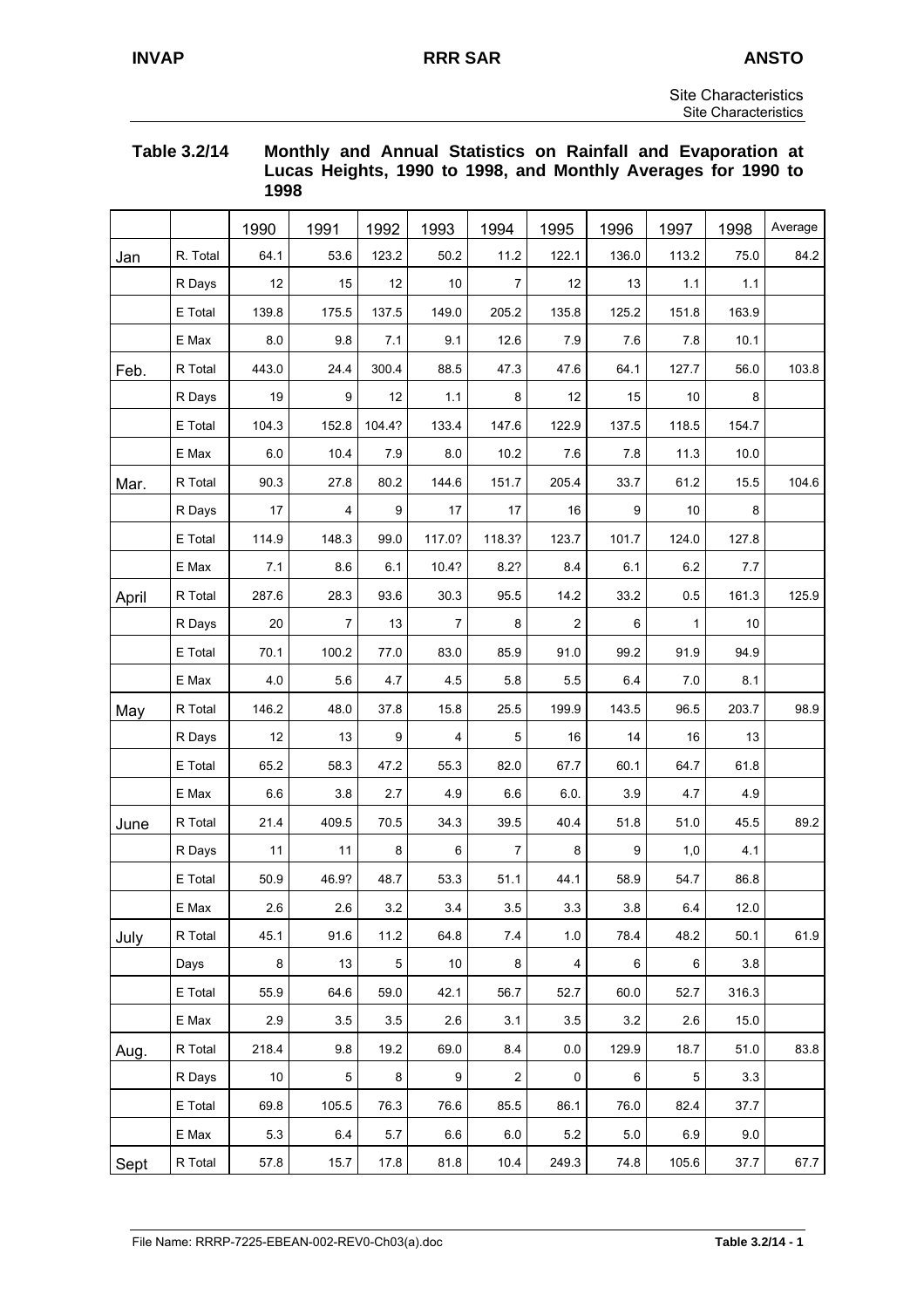## **INVAP RRR SAR ANSTO**

Site Characteristics Site Characteristics

|        | Site Uridi duteristics |         |                |        |         |         |        |                |                |        |         |
|--------|------------------------|---------|----------------|--------|---------|---------|--------|----------------|----------------|--------|---------|
|        |                        | 1990    | 1991           | 1992   | 1993    | 1994    | 1995   | 1996           | 1997           | 1998   | Average |
|        | R Days                 | 11      | 6              | 9      | 10      | 2       | 13     | $\overline{7}$ | 15             | 9      |         |
|        | E Total                | 88.6    | 119.7          | 96.9   | 89.4    | 130.8   | 85.8   | 120.0          | 78.7           | 82.5   |         |
|        | E Max                  | 7.0     | 8.9            | 5.2    | 5.0     | 6.6     | 7.0    | 7.5            | 6.0            | 5.5    |         |
| Oct    | R Total                | 34.9    | 10.0           | 33.4   | 54.6    | 35.1    | 34.4   | 31.2           | 60.2           | 26.7   | 67.9    |
|        | R Days                 | 14      | 4              | 12     | 7       | 9       | 1.0    | 10             | 8              | 8      |         |
|        | E Total                | 130.2   | 150.9          | 106.3  | 138.2   | 139.0   | 121.9  | 118.1          | 136.9          | 121.1  |         |
|        | E Max                  | 7.8     | 9.8            | 7.4    | 9.9     | 7.2     | 6.6    | 6.8            | 7.6            | 6.8    |         |
| Nov.   | R Total                | 17.6    | 34.4           | 143.4  | 57.3    | 94.2    | 135.4  | 70.8           | 21.7           | 110.3  | 102.9   |
|        | R Days                 | 3       | $\overline{7}$ | 18     | 9       | 14      | 15     | 12             | 9              | 15     |         |
|        | E Total                | 165.9?  | 156.6          | 127.3  | 142.4?  | 164.6   | 126.4  | 146.5          | 150.2          | 113.6  |         |
|        | E Max                  | 13.8    | 8.1            | 7.9    | 13.6?   | 10.5    | 7.2    | 7.3            | 7.5            | 7.2    |         |
| Dec    | R Total                | 56.4    | 259.4          | 186.0  | 46.7    | 50.7    | 93.9   | 68.8           | 27.3           | 37.8   | 86.4    |
|        | R Days                 | 9       | 9              | 18     | 12      | 9       | 13     | 6              | $\overline{7}$ | 9      |         |
|        | E Total                | 182.0   | 180.7          | 125.8  | 167.3   | 163.7   | 155.0  | 160.6          | 162.9          | 148.9  |         |
|        | E Max                  | 10.6    | 9.0            | 7.6    | 8.8     | 11.6    | 8.5    | 8.2            | 11.2           | 9.6    |         |
| Annual | R Total                | 1482.8  | 1012.5         | 1116.7 | 731.9   | 576.2   | 1143.6 | 916.2          | 731.8          | 1207.3 | 1097.1  |
|        | R Days                 | 146     | 103            | 133    | 112     | 87      | 121    | 113            | 108            | 129    |         |
|        | E Total                | 1237.6? | 1462.0?7       | 1105.4 | 1247.0? | 1430.4? | 1220.4 | 1260.5         | 1269.4         | 1215.8 |         |

R Total: Monthly total rainfall (mm)

R Days: Number of rain days in the month

E Total: Total Evaporation per month (mm)

E Max: Maximum 24 hour evaporation (mm)

? = uncertainty due to a missing value.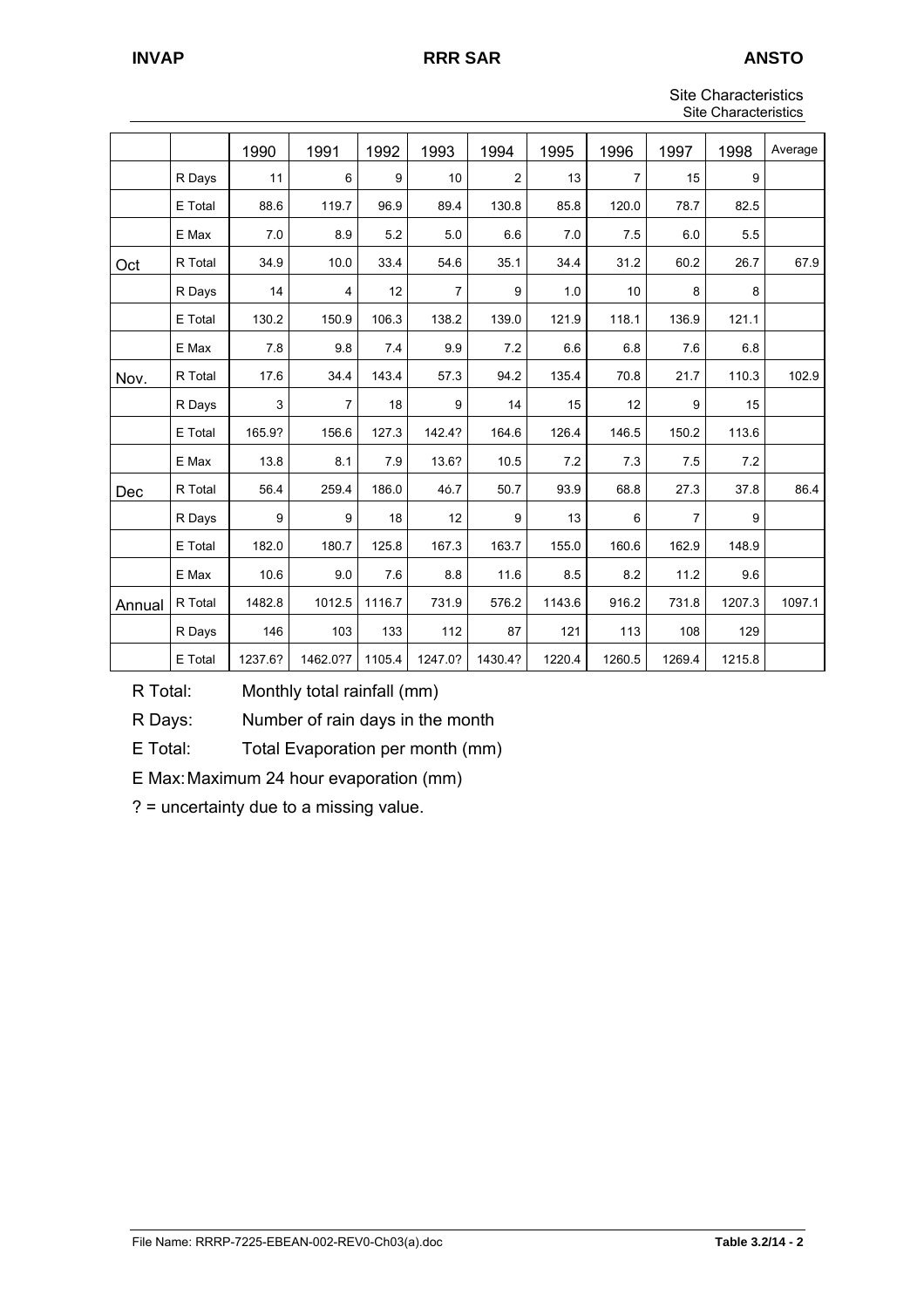#### **Table 3.2/15 Monthly and Annual Statistics on Rainfall and Evaporation at Lucas Heights, 1999 to 2002, and Monthly Averages for 1999 to 2002**

|       |          | 1999  | 2000  | 2001  | 2002    | Average |
|-------|----------|-------|-------|-------|---------|---------|
| Jan   | R. Total | 111.9 | 29.6  | 191.0 | 55.2    | 82.7    |
|       | R Days   | 14    | 12    | 9     | 10      |         |
|       | E Total  | 165.4 | 138.0 | 151.3 | 176.6   | 163.3   |
|       | E Max    | 10.0  | 8.0   | 10.1  | 13.4    |         |
| Feb.  | R Total  | 196.5 | 11.0  | 110.6 | 295.1   | 108.1   |
|       | R Days   | 14    | 9     | 11    | 18      |         |
|       | E Total  | 113.1 | 149.6 | 108.4 | 103.4   | 133.0   |
|       | E Max    | 6.6   | 9.3   | 6.4   | 8.7     |         |
| Mar.  | R Total  | 40.2  | 217.6 | 122.0 | 143.3   | 104.6   |
|       | R Days   | 10    | 14    | 20    | 15      |         |
|       | E Total  | 94.3  | 94.6  | 110.1 | 90.2    | 122.1   |
|       | E Max    | 5.1   | 5.1   | 7.9   | 5.5     |         |
| April | R Total  | 94.3  | 31.9  | 70.2  | 15.4    | 106.9   |
|       | R Days   | 17    | 12    | 7     | 6       |         |
|       | E Total  | 72.0  | 65.3  | 78.0  | 68.8    | 85.7    |
|       | E Max    | 4.0   | 4.0   | 5.0   | 3.5     |         |
| May   | R Total  | 48.7  | 34.5  | 105.3 | 50.6    | 87.3    |
|       | R Days   | 10    | 9     | 10    | 11      |         |
|       | E Total  | 44.7  | 54.9  | 58.1  | 61.6    | 61.2    |
|       | E Max    | 3.4   | 3.4   | 4.5   | 3.7     |         |
| June  | R Total  | 66.6  | 34.2  | 9.3   | 18.1    | 76.3    |
|       | R Days   | 14    | 9     | 6     | 5       |         |
|       | E Total  | 45.9  | 45.7  | 44.4  | 49.1    | 52.1    |
|       | E Max    | 2.8   | 4.5   | 2.4   | 3.1     |         |
| July  | R Total  | 163.3 | 31.4  | 109.2 | 26.4    | 64.5    |
|       | Days     | 12    | 9     | 14    | 2       |         |
|       | E Total  | 47.4  | 52.1  | 44.3  | 57.0    | 55.7    |
|       | E Max    | 4.1   | 3.8   | 2.3   | 3.3     |         |
| Aug.  | R Total  | 31.2  | 19.2  | 49.4  | 14.3    | 82.0    |
|       | R Days   | 8     | 11    | 6     | 7       |         |
|       | E Total  | 65.6  | 59.6  | 75.4  | 73.0    | 75.9    |
|       | E Max    | 3.2   | 4.3   | 5.5   | 5.9     |         |
| Sept  | R Total  | 20.7  | 37.2  | 18.2  | $7.0\,$ | 56.1    |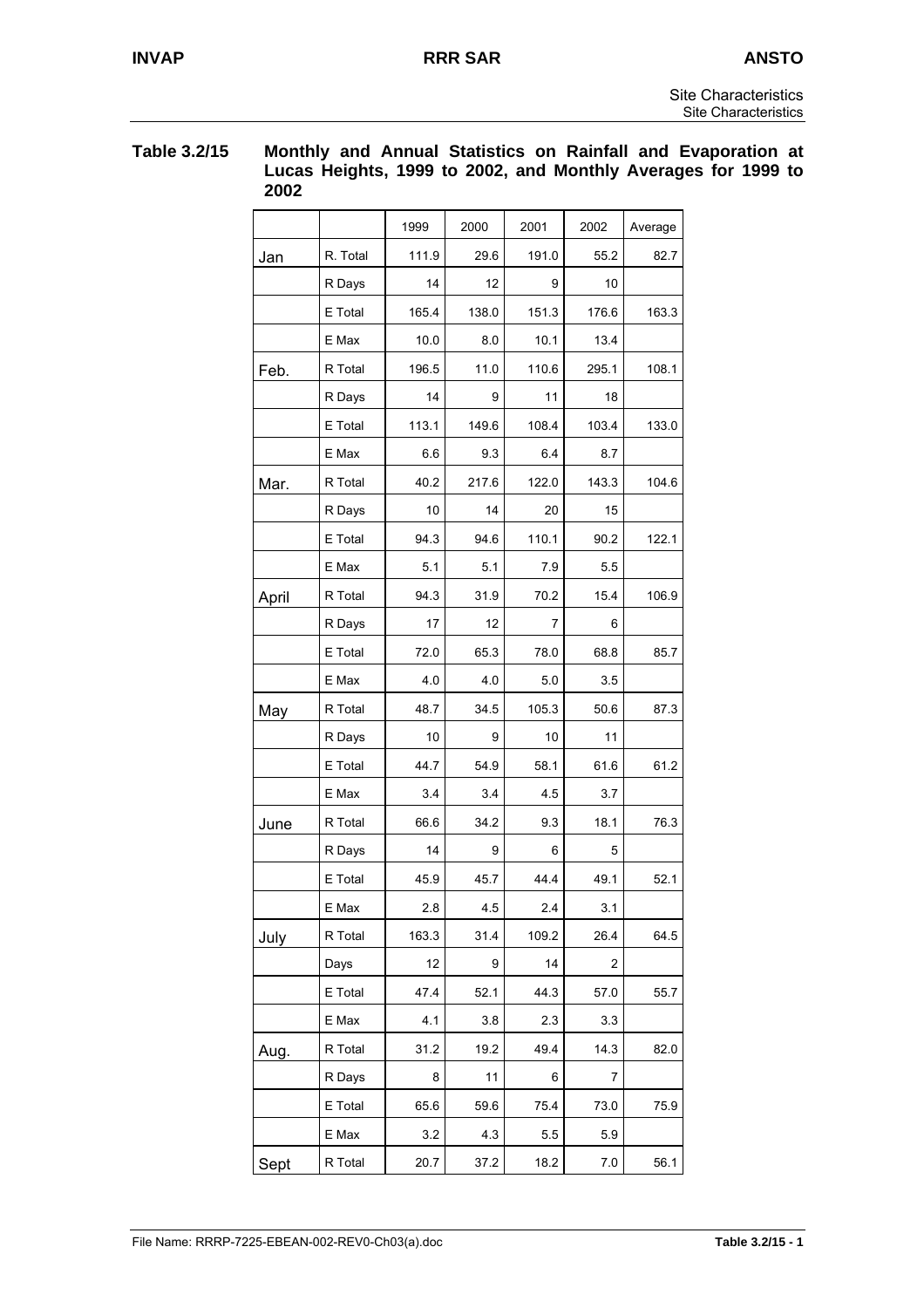|        |         | 1999   | 2000   | 2001   | 2002   | Average |
|--------|---------|--------|--------|--------|--------|---------|
|        | R Days  | 5      | 6      | 10     | 4      |         |
|        | E Total | 82.5   | 120.6  | 82.9   | 118.4  | 102.7   |
|        | E Max   | 4.4    | 7.5    | 5.0    | 8.5    |         |
| Oct    | R Total | 211.0  | 55.1   | 39.8   | 1.4    | 66.5    |
|        | R Days  | 13     | 9      | 8      | 4      |         |
|        | E Total | 104.1  | 117.2  | 128.9  | 149.8  | 132.3   |
|        | E Max   | 6.3    | 6.8    | 7.6    | 8.5    |         |
| Nov.   | R Total | 32.7   | 150.3  | 57.1   | 14.5   | 91.1    |
|        | R Days  | 9      | 17     | 11     | 6      |         |
|        | E Total | 112.1  | 100.5  | 129.6  | 157.1  | 140.4   |
|        | E Max   | 5.4    | 6.0    | 9.4    | 10.3   |         |
| Dec    | R Total | 112.8  | 46.4   | 15.9   | 59.8   | 77.4    |
|        | R Days  | 13     | 11     | 8      | 9      |         |
|        | E Total | 140.4  | 170.5  | 150.5  | 177.2  | 163.9   |
|        | E Max   | 6.8    | 10.1   | 10.8   | 12.7   |         |
| Annual | R Total | 1129.9 | 698.4  | 898.0  | 701.1  | 980.3   |
|        | R Days  | 139    | 128    | 120    | 97     |         |
|        | E Total | 1087.5 | 1168.6 | 1161.9 | 1282.2 | 1283.6  |

R Total: Monthly total rainfall (mm)

R Days: Number of rain days in the month

E Total: Total Evaporation per month (mm)

E Max: Maximum 24 hour evaporation (mm)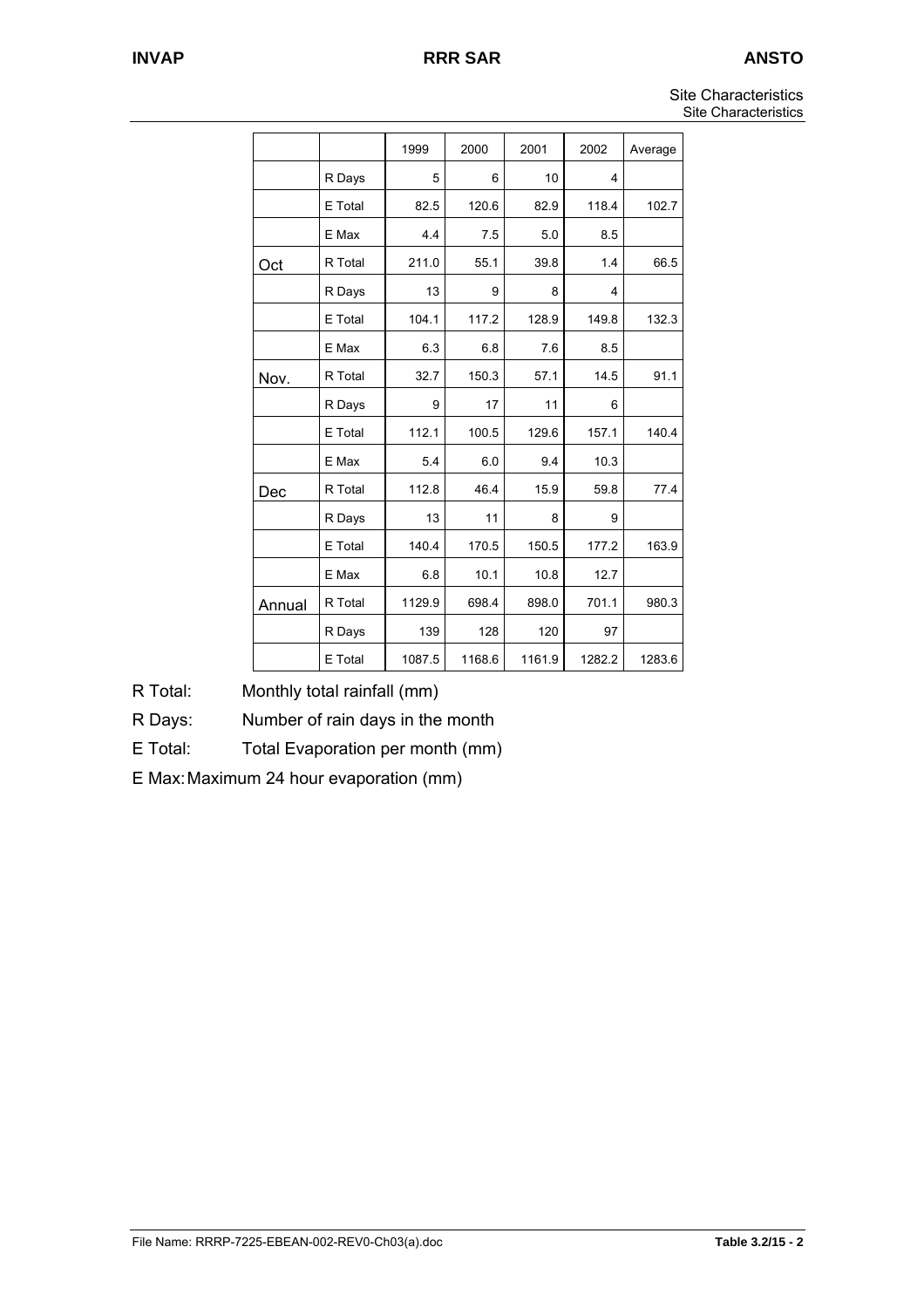# **Table 3.2/16 Average Annual Data for Inversions**

| Number of Occurrences | 291                     |
|-----------------------|-------------------------|
| Time of Start         | Sunset plus 134 minutes |
| Time of Termination   | Sunrise plus 25 minutes |
| Duration (average)    | $8 - 9$ hours           |
| Intensity             | $<$ 5°C per 100 m       |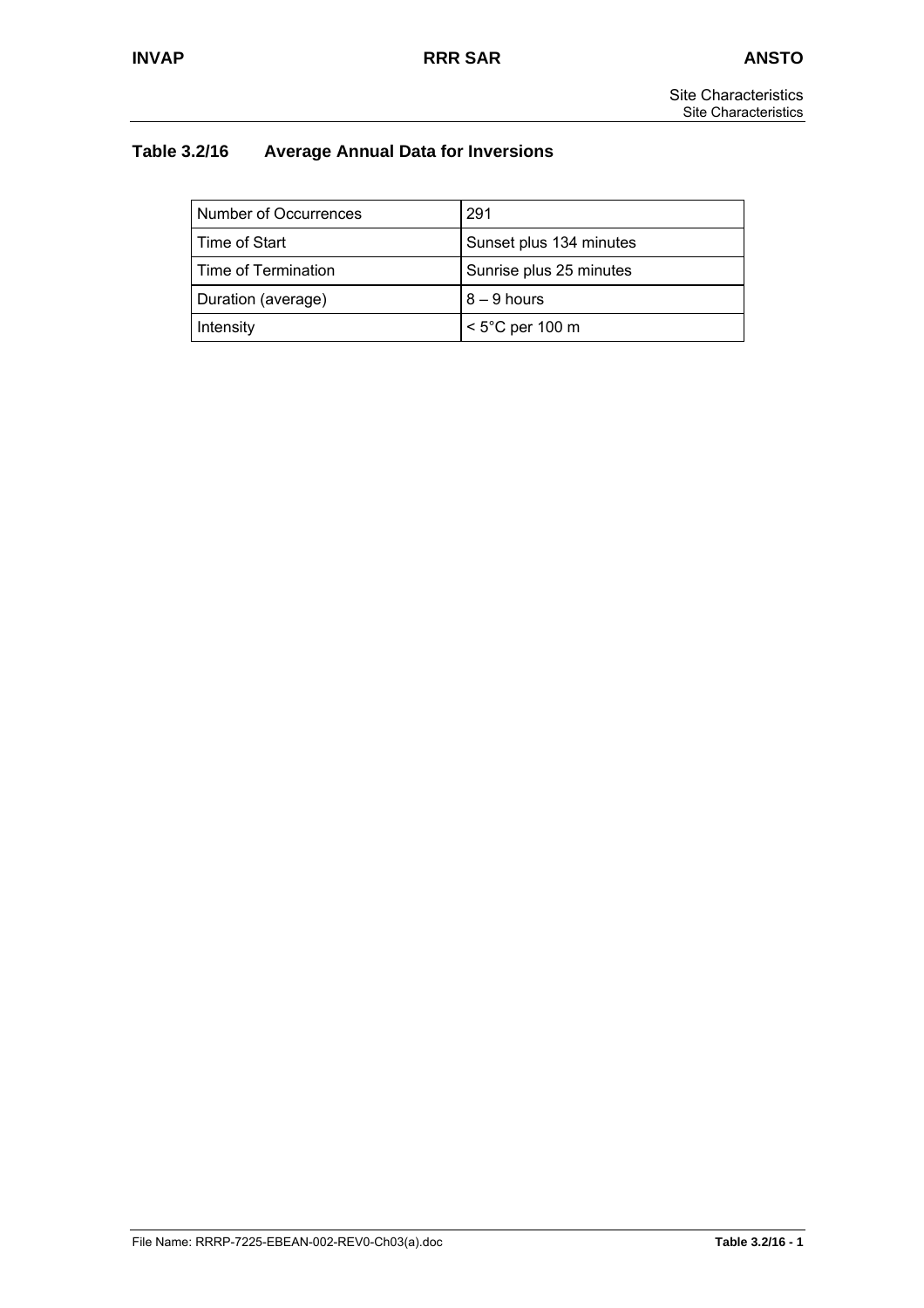|                               | <b>Sounder Statistics</b> |        |        |        |        |
|-------------------------------|---------------------------|--------|--------|--------|--------|
|                               |                           | Summer | Autumn | Winter | Spring |
| Beginning Time (hours)        | Average (EST.)            | 0657   | 0816   | 0850   | 0719   |
|                               | S.D.                      | 0.9    | 1.0    | 1.0    | 1.1    |
|                               |                           |        |        |        |        |
|                               | No.                       | 194    | 172    | 234    | 211    |
| End Time (hours)              | Average (EST.)            | 1054   | 1130   | 1216   | 1031   |
|                               | S.D.                      | 2.5    | 2.0    | 2.3    | 2.2    |
|                               | No.                       | 194    | 172    | 234    | 211    |
| Duration (hours)              | Average                   | 3.9    | 3.2    | 3.4    | 3.2    |
|                               | S.D.                      | 2.5    | 2.0    | 2.3    | 2.2    |
|                               | No.                       | 194    | 172    | 234    | 211    |
|                               |                           |        |        |        |        |
| Beginning Height (m)          | Average                   | 234.3  | 227.7  | 218.6  | 234.9  |
|                               | S.D.                      | 94.3   | 86.4   | 64.7   | 73.3   |
|                               | No.                       | 194    | 172    | 234    | 211    |
| Final Height (m)              | Average                   | 728.5  | 697.7  | 630.2  | 674.6  |
|                               | S.D.                      | 225.4  | 256.5  | 228.5  | 220.6  |
|                               | NO.                       | 194    | 172    | 234    | 211    |
| Rise Rate $(m h-1)$           | Average                   | 161.9  | 177.2  | 159.6  | 176.4  |
|                               | S.D.                      | 100.8  | 97.3   | 99.3   | 102.9  |
|                               | No.                       | 194    | 172    | 234    | 211    |
|                               |                           |        |        |        |        |
| Wind Speed $(m s-1)$          | Average                   | 2.0    | 2.1    | 2.6    | 2.5    |
|                               | S.D.                      | 0.9    | 0.9    | 1.1    | 1.0    |
|                               | No.                       | 194    | 172    | 234    | 211    |
| Net Radiation (mW $cm^{-2}$ ) | Average                   | 30.0   | 22.9   | 15.2   | 23.3   |
|                               | S.D.                      | 15.8   | 9.9    | 5.8    | 12.7   |
|                               | No.                       | 194    | 172    | 234    | 211    |

# **Table 3.2/17 Atmospheric Mixing Layer Development Analyses Using Acoustic**

S.D = Standard Deviation; No. = number of days in each season that mixing layers were detected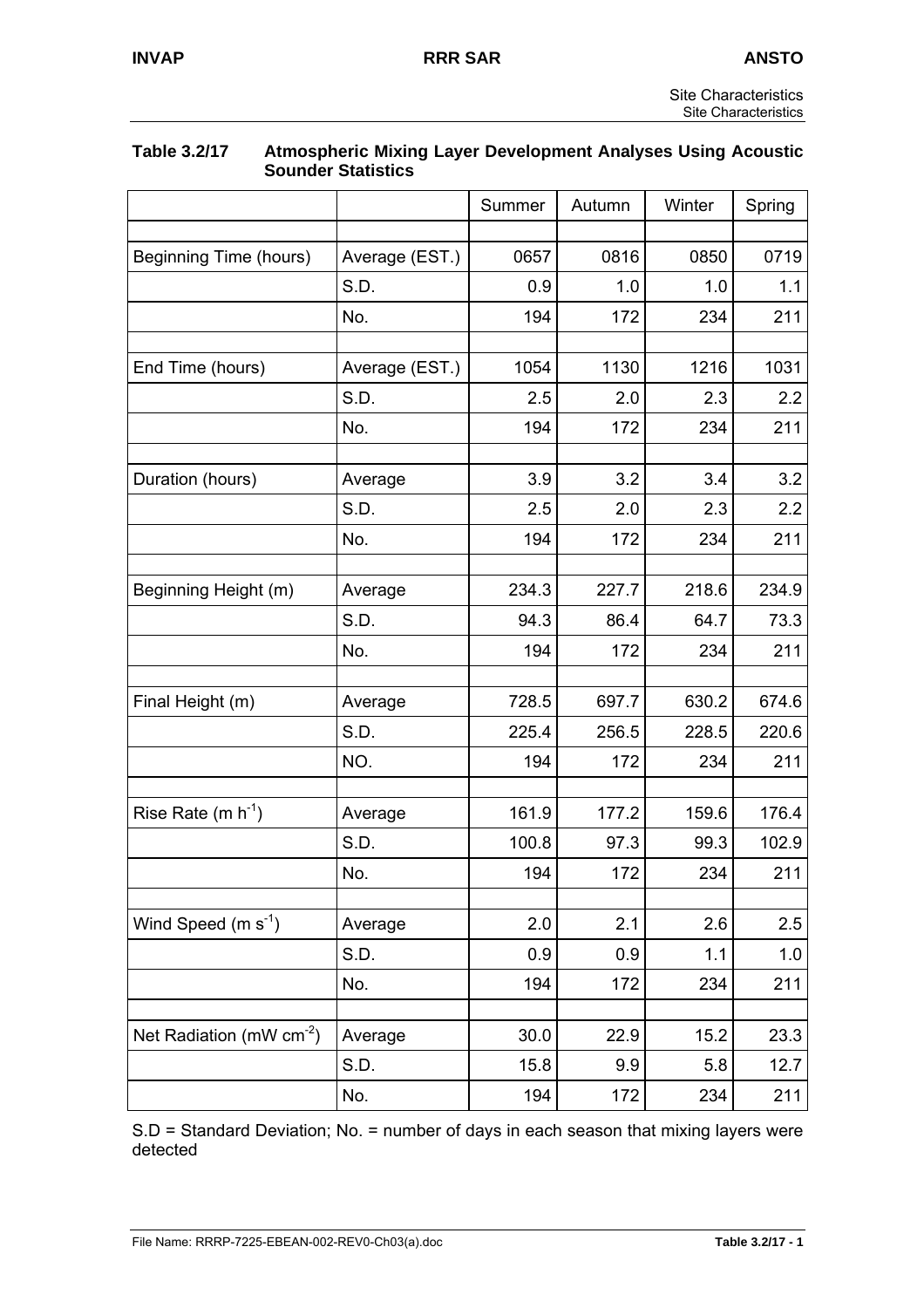| <b>Site Characteristics</b> |
|-----------------------------|
| Site Characteristics        |

| Table 3.2/18 | Range and Direction of Air Movements during Inversions |
|--------------|--------------------------------------------------------|
|--------------|--------------------------------------------------------|

| Distance (Miles)      | $1 - 10$ | $11 - 20$ | 21-30     | $31 - 40$ | 41-50          | 51-60    | 61-70          | 71-80          | 81-90          | 91-100 | Total      |
|-----------------------|----------|-----------|-----------|-----------|----------------|----------|----------------|----------------|----------------|--------|------------|
| Direction of          | $\%$     | $\%$      | $\%$      | $\%$      | %              | $\%$     | %              | $\frac{0}{0}$  | %              | $\%$   | $\%$       |
| Movement              |          |           |           |           |                |          |                |                |                |        |            |
| South Winds           | 64       | 24        | 12        |           |                |          |                |                |                |        |            |
| South West Winds      | 67       | 33        |           |           |                |          |                |                |                |        |            |
| <b>West Winds</b>     | 68       | 28        | 4         |           |                |          |                |                |                |        |            |
| North West Winds      | 44       | 43        | 10        | 4         | 1              |          |                |                |                |        |            |
| North Winds           | 21       | 48        | 12        | 8         | 5              | 1        | $\overline{c}$ |                | $\overline{c}$ |        |            |
| North East Winds      | 19       | 34        | 15        | 12        | 9              | 5        | $\overline{c}$ | $\overline{2}$ | 1              | 1      |            |
| East Winds            | 20       | 30        | 17        | 12        | 13             | 6        | $\overline{c}$ |                |                |        |            |
| South East Winds      | 20       | 32        | 17        | 8         | $\overline{7}$ | 8        | 4              | 4              |                |        |            |
| <b>All Directions</b> | 27       | 38        | 13        | 8         | 6              | 3        | $\overline{c}$ | $\mathbf 1$    | 1              | 1      |            |
| Distance (Miles)      | $1 - 10$ | $11 - 20$ | $21 - 30$ | $31 - 40$ | 41-50          | 51-60    | 61-70          | 71-80          | 81-90          | 91-100 | $101 - 11$ |
| (km)                  | $1.6 -$  | $17.6 -$  | $33.6 -$  | $49.6 -$  | $65.6 -$       | $81.6 -$ | $97.6 -$       | 113.6          | 129.6          | 145.6  | $161.6 -$  |
|                       | 16       | 32        | 48        | 64        | 80             | 96       | 112            | $-128$         | $-144$         | $-160$ | 176        |

Note: the direction of movement indicated above is the wind direction at the commencement of the inversion.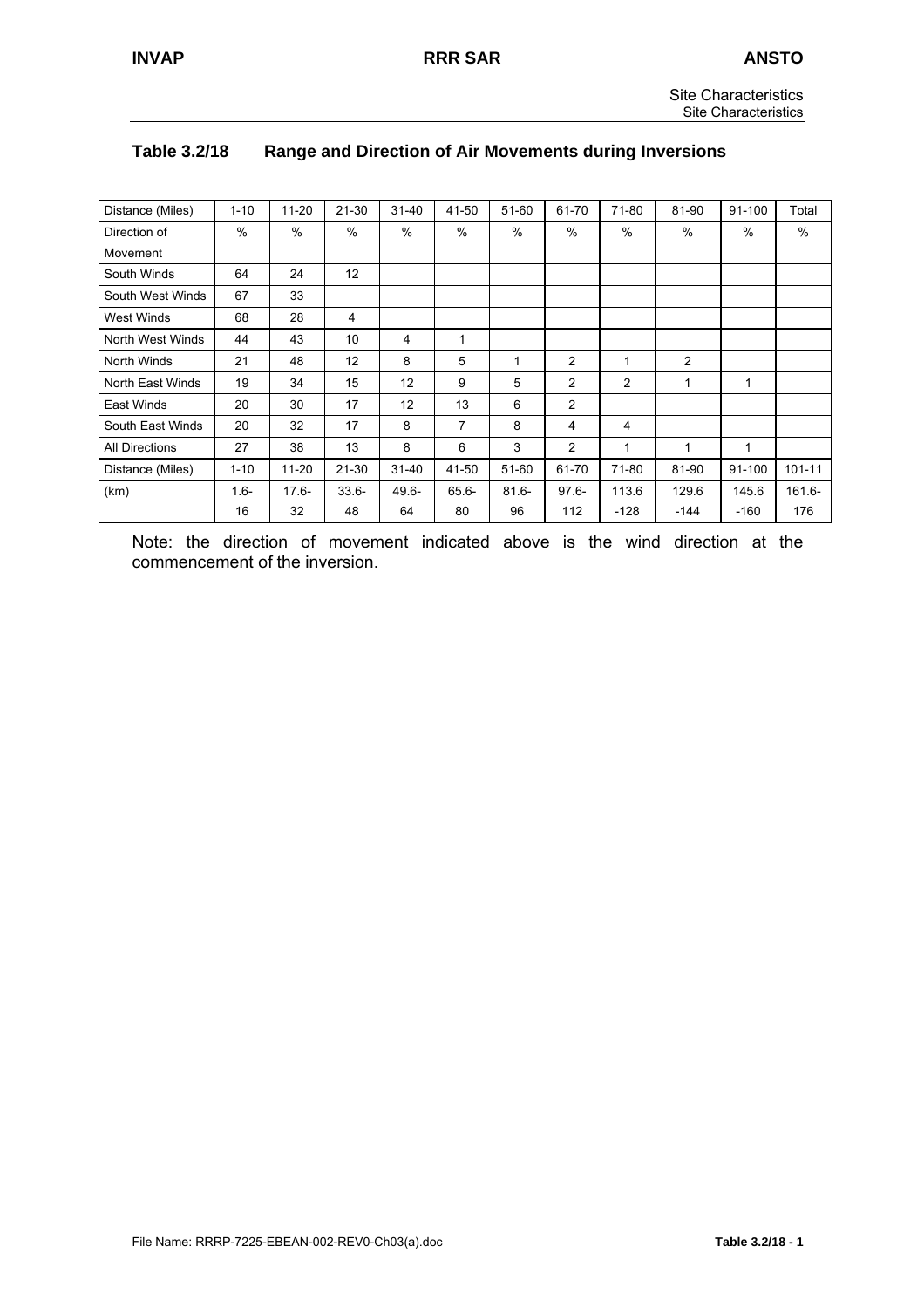# **Table 3.2/19 Turbulence Categorisation Using EPA Methods**

Data for dates 05 April 1991 to 21 October 1998

#### Stability categorisation scheme: Using: USEPA 10m

|           |      |  |               |  |                  |  | Bad data | Total  |  |  |  |  |
|-----------|------|--|---------------|--|------------------|--|----------|--------|--|--|--|--|
| Frequency | 6.48 |  | $4.33$   9.68 |  | 48.30 23.15 8.07 |  | 15112    | 414008 |  |  |  |  |

#### Stability categorisation scheme: Using: USEPA 49m

| $\overline{\phantom{a}}$ |                   |      |                   |                  | Bad data | ™otal  |
|--------------------------|-------------------|------|-------------------|------------------|----------|--------|
| Frequency                | 2.71 <sub>1</sub> | 4.02 | $\overline{7.64}$ | 60.21 22.50 2.92 | 15404    | 413716 |

#### USEPA 10m vs. USEPA 49m (%)

| USEPA 49m | A    | $\cdot$<br>В | С    | D     | Е     | F    | Total  |
|-----------|------|--------------|------|-------|-------|------|--------|
| A         | 2.33 | 0.20         | 0.10 | 0.06  | 0.00  | 0.00 | 2.70   |
| B         | 2.39 | 0.95         | 0.52 | 0.16  | 0.00  | 0.00 | 4.02   |
| C         | 1.24 | 2.24         | 3.25 | 0.91  | 0.00  | 0.00 | 7.64   |
| D         | 0.52 | 0.94         | 5.82 | 38.83 | 11.08 | 3.06 | 60.25  |
| E         | 0.00 | 0.00         | 0.00 | 7.86  | 11.03 | 3.59 | 22.49  |
| F         | 0.00 | 0.00         | 0.00 | 0.54  | 1.02  | 1.34 | 2.90   |
| Total     | 6.49 | 4.33         | 9.69 | 48.36 | 23.13 | 8.00 | 100.00 |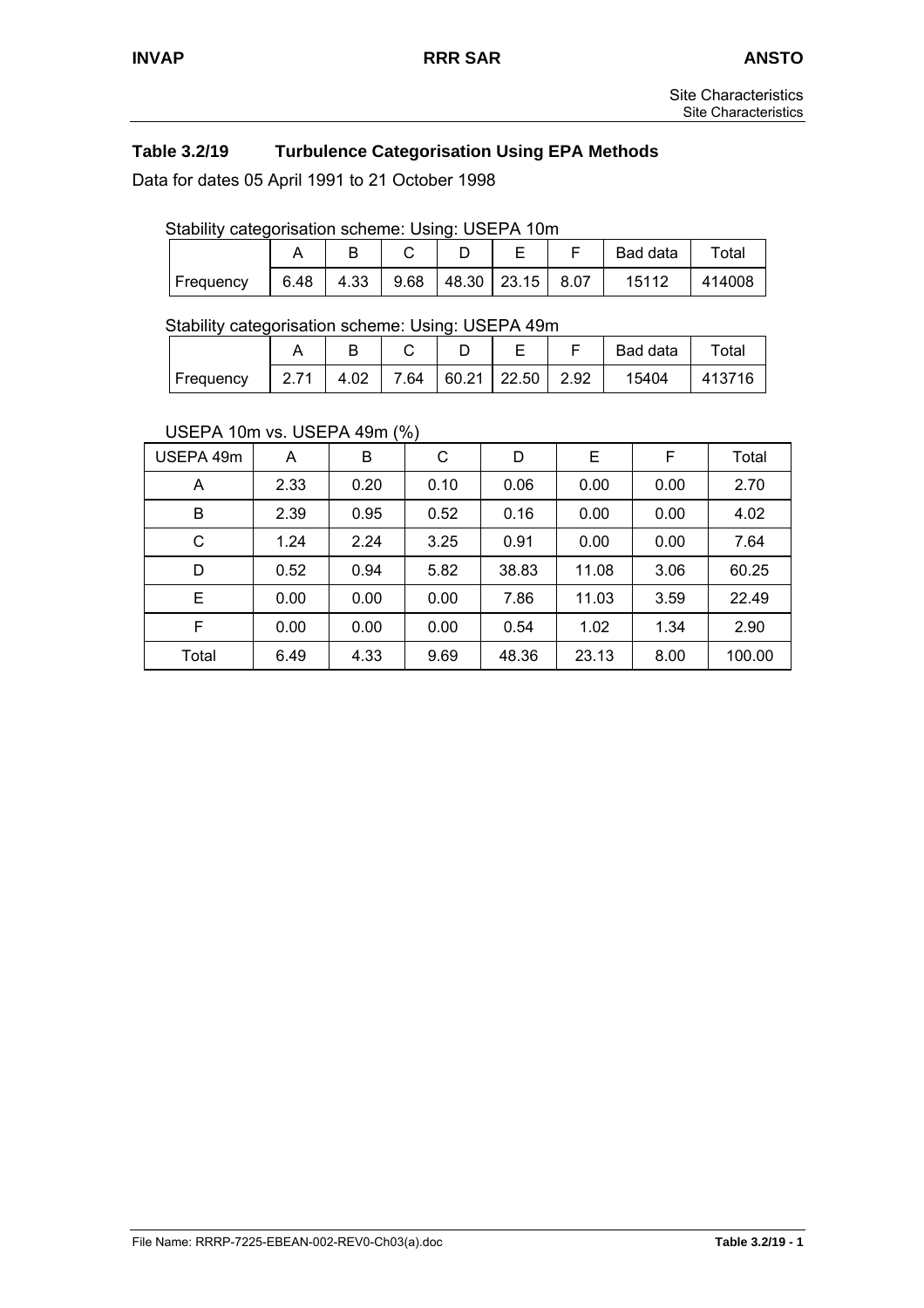## **Table 3.2/20 Lucas Heights Meteorological Tower at 2m dates: 5 April 1991 to 14 June 2004 Dry Bulb Temperature (deg.c); Time (EST)**

| Month         | 0000-0300        | 0300-<br>0600 | 0600-<br>0900 | 0900-<br>1200 | 1200-<br>1500 | 1500-<br>1800    | 1800-<br>2100 | 2100-2400        | Average |      | Extreme |      |
|---------------|------------------|---------------|---------------|---------------|---------------|------------------|---------------|------------------|---------|------|---------|------|
|               |                  |               |               |               |               |                  |               |                  | Min     | Max  | Min     | Max  |
| January       | 18.7             | 18.1          | 20.8          | 23.9          | 24.9          | 23.2             | 20.9          | 19.6             | 17.3    | 26.3 | 10.0    | 43.2 |
| Standard Dev. | 2.3              | 2.3           | 2.7           | 4.0           | 4.6           | 4.0              | 2.9           | 2.3              |         |      |         |      |
| Observations. | 4716.            | 4715          | 4709          | 4749.         | 4744          | 4748             | 4742.         | 4739.            |         |      |         |      |
| February      | 19.0             | 18.4          | 20.4          | 23.7          | 24.9          | 23.4             | 21.1          | 19.8             | 17.5    | 26.2 | 10.3    | 39.9 |
| Standard Dev. | 2.4              | 2.5           | 2.8           | 3.6           | 4.2           | 3.6              | 2.7           | $\overline{2.4}$ |         |      |         |      |
| Observations. | 4408.            | 4416.         | 4412.         | 4409.         | 4403.         | 4401.            | 4402.         | 4404.            |         |      |         |      |
| March         | 17.5             | 16.8          | 18.5          | 21.9          | 23.2          | 21.9             | 19.5          | 18.3             | 15.9    | 24.3 | 7.6     | 38.7 |
| Standard Dev. | 2.3              | 2.4           | 2.6           | 2.8           | 3.5           | 3.3              | 2.4           | 2.3              |         |      |         |      |
| Observations. | 4683.            | 4670.         | 4699.         | 4685.         | 4674.         | 4700.            | 4701.         | 4684.            |         |      |         |      |
| April         | 14.7             | 14.1          | 15.4          | 19.5          | 21.1          | 19.5             | 17.0          | 15.6             | 13.1    | 22.1 | 6.3     | 32.6 |
| Standard Dev. | 2.4              | 2.4           | 2.6           | 2.5           | 3.1           | $\overline{3.0}$ | 2.3           | 2.4              |         |      |         |      |
| Observations. | 4789.            | 4793          | 4799.         | 4811.         | 4817.         | 4834.            | 4828          | 4809.            |         |      |         |      |
| May           | 12.4             | 11.9          | 12.6          | 16.6          | 18.2          | 16.7             | 14.3          | 13.1             | 10.6    | 19.1 | 0.6     | 27.9 |
| Standard Dev. | 2.6              | 2.6           | 2.7           | 2.5           | 2.6           | 2.7              | 2.4           | 2.5              |         |      |         |      |
| Observations. | 4978             | 4987          | 4999          | 4991          | 4981          | 4994             | 4988          | 4983             |         |      |         |      |
| June          | 10.1             | 9.5           | 10.0          | 14.0          | 16.0          | 14.5             | 12.0          | 10.8             | 8.1     | 16.8 | 2.2     | 24.3 |
| Standard Dev. | 2.5              | 2.6           | 2.6           | 2.3           | 2.4           | 2.4              | 2.2           | 2.4              |         |      |         |      |
| Observations. | 4760.            | 4761.         | 4752.         | 4752.         | 4751.         | 4771.            | 4774.         | 4775.            |         |      |         |      |
| July          | 9.0              | 8.5           | 8.9           | 13.1          | 15.2          | 13.8             | 11.1          | 9.8              | 7.0     | 16.0 | 1.5     | 21.8 |
| Standard Dev. | 2.3              | 2.3           | 2.4           | 2.1           | 2.0           | 2.2              | 2.0           | 2.2              |         |      |         |      |
| Observations. | 4414.            | 4416.         | 4417.         | 4413.         | 4405.         | 4409.            | 4396.         | 4393.            |         |      |         |      |
| August        | 9.4              | 8.6           | 9.7           | 14.5          | 16.7          | 15.3             | 12.3          | 10.6             | 7.3     | 17.6 | 1.6     | 29.1 |
| Standard Dev. | 2.7              | 2.7           | 2.9           | 2.7           | 3.1           | 3.3              | 2.7           | 2.7              |         |      |         |      |
| Observations. | 4668.            | 4668          | 4681.         | 4710.         | 4711.         | 4715.            | 4716.         | 4709.            |         |      |         |      |
| September     | 11.6             | 10.7          | 12.8          | 17.1          | 19.0          | 17.4             | 14.4          | 12.7             | 9.4     | 20.2 | 2.8     | 33.9 |
| Standard Dev. | $\overline{3.1}$ | 3.1           | 3.3           | 3.3           | 4.0           | 4.0              | 3.2           | 3.2              |         |      |         |      |
| Observations. | 4676.            | 4679.         | 4673.         | 4671.         | 4672.         | 4677.            | 4679.         | 4673.            |         |      |         |      |
| October       | 13.5             | 12.6          | 15.6          | 19.4          | 20.8          | 19.0             | 16.2          | 14.6             | 11.5    | 22.0 | 2.8     | 33.9 |
| Standard Dev. | 3.0              | 2.9           | 3.1           | 3.9           | 4.6           | 4.3              | 3.4           | 2.9              |         |      |         |      |
| Observations. | 45852.           | 4567.         | 4563.         | 4533.         | 4525.         | 4569.            | 4551.         | 4575             |         |      |         |      |
| November      | 15.0             | 14.4          | 17.5          | 20.7          | 21.6          | 19.9             | 17.4          | 16.1             | 13.3    | 23.1 | 6.3     | 40.2 |
| Standard Dev. | 3.0              | 3.0           | 3.2           | 4.3           | 4.8           | 4.4              | 3.5           | 3.1              |         |      |         |      |
| Observations. | 4652.            | 4645.         | 4624.         | 4652.         | 4643.         | 4638.            | 4643.         | 4645.            |         |      |         |      |
| December      | 17.3             | 16.8          | 19.8          | 22.9          | 23.8          | 22.3             | 19.8          | 18.4             | 15.8    | 25.1 | 8.9     | 42.8 |
| Standard Dev. | 2.7              | 2.6           | 3.0           | 4.2           | 4.7           | 4.3              | 3.3           | 2.7              |         |      |         |      |
| Observations. | 4464.            | 4464.         | 4443.         | 4414.         | 4430.         | 4446.            | 4451.         | 4463.            |         |      |         |      |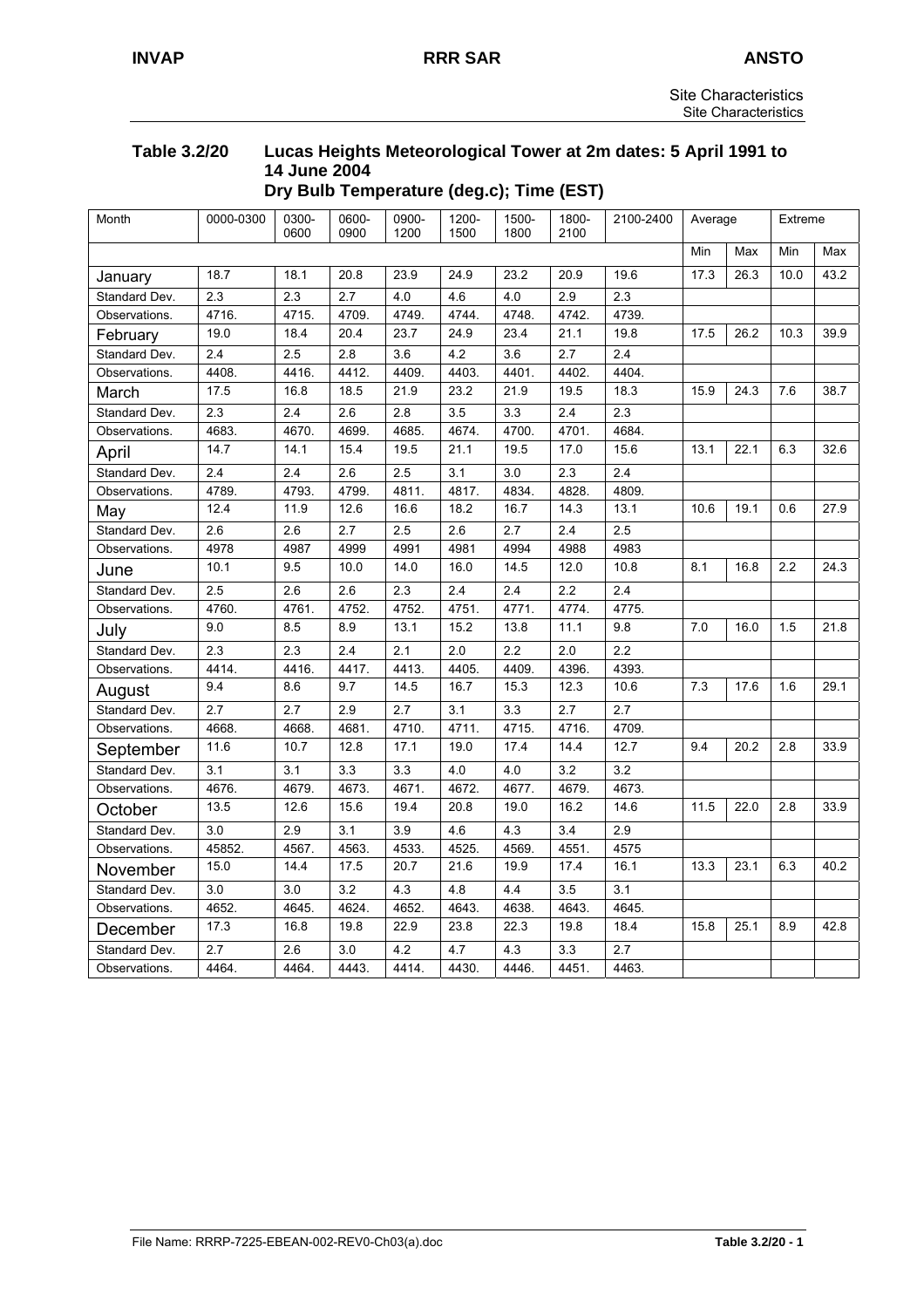## **Table 3.2/21 Lucas Heights Meteorological Tower at 2m dates: 4 July 2001 to 14 June 2004 Wet Bulb Temperature (deg.c); Time (EST)**

| Month         | 0000-0300        | 0300-<br>0600 | 0600-<br>0900 | 0900-<br>1200 | 1200-<br>1500 | 1500-<br>1800 | 1800-<br>2100 | 2100-2400 | Average |      | Extreme |      |
|---------------|------------------|---------------|---------------|---------------|---------------|---------------|---------------|-----------|---------|------|---------|------|
|               |                  |               |               |               |               |               |               |           | Min     | Max  | Min     | Max  |
| January       | 16.6             | 16.2          | 17.5          | 18.4          | 18.6          | 18.0          | 17.4          | 17.1      | 15.1    | 19.6 | 7.7     | 24.9 |
| Standard Dev. | 2.5              | 2.6           | 2.5           | 2.6           | 2.6           | 2.4           | 2.3           | 2.4       |         |      |         |      |
| Observations. | 1116.            | 1116.         | 1109.         | 1110.         | 1102.         | 1108.         | 1115.         | 1116.     |         |      |         |      |
| February      | 17.4             | 17.1          | 18.1          | 19.0          | 19.4          | 18.8          | 18.1          | 17.8      | 16.2    | 20.3 | 9.9     | 25.2 |
| Standard Dev. | 2.3              | 2.5           | 2.4           | 2.3           | 2.2           | 2.2           | 2.1           | 2.2       |         |      |         |      |
| Observations. | 1020.            | 1020.         | 1019.         | 1020.         | 1017.         | 1020.         | 1020.         | 1020.     |         |      |         |      |
| March         | 15.5             | 15.1          | 16.0          | 17.4          | 17.8          | 17.3          | 16.5          | 16.0      | 14.0    | 18.7 | 6.7     | 23.9 |
| Standard Dev. | 2.3              | 2.3           | 2.2           | 2.0           | 2.0           | 2.0           | 2.0           | 2.1       |         |      |         |      |
| Observations. | 1114.            | 1105.         | 1104.         | 1093.         | 1079.         | 1101.         | 1104.         | 1103.     |         |      |         |      |
| April         | 13.9             | 13.5          | 14.4          | 16.1          | 16.4          | 15.7          | 14.8          | 14.2      | 12.4    | 17.2 | 7.0     | 20.3 |
| Standard Dev. | 2.3              | 2.3           | 2.4           | 2.1           | 2.1           | 2.2           | 2.3           | 2.4       |         |      |         |      |
| Observations. | 1068.            | 1068.         | 1068.         | 1056.         | 1055.         | 1078.         | 1080.         | 1080.     |         |      |         |      |
| May           | 10.2             | 9.8           | 10.4          | 12.5          | 13.0          | 12.4          | 11.3          | 10.7      | 8.8     | 13.7 | 4.1     | 18.2 |
| Standard Dev. | 2.6              | 2.6           | 2.8           | 2.5           | 2.3           | 2.4           | 2.5           | 2.5       |         |      |         |      |
| Observations. | 1080.            | 1080.         | 1081.         | 1087.         | 1091.         | 1092.         | 1088.         | 1084.     |         |      |         |      |
| June          | 8.2              | 7.6           | 8.2           | 10.8          | 11.6          | 10.7          | 9.5           | 8.8       | 6.3     | 12.4 | 2.9     | 17.7 |
| Standard Dev. | 2.7              | 2.7           | 2.6           | 2.4           | 2.3           | 2.4           | 2.5           | 2.7       |         |      |         |      |
| Observations. | 888.             | 888.          | 888.          | 888.          | 888.          | 888.          | 888.          | 888.      |         |      |         |      |
| July          | 7.0              | 6.6           | 6.9           | 9.4           | 10.3          | 9.6           | 8.2           | 7.5       | 5.4     | 10.9 | 0.1     | 14.6 |
| Standard Dev. | 2.5              | 2.5           | 2.5           | 2.3           | 1.9           | 2.0           | 2.2           | 2.3       |         |      |         |      |
| Observations. | 1079.            | 1080.         | 1079.         | 1079.         | 1080.         | 1080.         | 1080.         | 1079.     |         |      |         |      |
| August        | 7.0              | 6.4           | 7.2           | 9.8           | 10.5          | 9.9           | 8.6           | 7.7       | 5.3     | 11.3 | 1.0     | 17.1 |
| Standard Dev. | 2.3              | 2.2           | 2.3           | 2.0           | 2.0           | 2.1           | 2.2           | 2.3       |         |      |         |      |
| Observations. | 1116.            | 1113.         | 1116.         | 1113.         | 1111.         | 1115.         | 1116.         | 1116.     |         |      |         |      |
| September     | 9.3              | 8.6           | 10.1          | 12.0          | 12.5          | 12.1          | 10.9          | 10.1      | 7.5     | 13.4 | 2.4     | 20.5 |
| Standard Dev. | $\overline{2.7}$ | 2.7           | 2.9           | 2.5           | 2.5           | 2.5           | 2.5           | 2.6       |         |      |         |      |
| Observations. | 1080.            | 1080.         | 1079.         | 1072.         | 1073.         | 1079.         | 1080.         | 1080.     |         |      |         |      |
| October       | 10.5             | 9.8           | 11.7          | 12.9          | 13.4          | 12.8          | 11.9          | 11.3      | 8.8     | 14.3 | 2.7     | 20.1 |
| Standard Dev. | 2.7              | 2.7           | 2.6           | 2.4           | 2.4           | 2.4           | 2.5           | 2.6       |         |      |         |      |
| Observations. | 1092.            | 1092.         | 1101.         | 1087.         | 1092.         | 1091.         | 1092.         | 1092.     |         |      |         |      |
| November      | 13.1             | 12.8          | 14.5          | 15.4          | 15.6          | 15.1          | 14.2          | 13.7      | 11.6    | 16.7 | 5.3     | 22.1 |
| Standard Dev. | 2.9              | 2.9           | 2.7           | 2.8           | 2.7           | 2.7           | 2.6           | 2.7       |         |      |         |      |
| Observations. | 1064.            | 1057.         | 1072.         | 1077.         | 1076.         | 1066.         | 1068.         | 1070.     |         |      |         |      |
| December      | 15.3             | 15.0          | 16.5          | 17.2          | 17.4          | 16.9          | 16.3          | 15.9      | 14.0    | 18.5 | 6.1     | 24.0 |
| Standard Dev. | 2.6              | 2.6           | 2.8           | 2.8           | 2.7           | 2.6           | 2.5           | 2.5       |         |      |         |      |
| Observations. | 1116.            | 1116.         | 1115.         | 1114.         | 1113.         | 1115.         | 1116.         |           |         |      |         |      |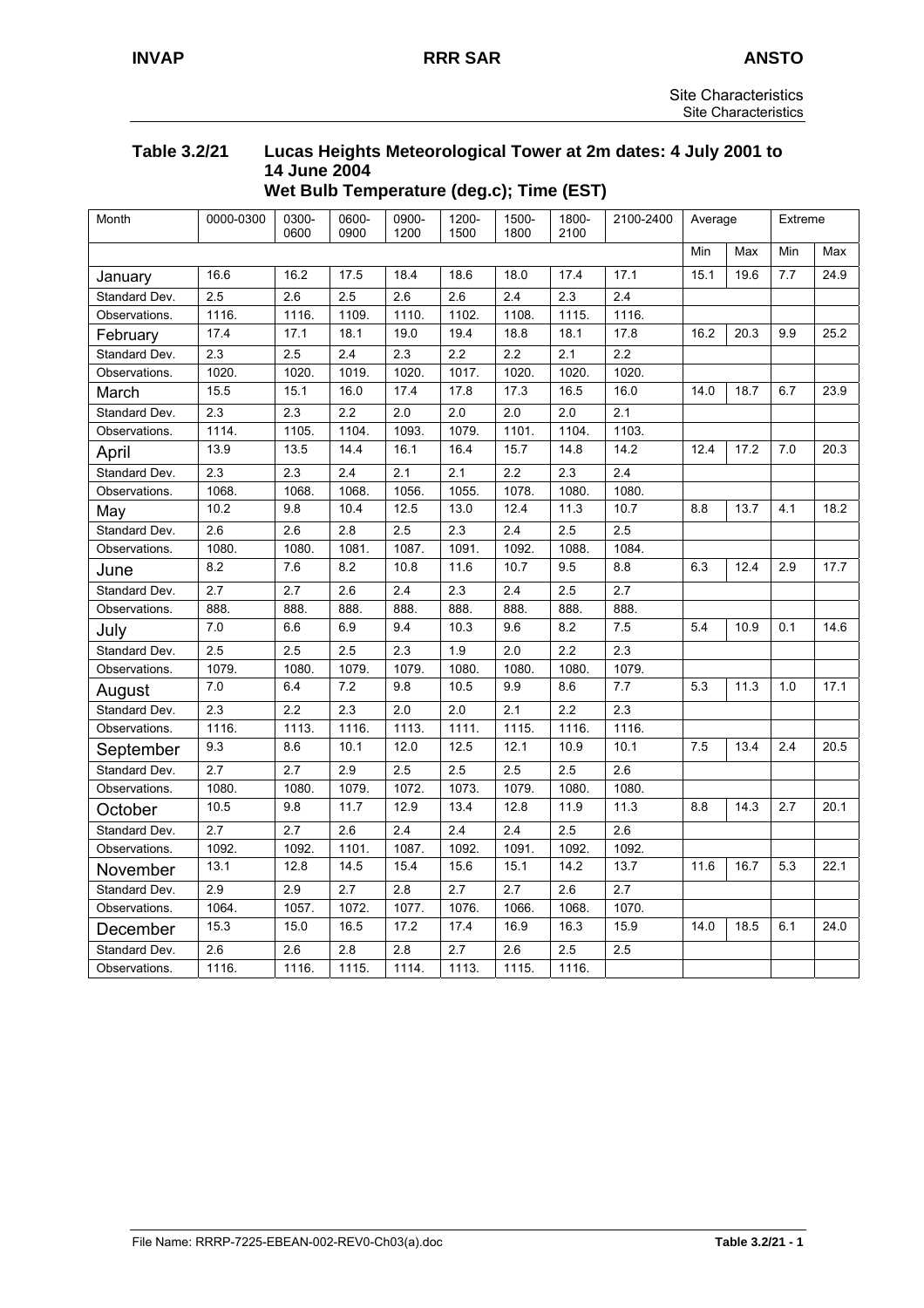# **Table 3.2/22 Schedule of Boreholes for Geotechnical Investigation**

| Borehole No.    | Borehole Depth (m) | Collar RL* (m) AHD** |  |  |
|-----------------|--------------------|----------------------|--|--|
| BH <sub>1</sub> | 25.00              | 157.30               |  |  |
| BH <sub>5</sub> | 26.60              | 156.30               |  |  |
| BH <sub>6</sub> | 15.07              | 155.80               |  |  |
| BH <sub>7</sub> | 15.13              | 156.53               |  |  |
| $BH8 (+)$       | 15.06              | 157.29               |  |  |
| BH <sub>9</sub> | 15.06              | 157.08               |  |  |
| <b>BH10</b>     | 15.08              | 154.38               |  |  |
| <b>BH11</b>     | 15.00              | 155.12               |  |  |

(+) Borehole practised at the reactor position

\*RL = Reduced Level

\*\*AHD = Australian Height Datum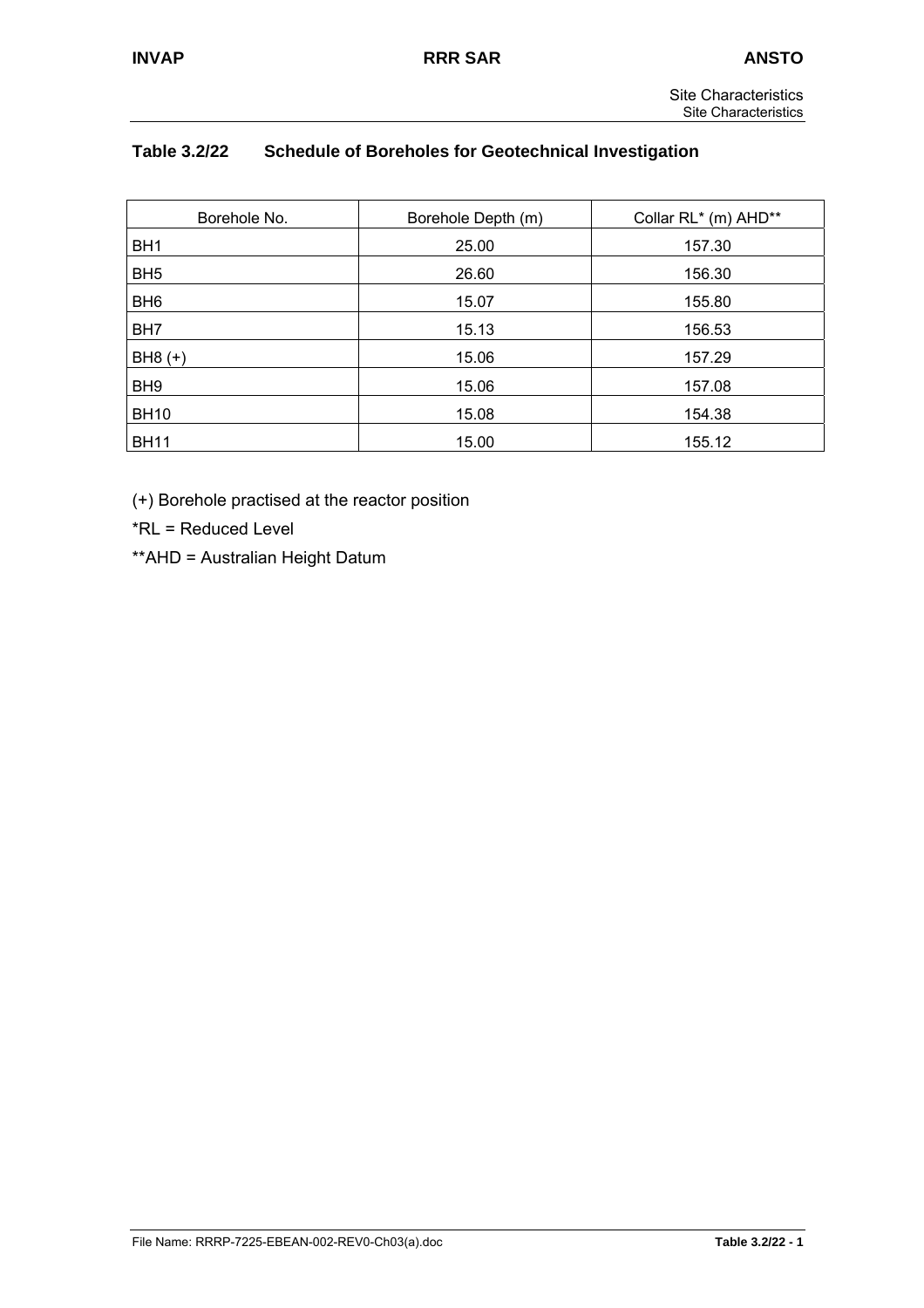# **Table 3.2/23 Groundwater Level Measurement**

| Borehole No. and (date) | Water Level Depth (m) BGL* | Water Level (m) AHD** |  |  |
|-------------------------|----------------------------|-----------------------|--|--|
| BH6 (9/6/98)            | 9.35                       | 146.45                |  |  |
| BH7 (9/6/98)            | 10.09                      | 146.41                |  |  |
| BH8 (11/6/98) (+)       | 8.25                       | 149.34                |  |  |
| BH9 (12/6/98)           | 10.64                      | 146.46                |  |  |
| BH10 (11/6/98)          | 4.32                       | 150.08                |  |  |
| BH11 (12/6/98)          | 8.17                       | 146.93                |  |  |

(+) Borehole practised at the reactor position.

\*BGL = Below Ground Level

\*\* AHD = Australian Height Datum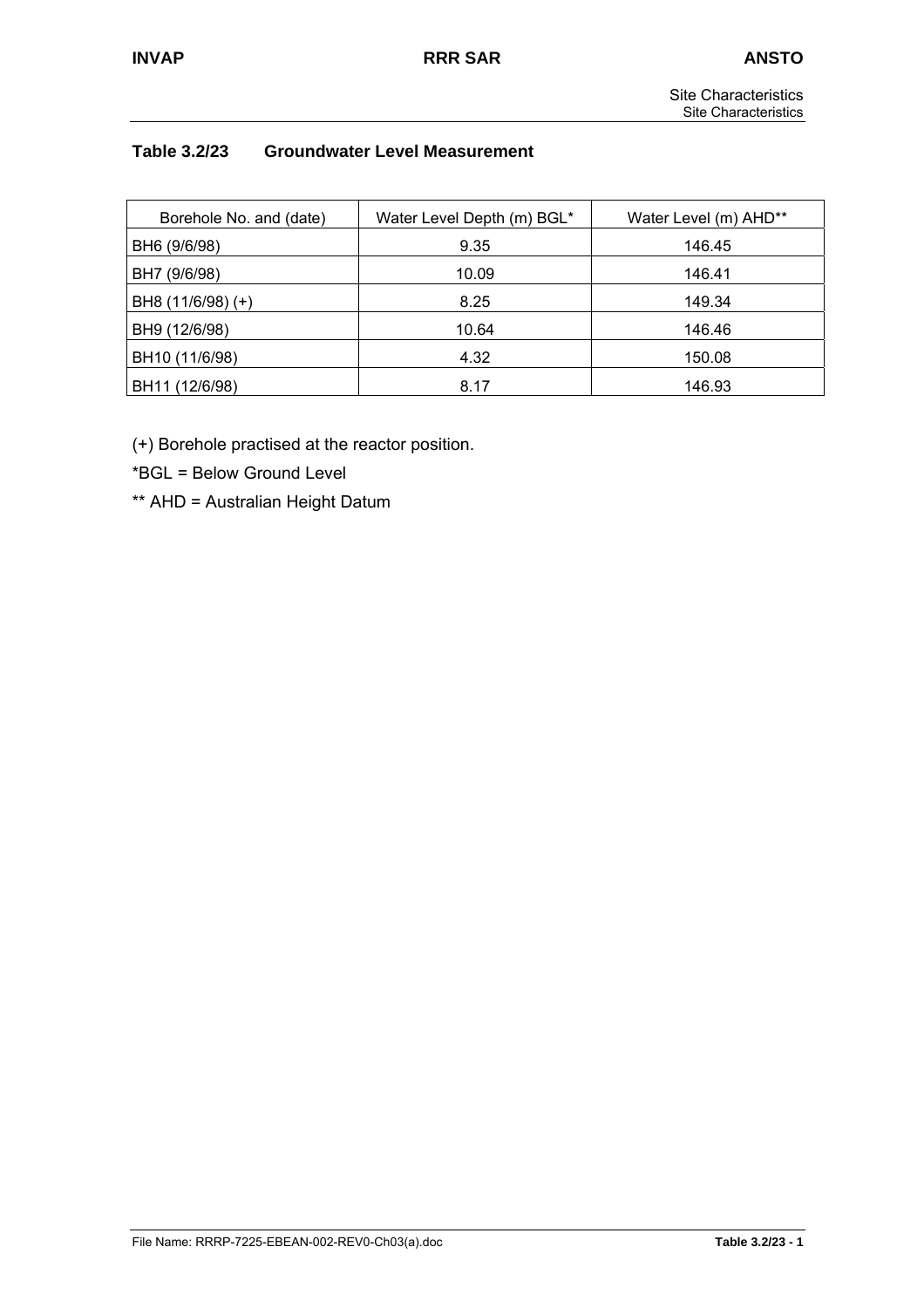# **Table 3.2/24 Summary of Geotechnical Model**

| Unit | Material / Origin                                     | Description                         | Consistency/<br>Strength                          | Range of Depths<br>to Top of Unit (m) |  |
|------|-------------------------------------------------------|-------------------------------------|---------------------------------------------------|---------------------------------------|--|
|      | Fill                                                  | Sand/ Ripped Sandstone              | $\overline{\phantom{a}}$                          | O                                     |  |
| 2    | Topsoil                                               | Clayey Sand                         |                                                   | 0                                     |  |
| 3    | Residual<br>Clay/ Extremely<br>Weathered<br>Sandstone | Clayey Sand/ Sandy Clay             | Verify stiff to hard<br>or medium Dense/<br>Dense | $0.15$ to 1.00 m                      |  |
| 4А   | Sandstone                                             | <b>Highly to Slightly Weathered</b> | Low to Medium<br><b>Rock Strength</b>             | 1.00 to 2.25 m                        |  |
| 4B   | Sandstone                                             | Moderately to Slightly<br>Weathered | Medium to High<br><b>Rock Strength</b>            | 2.20 to 5.50 m                        |  |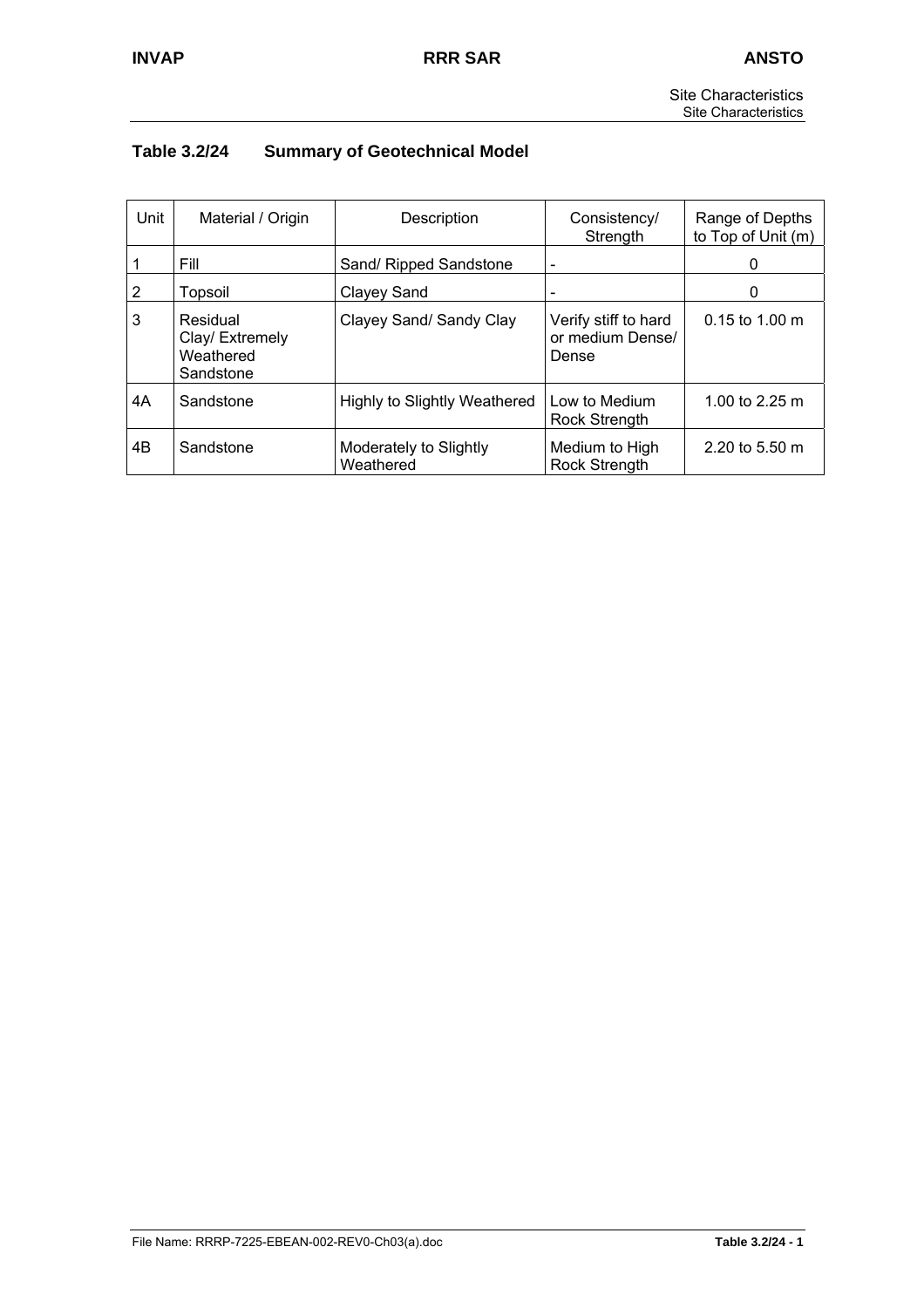# **Table 3.2/25 Summary of Rock Classification**

| Unit | Sandstone Rock Class |
|------|----------------------|
| -4A  | ۱V                   |
| 4B   | III/II               |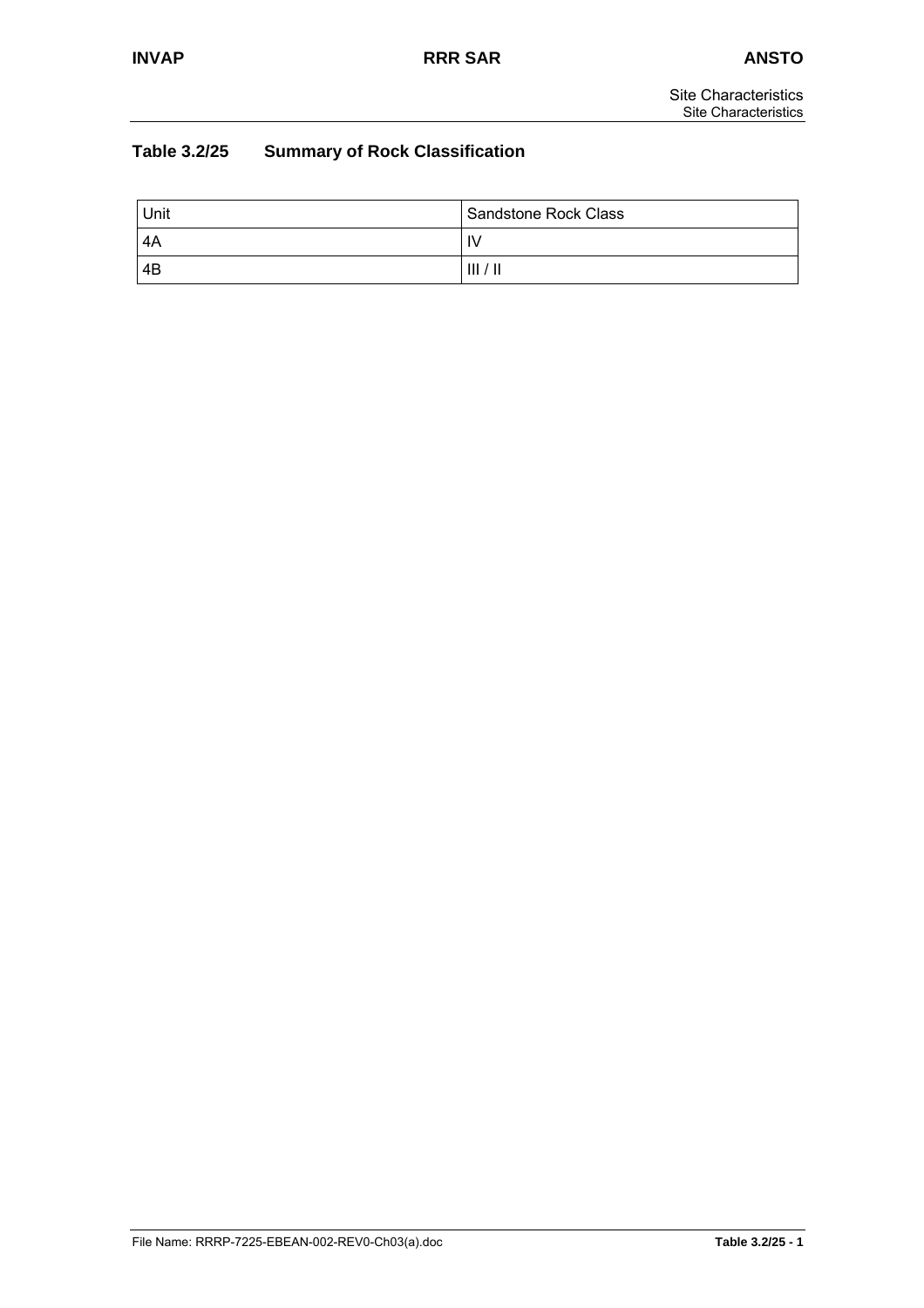| <b>Site Characteristics</b> |
|-----------------------------|
| <b>Site Characteristics</b> |

| Depth<br>Interval (m) | S-Wave<br>Velocity<br>(m/s) | P-Wave<br>Velocity<br>(m/s) | Shear<br>Modulus<br>(MPa) | Young's<br><b>Modulus</b><br>(MPa) | Poisson's<br>Ratio<br>$(-)$ | Assumed<br>Density<br>$(kN/m^3)$ |
|-----------------------|-----------------------------|-----------------------------|---------------------------|------------------------------------|-----------------------------|----------------------------------|
| BH <sub>6</sub>       |                             |                             |                           |                                    |                             |                                  |
| $0 - 3$               | 300                         | 600                         | 200                       | 100                                | 0.33                        | 22                               |
| $3 - 8$               | 800                         | 1350                        | 1400                      | 4500                               | 0.23                        | 22                               |
| $6 - 12$              | 1400                        | 2350                        | 4700                      | 1400                               | 0.22                        | 24                               |
| BH8 (+)               |                             |                             |                           |                                    |                             |                                  |
| $0 - 5$               | 380                         | 850                         | 320                       | 1150                               | 0.58                        | 22                               |
| $5 - 9$               | 1450                        | 2400                        | 4600                      | 14800                              | 0.21                        | 22                               |
| $9 - 12$              | 1200                        | 2150                        | 3500                      | 10600                              | 0.27                        | 24                               |
| $12 - 14$             | 1200                        | 2500                        | 3400                      | 11300                              | 0.35                        | 24                               |
| <b>BH10</b>           |                             |                             |                           |                                    |                             |                                  |
| $0 - 3$               | 250                         | 540                         | 140                       | 500                                | 0.36                        | 22                               |
| $3 - 6$               | 800                         | 1650                        | 1400                      | 5000                               | 0.35                        | 22                               |
| $6 - 14$              | 1320                        | 2600                        | 4180                      | 13400                              | 0.33                        | 24                               |
| <b>BH11</b>           |                             |                             |                           |                                    |                             |                                  |
| $0 - 3 m$             | 280                         | 480                         | 170                       | 560                                | 0.24                        | 22                               |
| $3 - 6 m$             | 800                         | 1500                        | 1400                      | 4850                               | 0.30                        | 22                               |
| $6 - 14 m$            | 1350                        | 2350                        | 4350                      | 13250                              | 0.25                        | 24                               |

| Table 3.2/26 |  |  | <b>Seismic Velocities and Dynamic Moduli</b> |
|--------------|--|--|----------------------------------------------|
|--------------|--|--|----------------------------------------------|

(+) Borehole practised at the reactor position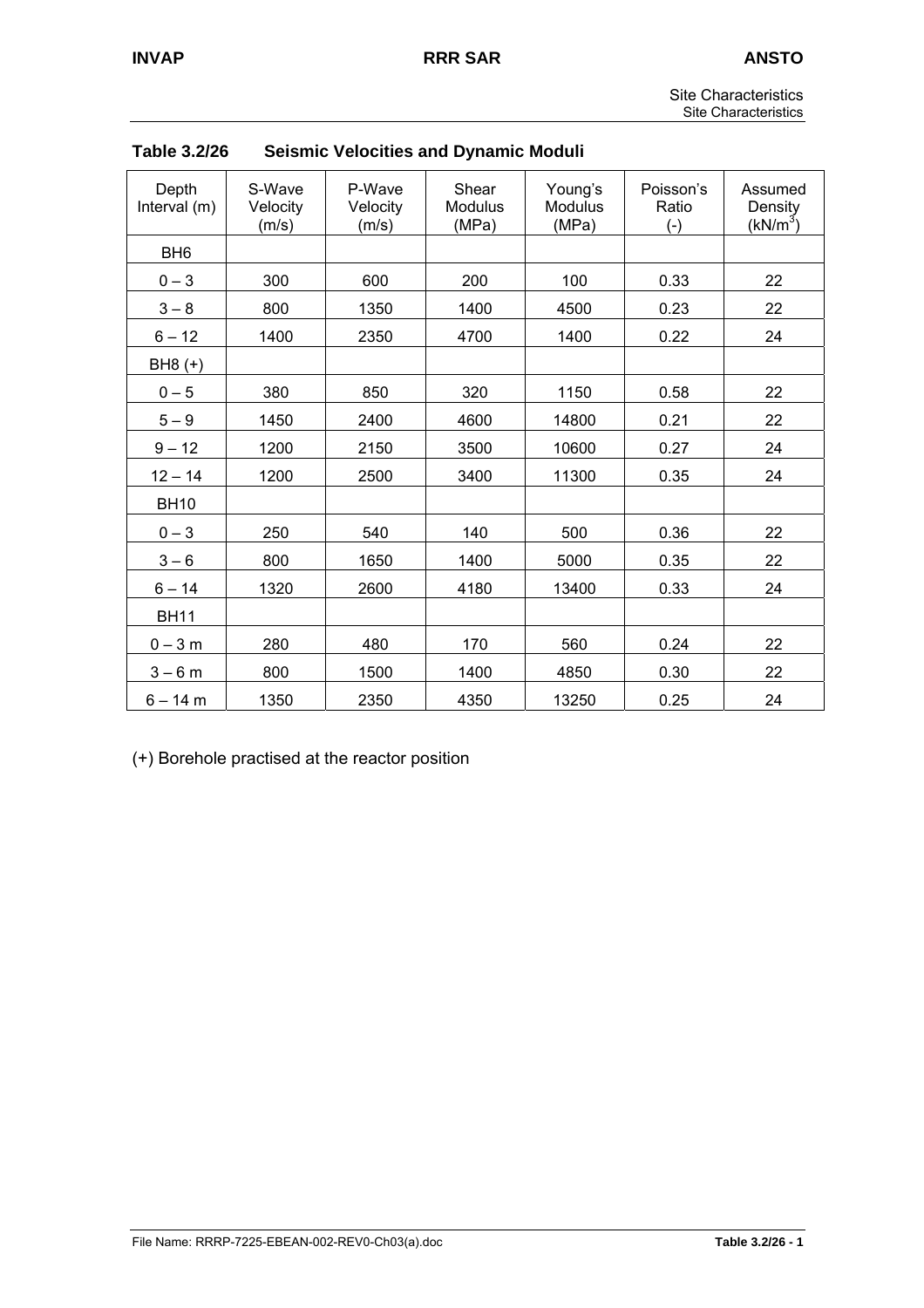## **Table 3.2/27 Dynamic Shear Modulus**

| Depth                        | Dynamic Shear Modulus of Rock |  |
|------------------------------|-------------------------------|--|
| I Above 3 m                  | 140 MPa to 200 MPa            |  |
| $13 \text{ to } 8 \text{ m}$ | About 1400 MPa                |  |
| 18 to 14 m                   | 3500 MPa to 4700 MPa          |  |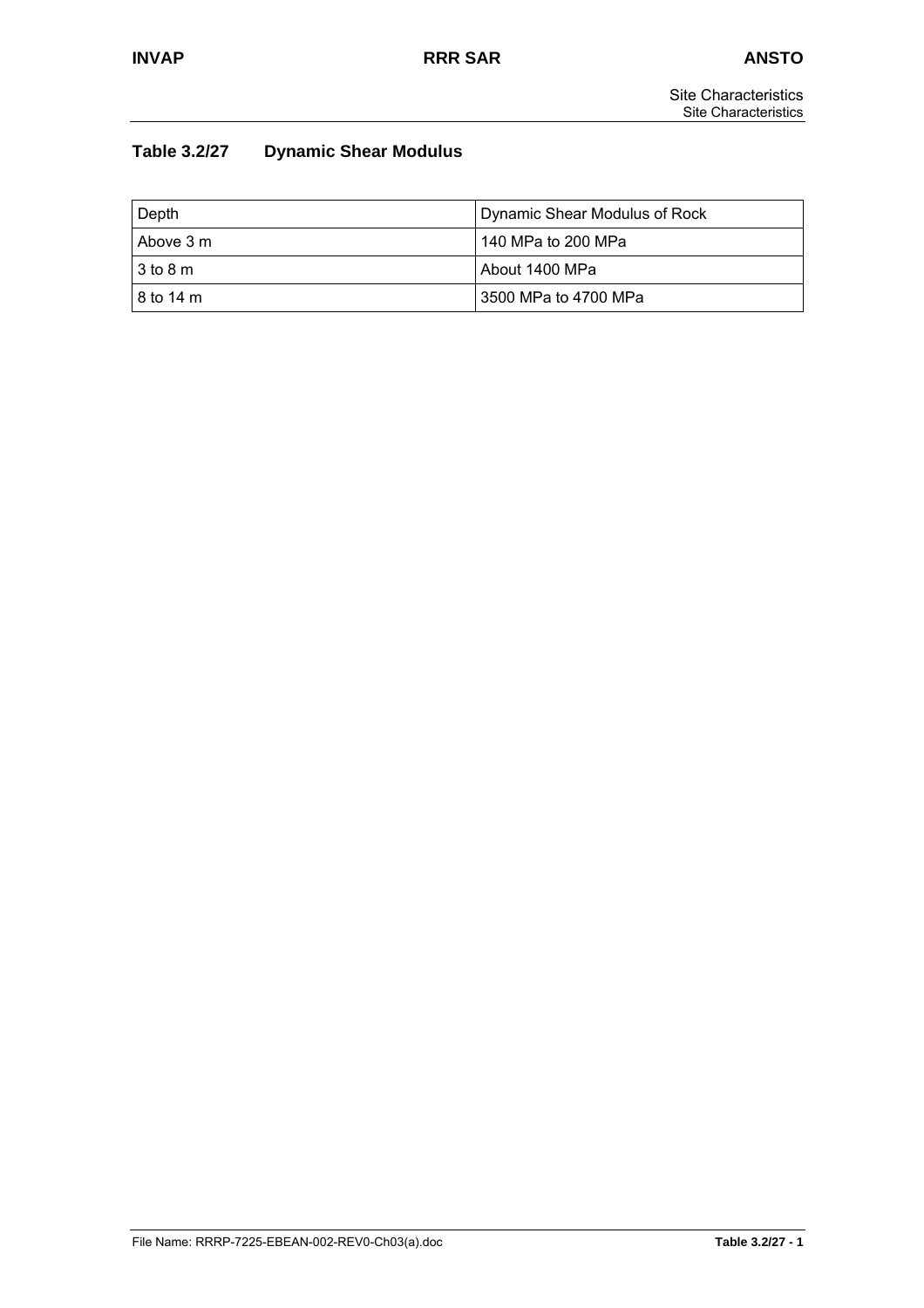## **Table 3.2/28 Guideline Design Parameters of Rock Units for Shallow Footings and Bored Pile Design**

| Unit | Description               | Allowable End<br><b>Bearing Pressure</b><br>(MPa) | Allowable Adhesion<br>for Bored Piles (kPa) | Soil or Rock Mass<br>Modulus (MPa) |
|------|---------------------------|---------------------------------------------------|---------------------------------------------|------------------------------------|
| 3    | Residual Soil             | 200                                               | 25                                          | 30                                 |
| 4A   | <b>Class IV Sandstone</b> | 1000 to 3500                                      | 100 to 350                                  | 100 to 700                         |
| 4B   | Class III / II Sandstone  | 3500 to 6000                                      | 350 to 600                                  | 350 to 1200                        |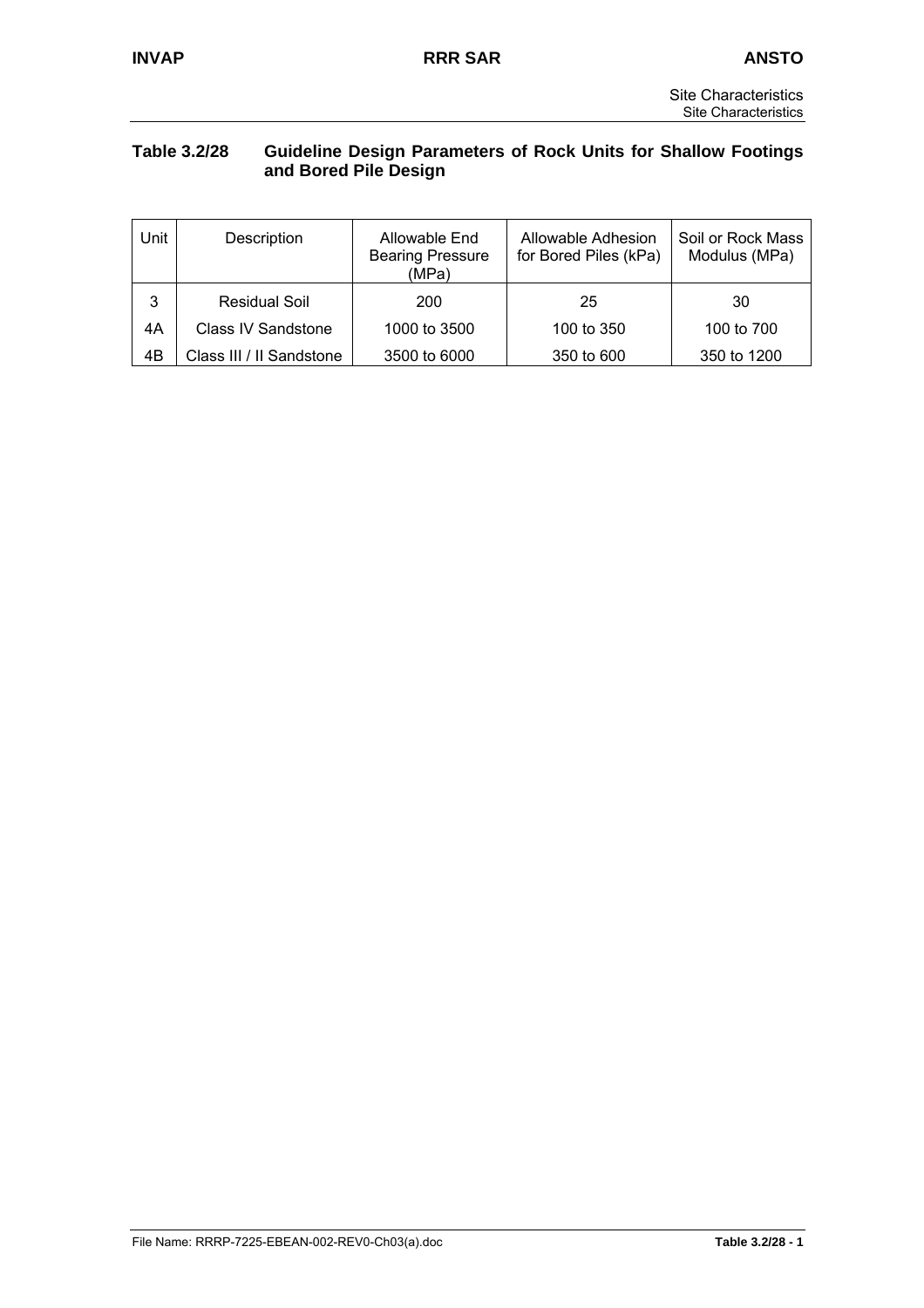## **Table 3.2/29 Design Basis Earthquake for the Reactor Facility**

| Period (sec) | Acceleration (g) | Amplification A |
|--------------|------------------|-----------------|
| 0.00         | 0.37             | <b>PGA</b>      |
| 0.03         | 0.37             | 1.00            |
| 0.11         | 0.78             | 2.60            |
| 0.20         | 0.86             | 2.87            |
| 0.40         | 0.94             | 3.13            |
| 1.00         | 0.46             | 1.53            |
| 3.85         | 0.14             | 0.47            |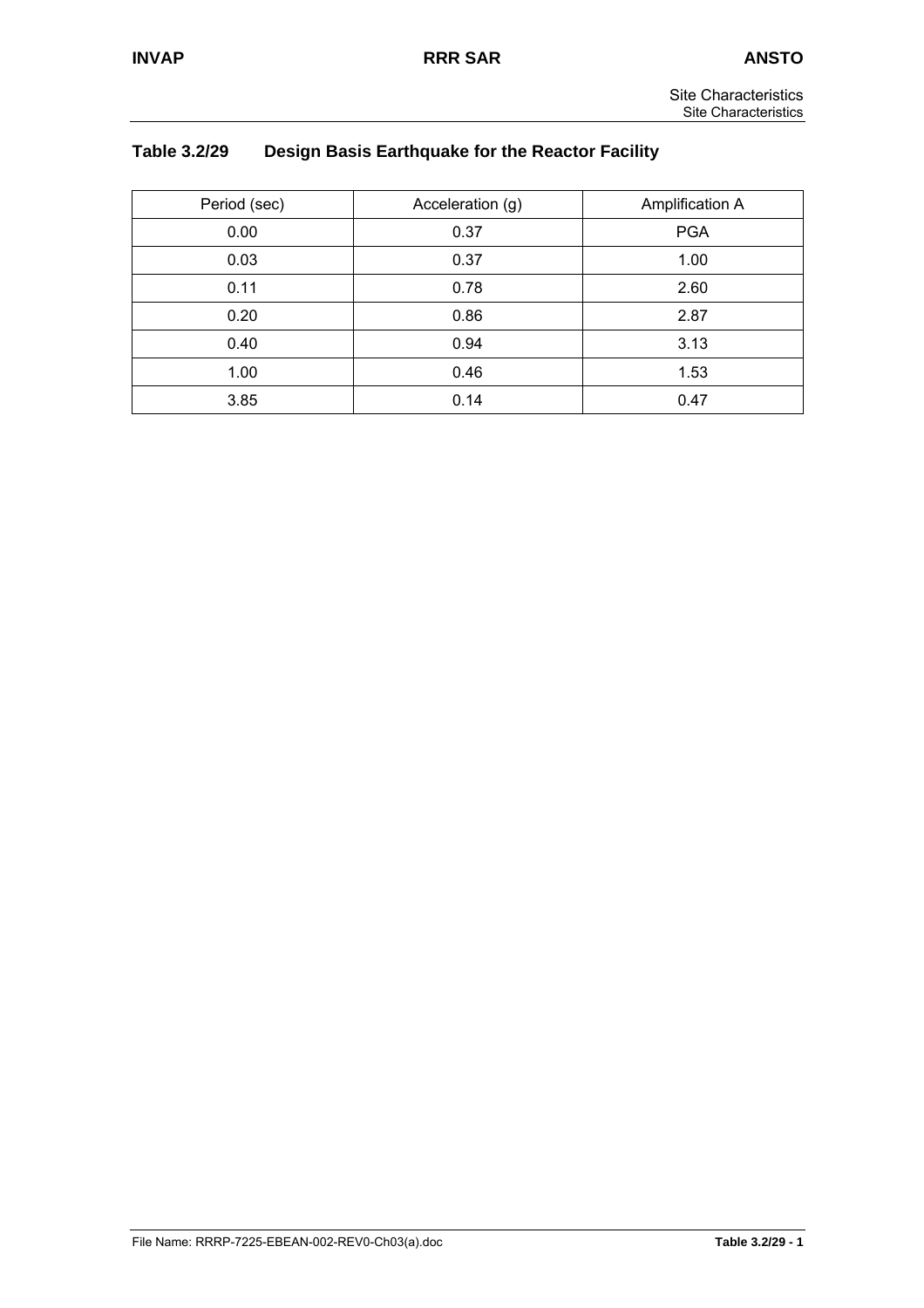| <b>SAMPLE</b>    | LOCATION <sup>(1)</sup>                                           | <b>FREQUENCY</b>                      | <b>COLLECTION</b><br><b>DETAILS</b>                                        | <b>SAMPLE</b><br><b>PREPARATION &amp;</b><br><b>ANALYSIS</b>                                                                                                                                                       |
|------------------|-------------------------------------------------------------------|---------------------------------------|----------------------------------------------------------------------------|--------------------------------------------------------------------------------------------------------------------------------------------------------------------------------------------------------------------|
| Stormwater       | MDP+60m:                                                          | Weekly, plus                          | 2 x 5 L sampled                                                            | 250mL aliquot of the                                                                                                                                                                                               |
|                  | 60 m down-<br>stream of MDP<br>BUND.                              | monthly<br>composite.                 | with polyethylene<br>bottle.                                               | weekly sample distilled<br>for tritium analysis.<br>Weekly samples bulked<br>into two monthly<br>composites: 4 -5 L for<br>$\alpha$ , $\beta$ analysis; 8 - 10L for<br>$\gamma$ . Remainder acidified &<br>stored. |
|                  | Bund C: MDP                                                       | Weekly, plus<br>monthly<br>composite. | 2 x 5 L sampled<br>with polyethylene<br>bottle.                            | As above.                                                                                                                                                                                                          |
|                  | Bunds A & B                                                       | Monthly.                              | 1 L sampled with<br>polyethylene<br>bottle.                                | 250 mL distilled for<br>tritium analysis.<br>Remainder acidified &<br>stored.                                                                                                                                      |
| Estuary<br>water | Woronora River:<br>station E5.9 at<br>Jannali Park.               | Monthly.                              | 250 mL, sampled<br>by polyethylene<br>bottle at surface.                   | Distilled for tritium<br>analysis.                                                                                                                                                                                 |
| Creek water      | <b>Bardens Creek</b><br>Weir.                                     | Weekly.                               | 250 mL sampled<br>from weir<br>overflow.                                   | Distilled for tritium<br>analysis.                                                                                                                                                                                 |
|                  | SPCC points:<br>Bardens Ck Weir;                                  | Monthly.                              | 3L sampled after<br>rain.                                                  | Gross $\alpha, \beta$ analysis on<br>2L                                                                                                                                                                            |
|                  | MDP Ck Weir;<br>Strassman Ck.                                     |                                       |                                                                            | (ISO method).<br>Remaining 1L acidified<br>& stored.                                                                                                                                                               |
|                  | Forbes Creek.                                                     | Monthly.                              | 1 L sampled after<br>rain.                                                 | 250 mL distilled for<br>tritium analysis.<br>Remainder acidified &<br>stored.                                                                                                                                      |
|                  | <b>Bardens and Mill</b><br>Creeks: station T2<br>near confluence. | Yearly.                               | 5 L water from<br>each creek (above<br>the junction of the<br>two creeks). | Evaporated and counted<br>for $\alpha, \beta, \gamma$ . 250 mL<br>distilled for tritium<br>analysis. Remainder<br>acidified & stored.                                                                              |

| Table 3.2/30 | <b>Environmental Monitoring Schedule, 1999</b> |
|--------------|------------------------------------------------|
|--------------|------------------------------------------------|

Notes:

Sampling locations are shown on Figures 3.2/30, 3.2/31 and 3.2/32.

Continued next page...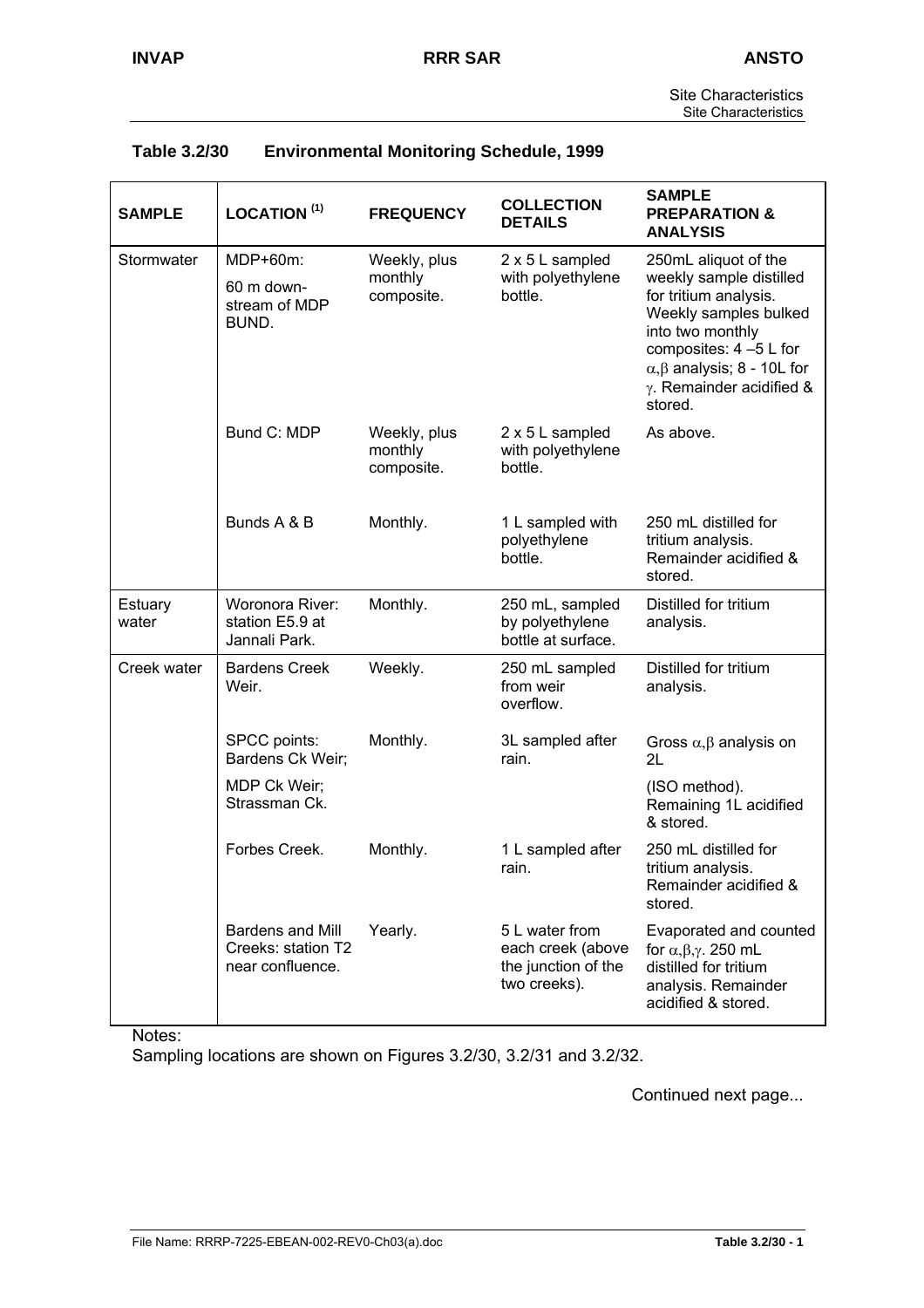Site Characteristics Site Characteristics

| <b>SAMPLE</b>                   | LOCATION <sup>(1)</sup>                                             | <b>FREQUENCY</b>                                                                                              | <b>COLLECTION</b><br><b>DETAILS</b>                                                                                                                | <b>SAMPLE</b><br><b>PREPARATION &amp;</b><br><b>ANALYSIS</b>                                                                                                                                                                           |
|---------------------------------|---------------------------------------------------------------------|---------------------------------------------------------------------------------------------------------------|----------------------------------------------------------------------------------------------------------------------------------------------------|----------------------------------------------------------------------------------------------------------------------------------------------------------------------------------------------------------------------------------------|
| Ground<br>water                 | <b>Little Forest Burial</b><br>Ground.                              | Twice yearly.                                                                                                 | Bores are pumped<br>dry & allowed to<br>refill. Seven litres<br>sampled from the<br>centre of the bore,<br>avoiding the<br>bottom sediments.       | Decanted, evaporated<br>and counted for $\alpha, \beta, \gamma$ .<br>250 mL distilled for<br>tritium analysis. Two<br>litres acidified & stored.                                                                                       |
|                                 | Sump near Bld<br>27.                                                | Monthly.                                                                                                      | 1 L ground water<br>seepage collected<br>with clean<br>sponge.                                                                                     | Distilled for tritium<br>analysis. Immediate<br>gamma spectrometry of<br>500mL in Marinelli<br>beaker. Remainder<br>acidified & stored.                                                                                                |
| Airborne<br>particulates        | <b>Little Forest Burial</b><br>Ground: trench<br>area.              | Quarterly:<br>particulates are<br>accumulated<br>for $\sim$ 4 hours<br>every 2 weeks<br>over three<br>months. | Airborne<br>particulates were<br>collected on 40<br>cm <sup>2</sup> filter paper<br>using Ecotech air<br>sampler at 60 m <sup>3</sup><br>per hour. | Each quarterly sample<br>divided into four equal<br>parts: one analysed for<br>beryllium by ICPMS,<br>another put aside for a<br>yearly composite,<br>analysed for <sup>239/240</sup> Pu.<br>The remaining two<br>portions are stored. |
| Ambient<br>iodine-131 in<br>air | Stations 1, 2, 3 &<br>4: along the<br>eastern boundary<br>of LHSTC. | Continuous<br>samples,<br>changed<br>weekly.                                                                  | Collected on<br>activated charcoal<br>filters (Maypacks).                                                                                          | Gamma spectrometry of<br>Maypacks using a<br>20 x 10 cm Nal crystal.                                                                                                                                                                   |
| Soil /<br>sediment              | Stormwater bunds<br>A, B & C.                                       | Yearly, or<br>whenever<br>bunds are<br>emptied.                                                               | Bund water is<br>drained. 2 kg<br>sampled randomly<br>from accumulated<br>sediments.                                                               | Soils/sediments are<br>dried, ashed and sieved,<br>then counted for $\alpha, \beta, \gamma$<br>activity.                                                                                                                               |
|                                 | Little Forest Burial<br>Ground.                                     | If indicated by<br>annual dose<br>rate survey.                                                                | 1 kg, from<br>surface.                                                                                                                             | As above.                                                                                                                                                                                                                              |
|                                 | Effluent discharge<br>pipeline.                                     | If indicated by<br>six-monthly<br>dose rate<br>survey.                                                        | 1 kg, from<br>surface.                                                                                                                             | As above.                                                                                                                                                                                                                              |
|                                 | <b>Bardens and Mill</b><br>Creeks: Station<br>T2.                   | Yearly.                                                                                                       | 1 kg from each<br>creek bed<br>(upstream of their<br>confluence).                                                                                  | As above.                                                                                                                                                                                                                              |

Notes:<br>1.

1. Sampling locations are shown on **Figures 3.2/30, 3.2/31 and 3.2/32.**

Continued next page...